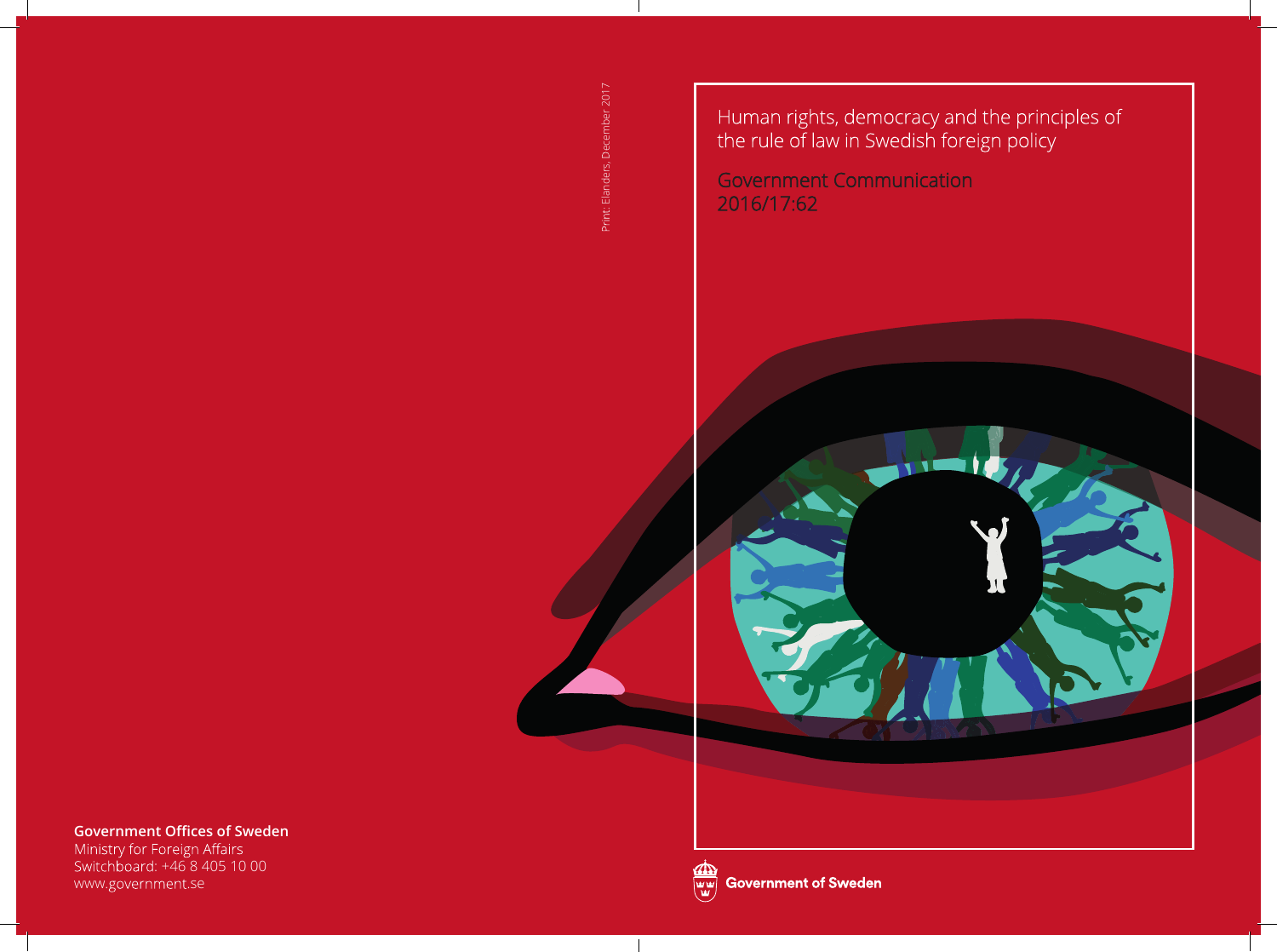# Government Communication 2016/17:62



#### Human rights, democracy and the principles of the rule of law in Swedish foreign policy Skr. 2016/17:62

The Government submits this Communication to the Riksdag.

Stockholm, 8 December 2016

*Stefan Löfven*

*Margot Wallström* (Ministry for Foreign Affairs)

## Main content of the Communication

In this Communication the Government sets out its ambitions and priorities for work on human rights, democracy and the principles of the rule of law in Swedish foreign policy. The Communication provides an account of trends in the world as a whole and the instruments that Sweden has at its disposal for action in this regard. It asserts that human rights, democracy and the principles of the rule of law must be an essential element in all Swedish foreign policy. The Communication also asserts that Sweden is to be a global leader in furthering, preventing and influencing developments in these three areas.

Separate communications have already been submitted to the Riksdag on human rights and democracy in foreign policy and in development cooperation. The first Communication, *Human rights in Swedish Foreign Policy*, was produced in 1997 (1997/1998:89). In that same year the Government also submitted the Communication *Democracy and Human Rights in Swedish Development Cooperation* to the Riksdag. In 2003 the Communication *Human Rights in Swedish Foreign Policy* was drawn up (2003/04:20), while the Communication *Human Rights in Swedish Foreign Policy* (2007/08:109) was submitted in 2007. *Freedom from Oppression − Government Communication on Swedish Democracy Support* (2008/09:11) was submitted in 2008, focusing on democracy support as part of development cooperation.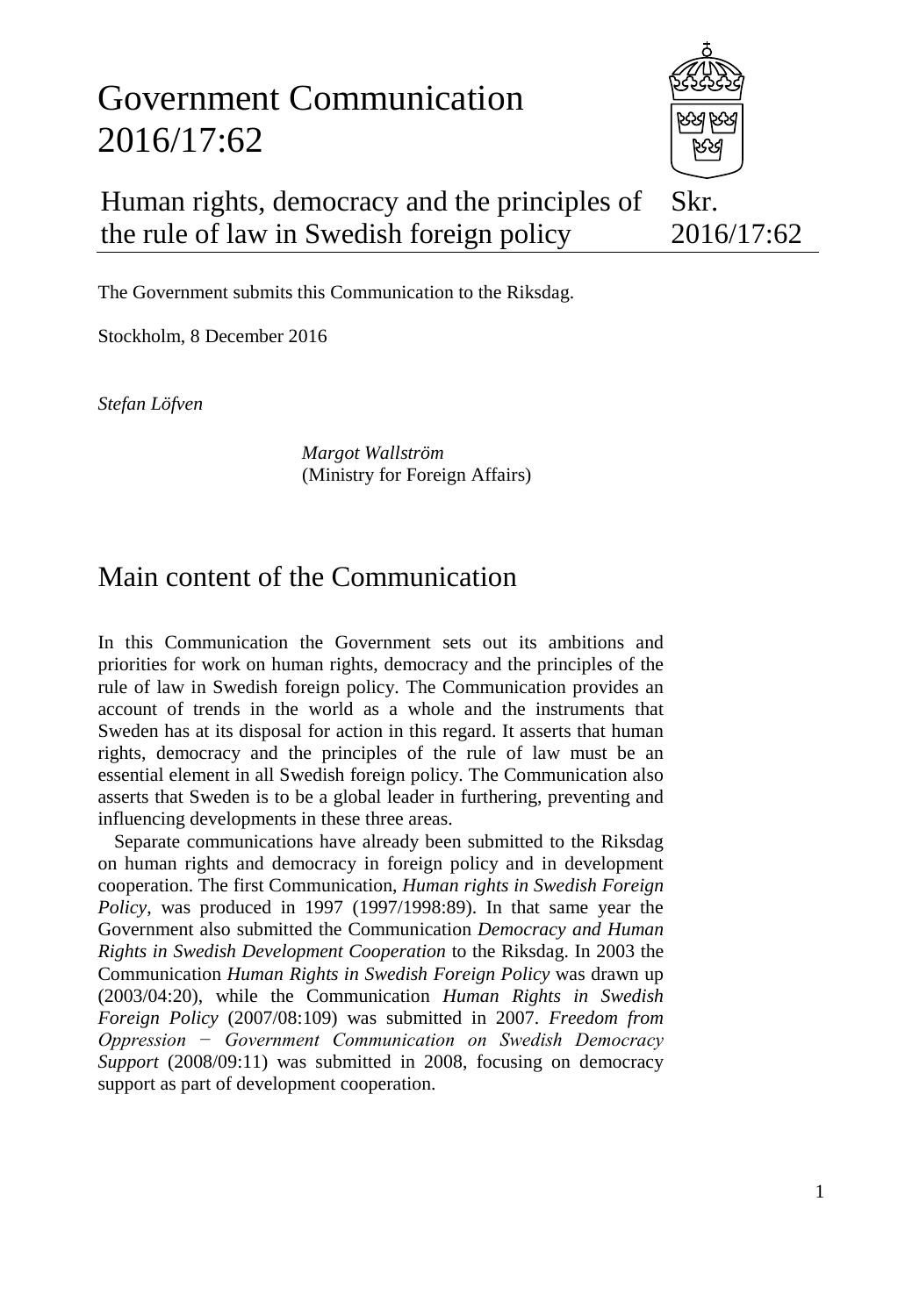## Contents

| 1 |     |                                                   |  |  |  |
|---|-----|---------------------------------------------------|--|--|--|
| 2 | 2.1 |                                                   |  |  |  |
|   | 2.2 |                                                   |  |  |  |
|   | 2.3 |                                                   |  |  |  |
|   | 2.4 |                                                   |  |  |  |
|   | 2.5 |                                                   |  |  |  |
|   | 2.6 |                                                   |  |  |  |
| 3 |     |                                                   |  |  |  |
|   | 3.1 |                                                   |  |  |  |
|   | 3.2 | Democratic political institutions and processes22 |  |  |  |
|   | 3.3 |                                                   |  |  |  |
| 4 |     |                                                   |  |  |  |
|   | 4.1 |                                                   |  |  |  |
|   | 4.2 | LGBTI persons' enjoyment of human rights30        |  |  |  |
|   | 4.3 | Sexual and reproductive health and rights32       |  |  |  |
|   | 4.4 |                                                   |  |  |  |
|   | 4.5 |                                                   |  |  |  |
| 5 |     |                                                   |  |  |  |
|   | 5.1 | Principles of the rule of law, conflicts and mass |  |  |  |
|   |     |                                                   |  |  |  |
|   | 5.2 | Freedom from violence, abolition of the death     |  |  |  |
|   |     | penalty and strengthening the rule of law38       |  |  |  |
|   | 5.3 | Access to justice and freedom from corruption39   |  |  |  |
|   | 5.4 |                                                   |  |  |  |
| 6 |     |                                                   |  |  |  |
|   | 6.1 | International sanctions and export controls43     |  |  |  |
|   | 6.2 |                                                   |  |  |  |
|   | 6.3 |                                                   |  |  |  |
|   | 6.4 | Conflicts and international humanitarian law47    |  |  |  |
|   | 6.5 |                                                   |  |  |  |
|   | 6.6 | The environment, climate and human rights 50      |  |  |  |
|   | 6.7 |                                                   |  |  |  |
| 7 |     |                                                   |  |  |  |
|   | 7.1 |                                                   |  |  |  |
|   | 7.2 |                                                   |  |  |  |
|   | 7.3 |                                                   |  |  |  |
|   | 7.4 |                                                   |  |  |  |
|   | 7.5 |                                                   |  |  |  |
|   | 7.6 | The UN's specialised agencies, funds and          |  |  |  |
|   |     |                                                   |  |  |  |
|   | 7.7 |                                                   |  |  |  |
|   | 7.8 |                                                   |  |  |  |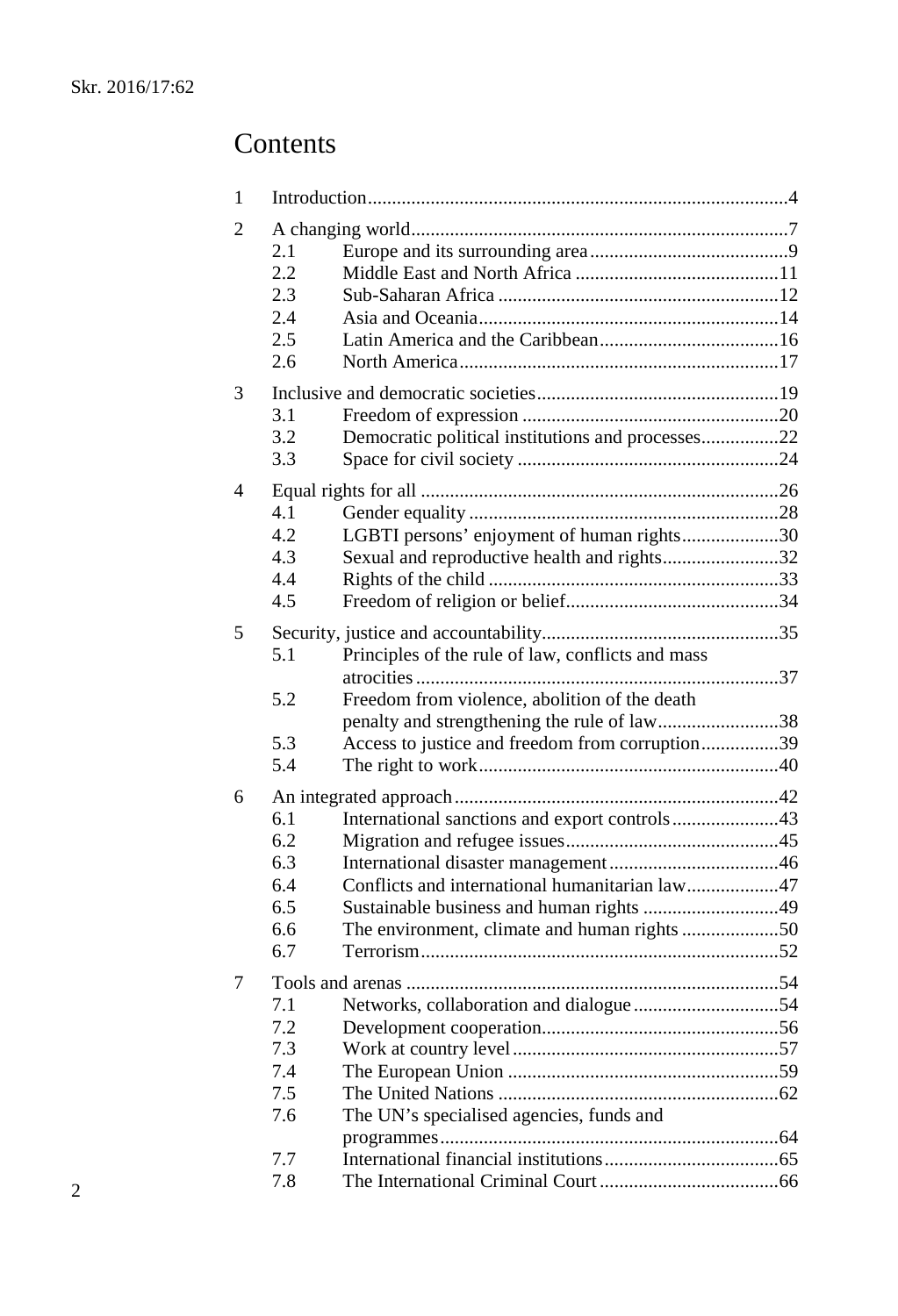| 7.9  | OSCE, the Council of Europe and the Nordic |                                      |  |  |
|------|--------------------------------------------|--------------------------------------|--|--|
|      |                                            |                                      |  |  |
| 7.10 |                                            |                                      |  |  |
|      | 7.10.1                                     |                                      |  |  |
|      | 7.10.2                                     |                                      |  |  |
|      | 7.10.3                                     |                                      |  |  |
|      | 7.10.4                                     |                                      |  |  |
|      | 7.10.5                                     | North America, Latin America and the |  |  |
|      |                                            |                                      |  |  |
| 7.11 |                                            |                                      |  |  |
|      | 7.11.1                                     |                                      |  |  |
|      | 7.11.2                                     |                                      |  |  |
|      | 7.11.3                                     |                                      |  |  |
|      |                                            |                                      |  |  |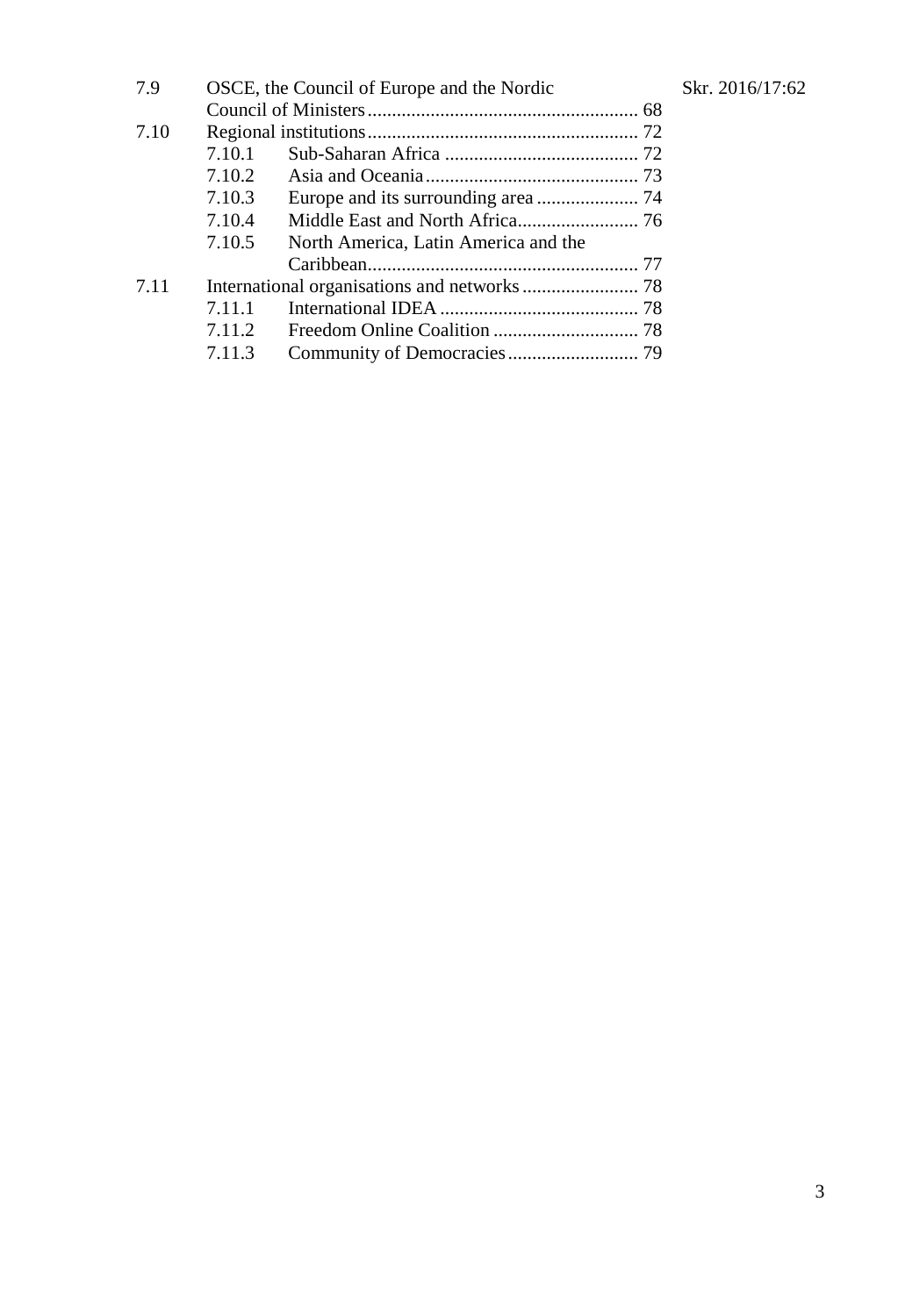## 1 Introduction

*"Sweden is and will continue to be a strong voice that stands up for and defends human rights, democracy and the principles of the rule of law throughout its foreign policy."*

#### – Margot Wallström, December 2015

The idea that certain freedoms and rights are due to all individuals solely because they are human is not a new one. However, international cooperation to codify human rights did not begin until after the Second World War. The Universal Declaration of Human Rights was adopted by the UN General Assembly in 1948. The Declaration was followed in 1966 by the International Covenant on Civil and Political Rights and the International Covenant on Economic, Social and Cultural Rights, which today are binding in customary international law. The rights were divided into two covenants as a consequence of the prevailing political context at the time they were adopted. However, human rights themselves are indivisible and universal. The two covenants from 1966 are thus mutually reinforcing instruments.

The adoption of the Universal Declaration and the aforementioned UN Conventions established not only the importance of human rights for the international community, individual countries and individuals, but also the close link between human rights, democracy and the principles of the rule of law.

Since the Second World War a number of international instruments have been adopted in this area. These comprise both legally binding conventions and non-legally binding declarations, as well as political memoranda of understanding. They cover economic, social and cultural rights as well as civil and political rights. The instruments include the Convention on the Rights of the Child, the Convention on the Rights of Persons with Disabilities, the Convention against Torture and Other Cruel, Inhuman or Degrading Treatment or Punishment, the Convention on the Elimination of all Forms of Discrimination against Women, the International Convention on the Elimination of All Forms of Racial Discrimination, and the Declaration on the Rights of Indigenous Peoples.

This international legal system founded on human rights, democracy and the principles of the rule of law must be constantly defended. This has become particularly clear in the light of the repressive and reactionary trend we are seeing in several parts of the world today, where the validity of human rights in particular is increasingly being called into question. Respect for human rights must therefore be safeguarded and deepened, and cannot be taken for granted. Equally, human rights, democracy and the principles of the rule of law must be addressed as an integrated whole. The preamble to the Universal Declaration itself states that human rights should be protected by the principles of the rule of law and Article 21 states that everyone has the right to take part in the government of his country, directly or through freely chosen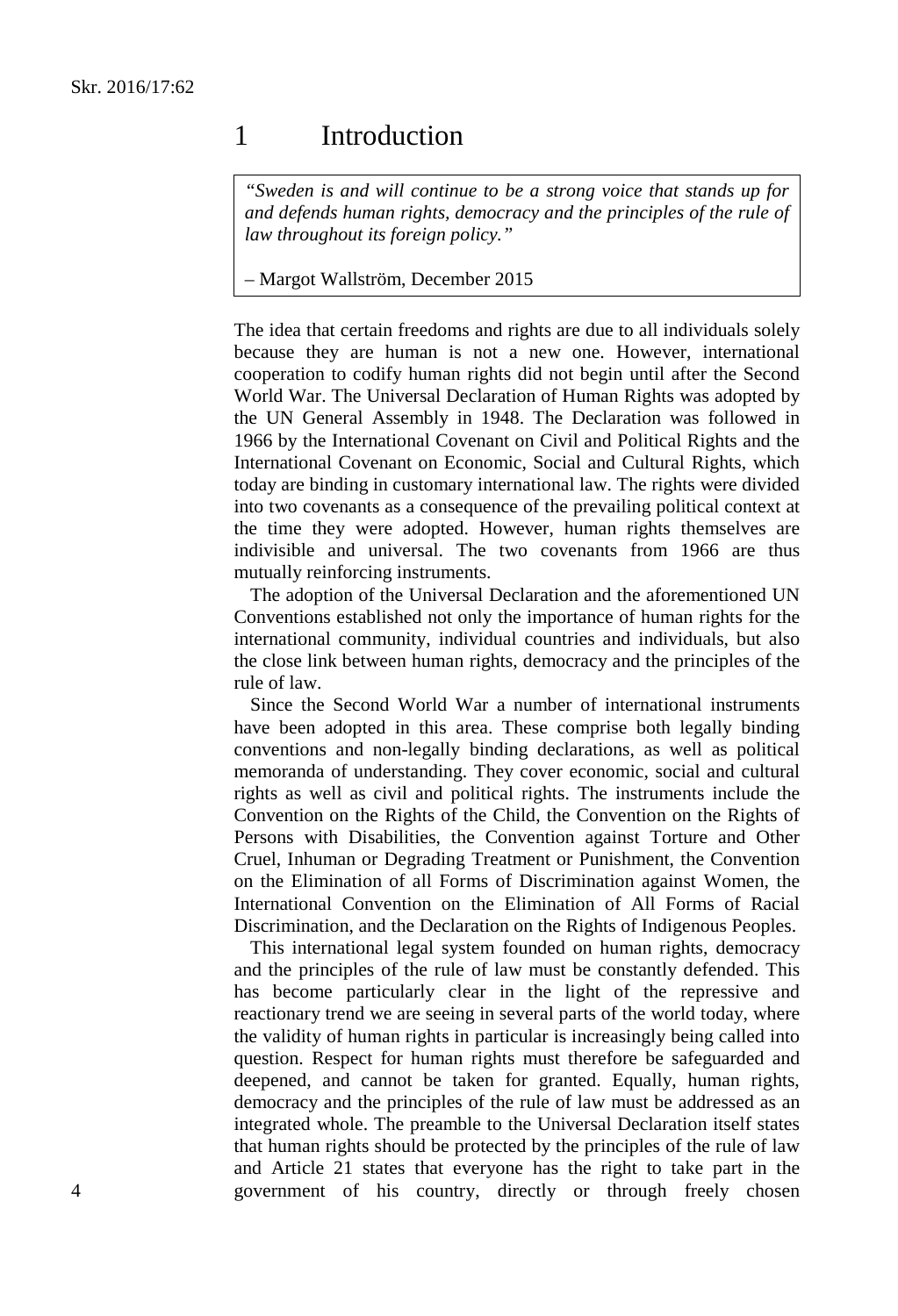representatives. We can see that the countries that are undemocratic are Skr. 2016/17:62 also those that are failing to operate under the rule of law and with respect for human rights.

Tirelessly working to strengthen respect for human rights, democracy and the principles of the rule of law has therefore long been, and will continue to be, one of Sweden's foremost priorities in every aspect of foreign policy.

The utmost importance of such a priority is emphasised by the political history of the post-war period. Stages in which human rights, democracy and the principles of the rule of law are strengthened constantly recur in courses of events that have increased people's freedom and well-being.

The transformation of Poland from a Communist dictatorship into a democracy is one such example. Here the survival of civil society and unionisation played an almost mythical role. The Catholic Church provided intellectual breathing space and a platform for civil society in its widest sense. Church buildings were places where people were able to read a newspaper, watch a play or view an art exhibition that had not been sanctioned by the regime. Solidarity, founded at the Lenin Shipyard in Gdansk, was the first trade union in the then Eastern Bloc not to be controlled by a Communist party. In the space of a year, Solidarity had approximately ten million members in regional divisions across Poland. Poland is an illustrative example, but far from the only one, of the way strides in human rights, democracy and the principles of the rule of law must be actively defended; they do not automatically uphold themselves. Indeed, it takes a very long time to develop institutions that are so firmly rooted as to prevent a democratic system in line with the rule of law being overturned in a short space of time when the political wind changes.

Post-war history also shows that human rights, democracy and the principles of the rule of law must go hand in hand. One of the reasons why the US abolished the laws that gave people different rights depending on their skin colour and ethnicity is what Harvard professor Joseph Nye terms "soft power" – the ability to attain your goals through the power of attraction rather than coercion.

Greater respect for human rights, democracy and the principles of the rule of law would also mean vastly increased freedoms and a stronger position for women – and thus for the whole of society. Studies conducted by the World Bank show that legislation that is gender neutral and includes parental insurance, for example, contributes towards a higher level of gender equality. At the same time, about 100 countries have restrictions on the types of job women are allowed to have; in Russia no fewer than 456 different career paths are closed to women. In France a woman is not allowed to have a job in which she would have to lift more than 25 kilos.

Abolishing all legislation in the world that discriminates against women and girls would be a huge reform that would not only increase freedom but also have major positive economic impacts. The importance of improving social, economic and other practical prerequisites to attain actual gender equality is an additional factor.

Principles and a functioning compass are vital tools in a complex world in which progress is constantly confronted by new concerns looming on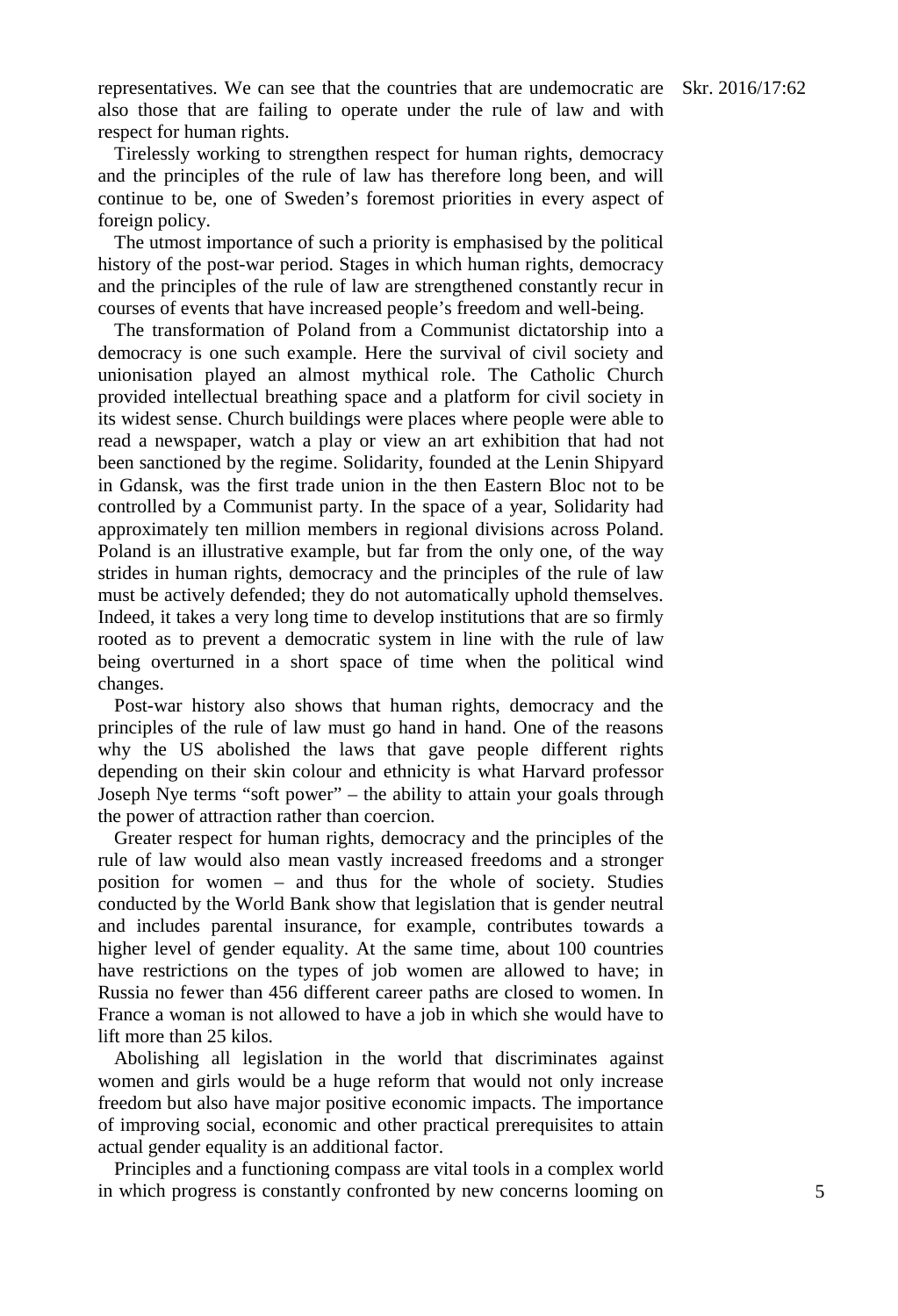the horizon. The equal value and equal rights of all persons are and remain a timeless fundamental principle providing a direction in which to steer. History teaches us that the equal value of all persons will be strengthened by deliberate and long-term work for human rights, democracy and the principles of the rule of law on into the future.

Safeguarding human rights is a cornerstone of Swedish foreign policy. Human rights are a central element in international law and essential to maintaining peace and security, and to fair, gender-equal and sustainable development. They are key to defining and upholding democracy and the principles of the rule of law. At the same time, they depend on democratic systems under the rule of law if they are to be enjoyed in full.

The Government is therefore submitting the second of two Communications to the Riksdag in 2016 containing Sweden's overarching policy on human rights. Communication 2016/17:29 sets out the Government's strategy for national work on human rights. The Government's goal to ensure full respect for Sweden's international human rights commitments serves as a point of departure for the Government's national work.

In this Communication the Government sets out the direction of work on human rights, democracy and the principles of the rule of law in foreign policy. Work on the Communication has involved consultations with hundreds of civil society representatives in Sweden and in Brussels, with universities and higher education institutions, and with other agencies.

In submitting these two Communications in autumn 2016, the Government is emphasising that a cohesive Swedish policy to promote and protect human rights – in domestic and foreign policy – is in place.

The foreign and domestic policy dimensions are mutually reinforcing. If Sweden is to be a powerful voice on the world stage, it is essential that Sweden complies with its international commitments on human rights, and this in turn demands a cohesive policy to promote and protect human rights. Otherwise there is a risk that Sweden will lose international credibility. This is particularly relevant in contexts in which we are attempting to urge other countries to take action with the objective of ensuring respect for their own international human rights commitments.

This Communication covers all foreign policy, including foreign and security policy, international development cooperation, and trade and promotion policy. For the first time, Sweden's ambitions and priorities for work on human rights, democracy and the principles of the rule of law are set out in an integrated manner. The Communication is therefore closely linked to the policy framework for Swedish development cooperation, also to be submitted to the Riksdag in 2016.

The Communication is structured such that an analysis of the current situation across the globe, in geographic and thematic terms, is followed by an analysis of the status of democracy in the world and a section on the principles of the rule of law. Sweden has traditionally protected civil and political rights, such as freedom of expression, freedom of opinion and freedom of association. Economic, social and cultural rights, including the right to education, the right to health and labour rights, are afforded higher significance in this Communication than has previously been the case. The Government has a clear ambition to take an integrated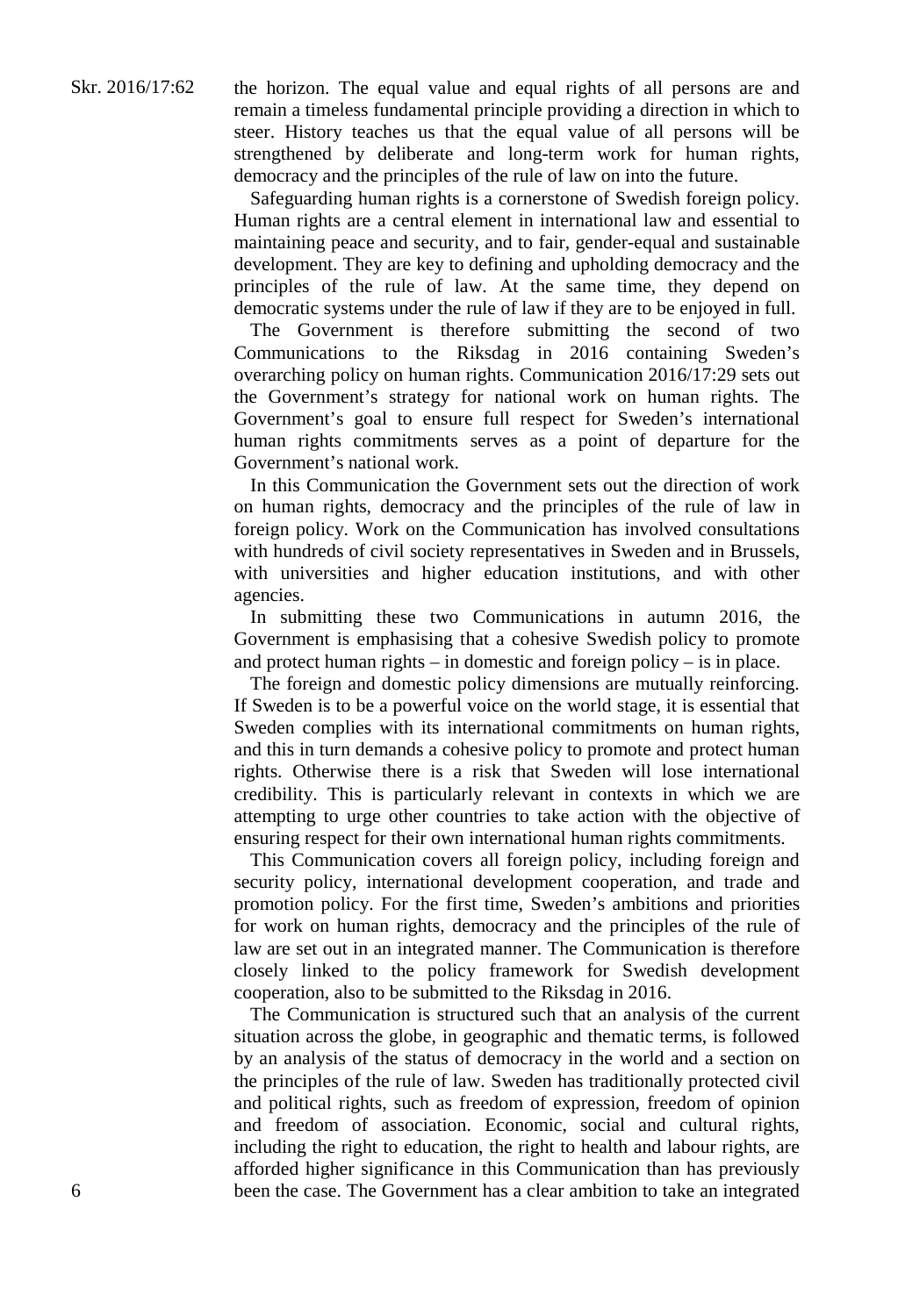approach to safeguarding and promoting human rights, democracy and Skr. 2016/17:62 the principles of the rule of law such that these elements are able to reinforce each other. There are a large number of arenas and tools available for implementing the policy, and these are set out in the concluding section.

## 2 A changing world

People's opportunities to exercise their human rights and be guaranteed democracy and the principles of the rule of law have improved over time. Since the 1970s, many states have made the transition to becoming democracies – at least in terms of introducing multi-party systems and holding regular elections. The majority of the world's states have signed up to the central conventions on human rights, albeit with reservations in some cases. Many countries have adopted new constitutions and laws guaranteeing protection for human rights. Greater respect for the principles of the rule of law has led to more efficient implementation and enforcement of national legislation.

Human rights, democracy and the principles of the rule of law are having a greater impact in international development cooperation. Indeed, they are fundamental prerequisites in implementing the 2030 Agenda. Human rights and gender equality are specifically mentioned in the preamble to the 2030 Agenda, and several of the Sustainable Development Goals (SDGs) directly express economic, social and cultural rights. SDG 16 seeks to promote peaceful and inclusive societies for sustainable development, safeguard public access to information and protect fundamental freedoms, provide access to justice for all and build effective, accountable and inclusive institutions at all levels. However, Sweden's aims on human rights, democracy and the principles of the rule of law are considerably more ambitious than the goals agreed in the 2030 Agenda.

Despite the progress that has been made, today we are seeing human rights, democracy and the principles of the rule of law begin to wane across the globe. This is also noted in international fora, in which international human rights commitments are being called into question more frequently than before. Authoritarian states have become increasingly skilled at undermining and reinterpreting binding conventions and accepted concepts and norms, leading to the validity of human rights being questioned in many parts of the world.

Gender equality remains a vision rather than a reality. Violence, oppression and systematic subjugation continue to be part of the daily lives of countless women and girls. People's rights and freedoms are being restricted as the democratic space shrinks and human rights, democracy and the principles of the rule of law are no longer obvious goals for many countries, instead being challenged and facing competition from more authoritarian social models and political ideas.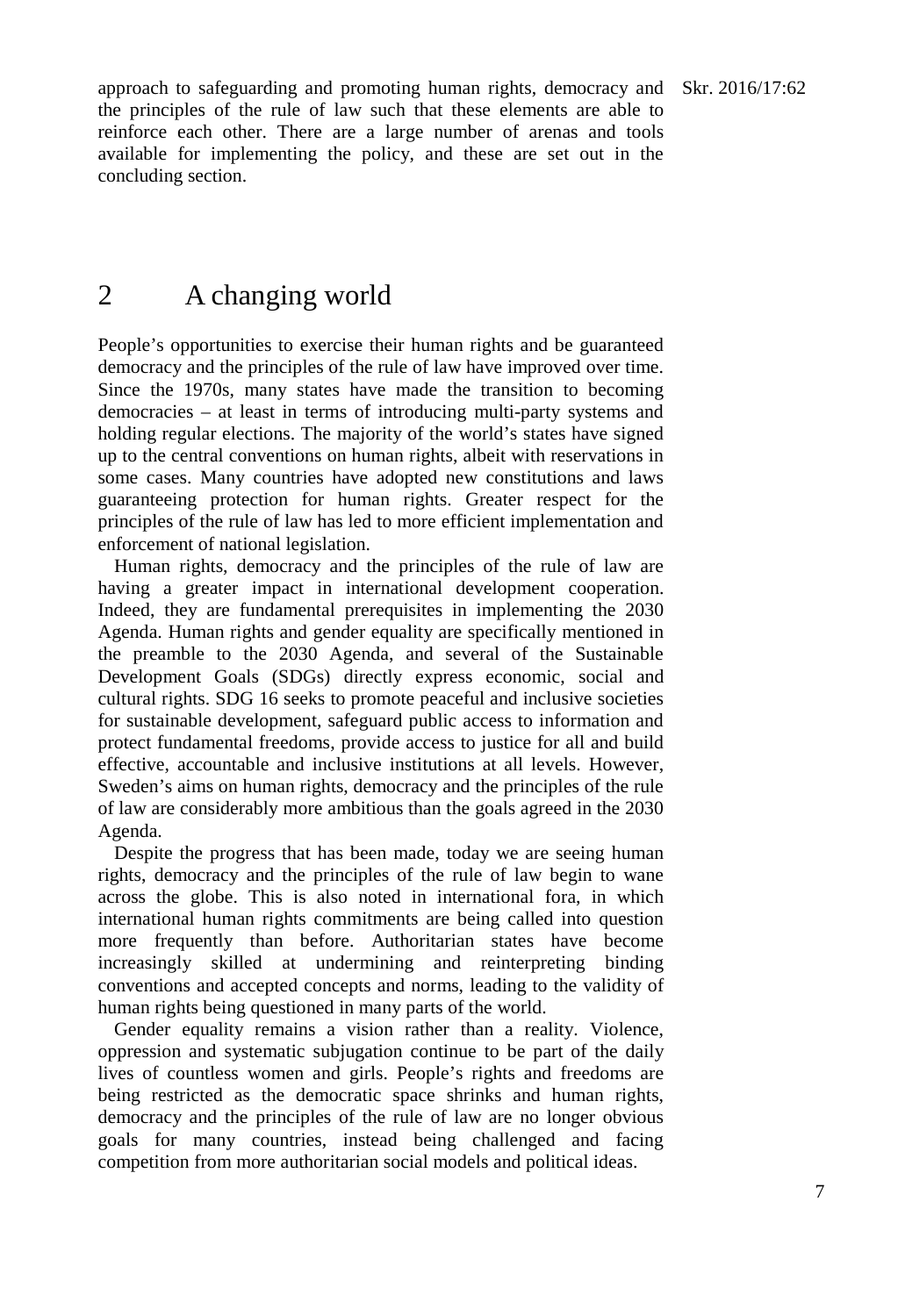There is a clear trend towards a growing number of countries adopting laws focused on limiting the space available to civil society in various ways. Shrinking space for civil society engagement makes groups of people that are already vulnerable twice as vulnerable, a prime example being women who face discrimination and attacks purely for being women and also for being representatives of civil society. This is noticeable in authoritarian states in which freedom of expression is restricted despite international commitments to the contrary, and where those who defend and promote human rights or openly voice criticism are threatened, harassed and persecuted. Many authoritarian states have built up expertise and resources to exploit the internet and new technology in order to constrain rather than promote people's freedoms and rights by illegal means, often through extensive surveillance and restrictions on freedom of expression, freedom of opinion and the right to information. This not only affects organised civil society, but also individual citizens.

To some states, undermining an international system based on human rights, democracy and the rule of law is itself an explicit goal of foreign and security policy. In democratic countries too, the space for civil society is shrinking, often as a result of counter-terrorism legislation and legislation to counteract other threats to security.

States questioning international norms also has an impact on working life. Employees are prevented from joining unions and working for better working conditions. Anti-union discrimination, harassment, violence and threats are common in many places. Many people, sometimes including children, are working in inhumane conditions.

Work to strengthen respect for human rights, democracy and the principles of the rule of law needs commitment, flexibility, creativity and mobility, and for methods and approaches to be constantly revised as the external climate shifts. In practice, this means that Sweden needs to continue and deepen its work to build broad-based networks. Multilateral cooperation and close collaboration with civil society across the globe is more important than ever before. The role of foreign missions as clear platforms for dialogue and collaboration with grassroots actors in their respective countries will therefore become increasingly important. Another key issue is continuing to fully support everyone working in various ways to ensure that states guarantee people's rights and freedoms in line with their international commitments, including human rights defenders and civil society organisations.

International development cooperation is an important tool in achieving this. As one of the largest global donors, Sweden has clear added value to offer, not to mention extensive knowledge and experience of helping to shape international development cooperation. This is particularly relevant in terms of promoting and embedding the rights perspective, whereby democracy and human rights are seen as fundamental conditions for development.

The unique position that Sweden enjoys, by virtue of long-term bilateral relations and a tradition of a clear policy to defend human rights, democracy and the principles of the rule of law, also facilitates cooperation in sensitive areas. Sweden's lasting and long-term engagement on these issues and its reputation as an inclusive and gender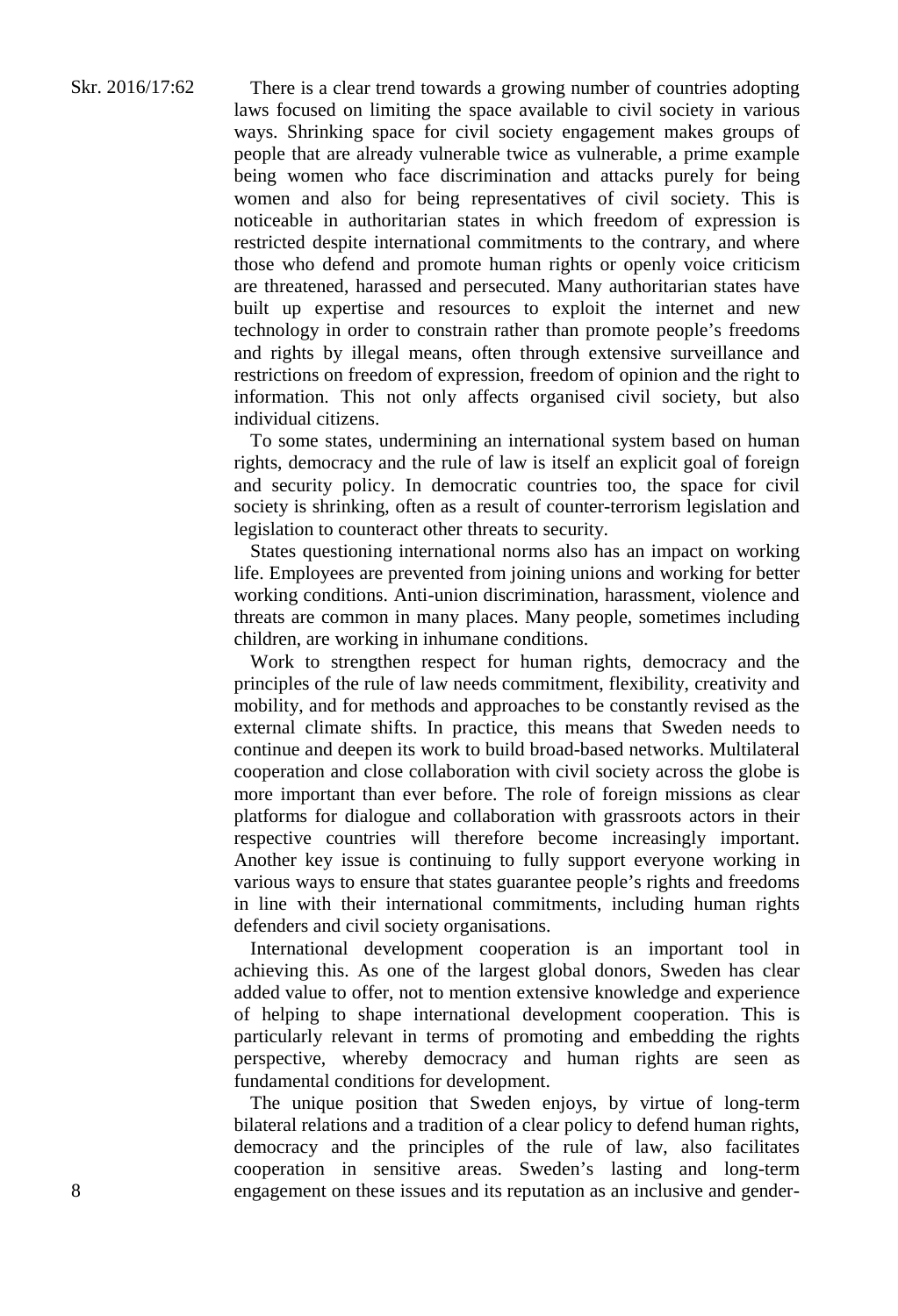equal country has seen it inspire considerable trust among many states Skr. 2016/17:62 and actors.

Many people, particularly in civil society, set great store by Sweden and like-minded countries promoting and defending the cornerstones of human rights, democracy and the principles of the rule of law in European and in global cooperation.

Sweden is and will continue to be a strong voice that stands up for, defends and promotes human rights, democracy and the principles of the rule of law.

#### 2.1 Europe and its surrounding area

Development on our very doorstep has also suffered a backlash. Hungary and Poland face criticism in a number of fields for their failure to uphold the principles of the rule of law and international human rights conventions. Widespread discrimination against Roma continues in several EU Member States. Anti-democratic forces are growing in several EU countries.

There are worrying tendencies towards Member States standing up for human rights and fundamental freedoms to a lesser degree in Common Foreign and Security Policy. Similarly, it is becoming increasingly common for EU Member States to abandon agreed EU positions in multilateral negotiations.

Russia's repressive policy and influence, including the illegal annexation of Crimea, pose a particular challenge in Europe and its neighbouring area. The general consensus among international assessors is that the human rights situation in Crimea has deteriorated since Russia's illegal annexation in 2014. The situation for the Crimean Tatars is judged to be particularly serious. Since 18 April 2016, their highest executive-representative body Mejlis has been classed as an extremist organisation and has been banned from operating in Crimea. The Russian authorities installed by Russia following the illegal annexation of Crimea have introduced an atmosphere pervaded by fear in which people cannot risk freely expressing their opinions. The problems that have most clearly emerged in UN reports include discrimination against persons who have refused to apply for Russian citizenship, arbitrary deprivation of liberty without a fair trial and reduced media pluralism and freedom of the press, including media institution closures and fewer broadcasts in minority languages. Freedom of religion has also been restricted, and five churches have been forced to close in the past two years.

As a consequence of destructive Russian action, the situation in Eastern Ukraine remains serious. According to the UN, almost ten thousand people have been killed, twenty thousand injured and 1.8 million forced to flee. The ceasefire has been regularly broken along what is known as the contact line.

Russian propaganda and disinformation is undermining people's trust in the media and democratic institutions, contributing towards increased division and antagonism in our societies. Over time, the propaganda risks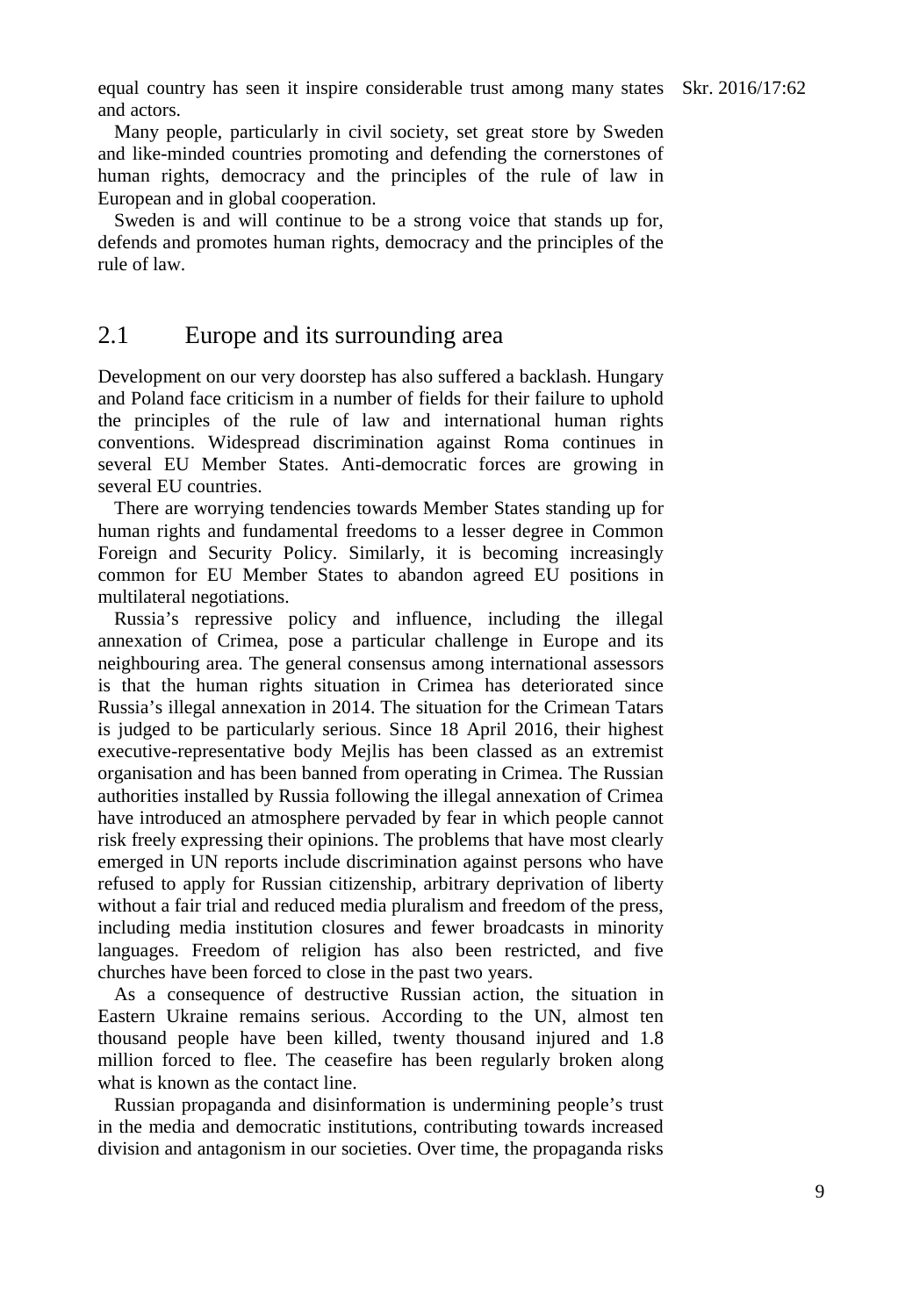eroding the foundations of a common perception of reality and democratic fact-based debate in Europe and the rest of the world.

Labour rights continue to be infringed in Europe. Forced labour occurs in certain countries in Central Asia for economic reasons and as a penalty for people having exercised their human rights. In several countries the state intervenes in the internal business of trade unions and employer organisations, occupational groups are prevented from collective bargaining and the right to strike is restricted. The measures taken in some EU countries due to the financial crisis have weakened social dialogue structures and placed restrictions on the right to collective bargaining.

The situation of independent media in parts of Europe and its neighbouring area is characterised by poor finances, censorship and political influence. In Russia, Azerbaijan, Belarus and the majority of countries in Central Asia, the state apparatus exercises great power over the media as an important instrument for exercising political influence over the population. Where independent media exist, those involved are often the victims of attempted coercion or various kinds of persecution. In the Western Balkans, this mainly takes the form of the state, as the largest media advertiser, exploiting its influence to control the political content, or media ownership having links with the political elite. In Turkey, political pressure and self-censorship as well as forced management by media conglomerates and attacks on individual journalists have recently led to a deterioration in freedom of expression. Organisations that work with human rights also face pressure in these countries, as do the parts of civil society that draw attention to human rights violations.

A lack of gender equality, stereotypical gender roles, structural genderbased violence and discrimination against women and girls are found in the region to varying extents. As in the majority of other regions of the world, women and girls are in a particularly vulnerable situation. Some countries, such as Ireland and Poland have been repeatedly criticised in international reviews on the issue of sexual and reproductive health and rights, and on guaranteeing the right of women and girls to fully enjoy their human rights.

Discrimination and hate crime due to sexual orientation and gender identity are also widely prevalent throughout the region. Many countries lack legislation prohibiting discrimination on the grounds of sexual orientation and gender identity and many countries also fail to apply existing discrimination legislation. In Russia laws that directly or indirectly discriminate against LGBTI persons have been adopted, including the "gay propaganda law". LGBTI persons are also generally in a vulnerable situation in society in the rest of Eastern Europe, in the Western Balkans and in Turkey.

Many countries in Europe and its immediate vicinity also display growing xenophobia, intolerance and hate crime against migrants and asylum seekers. This results in challenges in upholding the right to asylum, but also in challenges to individuals enjoying their human rights in general. Migrant children are often in a particularly vulnerable situation.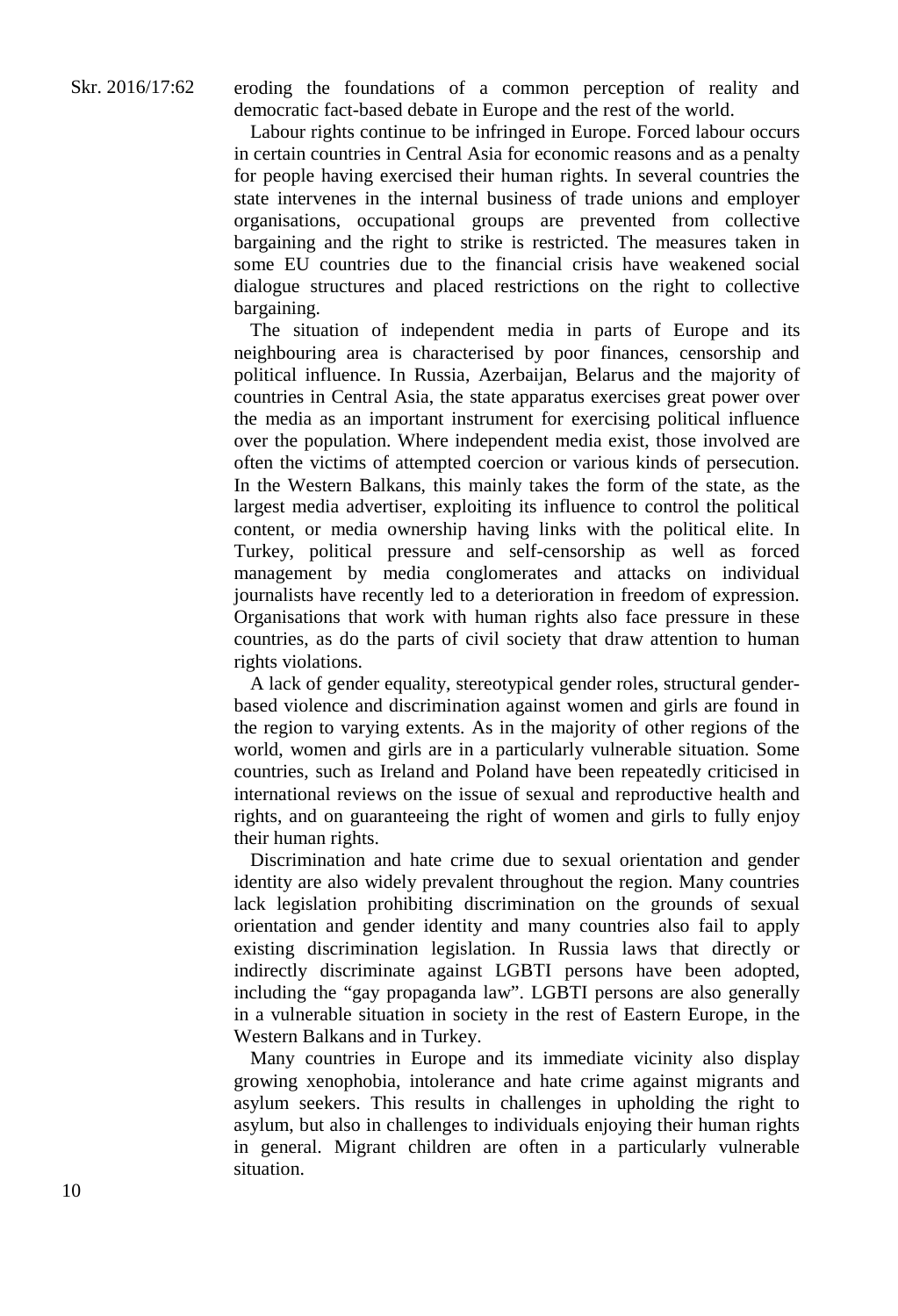Human rights, democracy and the principles of the rule of law form the Skr. 2016/17:62 backbone of the broad security concept and the rules-based security policy system on which European security, in particular, is founded. When these rights, principles and norms are undermined, this thus constitutes a security policy threat to Sweden and Europe.

#### 2.2 Middle East and North Africa

After the Arab Spring, some countries in the Middle East and North Africa underwent free and fair elections and adopted new laws and constitutions that better guarantee respect for human rights. The region has also seen significant socioeconomic development in the past thirty years, particularly regarding health and education. Youth unemployment continues to pose a major problem in the region.

However, in the past five years, the region has been characterised by a democratic reversal. Political turbulence in the form of popular mobilisation and demonstrations in the hope of democratisation have invoked tensions and conflict in the wake of the revolutions. However, overall development in Tunisia since the revolution in 2011 has been positive; a democratic constitution has been adopted, free elections held, and reform of the police and justice system has begun. The rivalry of regional powers has created widespread uncertainty and major difficulties throughout the region. This is reinforced by the challenges of weak, conflict-torn or disintegrating states such as Syria, Iraq, Libya, Yemen and Palestine.

The whole region is dominated by a negative trajectory with a return to, or the development of, armed conflicts or political systems characterised by authoritarian methods of governance and structural discrimination. This gives rise to limited and often shrinking political freedom, little political influence, especially for women, and shrinking space for civil society. At the same time, the region's vulnerability to climate change and negative environmental impact brings greater risks of a decline in social development and creates a breeding ground for conflicts.

Ensuring compliance with human rights and international humanitarian law in the conflicts of the region remains a challenge, particularly in Syria, Iraq, Libya, Yemen and Palestine. Fundamental rights and freedoms are severely limited, including in Iran and Saudi Arabia, particularly for women and girls. The death penalty is widespread in these countries.

Restrictions on freedom of expression, freedom of the press and freedom of association have increased in several parts of the region. Limitations have been imposed through legislation, through restrictive application of the law and through a harsher climate for debate which reduces space for civil society. There are worrying signs of this in Egypt, for example. In Israel too, which has traditionally had an active and free civil society, this space has shrunk. This affects the media, political parties and civil society. War, armed conflict, terrorism and mass displacement of persons are additional challenges that have led to the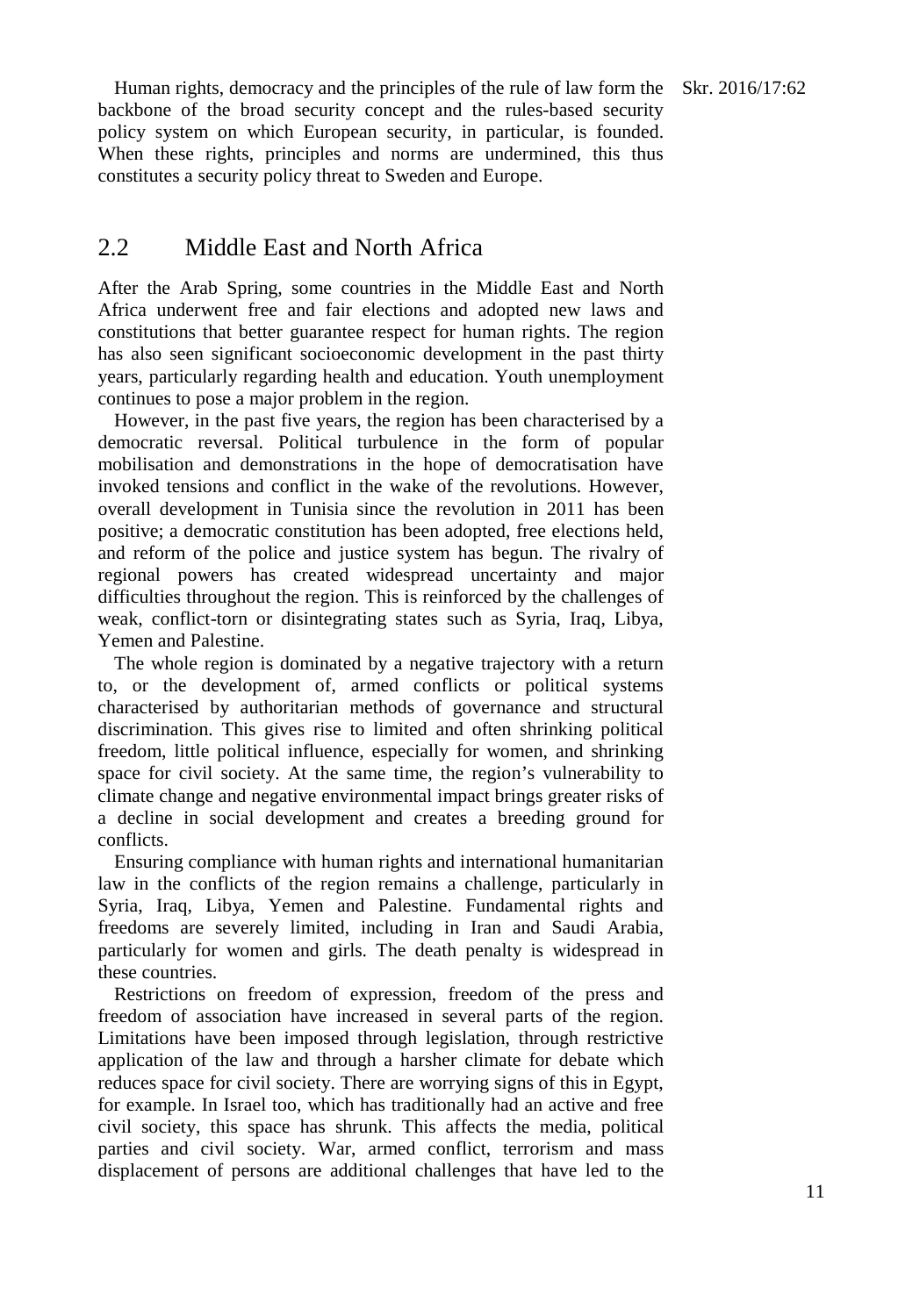mobilisation of people against each other, in the form of collective identities. Strengthened democracy and greater respect for the rule of law and human rights, especially freedom of religion, are overarching goals of Sweden's development cooperation in North Africa and the Middle East.

Migrant workers are particularly vulnerable in the region. In several countries, such as Qatar and Saudi Arabia, forced labour occurs in which the rights of migrant workers are not respected. Female migrants are particularly affected by harassment as they often work in sectors that are not covered by occupational health and safety legislation. This applies not least to all the migrants who work as domestic workers.

Development in the field of gender equality has been contradictory. Women and girls' enjoyment of human rights has been improved in several countries in the region in terms of education and health. On the other hand, women in general have not gained more political and economic power. This is due, for example, to discriminatory legislation, social barriers, structural discrimination, weak institutions and insufficient legal protection for women and girls.

Similarly, there have not been any major changes in the view of gender equality. Attitudes to the sexual and reproductive health and rights of women and girls, the opportunity for LGBTI persons to demand equal rights and opportunities and a strong cultural divide between the private and public sphere remain virtually unchanged. This is also the case regarding widespread acceptance of the major discrepancy in the division of unpaid work between women and men, as well as traditions surrounding honour-related violence and oppression.

Sweden's humanitarian aid seeks to strengthen the right of women and girls to protection in humanitarian crises, conflicts and disasters, and enhance their opportunities to play an active role in responding to these. Sweden has a regional strategy for development cooperation with the Middle East and North Africa for the period 2016–2020 in which support for human rights and democracy is a central component.

#### 2.3 Sub-Saharan Africa

The countries in Sub-Saharan Africa are characterised by a variety of conditions and circumstances. At the same time, certain trends can be identified for the region as a whole. Economic poverty, for example, has decreased since 1990, seen as a percentage of the population. Today an estimated 43 per cent of the population live in poverty, the majority of whom in what are known as fragile states.

In general, it can be said that, despite the problems the continent faces, the situation in terms of human rights, democracy and the principles of the rule of law has improved in the past fifty years. The number of armed conflicts in Sub-Saharan Africa has gradually fallen. African countries are taking on ever greater responsibility for conflict resolution and regional development. Sub-Saharan Africa is the region that receives the highest proportion of Swedish development cooperation.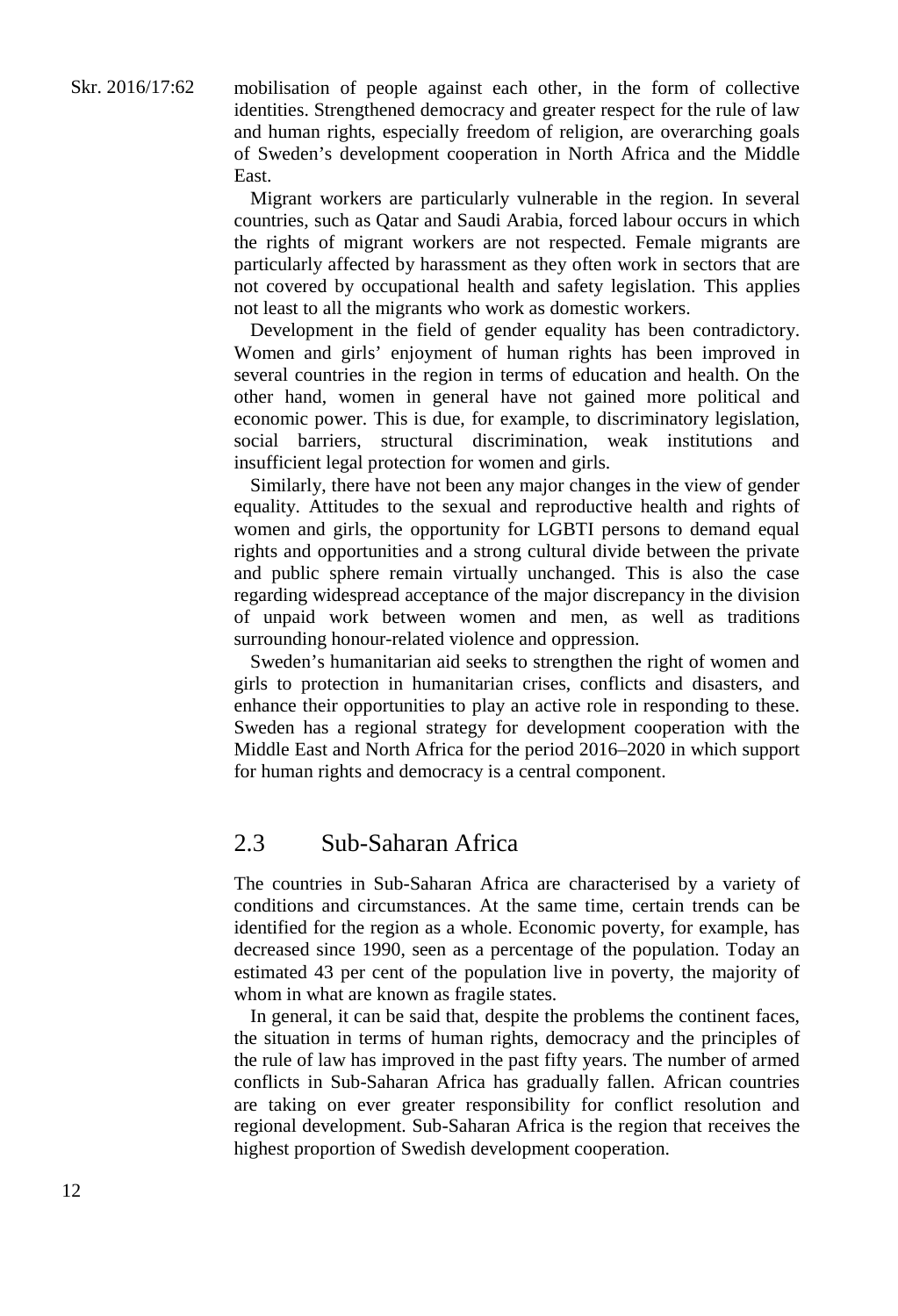Following a period of general democratic development on the Skr. 2016/17:62 continent, with general elections, stronger parliaments and ratifications of more international and regional conventions, the development of a democratic culture and democratic institutions, as well as the principles of the rule of law, remain a challenge for a majority of countries. Several states have restrictions on the presidential term of office written into the constitution and have respected these rules in repeated elections, e.g. Liberia, Ivory Coast, Kenya, Ghana, Nigeria, Mozambique, South Africa, Zambia, Namibia and Botswana. In many countries, however, sitting heads of state remain in power, which results in power struggles, abuses of power and corruption. Current examples include Gabon, the Republic of Congo and Burundi, with older examples being Zimbabwe and Cameroon. In some countries, such as the Democratic Republic of Congo, it is clear that the sitting president will exceed the currently valid constitutional mandate period.

A lack of political will, especially at national level, coupled with a deficient ability to deliver the services of society contributes towards dissatisfaction, engenders conflict and counteracts social and economic development. Corruption and economic mismanagement undermine potential growth. Laws that restrict opportunities of local civil society to operate have been adopted or are being discussed in several places in Africa, including Kenya, Ethiopia and Rwanda.

The right to education has made strides in the region, with several countries now providing free schooling. At the same time, there are hidden charges in the form, for example, of textbooks and school uniforms, which prevent many people from participating in education. The majority of the world's children without education are found in Sub-Saharan Africa. Girls are particularly affected as the education of boys is often afforded higher priority, and because girls abandon education before reaching the school leaving age to a greater extent than boys.

In several places the war on terrorism has taken forms that restrict freedom of association and freedom of speech. In some cases, national security services have also had their powers extended, at the expense of citizens' rights and freedoms. The shrinking space for civil society and the media to work freely is a growing problem. Business also has limited opportunities to organise.

Environmental degradation, exhausted natural resources and climate change put pressure on ecosystems. Together with limited access to modern and sustainable energy, this makes it harder for people to earn a living and reduces resilience, as well as risking creating tensions and conflicts. In the Democratic Republic of Congo, the extraction of charcoal, timber, gold and minerals is helping to deplete natural resources and finance violence against women, children and men.

Employment across large swathes of the region takes the form of informal, insecure jobs, with insufficient pay and without labour rights or access to social security systems. Women are over-represented in the informal sector and among unpaid occupations. Sub-Saharan Africa is also the region that has the highest prevalence of child labour, with 59 million child workers, equivalent to more than 21 per cent of the number of children in the area.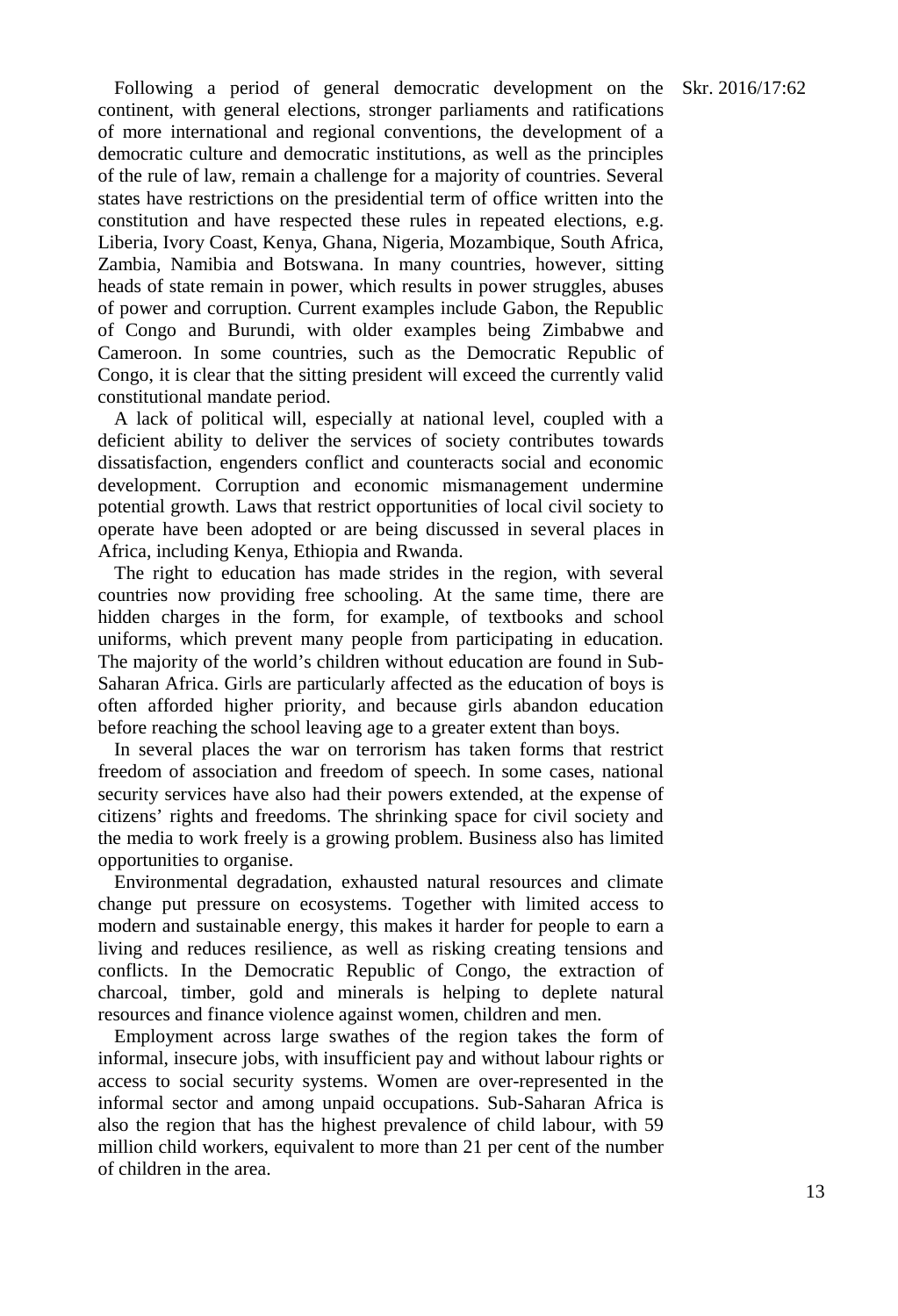The opportunity of women and girls to enjoy human rights has improved in the past decade, for example regarding the proportion of women elected to national parliaments, and the African Union's emphasis on the situation of women. At the same time, women across Sub-Saharan Africa continue to be restricted by unfair access to legal rights, education, land and financial capital, and the opportunity to have a political voice, particularly in conflict-torn settings.

The rights of the child are recognised by largely all African states through ratification of the regional African Charter on the Rights and Welfare of the Child. All African countries have also ratified the UN Convention on the Rights of the Child. However, this convention is often ignored by national application. Human rights for persons with disabilities are also an area where progress lags behind.

Recent years have been characterised by a tougher climate in Sub-Saharan Africa on sexual and reproductive health and rights, and harmful customs, but also in terms of LGBTI persons exercising their human rights. Work with the Midwives4all campaign has been one way of strengthening the role of midwives in development cooperation through public diplomacy. New legislation has been adopted that not only concerns sexual acts but also restricts freedom to organise and freedom of expression for LGBTI persons. This also affects access to health and medical care.

#### 2.4 Asia and Oceania

Asia and Oceania is a hugely varied region in terms of human rights, democracy and the principles of the rule of law and encompasses great ethnic, political and religious diversity. The region contains everything from healthy democracies to ultra-authoritarian states with severely curtailed citizens' rights. Social and economic development has been extremely strong in Asia in general over the past twenty years, which has had a positive impact on economic and social rights. However, more than 1.5 billion people in the region still live in poverty, amounting to more than half of the world's poor. The election of a popularly elected government in Myanmar is one positive development in this respect.

This description focuses on the areas where challenges remain. For example, the situation regarding freedom of the press and freedom of expression is classified as poor or very poor in more than half of the countries in the region.

In recent years, several countries in the region have adopted an increasingly repressive attitude against, e.g. civil society organisations, the media, human rights defenders, environmental activists and unions. This is the case in countries including China, Bangladesh and Vietnam. Development in many countries is characterised by precisely this contradiction – greater scope but also greater control – with Vietnam as a prime example. It is not possible to underestimate the importance the internet has had for the development of civil society in the region and for people's opportunity to obtain information and express themselves.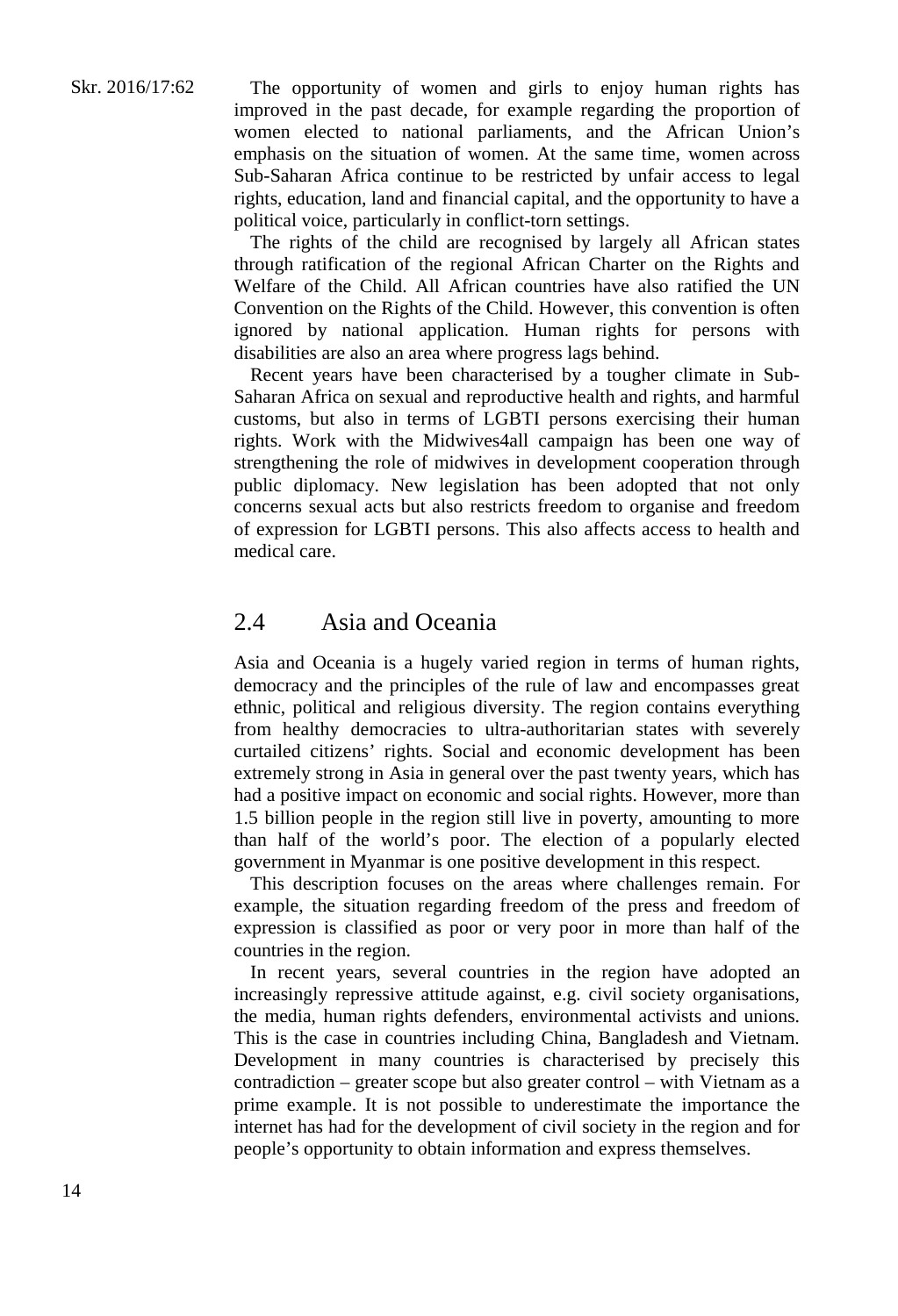The impact of the internet and social media has also led to citizens Skr. 2016/17:62 being considerably better informed – especially the younger population – and contributed towards a growing and more independent civil society that is strengthened by social media and innovative forms of collaboration. Widespread impunity and authoritarian forms of government in many places are leading to less space for civil society and the principles of the rule of law being set aside. In the Philippines, thousands of presumed criminals were killed in a campaign against drugrelated crime. The military coup in Thailand was followed by a clampdown on freedom of expression and freedom of association. In North Korea the human rights situation remains very poor. The death penalty is applied in many countries in the region and the number of executions has increased, especially in Pakistan.

The region contains more than 7.7 million people who according to the UN Refugee Agency are refugees, internally displaced persons or stateless, who are living in difficult conditions, in many cases caused by armed or ethnic conflict.

In a number of Asian countries, labour rights are severely curtailed and trade unions are subjected to repression by states and by companies alike. All in all, this makes it more difficult to exercise the right to collective bargaining and to conduct a constructive dialogue between the social partners. Weak structures and deficiencies in rights also make it more difficult to safeguard the rights of domestic workers and migrant workers, the majority of whom are women. Human trafficking and forced labour are a major problem, including in South-East Asia. Women and girls are particularly vulnerable to human trafficking for sexual purposes.

Corruption is widespread. One of the major consequences is severe failure of the rule of law, resulting in weaker protection for predominantly women's, children's and minorities' enjoyment of their human rights. The level of gender equality and respect for women's rights varies greatly between and within the countries in the region. There are major gender differences when it comes to economic opportunities and political influence in society. Many countries lack legislation that guarantees women their full rights, and have traditions and attitudes that pose an obstacle to greater gender equality. Progress has been made in the latter area, mainly in terms of the right to health and education, but blatant violations of the rights of women and girls, not least in the form of child labour, forced marriage and violence against women and girls continues in many countries.

Religious extremism has increased and constitutes a threat to human rights in the region, where religious extremists exercising power are both governmental and non-governmental actors. Examples of religiously motivated human rights infringements include the murder of secular bloggers in Bangladesh, attacks on religious minorities in Pakistan and Taliban-led measures that seek to prevent women and girls from attending school in Afghanistan. The Muslim Rohingya minority in Myanmar is considered by the UN to be one of the world's most persecuted minorities whose enjoyment of human rights continues to be strictly limited.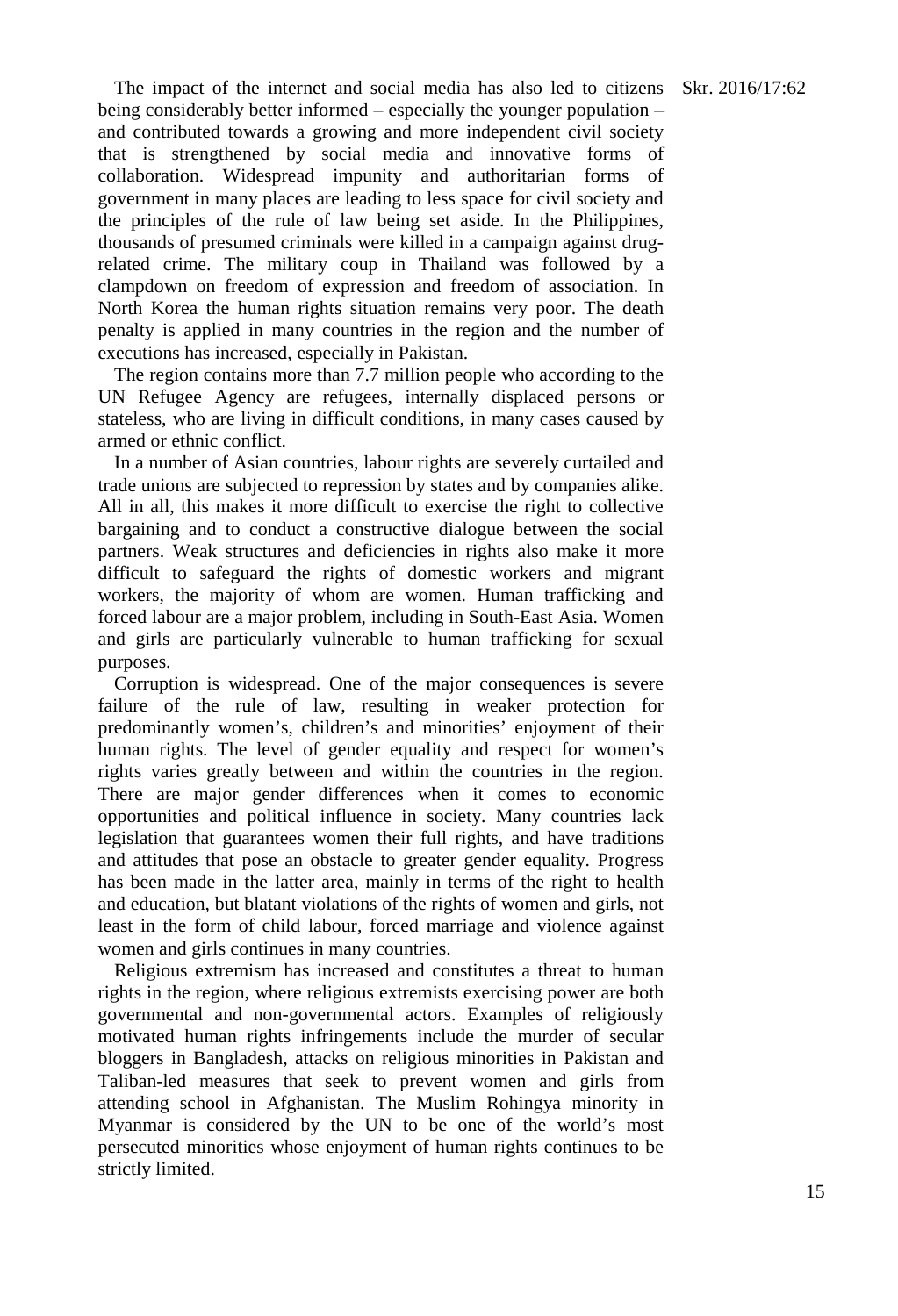#### Skr. 2016/17:62

The link between development that is sustainable in environmental and climate terms on the one hand and human rights, democracy and gender equality on the other is clear in Asia, particularly for people living in poverty. Environmental and climate problems affect the conditions in which people live and rights such as access to clean water, food, sanitation and health. A democratic deficit and a lack of respect for human rights and land rights affect people's opportunities to demand accountability and to be able to contribute towards dialogue and decisions for more sustainable development. Many countries have problems in taking action against the exploitation of land and other natural resources. This affects the poorest of all and the most marginalised individuals, including primarily women in rural areas and indigenous peoples, and is a fundamental cause of social tension and conflict. Greater environmental awareness has led to greater civil society action on environmental issues, with the consequence of increasing numbers of environmental activists and human rights defenders experiencing threats from both State and private actors.

One important part of Swedish development cooperation in Asia seeks to strengthen the work of civil society in improving accountability and enlarging democratic space and encouraging regional actors and national institutions in their work to promote and protect human rights. Regional development cooperation has a particular focus on the link between the environment, climate and human rights, democracy and gender equality.

#### 2.5 Latin America and the Caribbean

Important progress on peace, democracy and human rights has been made in recent decades in Latin America. Armed internal conflicts have reached peaceful conclusions, in several cases through peace agreements, the most recent in Colombia, where the continent's longest armed conflict finally reached an end. Democratic government is now the norm – all presidents, with Cuba as the one exception, are now democratically elected. The return to democracy and the end of armed conflicts has shone a spotlight on the establishment of democratic forms of government, the rule of law and issues related to transitional justice, albeit not without challenges. Transitional justice is a term that incorporates truth-seeking, justice, restitution and guarantees of nonrepetition.

In general, the countries in Latin America and the Caribbean have also consolidated their economic policy, following decades of recurring financial crises. Besides good economic growth leading to a growth in the middle classes, social reforms have also helped to reduce poverty considerably. Many countries met the Millennium Development Goal of halving poverty by 2015.

The region suffers from a generally high level of violence, which is reflected at different levels of society. This can often be associated with organised crime around the drugs trade and trafficking in persons, but ordinary criminality also poses a threat to citizens' safety in many countries. Armed illegal groups often exert influence or control over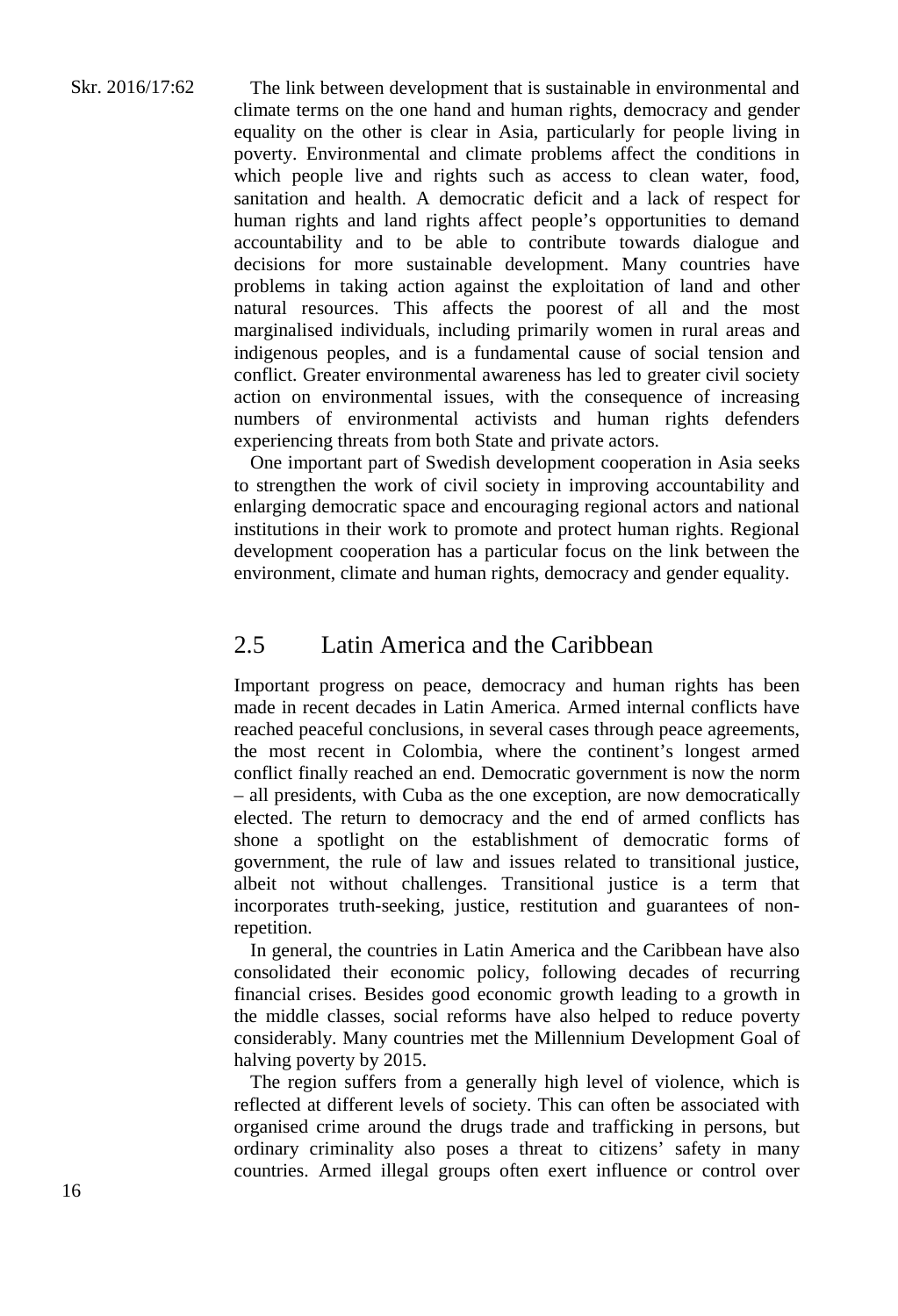parts of the territory, leading to widespread violence. In some areas, Skr. 2016/17:62 conflicts over land and natural resources are also a cause of violence. There is also vulnerability to consequences of environmental destruction and climate change. The poorest people of all and indigenous peoples are often particularly vulnerable.

In many countries the generally high level of violence undermines the opportunities of the rule of law to provide citizens with protection and justice. Organised crime and corruption help to weaken legal institutions and the powers of law and order, with high impunity for both criminal violence and abuse as a consequence. In many cases there are also major obstacles when it comes to investigating and bringing people to justice for crimes committed under past dictatorships. One consequence of the widespread violence is increased use of violence and militarisation. Sweden has helped to raise the profile of and strengthen national work in Guatemala to combat impunity and corruption.

Violence against women, girls and boys is common in the region and often takes place in close relationships. Important progress has been made whereby some countries have taken action by adopting specific legislation, but poor application remains a challenge.

Sexual and reproductive health and rights are a sensitive area in most Latin American countries. El Salvador, Honduras and Nicaragua have an absolute ban on abortion, for example. Most other countries have restrictive abortion laws, with the exception of Uruguay and Cuba. Regarding LGBTI persons' enjoyment of human rights, a positive trend can be seen in several of the region's countries in which gender-neutral marriage and partnership legislation has been adopted. Several countries are in the process of adopting legislation in this area, and in Argentina the rights of transgender people have been strengthened. Most of the Caribbean islands have legislation that prevents LGBTI persons enjoying their human rights. In general, LGBTI persons continue to be discriminated against and exposed to hate crime throughout the region.

In some areas a negative trend can be identified in terms of media freedom and freedom of expression, and in the space for civil society. Union representatives have also been murdered or exposed to violence and threats, which has seriously curtailed freedom of association and opportunities to represent workers. Legislation has been used to reduce the capacity of critics to voice concerns in the media and to control civil society organisations. In some countries, journalists and human rights defenders suffer threats and violence.

Excessive police violence and difficult conditions in prisons, illtreatment of internees, delayed trials and long detention periods exist. In Brazil, a number of officials have been taken to court accused of abuse but failings in the legal system are obstructing a trial.

#### 2.6 North America

Both the US and Canada see themselves as trailblazers in the areas of human rights, democracy and the rule of law. Respect for human rights in the US is good, although many of the central human rights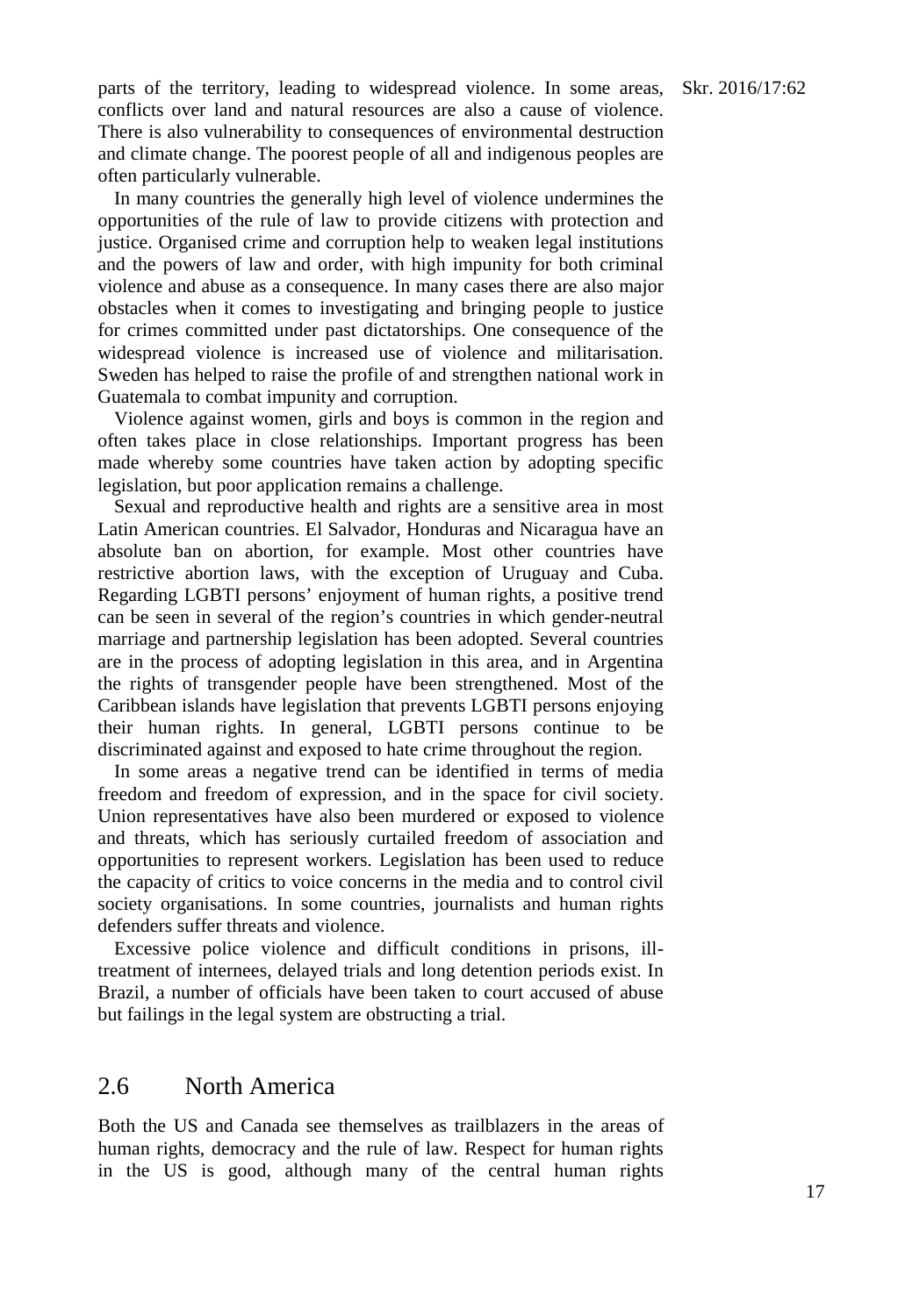conventions have not been ratified. Under the Obama administration, gender equality and LGBTI persons' enjoyment of human rights were afforded great scope in American domestic and foreign policy. Same-sex marriage was recognised in 2015. At the same time, the legal protection of LGBTI persons is threatened in several states where discriminatory legislation has been proposed and/or adopted.

The political, economic and social position of women has gradually been strengthened. The proportion of women in business, holding high public office and in academia has increased, but women continue to be underrepresented in the highest positions in both the public and private sectors. The wage gap between men and women has shrunk but remains significant. The right to abortion has long been laid down as a constitutional right but remains a controversial issue.

There are a large number of human rights organisations that operate freely and influence the forming of opinion in the country. The foremost challenges in the US are related to economic and social rights and the restrictions on civil and political rights brought about by counterterrorism efforts. The US is one of the richest countries in the world, but income disparities are large and are increasing. This contributes towards various forms of structural discrimination but also to opportunities for workers to organize, bargain collectively and the right to strike being limited by employers and authorities in the various states.

The legal system's treatment of the African-American population in particular is a topic of debate. The existence of police brutality and deficient investigation has led to widespread protests and popular mobilisation. African-Americans, who make up 13 per cent of the US population, are grossly over-represented in the poorest layer of society and in the prison population, for example. People of Latin American origin are also over-represented in the poorer part of the population.

Combating terrorism involves restrictions on citizens' rights and freedoms, including detaining individuals without prosecution or trial. Despite the Obama administration's ambition to close the prison at the military base in Guantanamo, suspected terrorists are still being held there, deprived of liberty and without trial. Information has emerged about torture. The US also stands out in a negative sense as the only country on the American continent that regularly applies the death penalty, sometimes after long periods of waiting. The number of death sentences and the number of executions has decreased in the past ten years, however.

In Canada, respect for human rights is good and general living conditions are very good. A number of human rights organisations are working actively in the country. However, major challenges remain in terms of the social, economic and political rights of indigenous peoples. Prime Minister Trudeau's government has the ambition of working to improve the position of indigenous peoples. In Canada too, actions to combat terrorism, including relevant legislation, have been criticised for undermining the rule of law, particularly for ethnic minorities.

The Canadian government, whose composition is completely gender equal, has identified gender equality and women's rights as particularly prioritised issues. The Government has also announced a change in the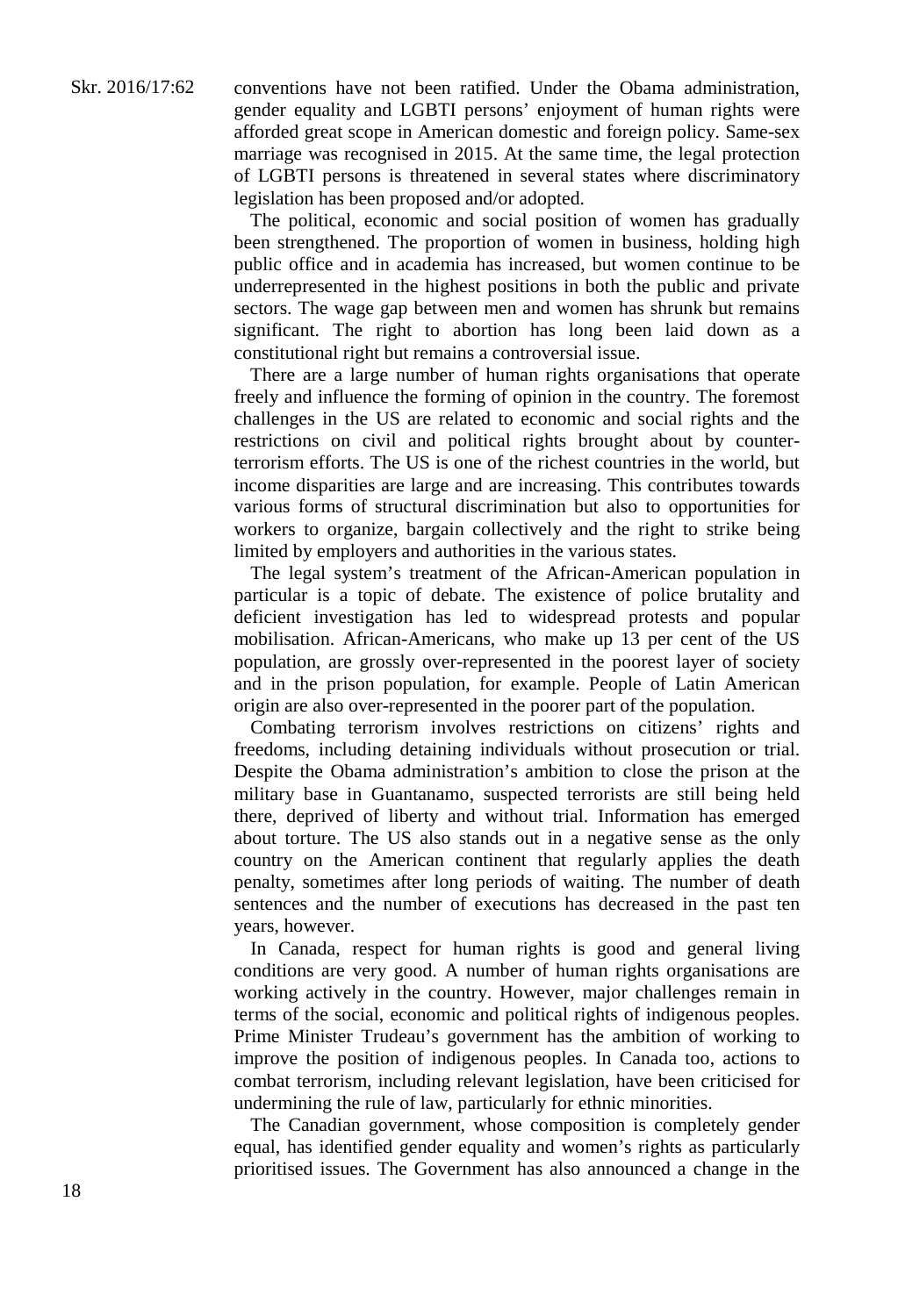## 3 Inclusive and democratic societies

Democracy is the form of government that gives people the greatest opportunity to influence society and their own lives. It creates the best conditions for protecting and strengthening respect for human rights and the principles of the rule of law. Through representative and democratic institutions and processes, the groundwork is laid for every human being to take responsibility for the situation in which they themselves live, participate in the democratic dialogue and hold their elected representatives and representatives of government agencies accountable. Promotion of inclusive and democratic societies must therefore be strengthened.

The shrinking space for civil society in many countries, restrictions on freedom of expression and freedom of the media, harassment of political opposition and defenders of human rights, abuse of democratic procedures and undermining election processes are examples of serious global threats that water down the meaning of democracy and erode the promotion of inclusive and democratic communities.

The world's established democracies also currently face major challenges in terms of the process required to constantly regain democracy both as a principle and as a vibrant form of government. Working for continuous dialogue on democracy and what democracy means is important in preventing it being undermined and abused. The fundamental principles of democracy can never be questioned. At the same time, it is essential for people to gain a deeper understanding of different dimensions of democracy. This is increasingly important given the rising populism, disinformation and racism we are seeing today, especially in Europe. It is both a question of credibility and a means of creating inclusive societies, in order – with clear foundations in human rights, democracy and the principles of the rule of law – to tackle the forces opposing democratic development.

Healthy, gender-equal and democratic societies are also essential for economic, environmental and socially sustainable development. New research shows clear links between democracy and public health, and between a functioning democracy in which public elections are conducted fairly in compliance with the rule of law and economic growth.

At the same time, large proportions of the world's population live in conditions that fail to meet a reasonable standard of living and in many cases in extreme poverty. The issues here are widespread unemployment and a lack of access to health care and education, but also a lack of freedom, power and influence. Promoting inclusive, gender-equal and democratic societies must therefore be integrated in every aspect of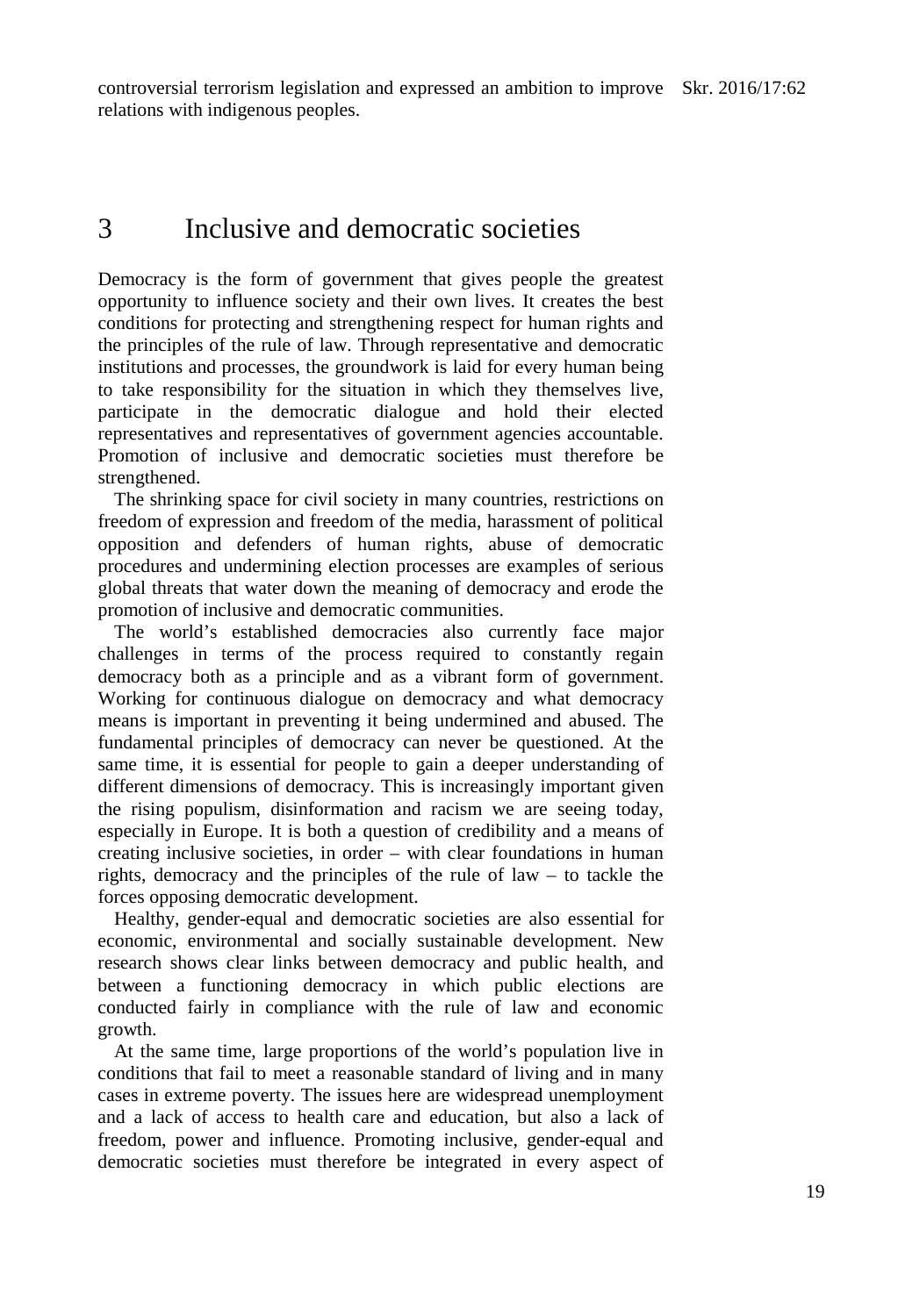## 3.1 Freedom of expression

#### **The Government intends to:**

- draw attention to and combat prohibited infringements of freedom of expression in both multilateral fora and bilateral relations
- work to strengthen the right to access to information
- work to improve the safety of journalists, partly by strengthening accountability for violence, threats of violence and other types of harassment against persons who exercise their right to freedom of expression
- work to increase access to an open, free and safe internet in which both freedom of expression and the right to privacy are respected
- work to strengthen an open and democratic media landscape, with a good capacity to resist attempts to spread propaganda and disinformation, partly through support to free and independent media and greater media and information literacy
- emphasise the importance of freedom of expression and transparency, partly through public diplomacy.

A democratic society depends on respect for freedom of opinion and freedom of expression. Respect for freedom of expression is essential to ensure individuals' opportunities to participate actively in political processes and engage in social issues. Respect for freedom of expression and freedom of opinion is also a fundamental criterion that enables a number of other freedoms and rights to be enjoyed, such as freedom of association, freedom of assembly and the right to education.

Freedom of expression incorporates both freedom of opinion and freedom to seek, receive and spread information and ideas of all kinds: in speech, in writing and in print, in artistic form or through another selected means of expression. Freedom of expression thus covers more than the spoken word alone and spans a number of fields, such as journalism, the media, the internet, advertising, politics, religion, culture and education. This also includes the right to information.

All countries are responsible for guaranteeing that freedom of expression is not infringed in prohibited ways, irrespective of whether or not the country in question has ratified a particular convention.

Restrictions on freedom of expression and freedom of opinion are often imposed by states on the media, artistic expression and organisations that address political criticism, women and girls enjoying their human rights, LGBTI persons enjoying their human rights and questions linked to practising religion. There is a great need to draw attention to and strengthen freedom of expression in its widest sense, both to protect freedom of expression as such and to support actors working for human rights. In far too many places, opportunities to freely express oneself are being restricted in prohibited ways by violence or threats of violence, as is the opportunity to seek and receive information.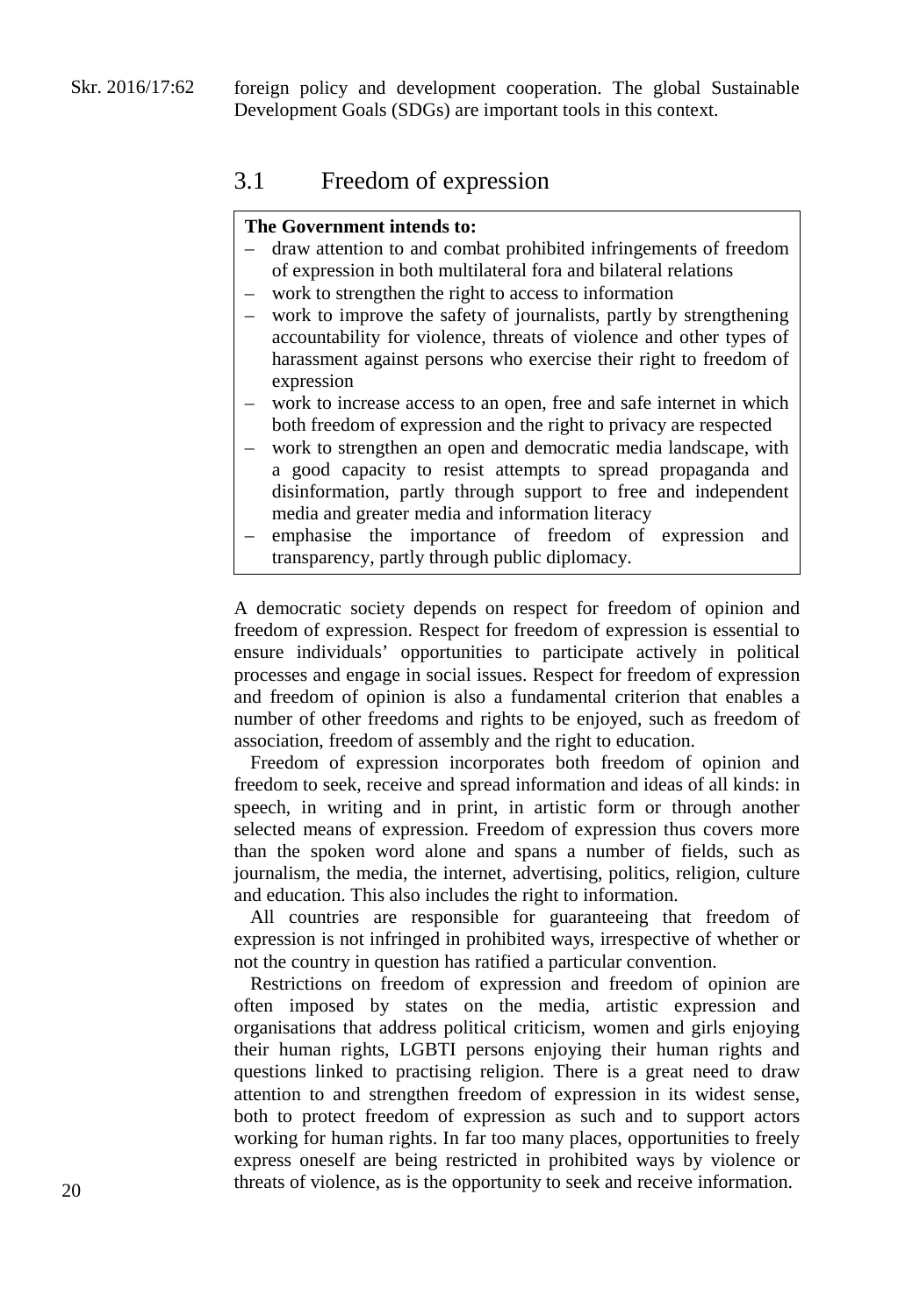Safety for, and combating impunity for those who threaten or exercise Skr. 2016/17:62 violence against journalists are areas that must be prioritised to a greater extent in multilateral fora and in individual countries. Threats and violence against, and even murders of journalists are a growing problem that constitutes a threat to freedom of speech and democratic debate. Women journalists are often particularly vulnerable. The accountability for this type of crime needs to be strengthened. In armed conflicts across the globe, journalists are the targets of executions, violence and threats of violence. UNESCO, the United Nations Educational, Scientific and Cultural Organization, has a special mandate for work on freedom of the press and the safety of journalists. UNESCO is also responsible for coordinating the UN Plan of Action on the Safety of Journalists and the Issue of Impunity.

Sweden has long been working to improve the safety of journalists. This involves reactive and proactive measures, such as support for training initiatives to promote independent journalism in general, to deal with and prevent threats and violence. In many cases, lack of rule of law, particularly corruption, play a central role in the safety of journalists, which is why this perspective must remain on the agenda in discussions in this sphere.

In many societies, the internet and new media have become the foremost public platform for social debate and communication. At the same time, many people, especially women, lack access to new technology and the internet and all the opportunities these technologies open up. Working for greater access to a free, safe and open internet is therefore not solely about promoting freedom of expression and human rights, but also about promoting gender equality and economically, socially and environmentally sustainable development.

Many states use the problem of online safety to justify far-reaching violations of people's rights and argue in this context that a balance must be struck between rights and security. This trend has focused on the need to combat the criminal activity of individuals as well as cyber attacks by governments and government-backed actors. Several states have also built up capacity for exercising surveillance and persecuting human rights defenders and political opponents on the internet, even when these individuals are located outside the borders of the country itself.

The increasing amount of repressive legislation and regulation, which covers everything from blocking particular websites to rules limiting financing opportunities for individuals, companies and organisations, not only limits freedom of speech but also people's opportunities to participate in the life of society.

A rights-based element in all discussions concerning the opportunities and challenges opened up by digitalisation is essential to increase access to a free, open and safe internet, and ensure full enjoyment of freedom of expression and other freedoms and rights. Swedish work at the United Nations Human Rights Council to assert that human rights are also applicable on the internet has been particularly important in this context. Similarly, global debates on the future governance of the internet are also central in a rights-based international dialogue on the norms for a digital era.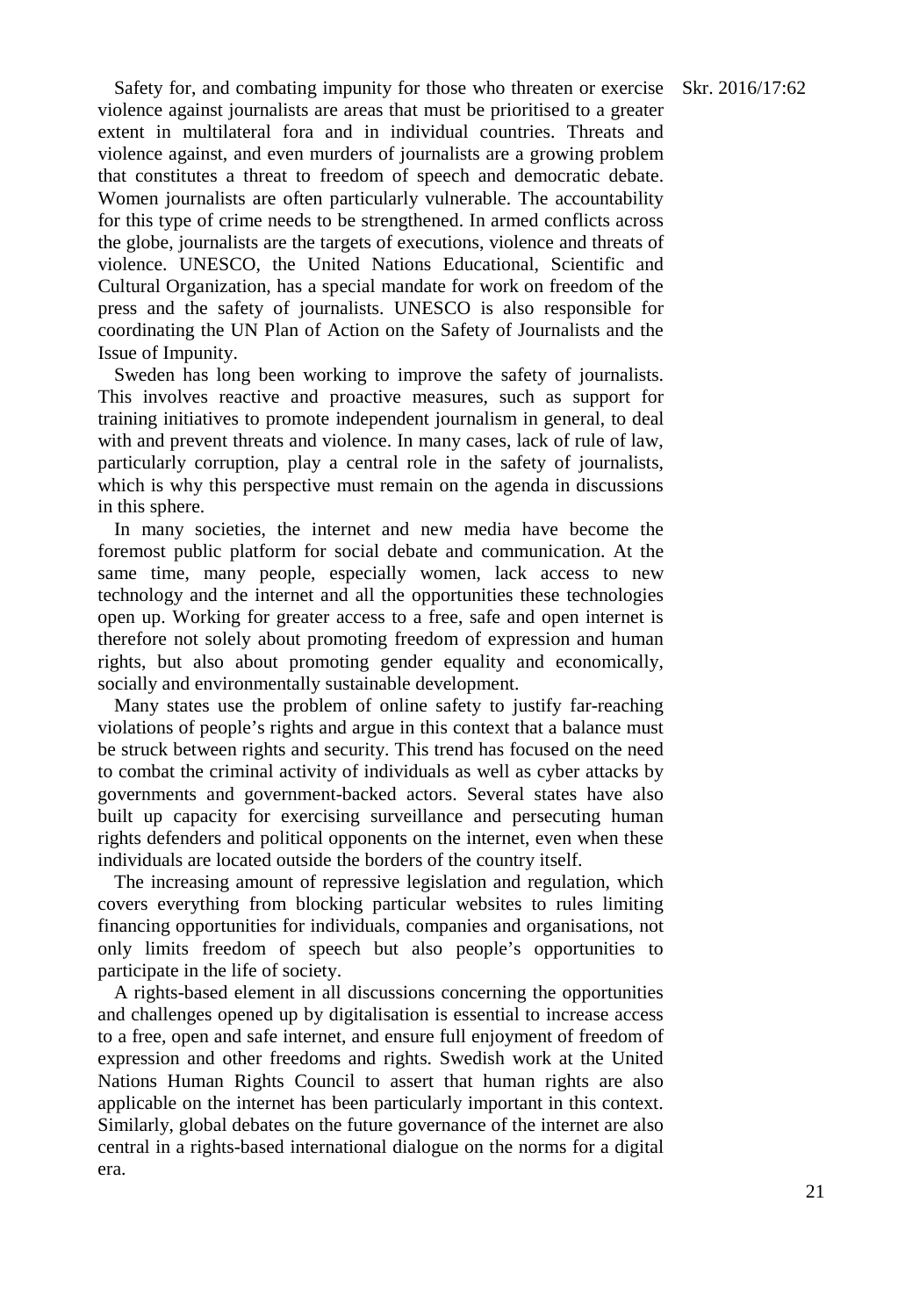Work to promote freedom of expression in its full sense, on the internet and elsewhere, is also crucial to counter growing propaganda and disinformation activity from states and from terrorist and extremist groups. Support to independent media is central in this context. Stronger initiatives to improve media and information literacy, especially among young people, and promoting greater knowledge of and access to technology, media and information in general are also important components in this work.

Digitalisation and the huge rise in the amount of personal information and communication taking place online have also fuelled an important debate on the right to respect for private and family life in the digital age. In many parts of the world, the internet and social media are a natural part of the daily lives of many children and young people. Digitalisation brings with it opportunities and challenges regarding the rights of the child.

Issues surrounding privacy, surveillance and safety are rapidly growing in importance. Technological development means increasing numbers of individuals are connected to the internet, generating a huge amount of personal data. As a result, states and companies will be able to access an even more detailed and complete picture of our lives than is possible today.

Access to and use of this information must therefore be compatible with individuals' right to respect for private and family life and with human rights in general. A deeper debate on the right to private life in a digitalised era is therefore essential.

The changing and complex media landscape demands flexibility and support to both large and small actors. It is important that development cooperation keeps pace with and supports technological development and its importance for freedom of expression.

## 3.2 Democratic political institutions and processes

#### **The Government intends to:**

- strengthen democratic political institutions and processes through information and dialogue and contribute towards greater trust in political parties
- support the integrity of election processes and counteract undemocratic election processes being used to legitimise the exercising of power
- strengthen the social engagement, influence and agency of all persons
- contribute towards the discussion of a deeper view of democracy

More countries are conducting multi-party elections than ever before. The formal transition to regular public elections is valuable in its own right, but has not always been followed by deepening and consolidation of democratic processes. In some places, election processes are undermined with the aim of legitimising and cementing power in one leader or one party. Every election that is manipulated and abused risks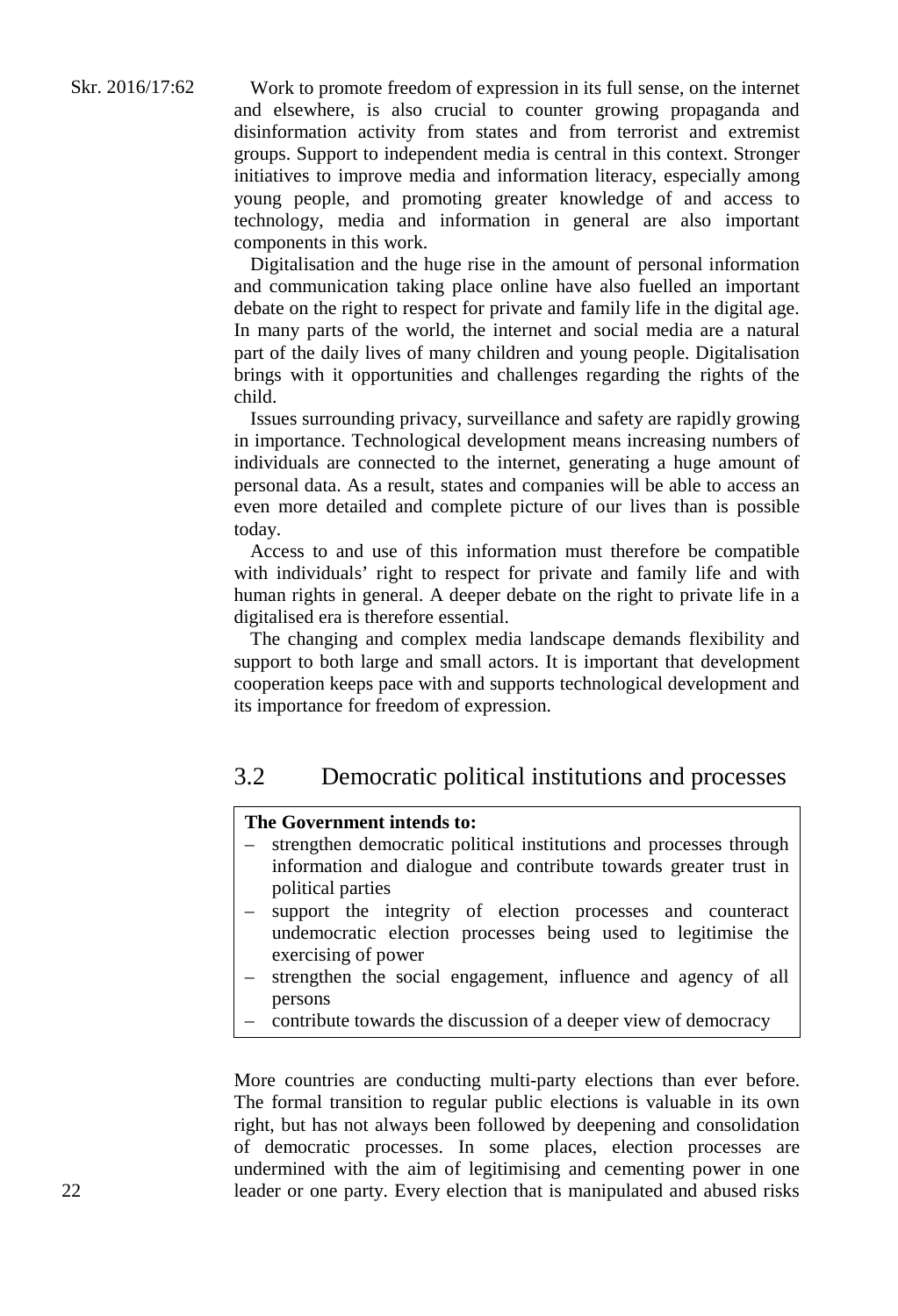weakening trust in democracy. In many countries, suspected electoral Skr. 2016/17:62 fraud has unleashed broad popular protest, showing that people value their right to be able to democratically elect their political representatives. When elections are not fair or just, there is a risk of violence and armed conflict arising.

Free and fair elections are one of the cornerstones of democracy, but they are not all it takes to create a democracy. Sweden therefore emphasises the importance of people also being able to participate in and influence the society in which they live through political or social engagement between general elections. Sweden's democracy support seeks to pave the way for people to assert and actively exercise their civil and political rights and thus increase influence over the conditions in which they live. Institutions such as International Institute for Democracy and Electoral Assistance (IDEA) and Varieties of Democracy bring more in-depth knowledge and understanding of the importance of democracy, making important contributions to the ongoing global debate on the development of democracy. Political parties and parliaments may be weak in many countries, but they are nevertheless crucial institutions for channelling opinions and priorities in society, and capable of resolving conflicts by peaceable means. Election monitoring carried out by international and domestic actors is one way of strengthening trust in the results of elections, and something Sweden contributes towards through election-monitoring initiatives.

It is primarily political parties that are capable of aggregating priorities, negotiating, and formulating overarching political solutions that match citizen's expectations. It is through political institutions that people choose their representatives at local, regional and national level.

The decline in political engagement and lack of trust in many political parties, not least in Europe, is a key challenge in improving people's democratic participation. The long Swedish tradition of municipal selfgovernment is an important experience to pass on in this respect. Municipal partnership programmes between Swedish municipalities and municipalities in partner countries seek to stimulate long-term selfsupporting relationships.

In many countries, democratic institutions and the rule of law are weakened by widespread corruption. Corruption is a major threat to the democratic development of society as it erodes the legitimacy of the rule of law. Combating corruption is important, as a society free from corruption is one of the fundamental pillars of a democratic, wellfunctioning state under the rule of law.

Well-functioning, independent, effective and transparent social institutions under the rule of law and other democratic structures facilitate participation and accountability. This is central to attaining democratic development, and in particular for enabling individuals to assert and enjoy their human rights. Democratic structures under the rule of law are essential to sustainable development and an important element in attaining the global Sustainable Development Goals. Swedish and international development cooperation plays an important role in strengthening institutions and systems, with capacity building as an integrated element.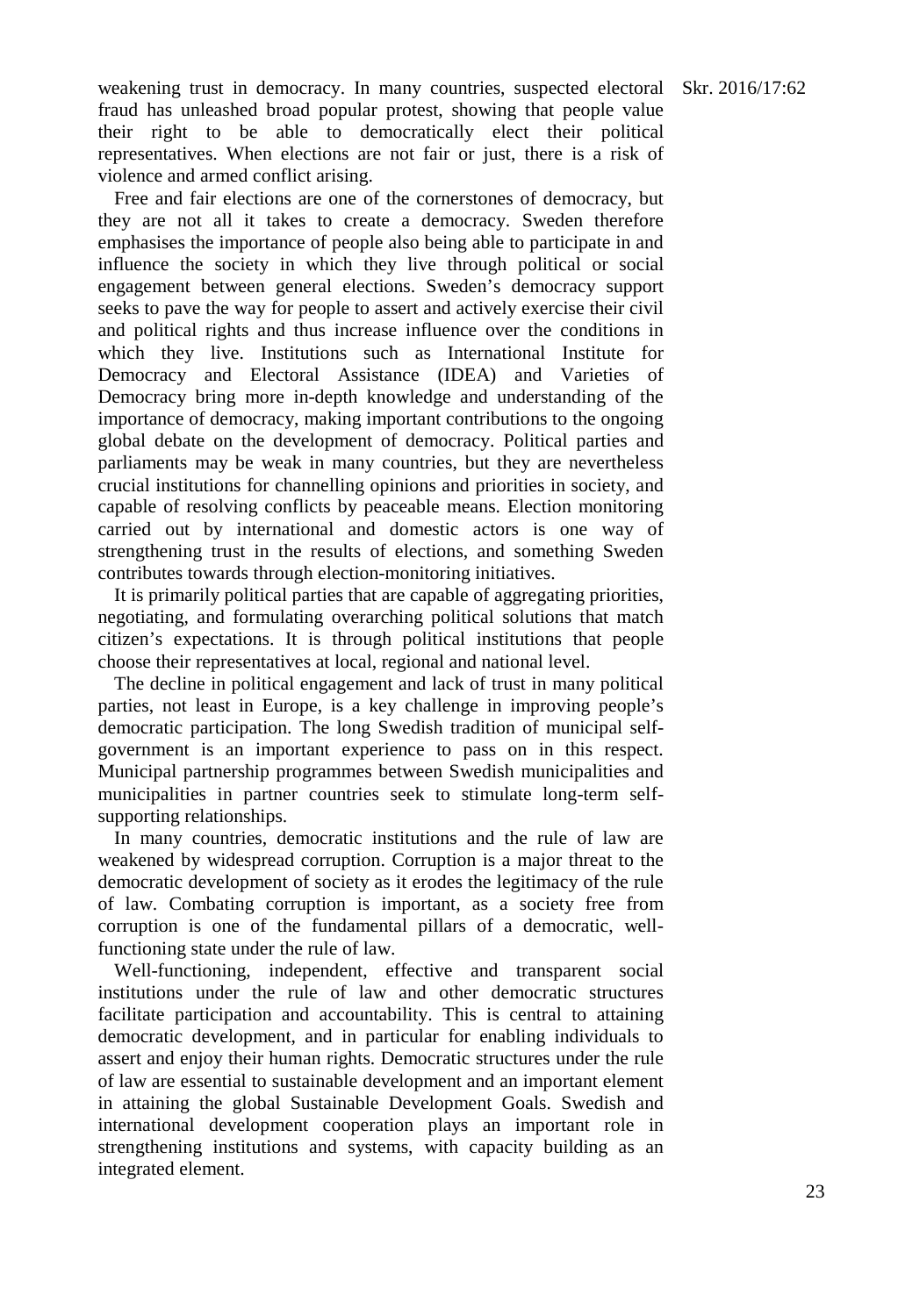Civil service structures under the rule of law are important if people are to be able to trust in democracy. Without independent legal agencies and institutions, electoral processes risk being exploited to legitimise authoritarian regimes. International development cooperation is one example of a tool that can beneficially be used to strengthen democratic, political institutions and processes, as is already being done today to a large extent. Information and dialogue are also needed to raise the profile of and so strengthen democratic institutions and processes. This work is crucial in preventing conflict and in reconstruction work following war and conflict.

Swedish experiences of stable, independent institutions with associated regulatory frameworks, ombudsmen, transparency, good relations between labour market partners, openness and participation including through public environmental assessments, urban planning, discrimination legislation and national auditors are of the utmost interest to many countries and deserve to be particularly highlighted. Effective government administration under the rule of law binds society together and is vital to human rights, democracy and the principles of the rule of law. Sweden has great experience of building an independent and successful government administration.

## 3.3 Space for civil society

#### **The Government intends to:**

- support and defend a wide range of civil society organisations and actors with the aim of strengthening democracy and people's participation
- draw attention to and criticise decline in civil society opportunities to act in both multilateral fora and bilateral relationships
- protect, support and promote a broad spectrum of human rights defenders under threat
- use adapted, flexible, innovative, effective and sustainable forms of support in development cooperation to aid a civil society in transition and under greater pressure, especially in societies under authoritarian rule.

A vibrant and pluralistic civil society that is afforded the space to operate independently is essential to a democratic society. This is also why such a large proportion of Swedish development cooperation is channelled to and through civil society organisations. Civil society actors play a particular role as advocates and opinion formers for individuals and groups in a democracy, as well as fulfilling an important scrutinising function.

Participation in civil society, for example through clubs and societies, creates meaning, fosters participation and development for many people, and provides opportunities to further issues in a way that individuals cannot. Countries in which civil society is given space to operate also tend to be countries where corruption is lower and where the principles of the rule of law are afforded greater respect. In this way, active civil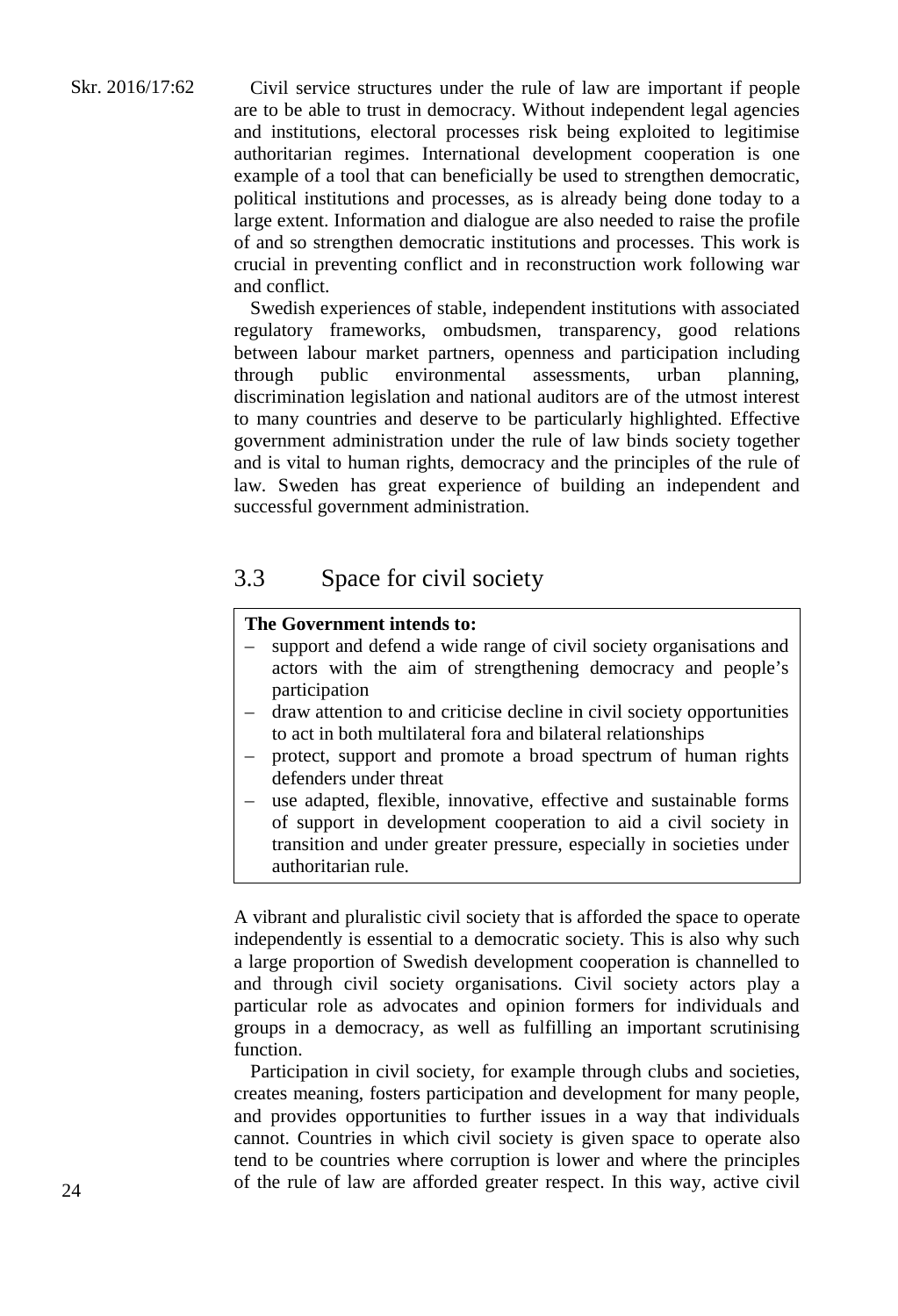societies also create incentives for development cooperation and foreign Skr. 2016/17:62 investment.

At the same time, today we are seeing the space for civil society being restricted in many parts of the world. This is done by means of repressive legislation, through measures motivated by counter-terrorism and national security that are intended to combat democratic movements or political opposition, through administrative measures that impede opportunities for financing, and through violence or threats of violence. Often restricting the scope of civil society means infringing a number of human rights, particularly freedom of assembly and freedom of speech.

The shrinking space for civil society is also notable at international level, not least in multilateral fora. This partly involves certain countries questioning the democratic social model as such, and partly member countries in certain organisations opposing scrutiny and involvement on the part of civil society.

This is notable, *inter alia*, in the Organization for Security and Cooperation in Europe's (OSCE) work on human rights, in which certain states are acting to limit civil society participation. A corresponding negative trend is seen within the Association of Southeast Asian Nations (ASEAN). As far as Sweden is concerned, counteracting the forces that are attempting, in various ways, to find means of excluding civil society from contexts in which it may create major added value is an important priority, including within multilateral fora.

The space afforded civil society must therefore be a distinct topic in foreign policy dialogue, in multilateral and bilateral contexts alike. Alongside growing restrictions on civil society, the forms and conditions for its operation are changing in line with globalisation and technological development. There must therefore be a debate on civil society, and civil society must be strengthened on all fronts. In many places, new media and the internet have become the only genuine alternative for conducting oppositional debate, for example. Consistently working to strengthen analogue and digital freedom of speech is therefore important in counteracting the shrinking space for civil society.

Civil society organisations can also provide support and protection for other civil society actors exposed to violence and pressure, both groups and individual activists. Similarly, the role of individual human rights defender is closely linked with civil society's opportunities to act. Many states are increasingly impeding the work of human rights defenders. These individuals or groups are often both part of civil society and campaigning for marginalised and vulnerable groups. The role of human rights defenders is therefore central to maintaining a vibrant civil society and something that is given priority in the development cooperation of both Sweden and the EU.

Supporting and defending a wide range of civil society organisations and actors with the aim of strengthening democracy and people's participation is a priority for Sweden. Both organisations working for human rights, gender equality, democracy and the principles of the rule of law at national level and grassroots engagement through popular movements and associations, e.g. on education issues, environmental and climate issues, sporting organisations, teacher associations or unions, all come under this umbrella. New forms of political engagement,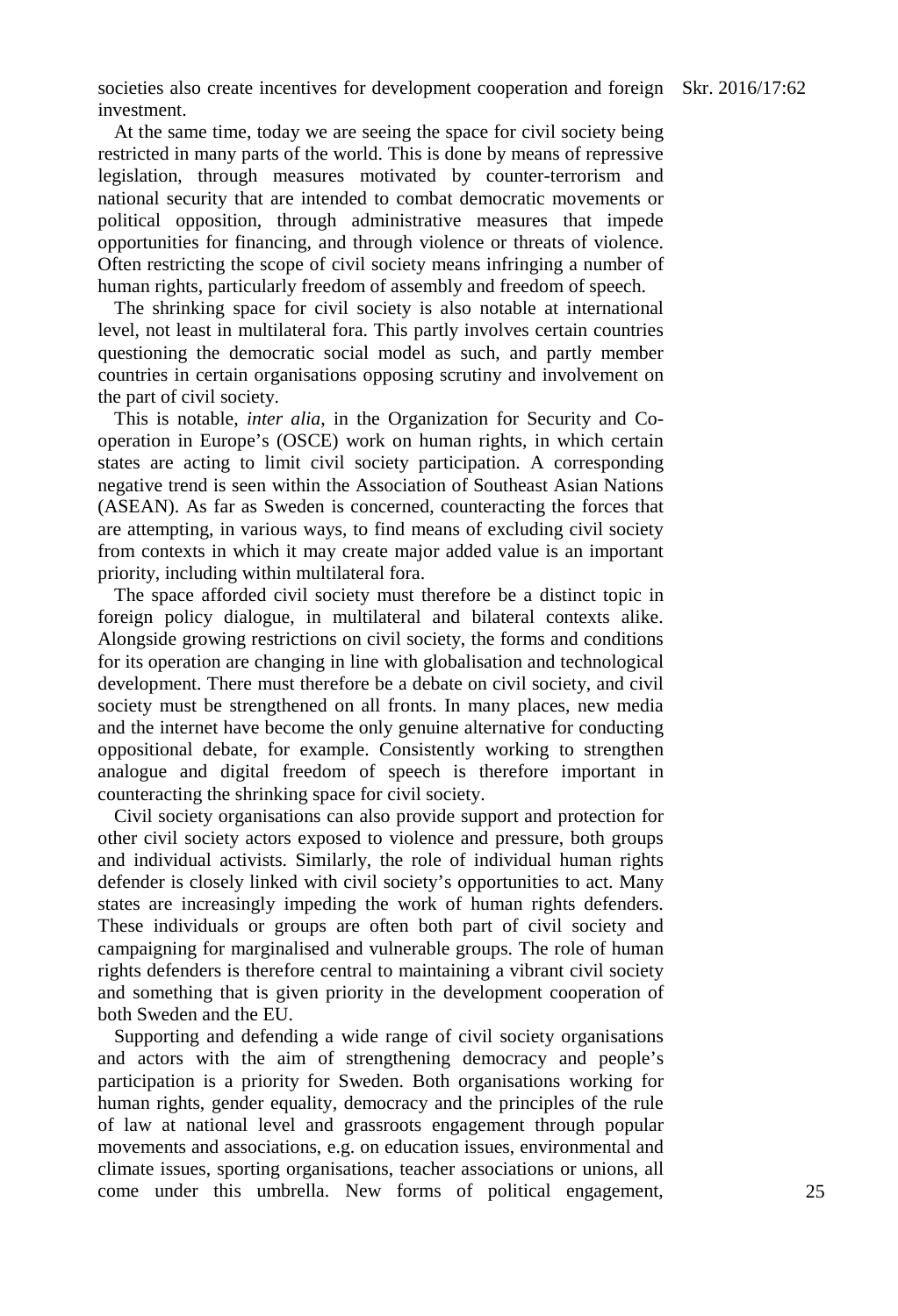particularly among young people, conducted in online networks and in more informal groupings are also part of this pattern. Cultural actors are important not merely in their own right but also as promoters of democracy and social cohesion. Support for artists in international cities of refuge may be of major importance in this context.

Drawing attention to and continuing to support individual human rights defenders is vitally important. There is often a need to prioritise human rights defenders who are women and/or LGBTI, as they run a particularly high risk of being subjected to abuse on the grounds of their involvement and their gender, sexual orientation or gender identity.

In a functioning democracy, the opinions and interests of citizens are channelled through political participation to the political decision-making arenas tasked with deciding on and allocating resources in a society. The work of the Swedish women's movement is one example of successful civil society efforts in that the movement helped to achieve progress on gender equality in Sweden. Lasting change often comes about due to a combination of a strong, multifaceted and committed civil society and political institutions capable of listening.

Support to civil society can also promote the growth of political parties in countries where the latter are lacking or are extremely weak. All in all, this creates new challenges for designing civil society support that is flexible, innovative and effective. As the conditions and opportunities for actors to work in difficult environments change, are restricted and even rendered impossible, Sweden and other donors need to find new solutions that nevertheless enable continued support and funding.

## 4 Equal rights for all

The principles of the equal value of all individuals and of nondiscrimination are fundamental in safeguarding and promoting human rights. Human rights emerged from the idea that all individuals are born free and equal in dignity and rights. Similarly, the principle of the equal value of all individuals is one of the fundamentals of a democracy, realised through institutions tasked with guaranteeing equality before the law, freedom from torture, and access to education and the job market on equal terms.

The principle of non-discrimination in the UN's Universal Declaration of Human Rights and in the human rights conventions is one of the ways in which the equal rights of all individuals are protected.

A large number of the world's states have additionally ratified a number of conventions that seek to protect those in a particularly vulnerable situation or issues that demand a particular need for protection. These include the Convention on the Rights of the Child, the Convention on the Rights of Persons with Disabilities, the Convention on the Elimination of all Forms of Discrimination against Women and the International Convention on the Elimination of All Forms of Racial Discrimination.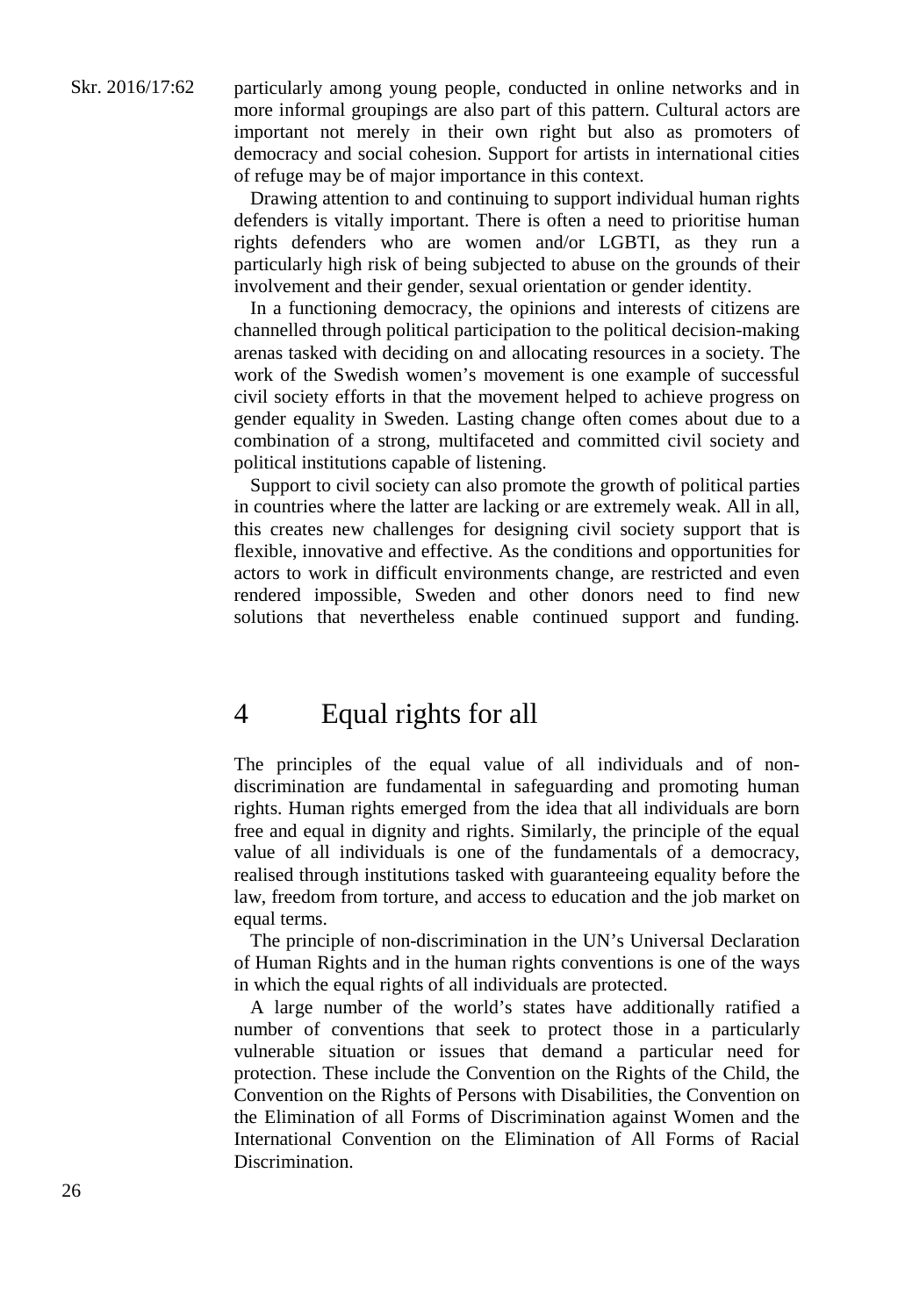Questioning the general validity of human rights and failure to comply Skr. 2016/17:62 with convention commitments, at country level and in multilateral fora, pose a major challenge.

We are seeing the indivisibility of these rights called into question in that economic, social and cultural rights are being pitted against civil and political rights. This is being done in order to undermine the universality of human rights or to limit individuals' enjoyment of them in specific cases.

As part of this questioning, we are seeing increasing restrictions being imposed on freedoms and rights for individuals but also for civil society actors. This often leads to direct and widespread discrimination.

Persons with disabilities, children as well as adults, also suffer various forms of discrimination, particularly in countries where poverty is rife. The UN Convention on the Rights of Persons with Disabilities seeks to promote, protect and safeguard the full and equal enjoyment of all human rights and fundamental freedoms. The Convention focuses on nondiscrimination and lists necessary measures for ensuring that persons with disabilities are able to enjoy civil and political rights as well as economic, social and cultural rights. Persons belonging to indigenous peoples have suffered human rights violations for a long time. The problem often has a clear environmental dimension, particularly given the close correlation that exists for indigenous peoples between the issue of human rights and that of land and nature. Mineral extraction and forest clearances in northern Europe and parts of Latin America, as well as oil and gas extraction in parts of Africa, are some examples.

Many Roma live in severe poverty and social exclusion and experience discrimination and obstacles to their full enjoyment of their human rights. This is particularly the case regarding access to education, health care, housing and the labour market.

The European Commission is conducting work to facilitate more effective implementation of the national strategies or measures put in place by Member States within the remit of the EU Framework for National Roma Integration Strategies. One important starting point in this work should be to combat widespread anti-ziganism in several different ways, for example by recognising and drawing attention to the attacks and abuse to which Roma have historically been subjected.

Restrictions on women and girls being able to exercise their human rights are seen across the world. The UN Convention on the Elimination of All Forms of Discrimination against Women from 1979 protects the rights of women and girls. This Convention provides a framework for combating discrimination against women and encouraging equality between women and men. The Convention entered into force in 1981. Sweden was one of the first countries to ratify it. Today the majority of countries in the world have done so. Unfortunately, many states have made reservations against the Convention in a way that contradicts its object and purpose.

A society free from discrimination is a central objective of Sweden's work on human rights. To attain this, everything from abolishing legislation that infringes individuals' human rights to actively combating prejudiced attitudes and norms is necessary. Similarly, it is important to strengthen and support individuals and groups that are often exposed to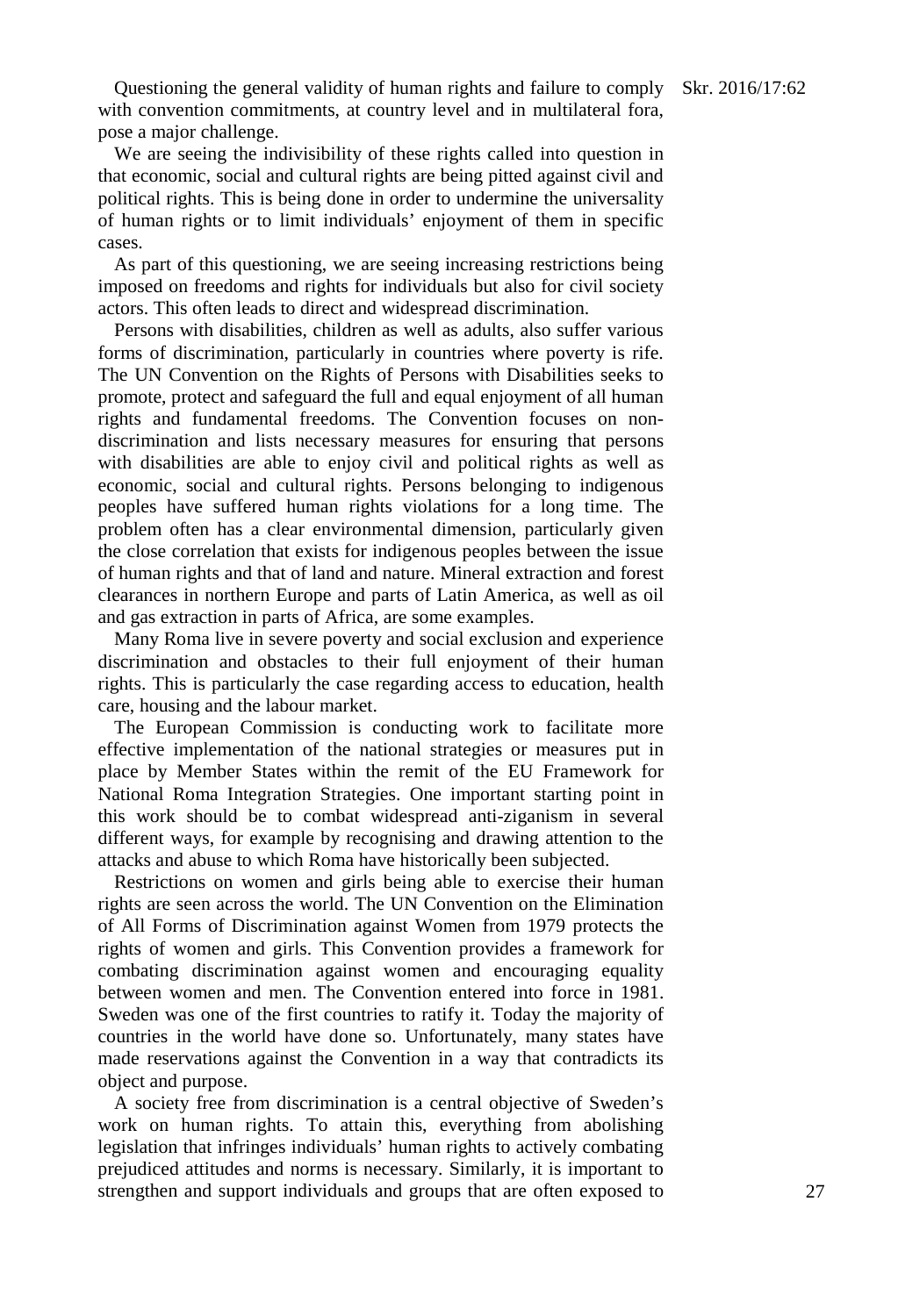threats in defending human rights, such as women human rights defenders, organisations and individuals working for LGBTI persons' enjoyment of human rights, and representatives of indigenous peoples.

In many cases, individuals are the victims of discriminatory treatment on several grounds at the same time. Sweden seeks to work to ensure that clearer account is taken of this in work against discrimination and in work with human rights in general. Widespread poverty often poses additional obstacles for individuals who are already discriminated against on one or more grounds. It is not uncommon for discrimination on ethnic or religious grounds to lead to conflict and, in some cases, to armed conflict.

In its worst form, discrimination can lead to crimes against humanity and genocide. Combating discrimination in all its forms is therefore not only important in promoting inclusive, democratic societies but also vital to promoting peace and security and preventing people from being forced to migrate.

## 4.1 Gender equality

#### **The Government intends to:**

- be a driving force in work to ensure that all women and girls fully enjoy their human rights
- combat structural, systematic, gender-based and sexual violence against girls and women, in times of peace and in conflict and post-conflict situations.
- counteract impunity for perpetrators of sexual and gender-based violence and work for restitution and justice for victims/survivors
- promote the political participation and influence of girls and women in all areas of society
- promote the right of girls and women to education
- work to ensure that boys and men are integrated and engaged in work for gender equality and against gender-based violence
- work against gender-stereotypical assumptions about women and men and promote positive masculinity
- ensure gender mainstreaming throughout development cooperation
- improve the visibility of and strengthen women's influence in peace processes and peace-promotion initiatives and when designing humanitarian interventions
- strengthen girls' and women's economic rights, empowerment and access to economic resources
- work to ensure that all humanitarian implementation organisations have integrated measures to prevent gender-based violence by 2020.

Significant progress has been made globally to promote and protect women's and girls' full enjoyment of human rights – not least through the UN Convention on the Elimination of All Forms of Discrimination against Women (CEDAW). The United Nations held its first World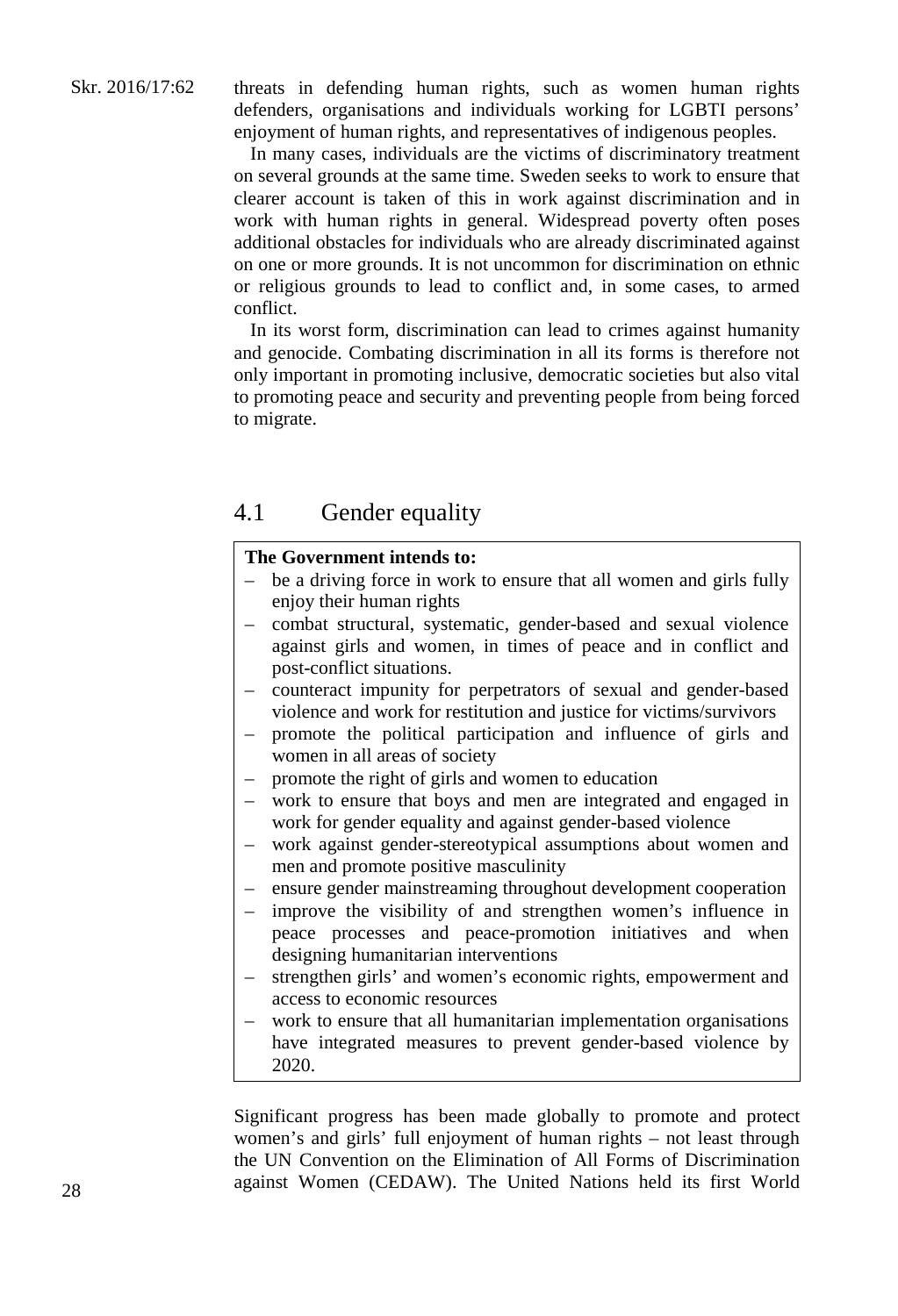Conference on Women in 1980. The Platform for Action from the UN's Skr. 2016/17:62 Fourth World Conference on Women in Beijing in 1995 is a milestone in international work to strengthen the position and rights of women, as is UN Security Council Resolution 1325 from 2000 on Women, Peace and Security. Despite this progress, these rights are being eroded in a number of places, including on our own doorstep. We view with concern the way that women and girls the world over are not being guaranteed rights, representation and resources. Rights are encroached upon by means of discriminatory legislation that restricts or denies women's and girls' enjoyment of their human rights, and through practical and social obstacles such as discriminatory and gender-stereotypical attitudes and norms.

Gender equality and fulfilment of the human rights of all women and girls are also vital for all three dimensions of sustainable development, democracy and compliance with the principles of the rule of law. New research shows strong links between the rights of women and girls and successful democratisation. Gender-equal societies also run a lower risk of suffering violence and conflict. The gender-equality perspective is important for achieving lasting peace and political equality and must therefore systematically run through all aspects of foreign policy.

Women's influence and meaningful participation in disaster management and peace building as well as preventing humanitarian disasters contributes towards democracy and greater respect for human rights. This has clearly been asserted in work on UN Security Council Resolution 1325 and follow-up resolutions on Women, Peace and Security. Women's political participation also helps to reduce women's vulnerability and has a conflict preventing effect. Women's political participation and influence in peace processes increases the legitimacy, quality and lasting nature of peace agreements and peace processes themselves. Women's participation also improves the likelihood of economic and social recovery following conflict.

Progress has been made on the access of girls and women to education. However, girls still account for the majority of all young people not attending school. Among adults, two thirds of the illiterate persons in the world are women.

Two decades after the World Conference on Women in Beijing, the commitments made are far from met. Countless women and girls still experience a lack of rights, representation and resources. Gender-based violence is one of the most serious structural and systematic threats to women and girls enjoying their human rights. The same is true of LGBTI persons enjoying human rights. These infringements are even worse during humanitarian disasters.

Violence hinders human development, both for the individuals affected and for societies at large. It undermines work to further empower women and girls and safeguard their enjoyment of their human rights, along with the sustainable development of societies in all its dimensions.

Preventive efforts to prevent violence against women and girls and the infringement of women's and girls' human rights are a priority.

It is vital that men and boys participate in gender-equality work to ensure that all individuals are able to have equal power to shape societies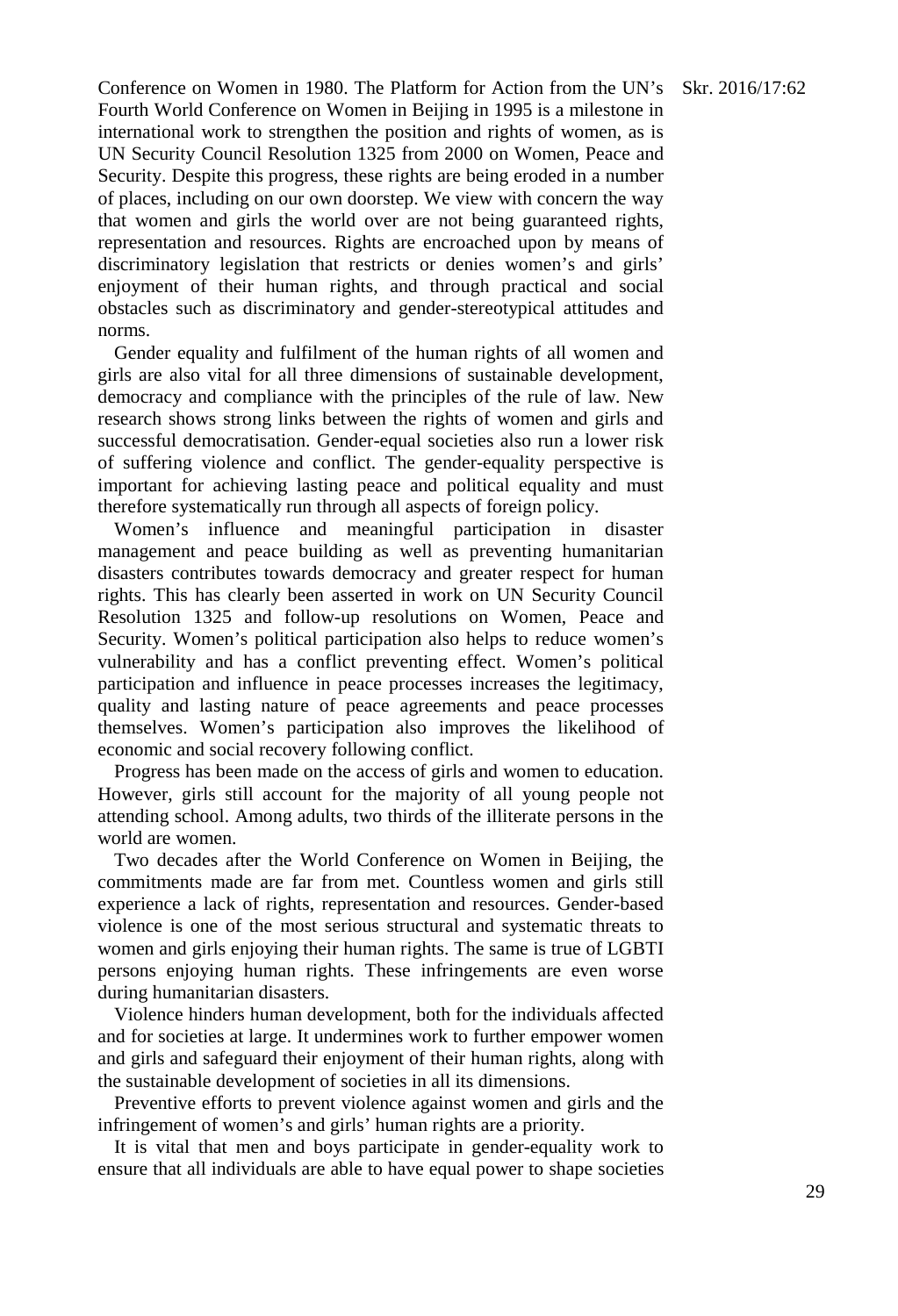and their own lives and identities in line with human rights, democracy and the principles of the rule of law.

Many states enter reservations when ratifying international instruments protecting human rights in a manner that contradicts the object and purpose of the conventions. These types of reservations are particularly common in contradiction of international commitments in relation to the UN Convention on the Elimination of All Forms of Discrimination against Women and the Convention on the Rights of the Child.

Within the remit of cooperation with the International Criminal Court (ICC), Sweden is working actively to combat impunity for perpetrators of sexual and gender-based violence and working for justice and safety for crime victims exposed to such violence.

The aim of Sweden's feminist Government is for women and men to have the same power to shape society and their own lives. Sweden is also the first country to operate a feminist foreign policy, which means that the whole of foreign policy is to apply a systematic gender-equality perspective. In this way Sweden is able to contribute towards concrete progress and continue to be a strong global voice for gender equality.

A number of tools are available for implementing Sweden's feminist foreign policy, among them the global Sustainable Development Goals in the 2030 Agenda. An action plan has been drawn up for the Foreign Service's implementation of Sweden's feminist foreign policy.

Sweden's third National Action Plan for the implementation of the United Nations Security Council Resolutions on Women, Peace and Security was adopted in 2016. This National Action Plan lays the groundwork for in-depth work to strengthen women as actors for peace and security. Political will and knowledge are vital factors in this context. Correct data is needed to conduct analyses capable of shedding light on gender equality and power relations and these analyses must take into account girls and women as individuals, with different identities, living conditions, needs and influence.

Within development cooperation, gender equality work covers targeted initiatives, integrated initiatives and dialogue with partners. In addition, Sweden has actively contributed towards multilateral organisations now largely incorporating gender equality as part of their operations.

## 4.2 LGBTI persons' enjoyment of human rights

#### **The Government intends to:**

- continue to be a strong voice and actor for the full enjoyment of human rights by LGBTI persons
- work to further increase the visibility of discrimination on grounds of gender identity
- emphasise sexual orientation and gender identity as grounds for discrimination in various intergovernmental and international fora, in the EU as well as the UN.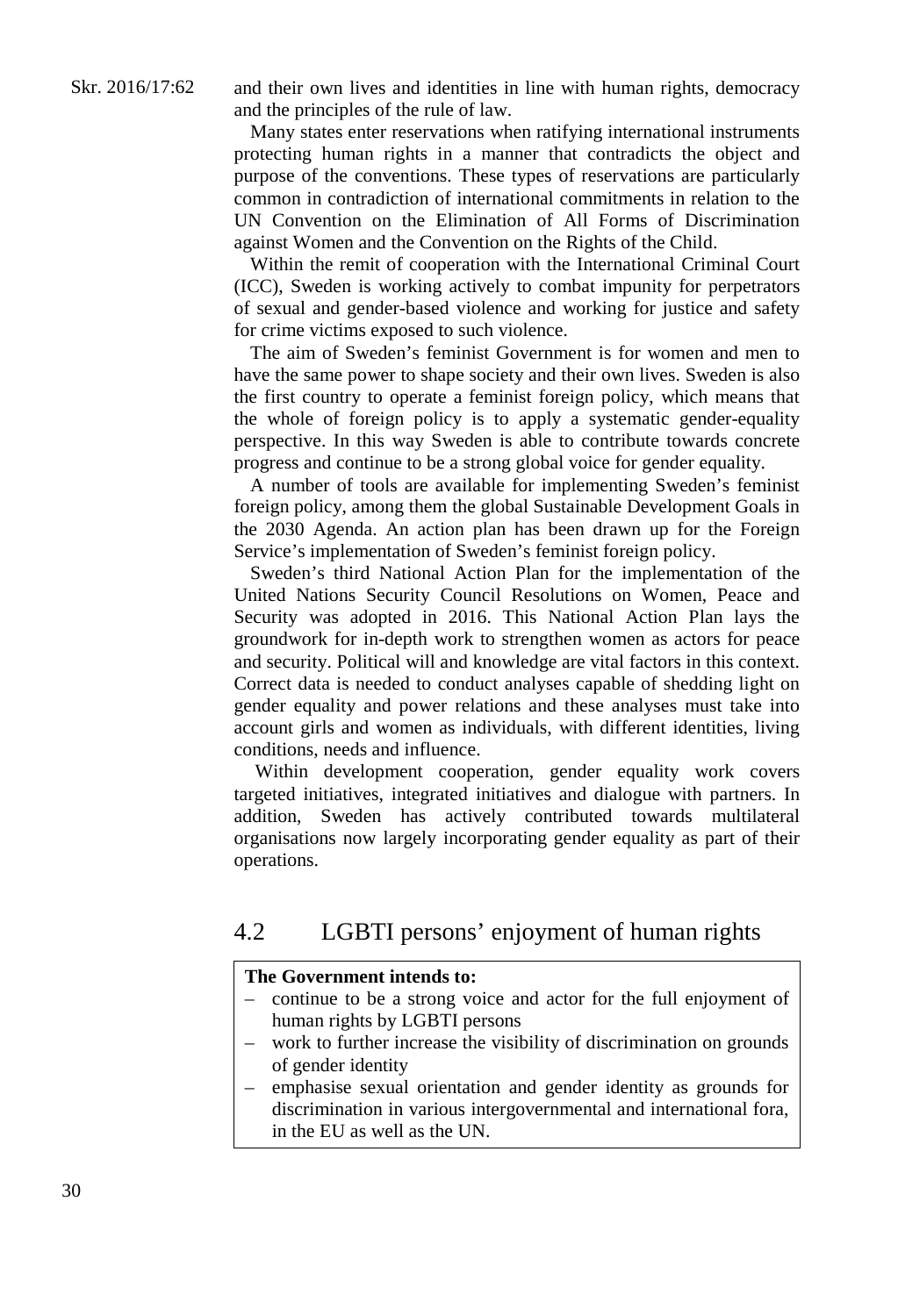The ban on discrimination is deeply enshrined in a number of Skr. 2016/17:62 international and regional instruments. The United Nations Committee on Economic, Social and Cultural Rights, the Council of Europe, the European Court of Human Rights and the United Nations Human Rights Council have also explicitly laid down that sexual orientation and gender identity are covered by the principle of non-discrimination in the central human rights conventions.

Nevertheless, LGBTI persons suffer human rights violations in every part of the world, including through discrimination, violence and threats of violence. This is predominantly, but not exclusively, seen in countries in which the space for civil society and democracy is shrinking. Respect for LGBTI persons enjoying their human rights can in some cases be seen as a measurement and an indicator of the extent to which a state respects human rights – or as a wake-up call in this area.

Sweden is a strong voice backing LGBTI persons' enjoyment of human rights globally and in the EU and its neighbouring area. Within the EU, guidelines have been drawn up on LGBTI persons' enjoyment of human rights founded on the principle of non-discrimination to support dialogue with a third country on this issue. Discrimination on grounds of sexual orientation is banned under the Charter of Fundamental Rights of the European Union. Sweden and other EU states also work to ensure that express references to the ban on discrimination due to sexual orientation and gender identity are introduced and become more generally accepted in the UN system and in other international fora.

In June 2016 the United Nations Human Rights Council decided to appoint an Independent Expert on protection against violence and discrimination based on sexual orientation and gender identity. In purely practical terms, this means that the issue is now clearly on the Human Rights Council's agenda and that regular reporting will be conducted on the situation regarding LGBTI persons' enjoyment of human rights. Sweden has been heavily involved and supportive in various ways in the appointment of this UN Independent Expert in the Human Rights Council. In addition, in part through its feminist foreign policy, Sweden will continue to pursue the issue of strengthened gender equality and combating discrimination against women and girls and LGBTI persons.

Development cooperation is another important tool in overall Swedish engagement for LGBTI persons' enjoyment of human rights in foreign policy. Over the past ten years, Swedish support has increased significantly and is guided by policies and strategies. Today Sweden is an important actor in international development cooperation for LGBTI persons' enjoyment of human rights and works globally, regionally and locally. The shrinking space for civil society is ultimately a challenge for organisations that work for LGBTI persons' enjoyment of human rights all over the world. Sweden supports a number of partners who work to strengthen LGBTI persons' enjoyment of human rights through lobbying, building the capacity of organisations and movements, giving support and protection to victims of discrimination and rights infringements, documenting breaches of human rights and cooperation between movements, organisations and countries.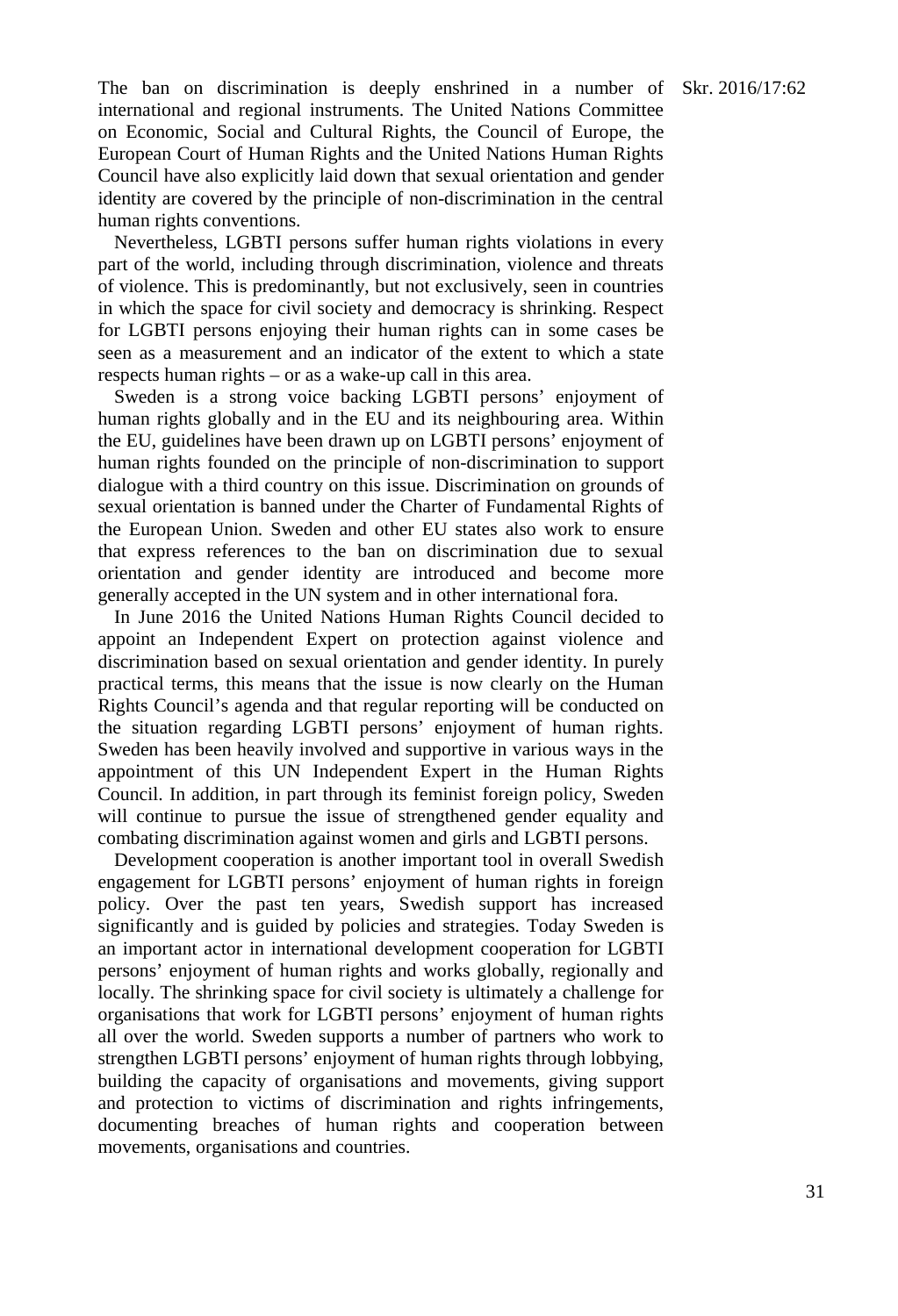#### 4.3 Sexual and reproductive health and rights

#### **The Government intends to:**

- prioritise increasing the access of women and girls to information and education on sex and relationships, legal and safe abortions, contraception and information about sexually transmitted diseases including HIV and AIDS, with this priority also applying to LGBTI persons
- work to ensure that women and girls are able to enjoy their human rights to the full, particularly regarding their sexual and reproductive health and rights, and that combating child and forced marriage is a global priority
- uphold and carry out the Programme of Action from Cairo and the Platform for Action from Beijing and drive dialogue on these forward
- strengthen work to ensure sexual rights without discrimination, abuse and violence, partly by focusing on the rights of LGBTI persons
- include men and boys in work to combat norms and attitudes that make it harder for women, girls and young people to access sexual and reproductive health and rights
- focus development cooperation on increasing access to trained staff, especially midwives, and adequate maternity care in pregnancy and birth, even in conflict, post-conflict and disaster and refugee situations.

Sexual and reproductive ill-health is one of the most common health problems for girls and women in low and middle-income countries. Despite major efforts, maternal mortality remains relatively high across the globe. Unsafe abortions, birth complications or harmful customs such as genital mutilation, can prove fatal. Good sexual and reproductive health is simply essential for human survival.

Sexual and reproductive health and rights (SRHR) covers every person's equal opportunities, rights and conditions to be able to determine over their own bodies and reproduction free from force, violence or discrimination. Unequal power relationships make it particularly difficult for girls and women, and for LGBTI persons, to exercise these rights. In conflict, post-conflict and crisis situations, infringements of the rights covered by SRHR often increase.

Women's particular needs for SRHR that determine the course of their lives have far too often been ignored by humanitarian actors assessing humanitarian needs. SRHR constitute a central element in the protection and support that girls and women, and LGBTI persons, need in conflict, post-conflict and disaster situations, but also form a vital part of work against HIV/AIDS and an important aspect in a number of areas dealing with, e.g. human rights defenders, young people, child and forced marriage and sustainable development.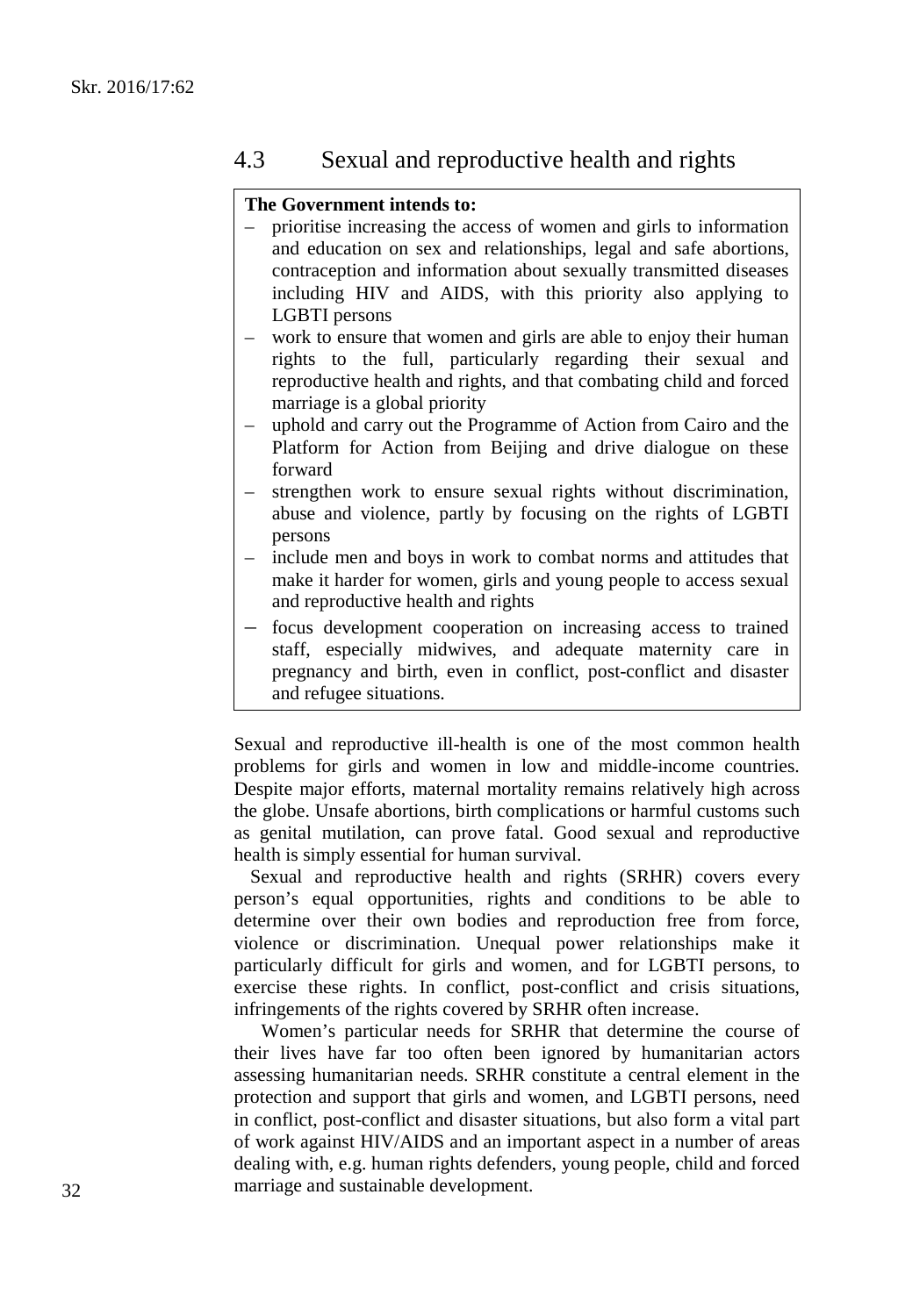The International Conference on Population and Development Skr. 2016/17:62 coordinated by the UN in Cairo in 1994 defined reproductive health as a human right for the first time. During the UN's fourth World Conference on Women in Beijing in 1995, agreements were adopted in which SRHR were asserted as being essential for women and girls to be able to fully participate in every aspect of society. The Plan of Action from Cairo and the Platform for Action from Beijing are important reference documents and have a continued mandate to apply as action plans in work on SRHR.

Although the action plans are reflected in the steering policy documents of many countries, the written word is not always adequately translated into action. Questions such as safe abortions, sex and relationship education, and sexual orientation and gender identity remain controversial from a global perspective.

International commitments – such as the Plan of Action from the UN conference in Cairo and the Platform for Action from Beijing – continue to serve as starting points for Sweden's work on SRHR, while the 2030 Agenda for sustainable development and its Sustainable Development Goals are also important documents in this regard. The 2030 Agenda makes a number of strides on gender equality and SRHR and reinforces the mandates of the earlier Plan of Action and Platform for Action.

Sweden has long experience of working on SRHR issues and is a driving force on issues concerning all individuals' equal rights and access to sex and relationship education, contraceptives, legal and safe abortions and LGBTI persons' enjoyment of SRHR. Sweden is a global voice for SRHR and prioritises these issues as a fundamental part of gender equality work and strengthening girls' and women's enjoyment of human rights and empowerment. SRHR are also relevant for boys and men, and also for LGBTI persons' full enjoyment of human rights and empowerment.

An important element comprises advocacy work with the aim of changing discriminatory norms and attitudes on women's and girls' access to SRHR, the same applying to LGBTI persons. Sweden also provides extensive bilateral and multilateral support for organisations working on SRHR; this has included Sweden long being the largest donor of core funding to the United Nations Population Fund (UNFPA) and the second largest donor to UNAIDS, the UN's central body for SRHR issues.

#### 4.4 Rights of the child

#### **The Government intends to:**

- continue to be a powerful voice and act for the rights of the child
- work for children's participation and influence on issues that concern them
- emphasise that the child's perspective and the rights of the child must be respected and highlighted on an ongoing basis at various inter-governmental and international fora, in the EU and in the UN.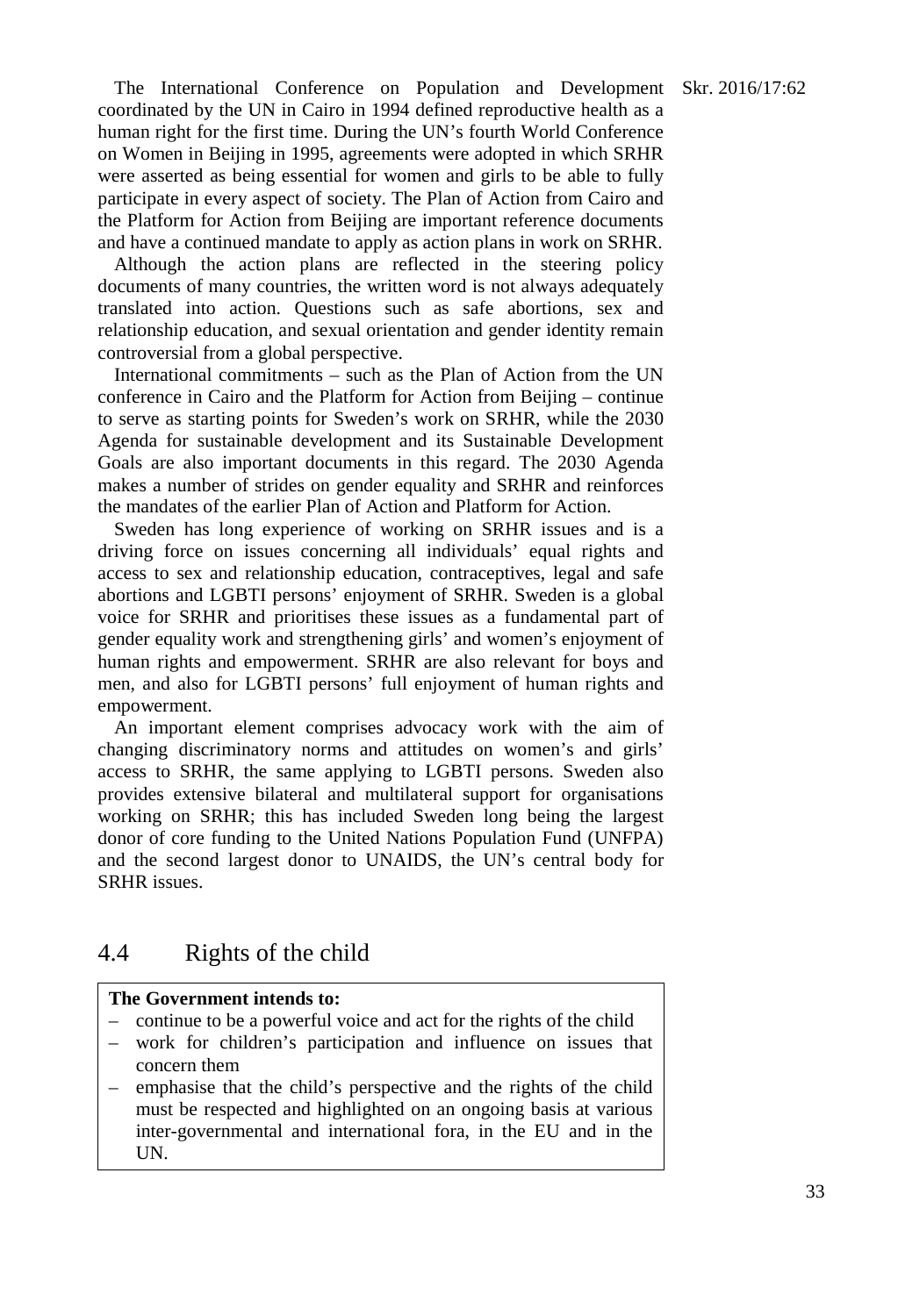The UN Convention on the Rights of the Child was adopted in 1989 and states that every child, irrespective of their background, has the right to be treated with respect and have their rights met. Despite this, children often remain in vulnerable situations and are increasingly affected by disasters or conflicts and are forced to migrate unaccompanied.

According to the UN Convention on the Rights of the Child, all children have the right to protection from violence and other forms of abuse. Nevertheless, an estimated approximately 120 million girls and 70 million boys are the victims of sexual violence, and almost a billion children are the victims of various forms of physical violence. The 2030 Agenda includes an explicit goal of eliminating all forms of violence against children. Sweden is a strong actor for the rights of the child to protection against violence. The Swedish ban on corporal punishment continues to be the focus of much attention and Sweden is an active participant in many international initiatives to prevent violence against children.

Many children, particularly girls, are forced into marriage and others are forced to work. Children also often lack access to the majority of economic, social and cultural rights such as education and health, contributing towards marginalisation and poverty.

Sweden's long-term goal in terms of the rights of the child is that children and young people should be respected and given opportunities for development and security as well as participation and influence. The aim is partly based on the commitments made by the States Parties in ratifying the Convention on the Rights of the Child and seeks to promote and protect the rights and interests of children.

#### 4.5 Freedom of religion or belief

#### **The Government intends to:**

- highlight freedom of expression and freedom of association as being central to protecting freedom of religion
- combat censorship whether of religious expression or of criticism of religion
- defend and protect the freedom of the individual to choose their religion or belief
- systematically increase awareness of freedom of religion and conviction and the ways in which this right can be infringed
- highlight the importance of freedom of religion as an integrated part of broader work to strengthen respect for human rights
- work with religious and faith-based communities to promote intercultural and inter-religious dialogue.

Discrimination, harassment and violence linked to people's religious and non-religious identities has soared in line with the global reversal of progress on human rights, democracy and the principles of the rule of law in recent years.

Religion has been politicised and nationalism with religious elements is gaining ground on a broad front. Violent extremist terrorist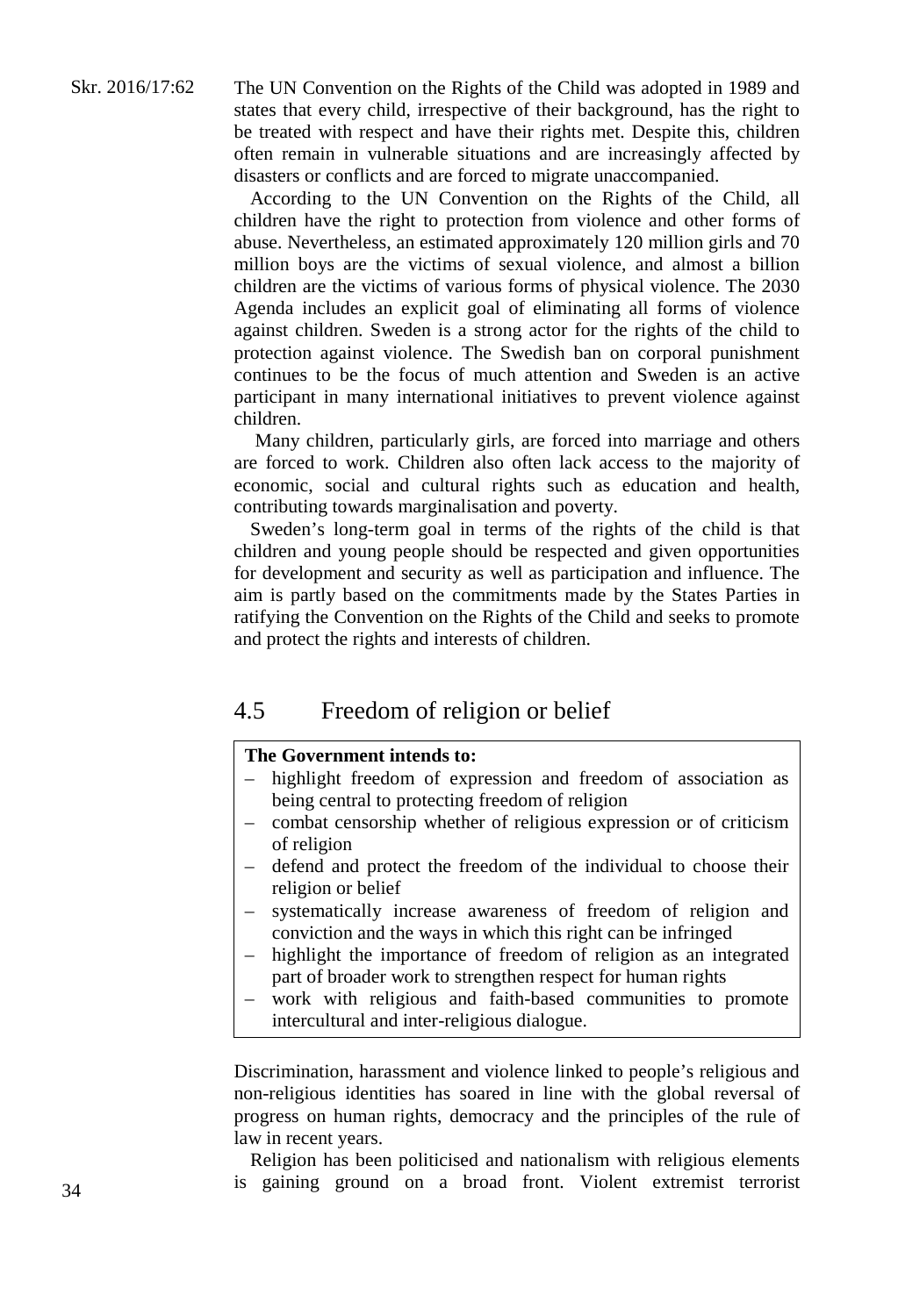movements, frequently with religious overtones, spread fear in the Skr. 2016/17:62 countries in which they operate, threatening and persecuting religious minorities and non-religious individuals.

Religious interpretations and references to religion are also used in the UN and other multilateral fora to question the human rights and fundamental freedoms of women and girls, as well as LGBTI persons. At the same time, religious groups are facing increasing oppression. Growing anti-Semitism and Islamophobia in Europe are particularly worrying, as is persecution of religious minorities in other parts of the world. In states where religious freedom is restricted, there is also a tendency for threats, violence and harassment against persons on the grounds of their religious affiliation to be more common than in states where freedom of religion is applied to the full.

Besides covering the right to practise the religion or faith one wishes to, freedom of religion and freedom of conviction encompass the freedom to change religion and belief, the freedom not to hold any religious belief or conviction, and the right to criticise other people's religion or beliefs. Freedom of religion and freedom of conviction are thus closely linked to freedom of expression, freedom of association and freedom of assembly.

Religious communities have an important role to play in the fight against intolerance, discrimination and human rights violations. Freedom of expression, freedom of information, freedom of assembly, freedom to demonstrate and freedom of religion and conviction jointly form freedom of opinion. These are closely linked, and restrictions on one of these freedoms result in restrictions on the others. Long-term initiatives and cooperation with religion or conviction-based organisations are central to improving mutual and equal respect for everyone's rights.

## 5 Security, justice and accountability

Many societies are characterised by violence, the arbitrary exercising of power, corruption and impunity. It can particularly be noted that impunity for violence against women and girls, including sexual violence, is widespread globally. In such environments, human rights are violated, huge human, cultural and economic assets are squandered, poverty spreads and the environment suffers. Where this is at its most serious, lawlessness, violence and corruption may even cause the entire state to collapse.

Even in peaceful and healthy societies in our immediate environment and among EU Member States, problems are seen whereby important constitutional principles and principles of the rule of law are set aside because they do not suit the political purposes of those in power. Marginalised and poor parts of the population are particularly vulnerable when laws are not respected and human rights are systematically infringed.

Sweden therefore considers that the principles of the rule of law are essential, both as a goal in their own right and as a means of attaining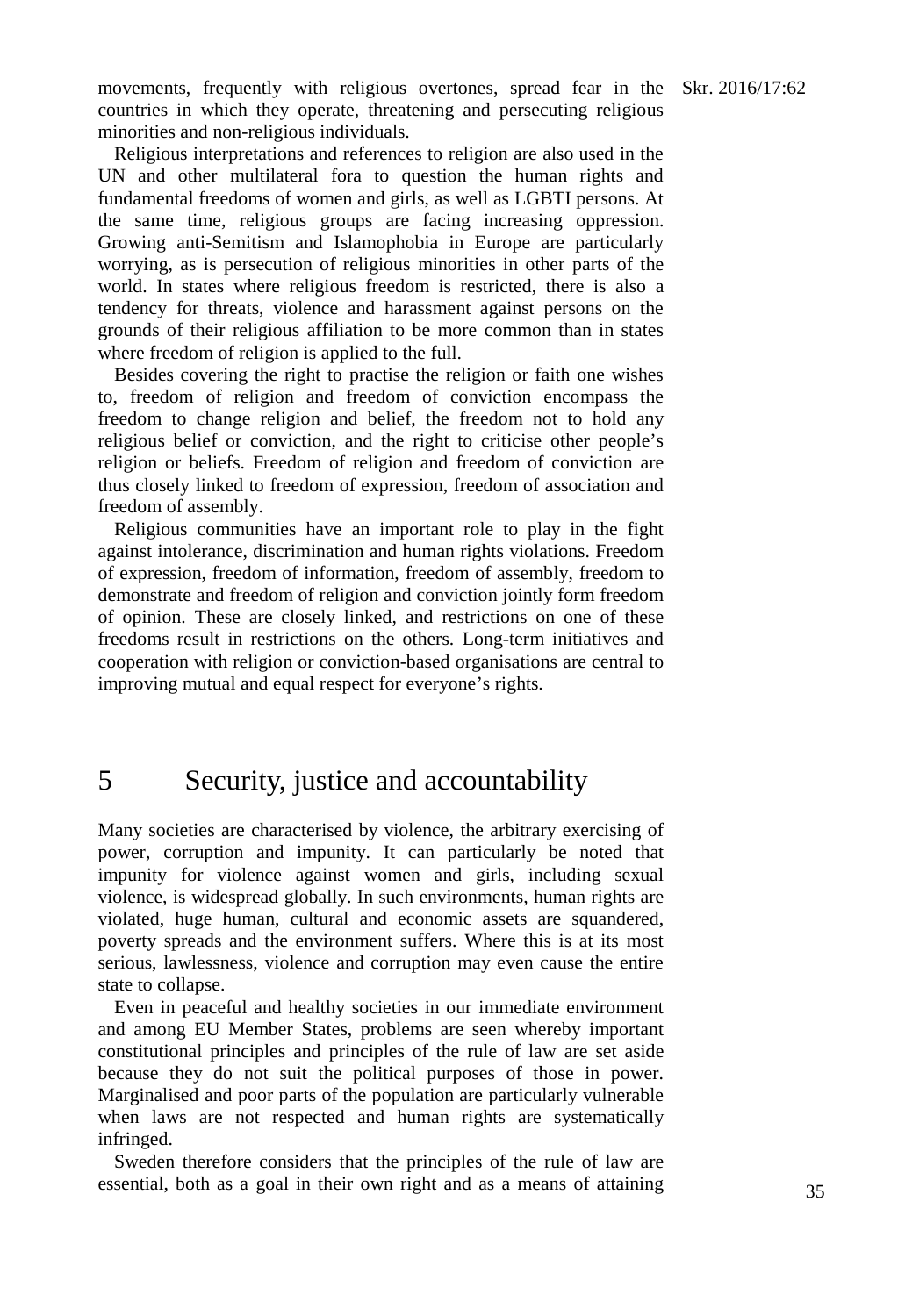other goals such as peace, democracy and equal access to various rights and benefits.

There is also a large and growing consensus among states, international organisations and actors in the non-profit community on the content and import of the principles. At its core, this means that all persons, institutions and other groupings, both public and private, are responsible under laws created on democratic grounds, and that these laws must be clear, applied effectively and fairly and be in line with human rights.

Ensuring that the laws are followed is a job for the police, prosecutors, courts and different supervisory bodies, but also for a free and alert civil society, free media exercising critical scrutiny and other public, private and voluntary actors. A system in which political, social or religious norms are superior or considered to be more important than legislation or permit oppression or discrimination is not compatible with the principles of the rule of law.

The work of Sweden, the UN, the EU and the Council of Europe seeks to develop and deepen this consensus and translate it into practice.

Building respect for the principles of the rule of law is resource intensive and time consuming. The approaches and methods must also be adapted to unique conditions and needs. This often involves creating political awareness of the importance of the principles, helping to draft new laws and rules, tackling knowledge and capacity problems within the police, courts and administrative authorities, reiterating the importance of independence, objectivity and equal treatment, and ensuring access to justice for all.

It is important that this work is carried out with broad democratic backing and with input from actors affected by new rules and processes. In many cases, international and regional actors can also play an important role. For example, the European Commission for Democracy Through Law (the Venice Commission) has provided valuable support to many countries on constitutional and rule of law issues. Within the remit of the EU enlargement processes for the Western Balkans and Turkey, the principles of the rule of law have been given a prominent role in the countries' reform and accession processes in line with the new "Fundamentals First" initiative.

Sweden has a long and robust tradition of legality, transparency and impartiality. We also have a wealth of experience of working on these issues internationally. However, the 2030 Agenda for sustainable development and other important international and regional processes highlight the need to now do even more in foreign policy and development cooperation to draw attention to and strengthen the principles of the rule of law.

Sweden will encourage even broader engagement among actors from the public, private and non-profit sectors in international work in this field. Sweden will also emphasise the principles of the rule of law in national and regional results strategies and other policies that guide our international development cooperation, and be a driving force in efforts to further the rule of law on the part of multilateral organisations.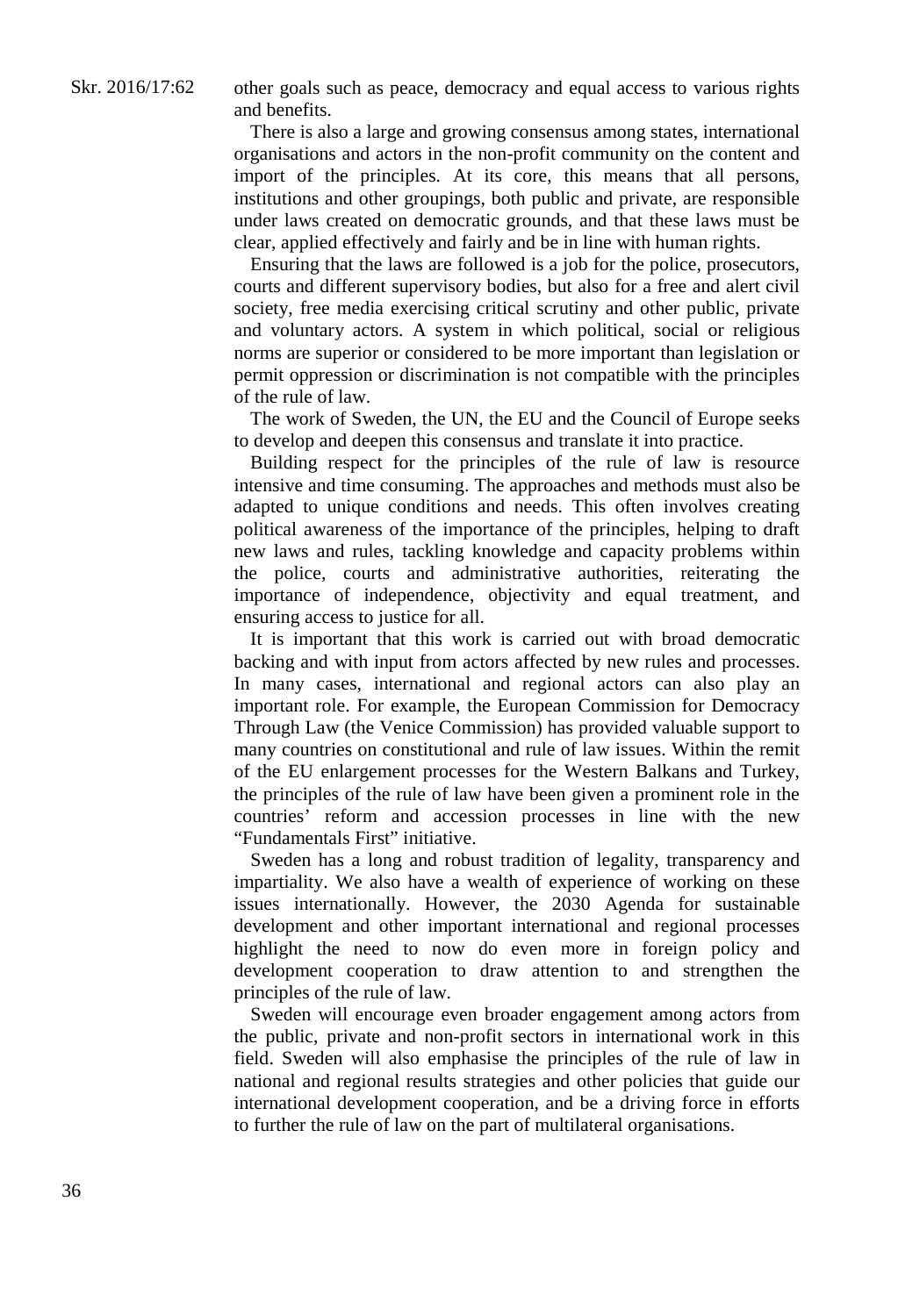# 5.1 Principles of the rule of law, conflicts and mass Skr. 2016/17:62 atrocities

## **The Government intends to:**

- draw attention to and work for rule of law as fundamental to democracy and good governance, human rights, development and gender equality.
- build opinion, knowledge and capacity around the principle of duty to protect and promote human rights and other norms and tools to prevent and tackle conflict and mass atrocities
- work for accountability at national, regional and international level when violations have taken place
- increase understanding for and capacity to carry out initiatives to demand accountability and restitution following social upheaval, conflicts and serious human rights violations.

After a period of fewer conflicts, the world is now witnessing an increasing number of serious conflicts, with an unprecedented number of refugees and internally displaced persons as a result. As many as 1.4 billion people and 43 per cent of the world's poorest are estimated to live in difficult conditions in conflict-torn and fragile states.

Like all other countries, Sweden has a political obligation, founded in law, to assist, and ultimately take collective action when states are neither able nor willing to protect their population from serious violations such as genocide, crimes against humanity and war crimes.

Conflicts and mass atrocities are also followed by other more longterm challenges to tackle, including the collective and individual consequences of migration and expulsion, sexual and gender-based abuse, property issues and loss of the ability to earn a living. Social trust may have been utterly eroded in entire societies and need to be rebuilt.

Sweden considers that the principles of the rule of law and accountability are vital instruments for preventing conflict and dealing with *de facto* conflicts, and of the utmost importance for the peacebuilding and society-building that must take place after a conflict.

Building up democratic institutions at local and national level is essential for sustainable peace and state-building. This includes a focus on non-discrimination, gender equality, inclusivity and accountability. Sweden considers that independent inquiries, accountability and restitution are necessary to repair the collective and individual consequences of conflict and abuse and restore fundamental faith in society.

The Stockholm Declaration on Addressing Fragility and Building Peace in a Changing World emphasises the importance of addressing the fundamental causes of conflict, working throughout the cycle of conflict and striving for a common framework for policy, security and development in peace and state-building. This means a greater focus on democracy, human rights and the principles of the rule of law in international peace and state-building. Sweden will work to ensure that the preventive element becomes a more integrated part of peace-building and conflict management.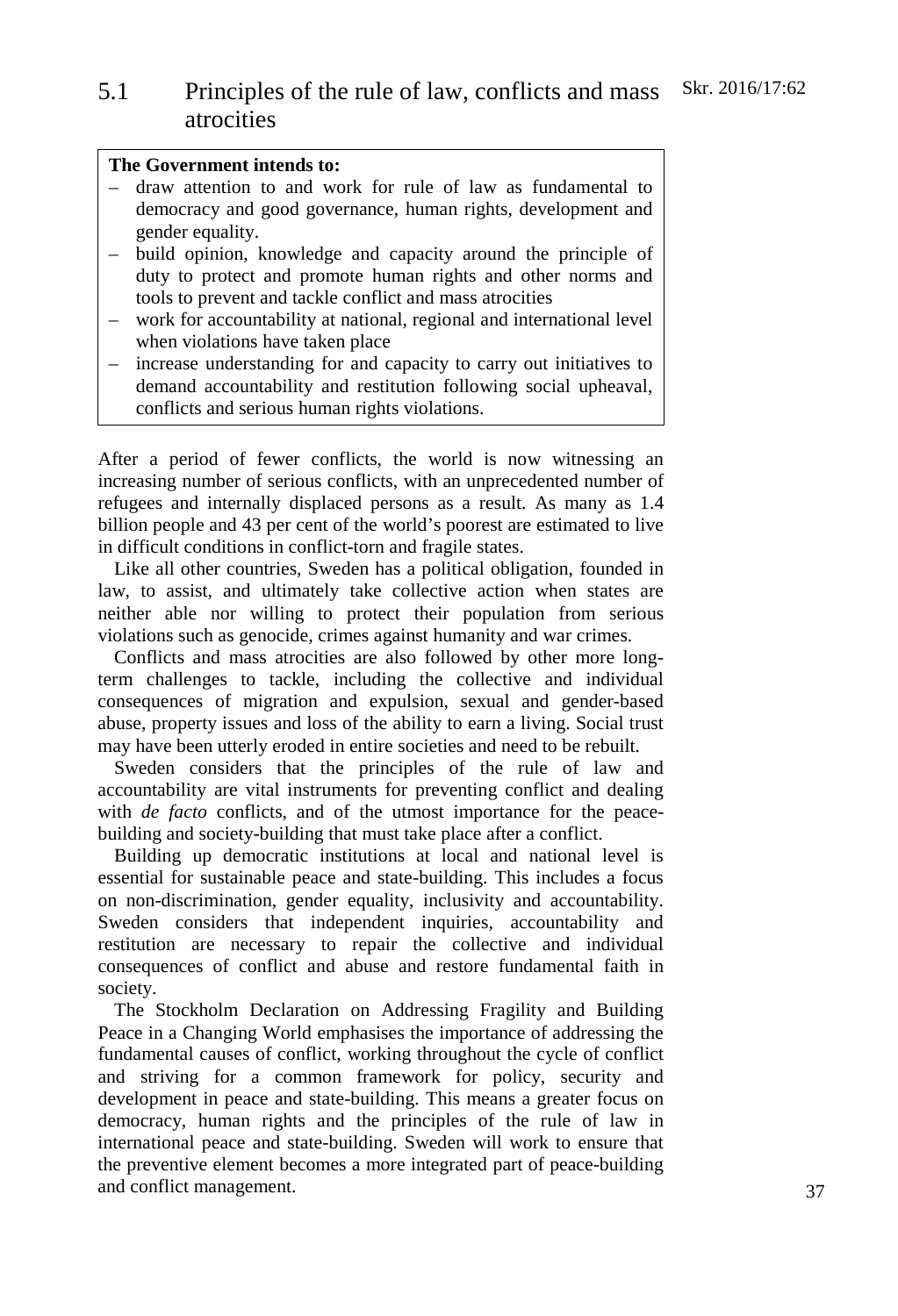# 5.2 Freedom from violence, abolition of the death penalty and strengthening the rule of law

## **The Government intends to:**

- strengthen the capacity of civil society and institutions to prevent and prosecute all forms of violence and draw attention to the situation and needs of victims of crime
- ensure that the particular vulnerability and needs of women, girls and boys are taken into account in the legal process
- work to abolish torture and the death penalty across the globe and for an end to extrajudicial executions and forced disappearances
- support the work of civil society actors to protect human rights and the principles of the rule of law.

Being a victim of violence is serious abuse and an obstacle to the development of people and societies. International law and human rights therefore oblige states to protect the right to life, freedom and personal safety.

This protection is implemented through the laws, institutions and processes that uphold the principles of the rule of law. In other words, there is a need for laws with specific content, well-educated and efficient police officers and prosecutors, independent courts and a functioning prison and probation service. However, civil society, especially the organisations and individuals that work to defend human rights, also has an important role to play. Many of these organisations and individuals, particularly human rights defenders, active trade unionists, critical journalists and whistleblowers, also work under very tough conditions and may themselves be in need of particular attention and protection.

Sweden intends to particularly draw attention to gender-based violence and the systematic discrimination that still affects at least a billion women and girls across the globe. To combat this, initiatives are needed that create awareness of the needs of women, girls, men and boys for personal safety, legal protection and access to justice on equal terms, as well as insights into the explicit challenges faced by vulnerable individuals. Preventing violence and rehabilitation initiatives are especially important. Women should exert decisive influence when laws on the safety and freedom from violence of women and girls are debated and shaped.

Torture is an appalling form of violence and one of the most serious human rights infringements. Several key legal instruments ban torture, including the UN Convention against Torture and Other Cruel, Inhuman or Degrading Treatment or Punishment. This ban is absolute, which means that states may not make exceptions to it under any circumstances. Nor does the ban depend on a state ratifying a particular convention or not; it is binding as customary international law on all states in the world.

Sweden must be a driving force in work against torture in the UN and the EU. Sweden agrees with the UN's Special Rapporteur on Torture and Other Cruel, Inhuman or Degrading Treatment or Punishment that specific initiatives are also needed to prevent the torture of LGBTI persons.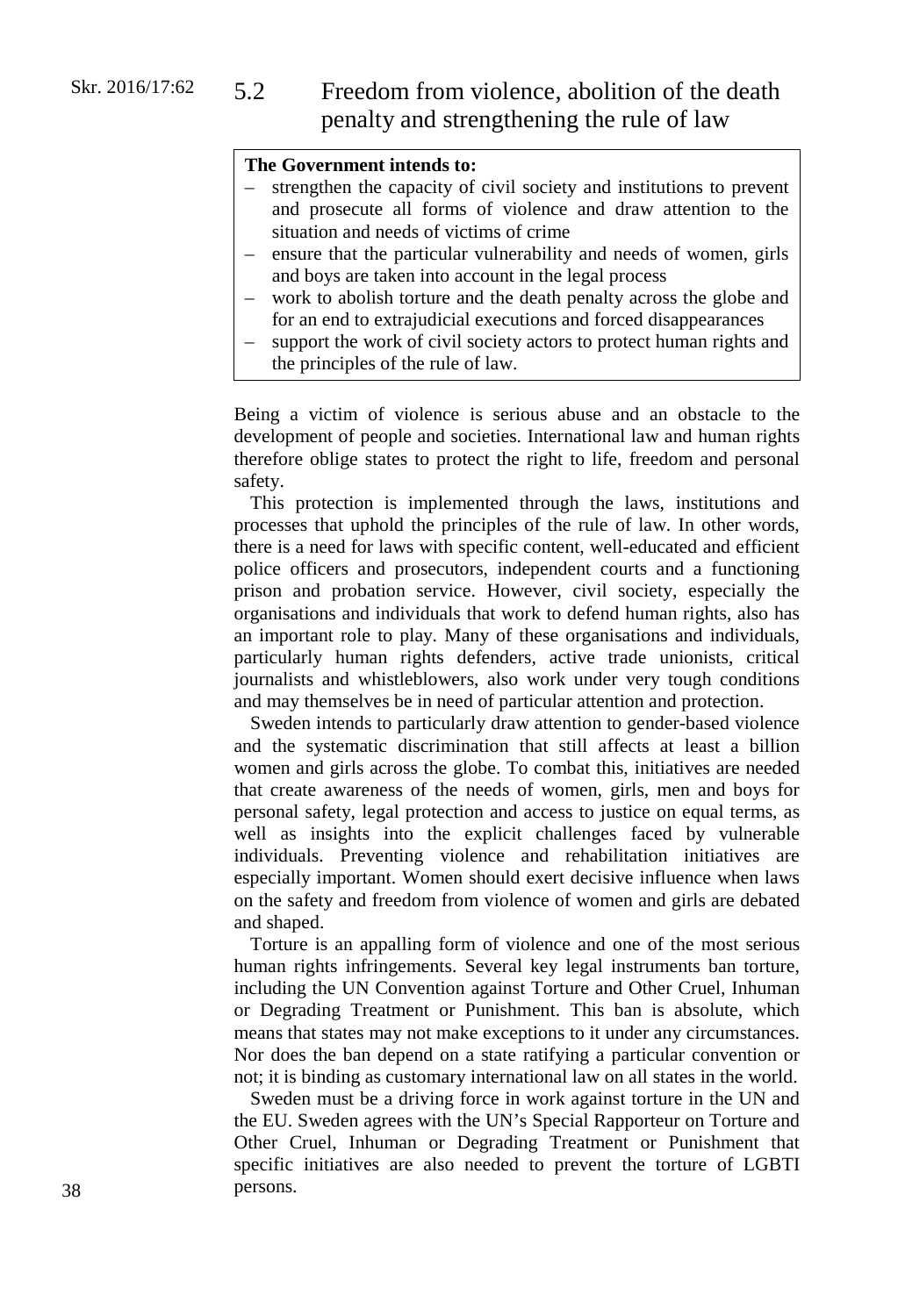The death penalty is an unacceptable, inhumane, cruel and irrevocable Skr. 2016/17:62 punishment that has no place in a modern legal system or state under the rule of law. Sweden and the EU will continue work to increase support for the Resolution on a moratorium on the death penalty adopted for the first time by the predecessor of the United Nations Human Rights Council, the UN Commission for Human Rights, in 1997. This involves ongoing and principled dialogue on the application of the death penalty with the aim of urging states that have not yet abolished the death penalty to change their views.

Illegal deprivation of liberty, forced disappearances and extrajudicial executions cannot be accepted either. They involve not only intolerable suffering for those affected and their relatives but are also an expression of oppression. Sweden will continue to actively support a recurring UN resolution on extrajudicial, summary or arbitrary executions and safeguard the mandate of the UN Special Rapporteur on extrajudicial, summary or arbitrary executions.

# 5.3 Access to justice and freedom from corruption

## **The Government intends to:**

- work to ensure that the principles of the rule of law are understood as a principle of governance and a matter that applies to every interaction between the state and individuals
- support capacity-building in terms of regulatory supervision, audits and accountability
- promote transparency, free media and a scrutinising civil society in line with the principles of democracy and the rule of law.

Many poverty and conflict-based social problems such as waste of resources, discrimination and rights infringements can entirely or partly be explained by the rule of law being pushed aside by abuses of power, arbitrariness and corruption.

This is why the Government considers that the principles of the rule of law must always hold sway in encounters between individuals and the State. This is not only the case in relation to the police, prosecution service and the courts but also in encounters with the agencies and other bodies that control the permits etc. – such as identity documents, polling cards, tax documents and education certificates – that determine people's opportunity to live and develop day to day. The rule of law is also central to business and its development, e.g. when it comes to different types of permits, procurement, competition issues and conditions for free and sustainable business.

Technological development in the form of the internet and new media also involves opportunities and challenges. While ideas about freedom and rights can be spread more quickly and more easily than ever before, the privacy of private life must be protected, different forms of criminal activity online combated and attempts by states to use new media for propaganda purposes must be stopped. The principles of the rule of law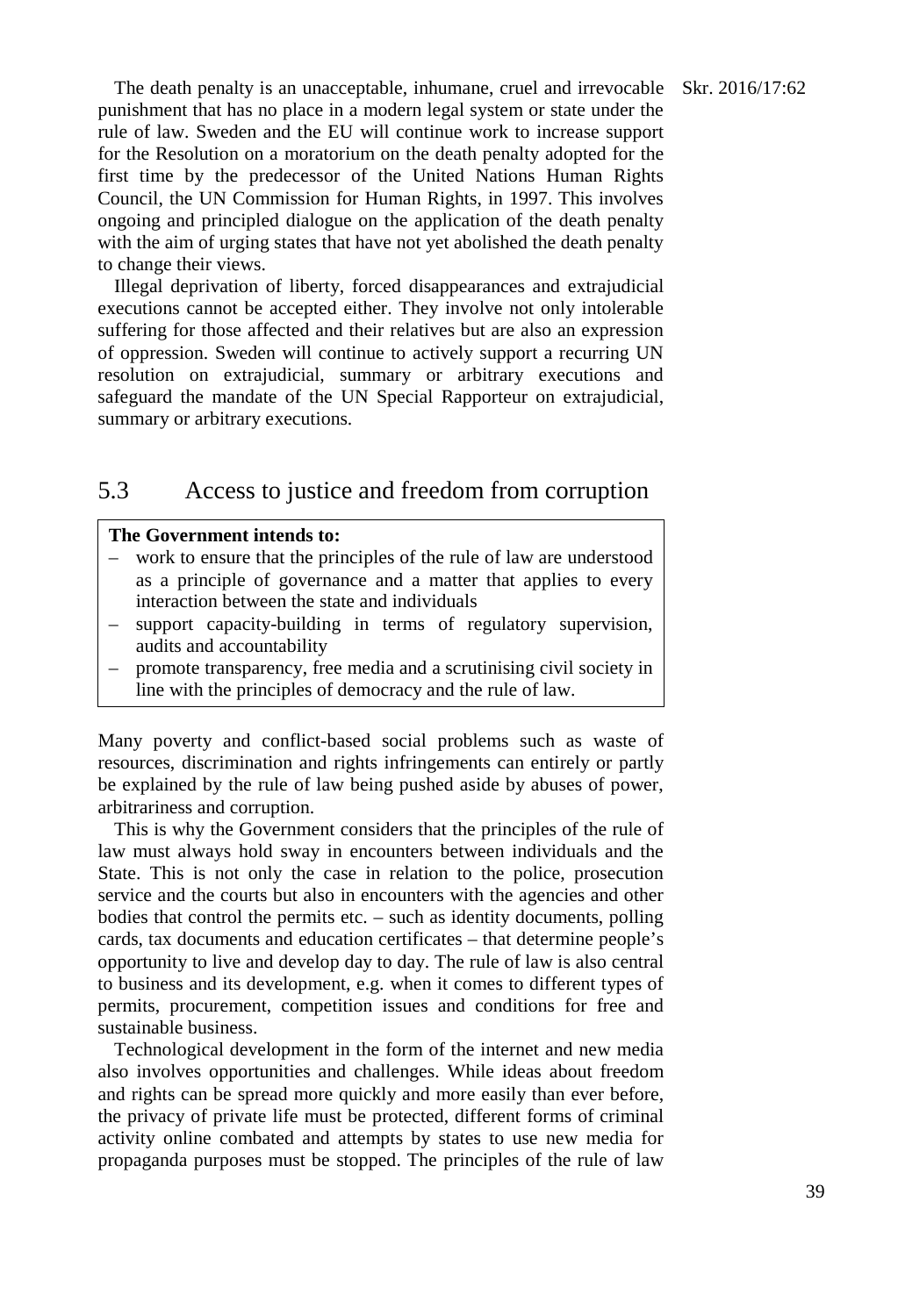play a key role here too, especially for societies where freedom of speech and civil society are limited and threatened by repressive measures.

If the principles of the rule of law are to be exploited to protect democracy and human rights, the institutions of a state under the rule of law must also themselves be protected against manipulation, corruption and other social problems. Opportunities must also exist to demand accountability when representatives of the State are guilty of infringements or corruption. The Government therefore wants attention to be paid to structures for regulatory supervision, audits and effective accountability within the administration and the justice system. Civil society and individual whistleblowers in particular have an important role to play in scrutinising the use of public powers and pointing out when they are abused.

## 5.4 The right to work

## **The Government intends to:**

- work for a Global Deal a global agreement between capital and labour
- strengthen women and girls' economic empowerment and access to economic resources, including through decent work
- particularly advocate respect for freedom of association, the right to organise and the right to collective bargaining
- work to ensure that states ratify the ILO's core conventions
- work for decent work for all.

Sustainable globalisation and economic development must be based on social justice and improved working conditions. This requires concerted action by the international community. Questions of working conditions, social justice and inequality are not only important causes of strikes, popular protest and social unrest – inequality also reduces opportunities for sustainable growth. Rights on the labour market contribute towards democratic development.

Free trade unions and employer organisations and labour rights are central to this work. Better cooperation between the social partners makes it easier to find common solutions to challenges on the global labour market and contributes towards economic, social and environmentally sustainable development.

The Swedish Global Deal initiative seeks to improve opportunities for social dialogue between employers and employees, aiming to put in place decent working conditions, greater equality, higher productivity and inclusive economic development.

The World Bank's database on legislation with a bearing on women's opportunities to exercise their economic rights shows that globally, there is a large amount of legislation that discriminates against women and thus poses active obstacles to women's economic empowerment.

Development cooperation can create platforms for collaboration between the social partners that help to lift people out of poverty and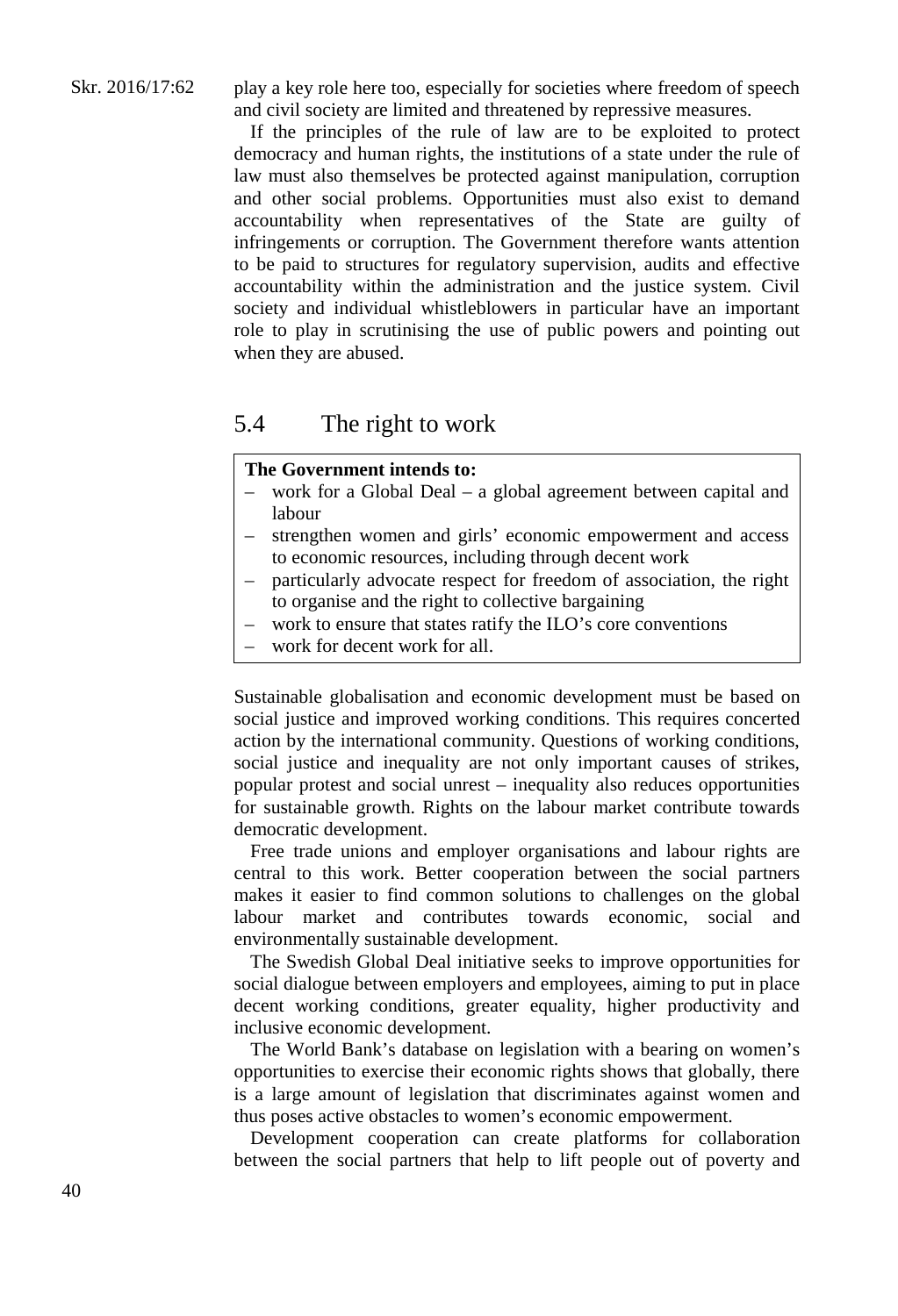oppression where this is also linked to citizens' rights and labour market Skr. 2016/17:62 rights.

Sweden wants to further promote human rights in the workplace, with a focus on the right to unionise and the right to healthy and secure working conditions and women's access to the labour market. Through these rights, the challenges of globalisation can be met and instead used as a positive force to give people the opportunities they need to lift themselves out of poverty. For this reason, there is a need for clearer wording on human rights in international trade agreements and greater opportunities for employees to assert their rights in international fora, for example, as well as stronger economic empowerment and access to economic resources for everyone irrespective of gender.

The International Labour Organization (ILO) is the UN's specialised agency on employment and labour issues. Its fundamental goal is to combat poverty and promote social justice, employment and better working conditions, and to protect labour rights.

The ILO is the only UN organisation in which governments, employers and employees work together on equal terms. Tripartism is the linchpin of the ILO and lends force and dynamism to the debates, giving the work of the ILO great credibility.

Eight of the conventions adopted by the ILO are counted as and monitored as the ILO's fundamental rights conventions. Through their ILO membership and ratification of the organisation's charter, all member states have an obligation to respect, promote and implement the fundamental rights that are the theme of the eight core conventions. These rights cover freedom of association, the right to organise, recognition of the right to collective bargaining and abolishing all forms of forced labour, child labour and discrimination at work.

The ILO Declaration on Social Justice for a Fair Globalization from 2010 highlights the organisation's special responsibility to promote social justice and work under decent conditions in the light of globalisation.

The application of ratified conventions is monitored through regular reporting from the governments of the signatory countries. The reports are examined by independent lawyers on the ILO's Committee of Experts and in particular cases by a (tripartite) committee at the ILO's International Labour Conference.

Serious human rights infringements at work are common. More than 168 million children work and more than half of them, 85 million, are involved in work that is harmful to health. 20 million people are the victims of forced labour. More women and girls are victims than men and boys and a quarter of the victims are children under 18. Different forms of forced labour exist, such as debt slavery, for example.

An estimated 90 per cent of forced labour today is in the private economy.

Employees and sometimes even employers are prevented from joining unions and acting freely. However, despite ratification of the Convention concerning Freedom of Association and Protection of the Right to Organize (No. 87) and the Convention concerning the Application of the Principles of the Right to Organise and to Bargain Collectively (No. 98), there are restrictions on union activity, including the right to strike. In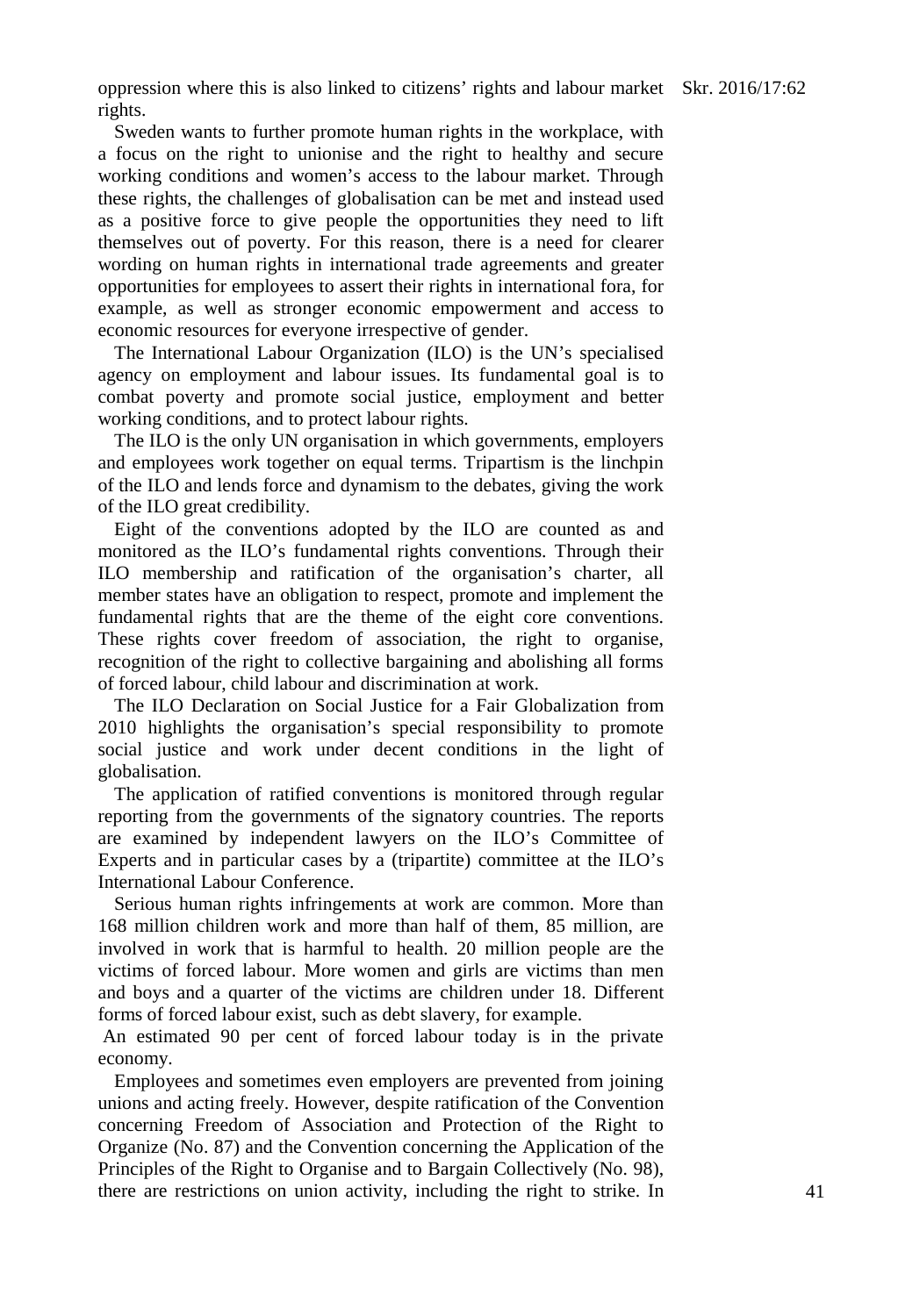countries that are not democracies, free union organisations and free employer organisations are often banned. Strengthening the rights aspects is therefore important.

Failings at work lead to 2.3 million work-related deaths, 310 million accidents with a non-fatal outcome and 160 million work-related cases of illness a year. Women and men still do not have equal opportunities and conditions on the labour market. Changing this unequal situation is an important part of promoting inclusive, gender-equal and democratic communities and constitutes an important priority for Sweden.

# 6 An integrated approach

## **The Government intends to:**

– pursue a rights-based foreign policy in which all policy areas systematically analyse and integrate a rights perspective in steering documents, decisions, positions and monitoring the work carried out.

Policy coherence is now more relevant than ever. The global challenges that must be tackled, such as challenges facing human rights, and the universal impact of the 2030 Agenda clearly signal the need for more cohesive action across policy areas to contribute towards fair and sustainable global development. For this reason, work for human rights must be integrated and combined with work for democracy and the principles of the rule of law. The three areas are intertwined and mutually reinforcing. Human rights are a fundamental part of the definition of the principles of the rule of law as such, while enjoyment of human rights demands institutions that operate under the rule of law. In the same way, guarantees of democratic government are found in the individual human rights themselves and the principles of the rule of law.

Similarly, Sweden's Policy for Global Development (PGD) is a central tool in implementing the 2030 Agenda and meeting its SDGs. The 2030 Agenda demands a cohesive policy and new ways of working in which synergies and conflicts between goals can be highlighted and tackled. The Government's Communication on a policy framework for Swedish development cooperation and humanitarian aid was submitted to the Riksdag in autumn 2016.

Sweden was one of the first countries in the world to adopt a cohesive policy for global development in the Government Bill Shared responsibility – Sweden's Policy for Global Development (PGD, bill 2002/03:122, Report 2003/04:UU3, Riksdag Communication 2003/04:122), which sees Sweden's contribution towards fair and sustainable global development as a shared responsibility across all policy areas. The Government is currently relaunching the PGD. The relaunch means raising ambitions and involves a knowledge boost within the Government Offices of Sweden. For the first time, all ministries have drawn up internal action plans with concrete goals for working on the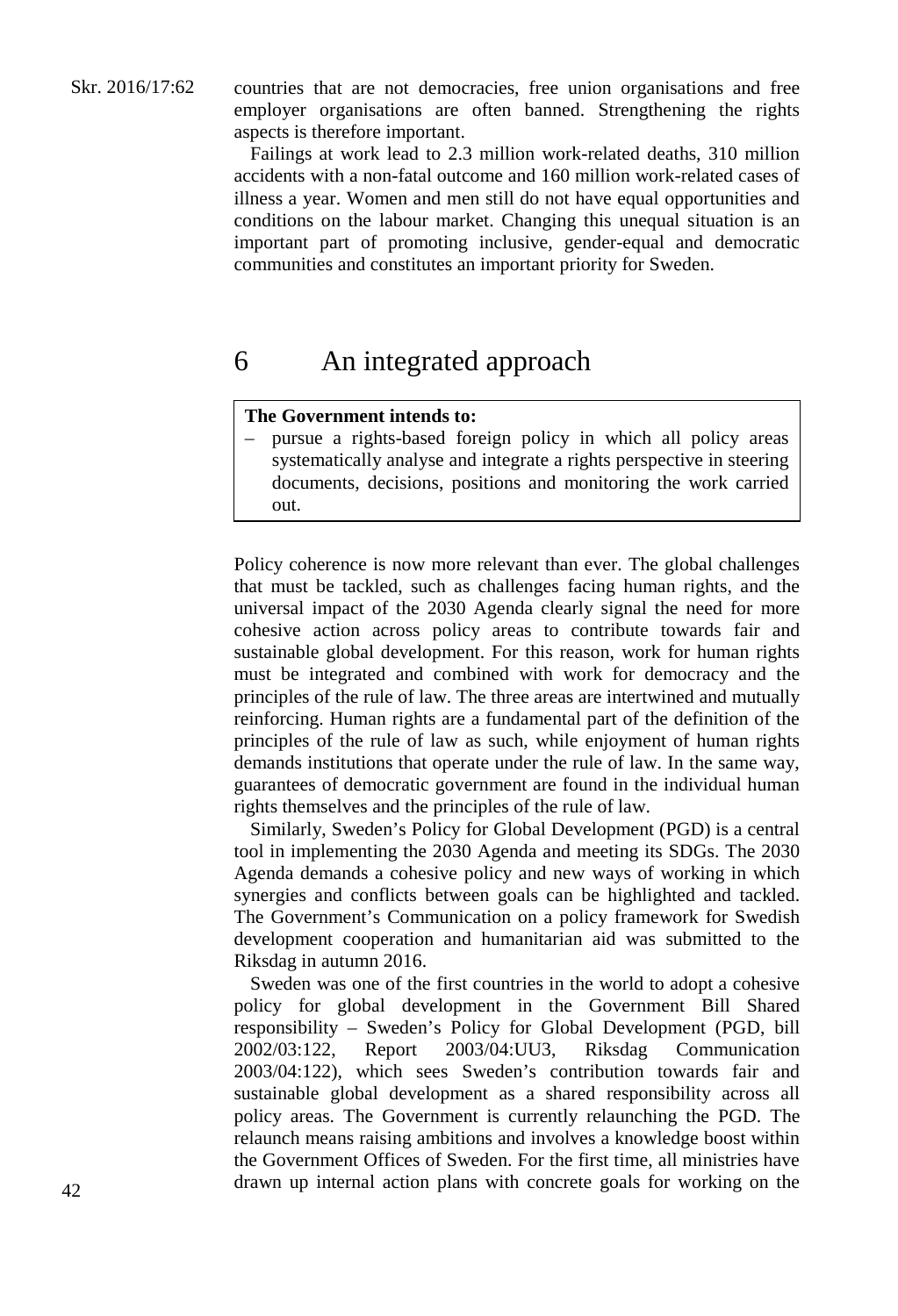PGD linked to the SDGs in the 2030 Agenda. An inter-ministerial Skr. 2016/17:62 working group has been set up comprising those responsible for the PGD at Head of Department level in all ministries.

The PGD is to contribute towards all three dimensions of sustainability (economic, social and environmental), be characterised by a rights perspective and be founded on the conditions, interests and priorities of poor people. Sweden is to pursue a rights-based foreign policy. This demands that all policy areas systematically analyse and integrate a rights perspective in steering documents, decisions, positions and in following up the work carried out. It is especially important to analyse the consequences of Swedish decisions and measures for vulnerable groups.

The rights perspective helps to identify areas in which special measures are required to ensure that the effects of Sweden's various decisions are as fair as possible. This renders the individual a subject and bearer of rights rather than the object and target of measures. Analyses must also identify and highlight conflicts between goals within and between policy areas so that a decision can be made on these politically.

In the rights perspective, democracy and human rights are seen as being essential to each other. The rights perspective builds on the common norms that human rights represent. The rights perspective within the PGD can be summed up by the four principles of nondiscrimination, participation, openness and transparency and by holding oneself and others accountable.

The PGD is carried out through multilateral and bilateral channels. Normative work in the UN and various multilateral bodies and international financing institutions is important in working to implement the policy. The EU is another central arena for this work.

The foreign missions are an important platform for implementing PGD and are able to contribute key expertise on the combined impact of Sweden and the EU on development in a particular country. When diplomacy, development cooperation and promotion work side by side, there are good opportunities to reinforce synergies and resolve conflicts between goals.

It is therefore of benefit to link work on the UN's convention committees on human rights with the Universal Periodic Review (UPR) mechanism within the United Nations Human Rights Council, providing a firm foundation on which to implement the PGD.

# 6.1 International sanctions and export controls

## **The Government intends to:**

- work actively to promote human rights, democracy and the principles of the rule of law in the work on sanctions carried out in the UN and the EU
- continue to attach particular weight to respect for human rights in the recipient country when granting permits for exports of military equipment.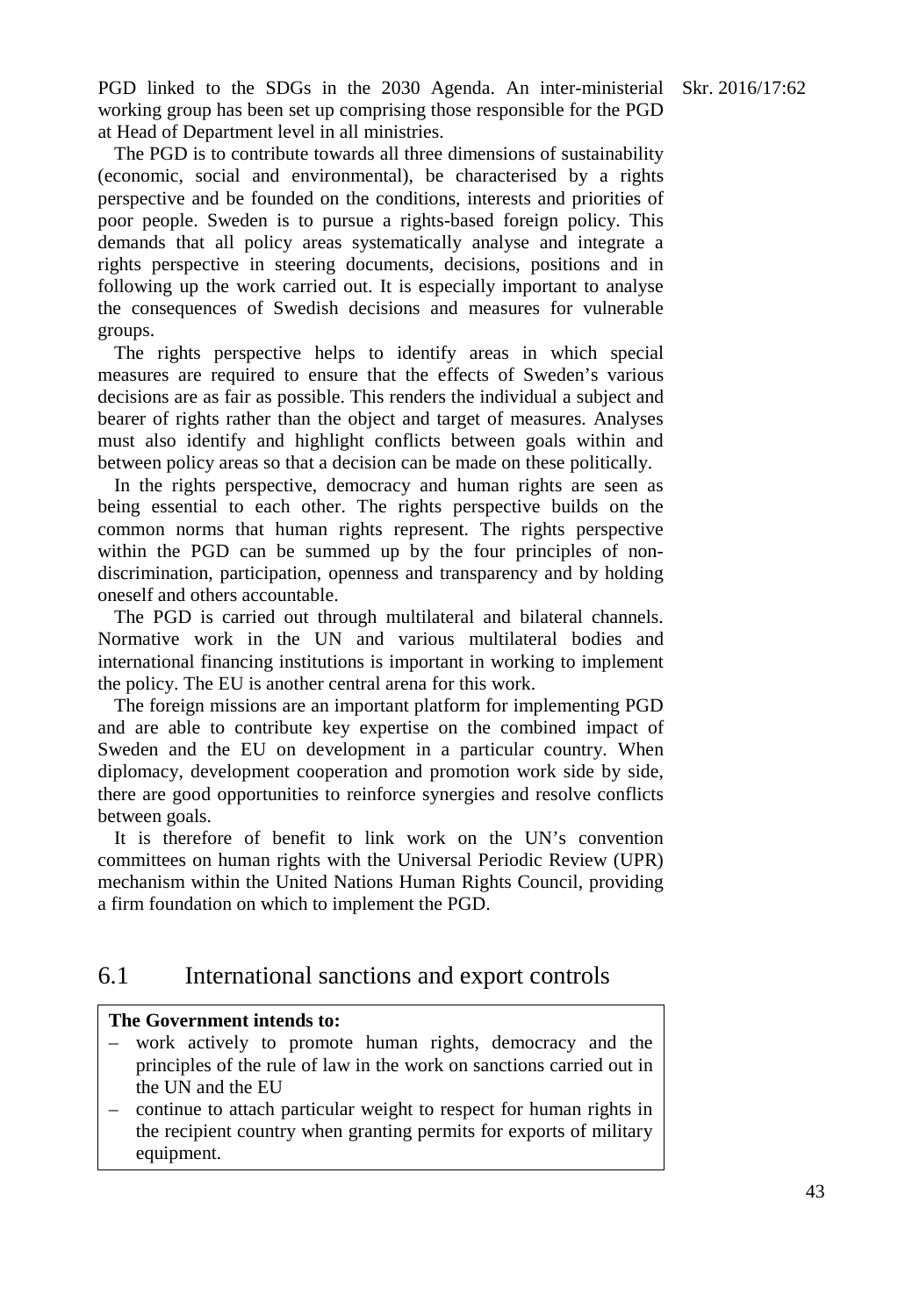International sanctions are an instrument used in international efforts to secure peace and security, and in a number of cases also to promote democracy and human rights. Sanctions involve introducing restrictions on the freedom of action for individuals, states, groups or their leaders through a collective decision by other states with the aim of attaining a change in the behaviour of states and individuals.

The sanctions to which Sweden is party are often decided by the UN or the EU. The EU can decide on restrictive measures within the remit of Common Foreign and Security Policy. They may either be decisions to jointly implement the UN's sanctions or independent decisions. The EU has imposed a number of sanctions that seek to combat human rights violations. These sanctions are implemented via EU Regulations that are directly applicable in Sweden.

The cases often concern arms embargoes and other sanctions that ban the export of equipment that can be used for internal oppression, and sanctions targeting persons holding high office, persons considered guilty of human rights violations, and individuals or units that are undermining democracy in a particular country. Examples of current sanction regimes that *inter alia* seek to combat human rights infringements include sanctions against Burundi, the Central African Republic, the Democratic Republic of Congo, Libya and Iran. These sanctions are an important instrument in showing that there is a price to be paid for committing human rights violations.

At the same time, Sweden considers that in applying sanctions, the human rights of the individual concerned must also be taken into account, including procedural rights and the right to effective trial before a court. Sweden has been very active on issues regarding the rule of law and the effectiveness of the UN's sanction regimes in the 2000s.

Even in cases where decisions on targeted international sanctions have not been taken, there are certain provisions in Swedish and European legislation that entirely or partly seek to combat human rights violations. Human rights are a central criterion in Swedish guidelines on military equipment exports. Similar criteria are found in the EU's Common Position on exports of military technology and equipment and the UN's Arms Trade Treaty.

The Parliamentary inquiry to review export controls on military equipment (dir. 2012:50) delivered its final report *Skärpt exportkontroll av krigsmateriel* (Tighter controls on exports of military equipment) (SOU 2015:72) in June 2015.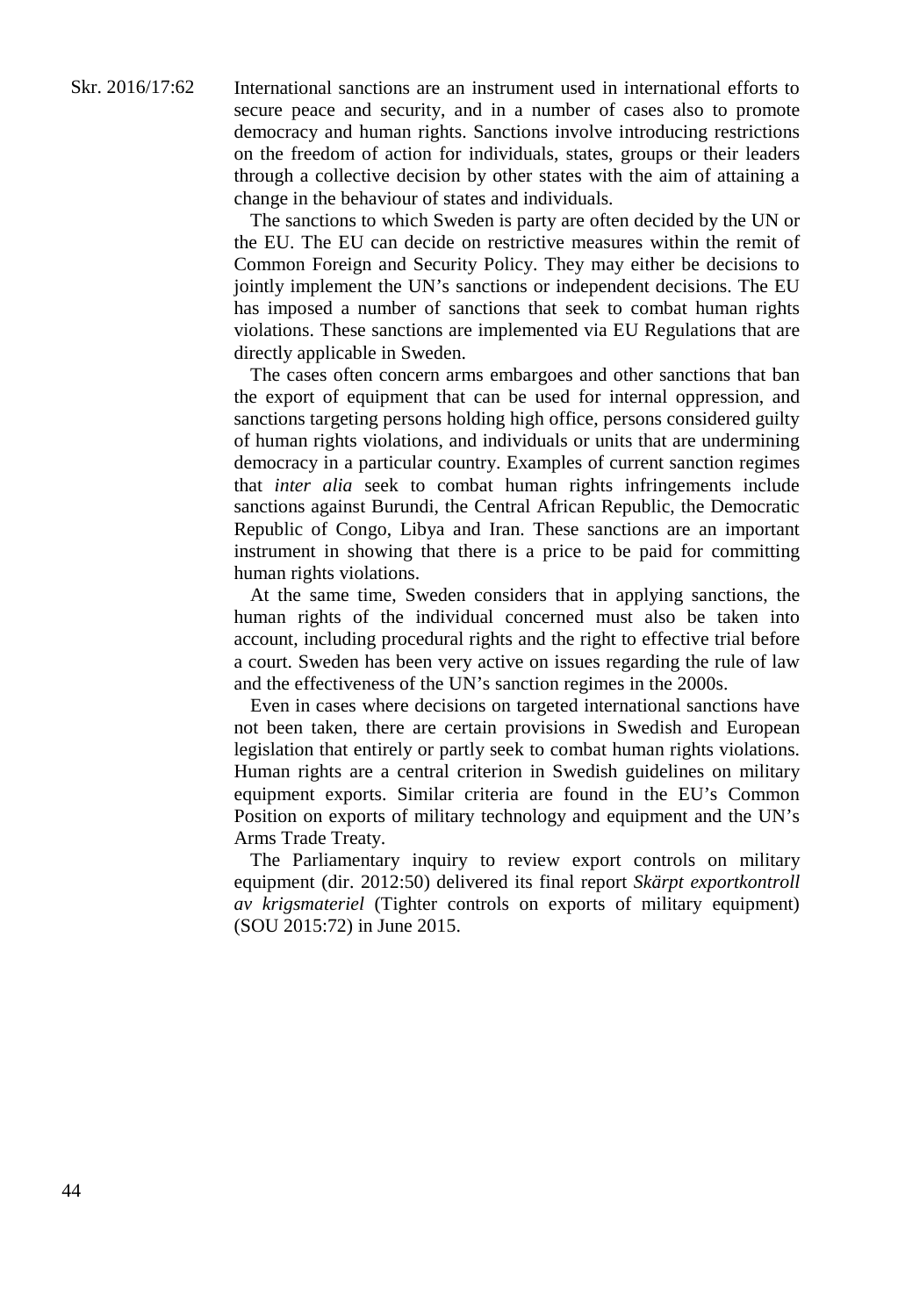## **The Government intends to:**

- draw attention to and help to uphold the right to asylum
- work actively for human rights, democracy, the principles of the rule of law, peaceful conflict resolution and sustainable development to ensure that people are not forced to leave their homes due to conflict or poverty
- work for the development potential of migration for countries of origin as well as destination countries, particularly in terms of combating poverty
- through rights-based and unanimous action diffuse conflicts of objectives/interests within areas such as circular migration, remittances and protection and durable solutions for refugees
- strengthen countries' capacity to tackle migration to the country itself, both by citizens of other countries and by their own citizens returning from another country
- work for a greater focus on migrant children and to safeguard a gender-equality perspective
- work for a more even global distribution of responsibility and contribute towards better forms of global governance and cooperation.

People have always moved within countries and across borders. Today there are approximately 250 million international migrants worldwide, approximately 65 million of whom are refugees. About two-thirds of the world's refugees are internally displaced persons, in other words refugees within their own country.

The direction and the composition of migrant and refugee influx have varied over time. At the moment, for example, we are seeing large groups of people fleeing from and within the Horn of Africa and parts of the Middle East. In many places, we see a growing gap between respect for human rights on the one hand and certain countries' national migration and refugee policy on the other.

In order to safeguard the human rights of migrants and refugees, more policy areas need to work together. Stronger cooperation between countries is also vital. This involves both preventing situations that force people to flee and safeguarding the rights and freedoms of migrants and refugees. Working on migration in foreign policy must therefore be part of policy coherence, taking into account human rights, democracy and the principles of the rule of law at every stage. Safeguarding respect for the right to asylum and the human rights of migrants and refugees is essential if this is to happen.

As far as Sweden is concerned, it is a priority to work to ensure that all individuals, whether or not they have met the criteria for having their asylum application granted, are treated with respect for their human rights. This in turn requires a functioning system for handling migration, also in terms of returning migrants, which builds on the principles of the rule of law and cooperation at regional and national level. Thus, the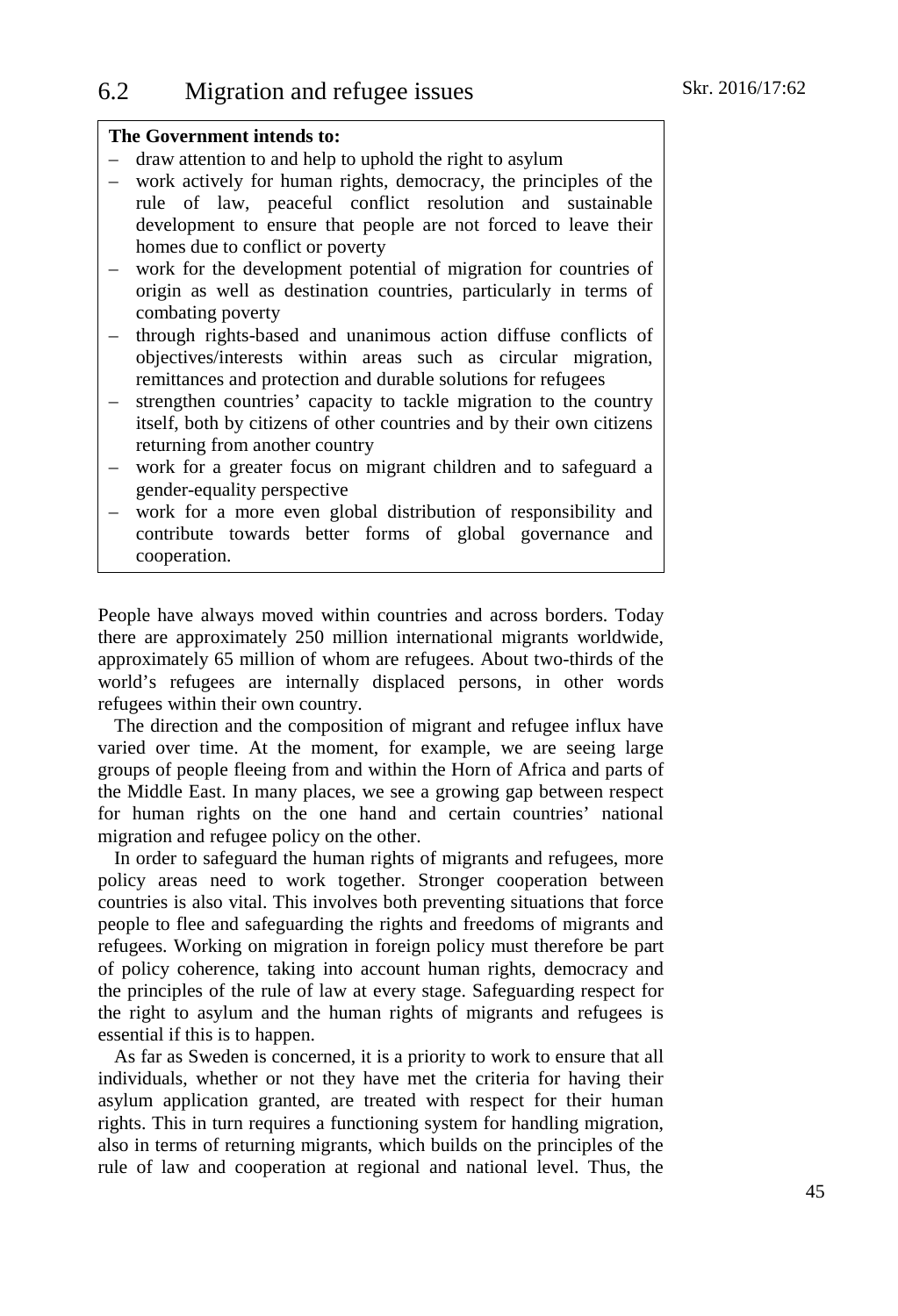positive effects of legal migration can be strengthened and the negative effects that can follow irregular migration can be counteracted.

Women and children may be particularly vulnerable in a migration context. It is therefore important that guidelines to protect vulnerable migrants highlight the situation of female migrants and the particular vulnerability and the risks that children are exposed to, especially those children who are unaccompanied or separated from their families.

The international system and forms for managing and working together on migration and refugee issues also need to be strengthened to achieve a fairer global distribution of responsibility and thus protect the rights of migrants and refugees more efficiently. The decision to incorporate the International Organization for Migration (IOM) in the UN system, which was adopted at the UN's high-level summit on large movements of refugees and migrants on 19 September 2016 is an important step forward on the issue of global migration management.

The 2030 Agenda and the Addis Ababa Action Agenda play a particular role in this context. Meeting these agreed goals requires more in-depth work to strengthen respect for migrants, and especially for the human rights of migrant workers. Migration aspects in development cooperation must also be strengthened generally and the forms of international collaboration on migration must be improved.

It is important for the Government that international agreements on migration are in line with international law, including EU law.

Guaranteeing the human right to seek asylum and safeguarding refugees' enjoyment of human rights are the responsibilities of individual states. At international level, the United Nations High Commissioner for Refugees (UNHCR) has a fundamental mandate to work to promote and safeguard protection for refugees in line with the UN Refugee Convention. Sweden supports the work of UNHCR and is one of the largest donors to the organisation. In addition to UNHCR, several international organisations have a mandate to work with and monitor migrants', asylum seekers' and refugees' enjoyment of human rights, including the International Organization for Migration (IOM), the Office of the High Commissioner on Human Rights (OHCHR), the International Labour Organization (ILO) and the Council of Europe. The Global Forum for Migration and Development (GFMD) has an important role to play in promoting migrants' rights by exchanging experiences that offer an opportunity to improve policy development in this field.

## 6.3 International disaster management

## **The Government intends to:**

- ensure that all staff sent by Sweden to join international disaster management initiatives are trained in and aware of the needs and roles of women, men, girls and boys in conflict and post-conflict situations.
- work to safeguard the gender-equality perspective in the EU's civil and military disaster management initiatives, from steering documents and disaster assistance reports to operations in the field.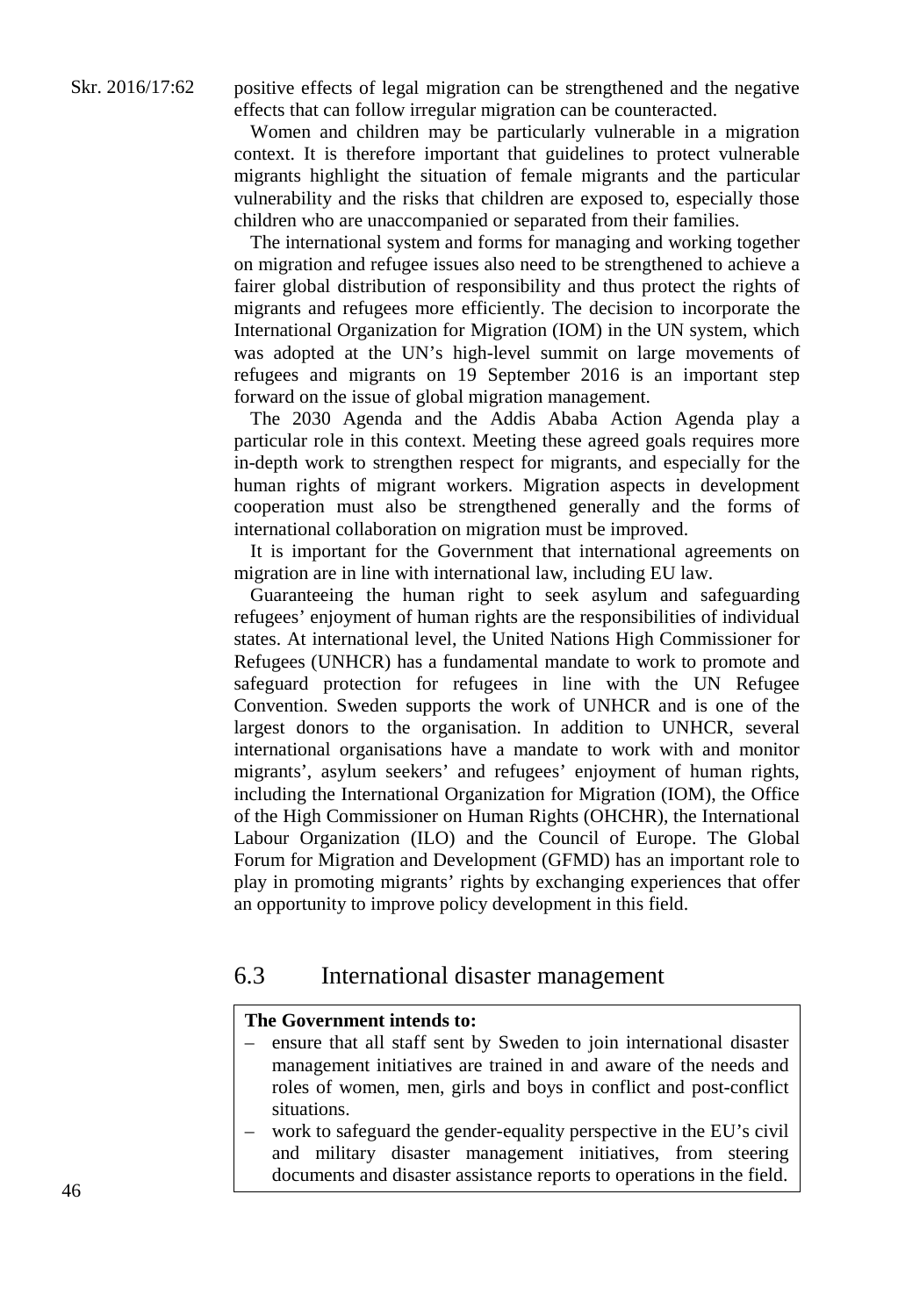The purpose of international disaster management is to enable people in conflict and post-conflict situations to live in peace, freedom, safety and justice. These operations must help to strengthen democracy and gender equality, freedom from oppression and violence and increase respect for human rights.

UN Security Council Resolution 1325 on Women, Peace and Security, including the seven follow-up resolutions adopted, forms the international agenda for women, peace and security. The resolutions affirm that greater participation by women is essential for maintaining international peace and security. This applies in work to prevent, manage and resolve conflicts and in peacebuilding and post-conflict reconstruction. Gender equality is an important element in building peaceful societies, whereby focusing on women and girls fully enjoying their human rights is an important part of preventing conflicts. In the same way, environmental and climate work is an important element in combating poverty, building peace and gender mainstreaming.

Gender mainstreaming is a fundamental element in the EU's broader security and defence policy objectives.

Work within the remit of OSCE draws on the broad concept of security with respect for democracy, the rule of law and human rights as its cornerstones. Our partnership with NATO builds on shared norms and values on human rights, democracy and the principles of the rule of law.

# 6.4 Conflicts and international humanitarian law

## **The Government intends to:**

- continue to contribute towards work to improve compliance with international humanitarian law
- draw attention to and counteract sexual and gender-based violence in armed conflicts and other disaster situations
- support the implementation of the EU's guidelines on international humanitarian law
- work to ensure that more states ratify relevant conventions on international humanitarian law, e.g. the additional protocols to the Geneva Conventions.

War and armed conflict continue to plague humanity. The number of conflicts is growing, and they are also becoming increasingly prolonged. Today's armed conflicts have gone from conventional wars between states to conflicts within a state that also involve international and nongovernmental actors. These conflicts often shift in intensity and in the number of actors involved. While most conflicts are internal, several of them have clearly become international in nature; external actors are drawn into ongoing conflicts for various reasons, often intensifying the disputes and worsening the already pressing humanitarian situation.

The part of international law that seeks to mitigate the suffering caused by armed conflicts to civilians and combatants – international humanitarian law – thus faces major and complex challenges. Sweden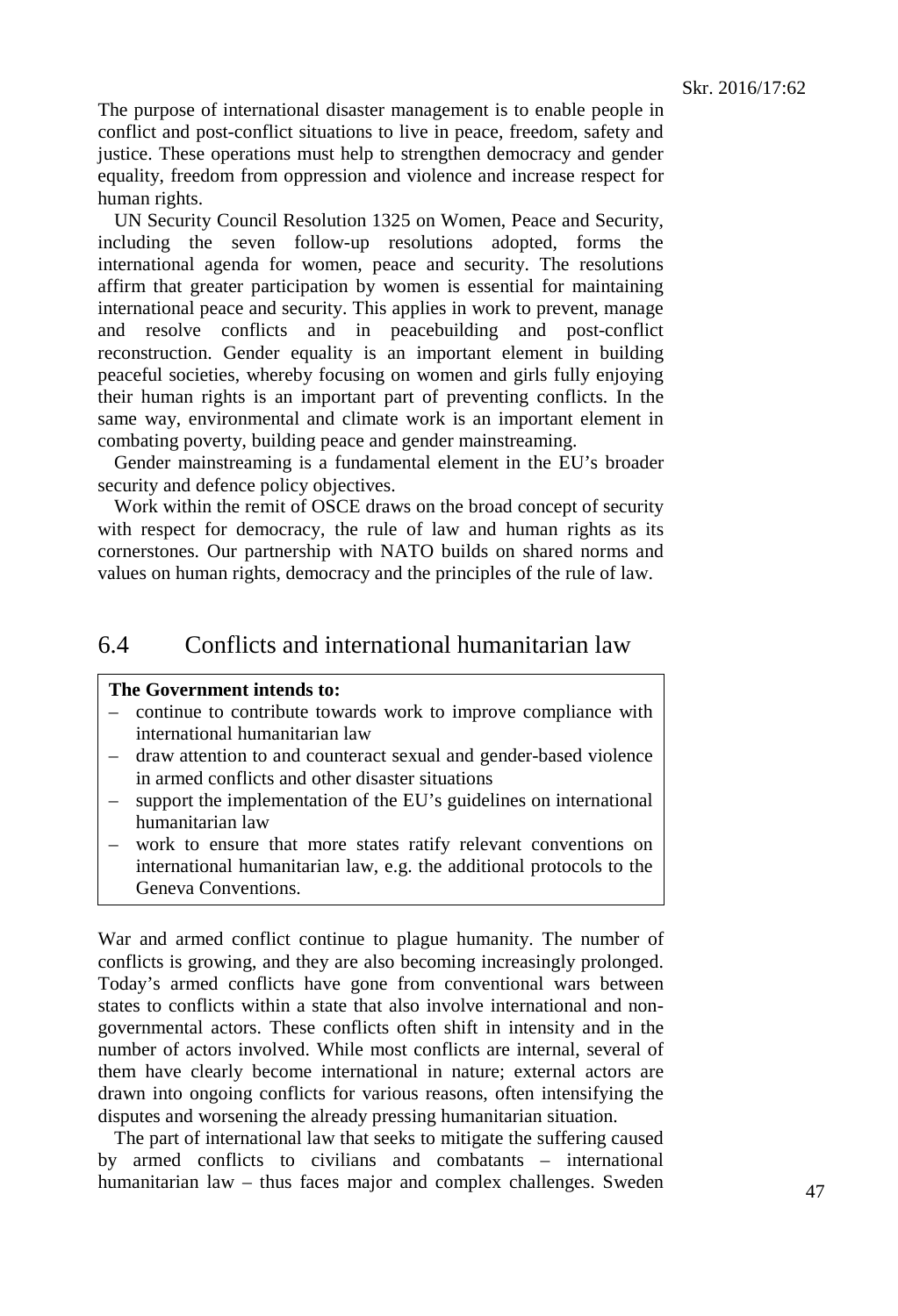These convention-bound rules are also largely considered to constitute customary international law and are thus binding upon all parties in armed conflict. While human rights apply at times of peace and in some cases also during armed conflict or during war, international humanitarian law only applies during war or armed conflict.

Possibly the greatest challenge for international humanitarian law is the lack of respect for it. Compliance has deteriorated as armed conflicts have increased and worsened. Urging states and other actors to comply with international humanitarian law is therefore a priority for Sweden.

The sexual and gender-based violence that exists in many of the world's armed conflicts is another major challenge. This is often systematically and deliberately used as part of a military strategy. Sexual and gender-based violence also has huge consequences beyond the conflict in question and demands immediate action. To meet this challenge, Sweden is working to ensure that victims of these crimes are able to receive restitution through the legal system at international and national level, and that women are able to participate in the application of international humanitarian law.

In parallel with international humanitarian law, recent years have seen the development of international criminal law, with the establishment of the International Criminal Court (ICC) as a historic breakthrough. Under certain conditions, international criminal law and international humanitarian law also provide an obligation for states to bring individuals to justice under national legal systems for genocide crimes, crimes against humanity and war crimes. Within the remit of work with the ICC, Sweden is involved in addressing how sexual and gender-based violence in conflict can better be prevented and the perpetrators be more frequently brought to justice.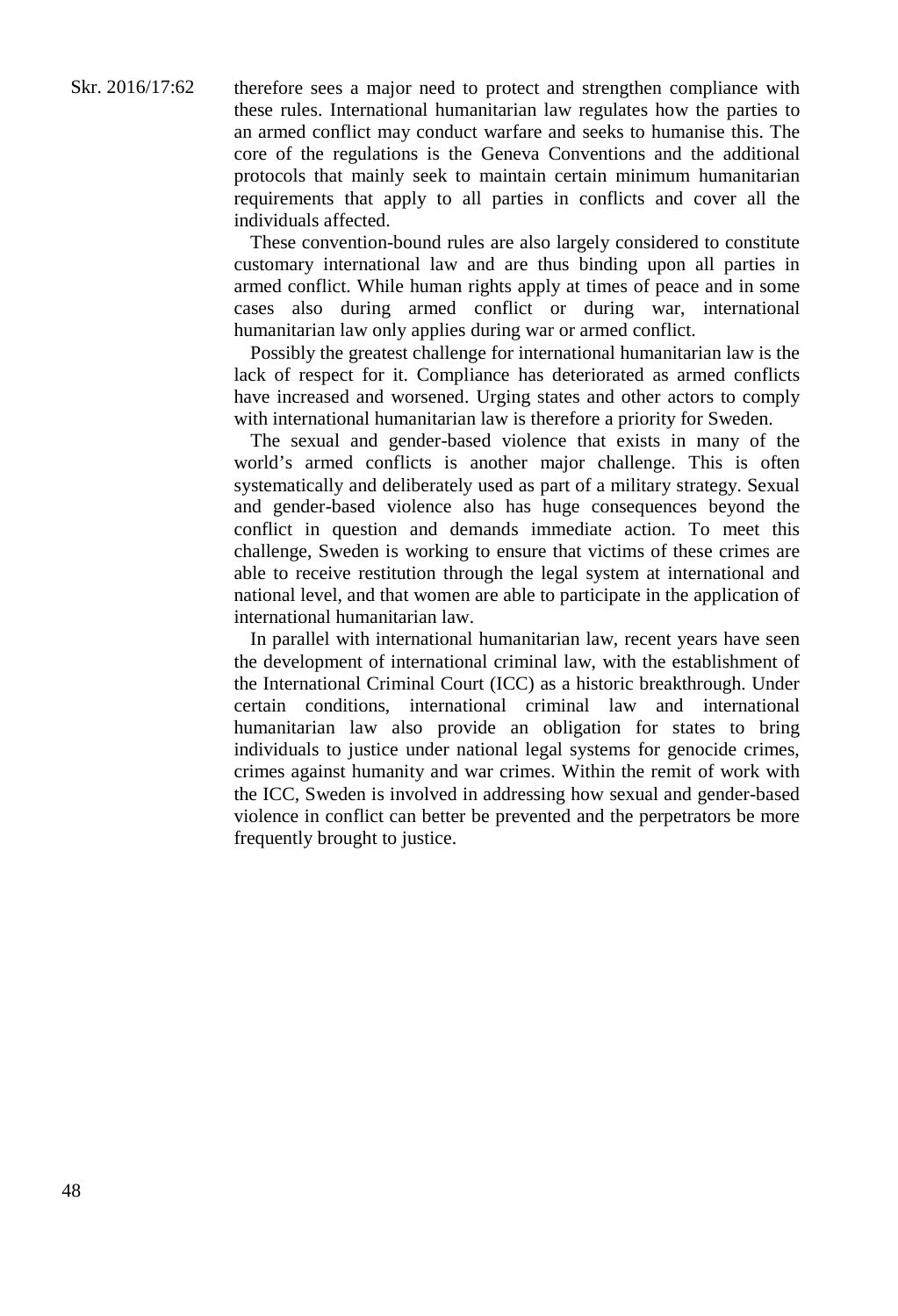## **The Government intends to:**

- improve coherence between trade, business and foreign policy by working actively to ensure that Swedish investments abroad lead to sustainable business and respect for human rights, democracy and the principles of the rule of law.
- increase awareness at Sweden's embassies of the UN Guiding Principles on Business and Human Rights and of sustainable business such that they can support Swedish companies operating abroad on these issues.

The Government considers that business and respect for human rights must go hand in hand and be part of an active sustainable business policy. Improved coherence between trade, business, development and foreign policy is vital to create better conditions for sustainable business and respect for human rights, democracy and the principles of the rule of law. This may involve questions of decent working conditions, fundamental employee protection and labour rights laid down in the UN's central human rights conventions and ratified by the majority of the states of the world.

Companies that act in line with international guidelines for sustainable business can contribute towards sustainable development, for example through decent working conditions, greater gender equality, anticorruption, environmental considerations and respect for human rights. Institution-building and capacity-boosting are ways in which development cooperation can improve the playing field for sustainable business in developing countries.

The Government's clear expectations are that Swedish companies are expected to respect human rights in all their operations, in Sweden and abroad. This is particularly applicable in countries in which respect for human rights is poor. This means that the operations of the companies must not cause, contribute towards or be linked to human rights infringements, that they must act to prevent such infringements and attempt to remedy the situation for those affected. The responsibility of companies applies irrespective of the capacity or desire of states to meet their own obligations on human rights. The work must be adapted to the circumstances governing operations and the impact on human rights.

The Government's initiatives in the area are founded on Sweden's national action plan for business and human rights, launched in August 2015. The action plan seeks to translate the UN Guiding Principles on Business and Human Rights into practical action. It is also an important part of the Government's heightened ambitions in the area of foreign trade through Sweden's export strategy and in the area of sustainable business, in which the Government submitted a Communication on the new policy (Comm. 2015/16:69 Policy on sustainable business) to the Riksdag in December 2015. It is also an important element in the PGD and in work on the 2030 Agenda.

In the action plan, the Government urges companies to adopt a policy declaration on respecting human rights in their operations, to survey and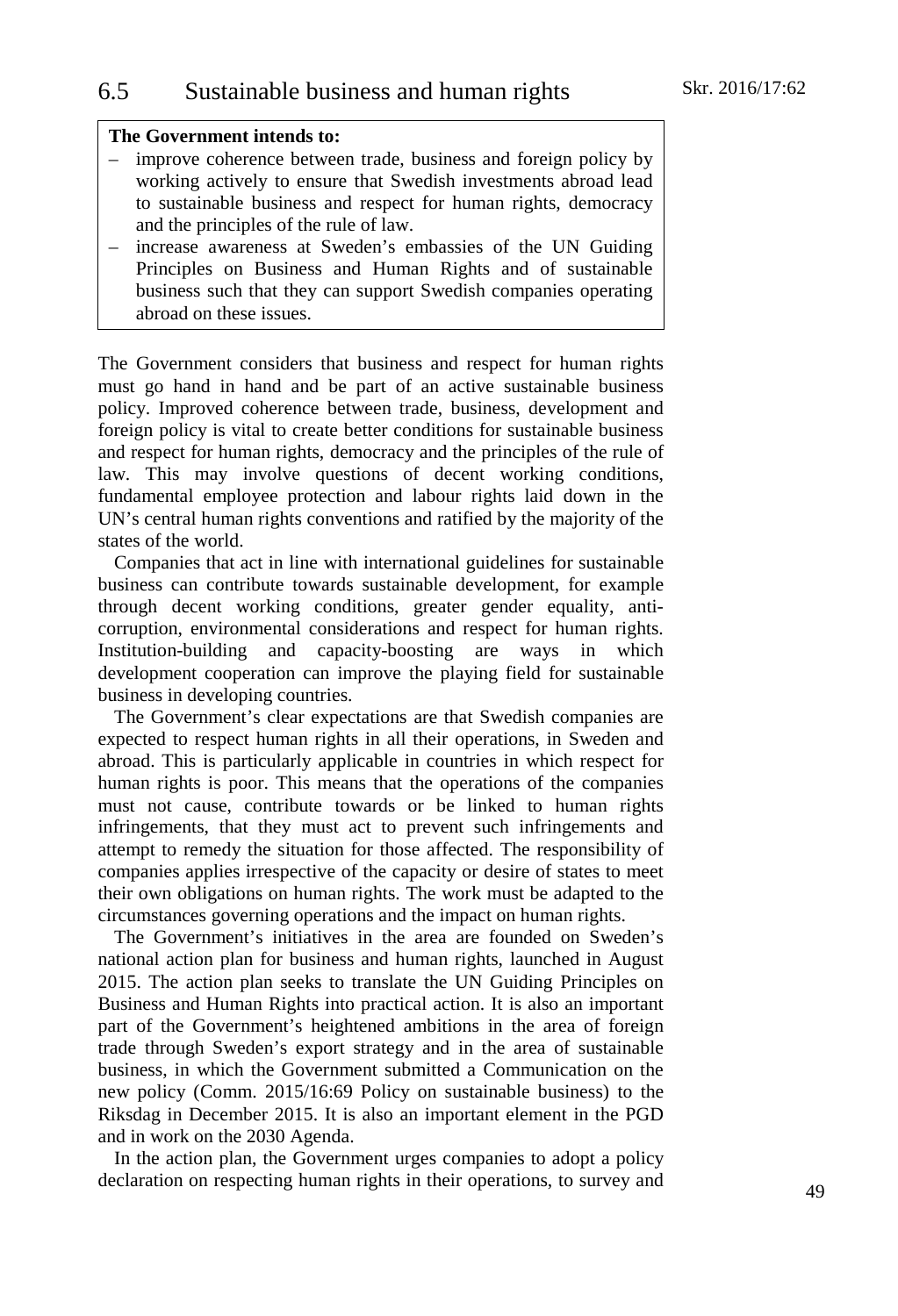Skr. 2016/17:62 control risks in their value chain and to introduce whistleblowing procedures for employees. The Government has also commissioned Business Sweden to increase its support to companies in this area, with a particular focus on small and medium-sized companies. Questions surrounding sustainable business and human rights must also be addressed regarding promotion initiatives and travel by company delegations. The work also includes support to foreign missions to assist Swedish companies on issues concerning sustainable business, including business and human rights.

# 6.6 The environment, climate and human rights

## **The Government intends to:**

- work to ensure that greater attention is paid to the links between the environment, climate and human rights and to pursue issues of democracy, transparency, participation and environmental analysis
- highlight the fact that the problems may be local, national and regional and need to be addressed at different levels
- work actively to increase our capacity to limit the impact of environmental and climate change on the stability and long-term security of regions
- encourage socially, economically and environmentally sustainable development by working to expand the debate on how global investment flows might be directed.

Increasing attention is being paid to the link between climate protection, the environment and respect for human rights, particularly within work for sustainable development and the 2030 Agenda. The initial key point is that a healthy environment is crucial to enjoy human rights. This link was emphasised back at the UN's first Conference on the Human Environment in Stockholm in 1972. The World Summit on Sustainable Development in Johannesburg reiterated that respect for human rights is a prerequisite for attaining sustainable development.

In the long term, the link between protecting the environment and respecting human rights will become ever more relevant. This is particularly valid for the work being done ahead of time to mitigate the effects of climate change, in which adaptation and emission restriction measures both affect circumstances in which human rights can be exercised. Inversely, respect for human rights can contribute towards successful environmental efforts and management of natural resources.

Climate change threatens economic, social and political development, especially in developing countries. It mostly affects poor people, who are often particularly vulnerable to decreasing harvests, disappearing areas of arable land, higher sea levels, flooding and climate migration, etc. Growing extraction of natural resources and the spread of environmental toxins are other threats. A lack of resources can result in refugee and migration movements which can lead to antagonism and a higher risk of conflict in which the human rights situation in the area deteriorates. In unstable situations, political groups can exploit the situation that has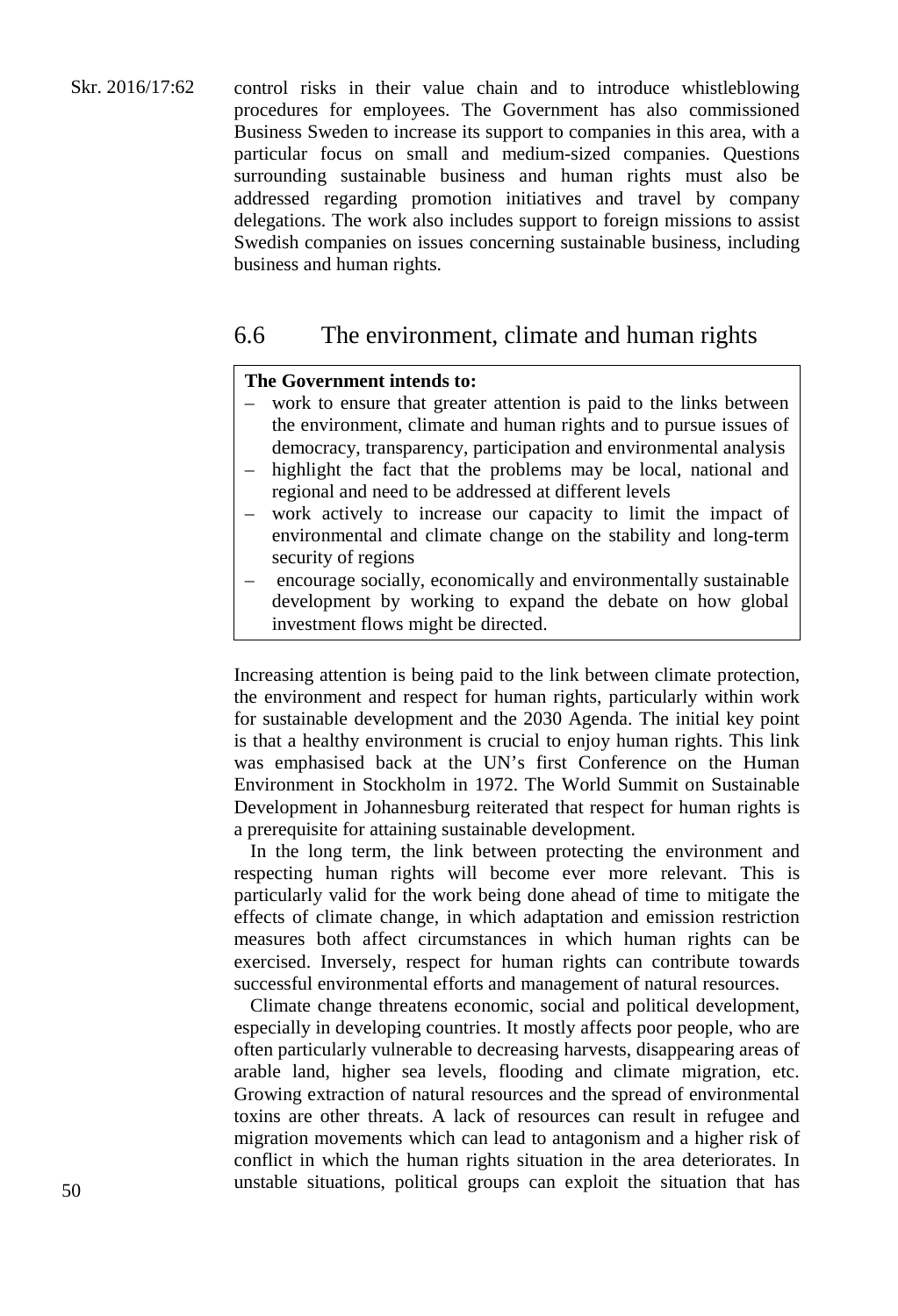arisen, which can lead to tension between population groups in weakened Skr. 2016/17:62 societies.

In several reports, the UN's Special Rapporteur on human rights and the environment has shown how people's right to a reasonable standard of living and health is threatened by unsustainable exploitation that also conflicts with democratic governance and principles of responsible business. The rapporteur points out that environmental pollution is a factor that clearly affects enjoyment of human rights, and the reports have shown how the enjoyment of human rights by indigenous peoples has been pushed aside in favour of harsh exploitation of natural resources such as timber, minerals and oil.

In many places economic growth has lifted people out of poverty. At the same time, growth in many countries and towns has not taken place in a manner that is environmentally sustainable, including significant pollution of air and water, that has a negative effect on the environment and worsens people's health and ability to earn a living.

In order to tackle these problems, it is necessary for actions to be cohesive across different policy areas, drawing attention to and tackling the problems that can arise. This also applies to the pollution of air and water that affects people's health and has given rise, for example, to miscarriages, birth deformities and cancer.

Environmental and health problems are often particularly serious when linked to illegal activity, such as logging and mineral extraction, and where disputes arise over the right to land and natural resources. In several regions there are also problems associated with mines and oil wells where exploitation of the resources takes place in parallel with exploitation of women and children for sexual purposes and labour.

Sweden views with particular concern threats and violence against individuals and groups that have drawn attention to pollution and who through meetings and demonstrations have demanded that responsible companies and politicians are brought to justice. The violence and threats limit these people's freedom of assembly and may also constitute infringements of their land rights. They also slow development in the area of democratic government.

Sweden is working to ensure that all countries make the transition towards a sustainable society with low emissions and high resilience to the effects of climate change. Correctly carried out, this kind of transition also has positive effects on economic development and combating poverty, energy security and improved health while safeguarding enjoyment of human rights. Sweden's work to implement the COP 21 climate agreement adopted in Paris in 2015 and the 2030 Agenda must be seen as part of the work for human rights, democracy and the rule of law.

Women, men, girls and boys are differently affected by the consequences of climate change and scarcity of natural resources. Women and girls are affected by and have to deal with the climate and access to natural resources to a greater extent as they traditionally take responsibility for food production and collecting water and fuel. This work is time-consuming and exhausting and has major consequences for women's empowerment, education, literacy, nutrition, health, economic opportunities and participation in social life and political activities. At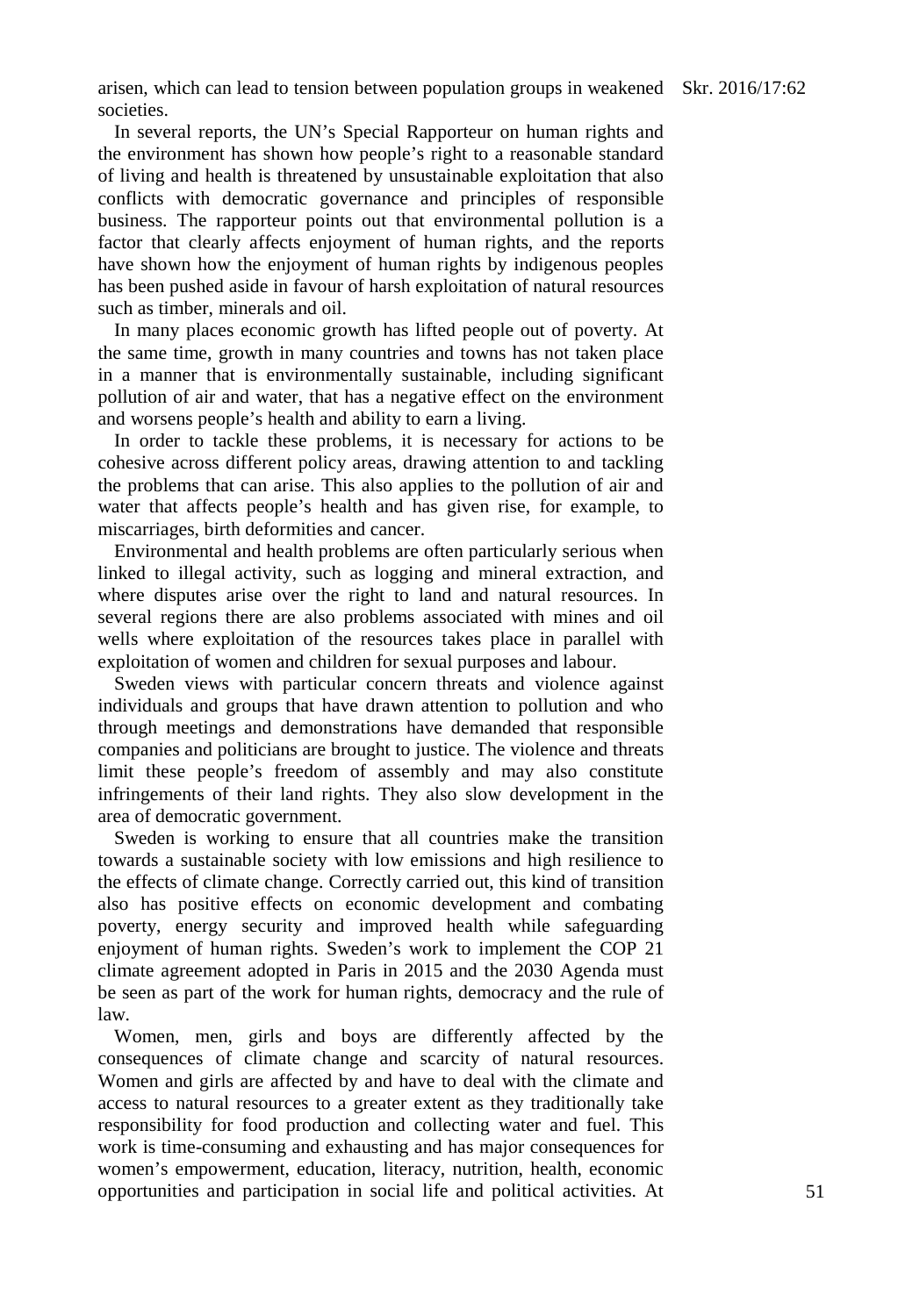the same time women are vital actors in the work to combat climate change and in working for the sustainable use of resources, as they have great knowledge about food, water and energy systems.

Sweden is working to expand the debate on how global investment flows can be directed to encourage socially, economically and environmentally sustainable development with a considerably smaller input of fossil energy. This also requires that all policy areas take shared responsibility. The rights perspective is central to this work as the environment and climate issue is largely about protecting the right to development and human rights. Sweden must live up to its own undertakings and support developing countries in such ways that they too can adapt to climate change.

# 6.7 Terrorism

## **The Government intends to:**

- strengthen the rule of law nationally and internationally to combat and prevent violent extremism
- work to ensure that the battle against terrorism is conducted with full respect for international law, human rights and the rule of law
- combat countries using terrorism as a pretext for forcing through illegal restrictions.

Protecting and promoting human rights, democracy and the principles of the rule of law is a central part of work to combat violent extremism and terrorism. Extremism, racism and similar forms of hostility, discrimination and exclusion can be counteracted by encouraging democracy, gender equality, participation and respect for the equal value of all people. Therefore, respecting and protecting human rights and the principles of the rule of law are a fundamental requirement for all counter-terrorism work. This approach runs through every aspect of Sweden's work to tackle violent extremism and terrorism nationally and internationally.

Terrorism threatens international peace and security, national security and individuals' freedoms and rights. Terrorism and violent extremism attempt to undermine and weaken democracy and human rights. Besides the right to life, health and liberty, freedom of speech is also eroded when threats of violence lead to self-censorship, while the right to freedom of assembly is eroded when people cannot risk gathering in public places due to threats of violence. Opportunities for civil society to act and the opportunity for social and economic development are also threatened.

States have an obligation to take action to protect people's rights to life and security, and to prosecute and bring to justice those who are guilty of terrorist crimes. Terrorism must be combated using means acceptable in an open, democratic society under the rule of law and each measure must be proportionate to its purpose, both in terms of new general regulations and the application of these regulations in a specific instance.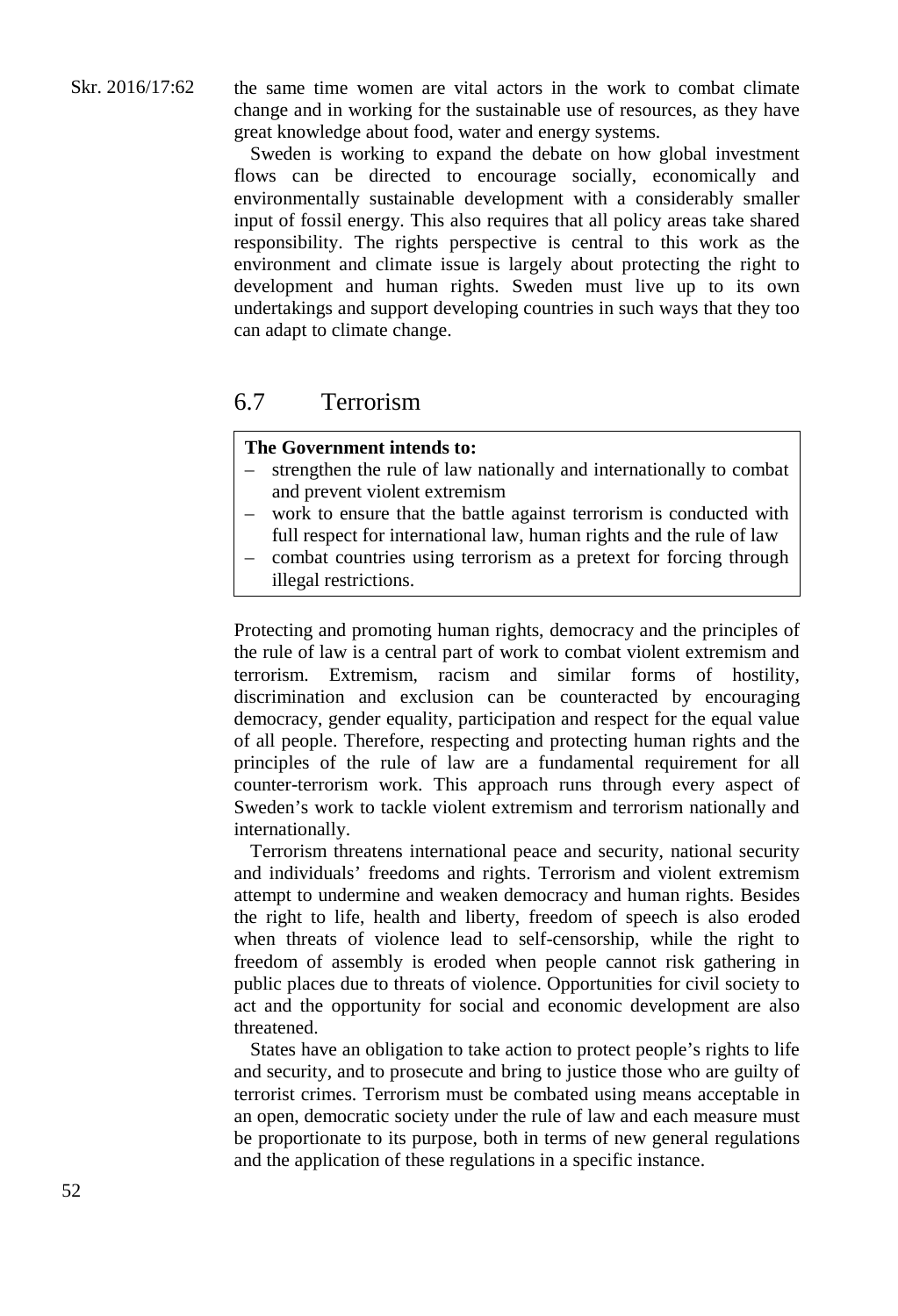Combating terrorist crime therefore sometimes involves making Skr. 2016/17:62 difficult decisions after weighing up various interests and objectives. Respect for freedoms and rights is fundamental to counter-terrorism work and may only be restricted for purposes that are acceptable in a democratic society and only by means of measures that are necessary, appropriate and proportionate.

However, in many places in the world, anti-terrorism laws have been adopted that disproportionately restrict people's rights. Sometimes, efforts against terrorism entirely or partly serve as a pretext on the part of authoritarian regimes to persecute and prosecute dissidents, to carry out mass surveillance of people's communications, limit political debate and introduce media and internet censorship.

Measures of this type do not aid the fight against terrorism; instead, they risk making it easier for extremist movements to mobilise while undermining work against violent extremism and contributing to the long-term goal of terrorism of weakening human rights, democracy and the principles of the rule of law.

Violent extremist groups, networks and individuals use the internet and social media to spread propaganda and other material glorifying violence, violent ideologies and terrorism. It is important to be equipped to encounter and critically question this kind of propaganda and these anti-democratic messages even when they are disseminated online.

Sweden's work to protect democracy from violent extremism is founded on safeguarding the democratic principles on which society rests and the equal value and rights of all people. This makes society more resilient to violent extremism.

Sweden protects human rights as a deeper fight against terrorism in multilateral and bilateral fora. Sweden's policy for human rights, democracy and the principles of the rule of law – and broader development cooperation – is a contribution towards this work in its own right.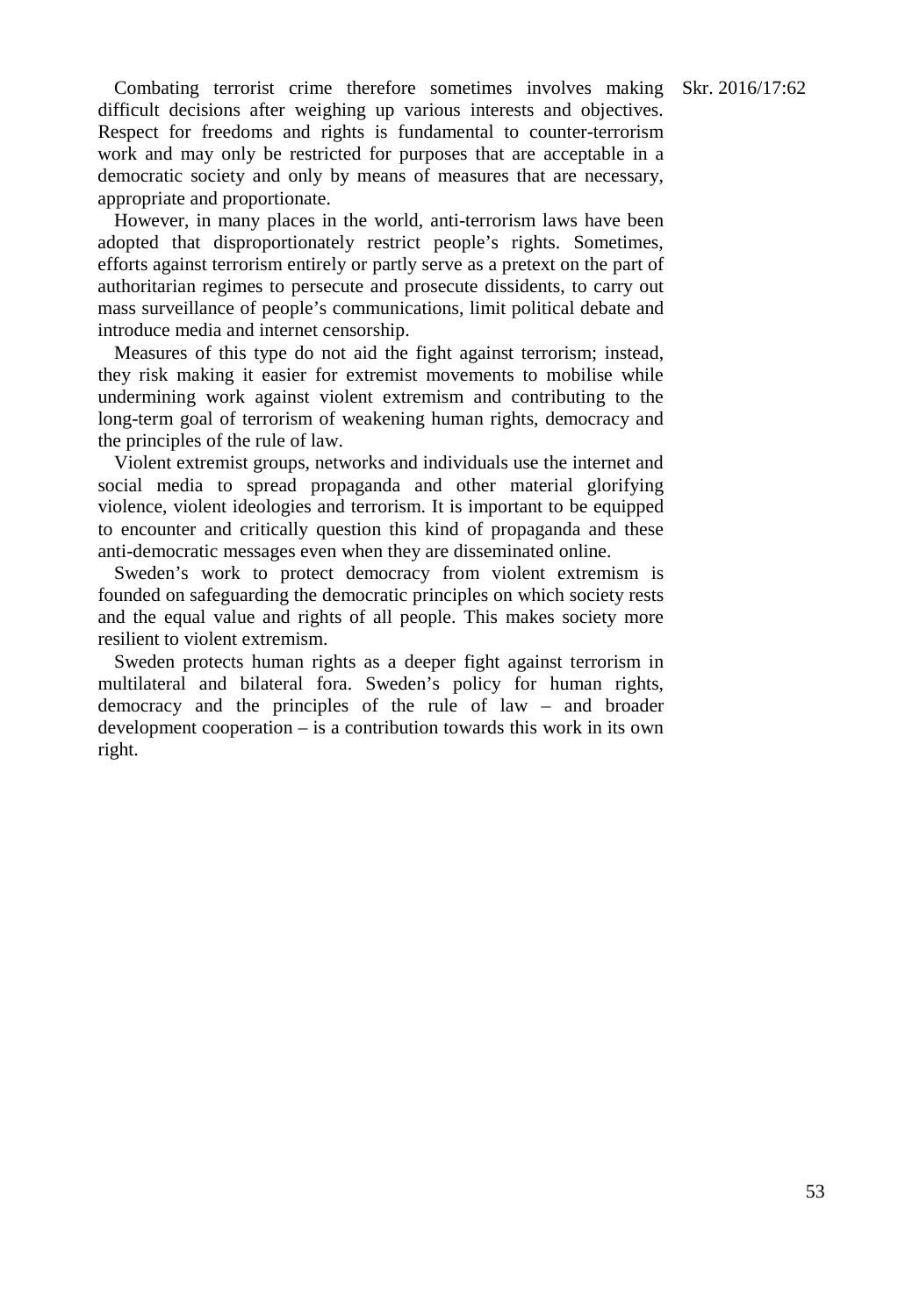# 7 Tools and arenas

# 7.1 Networks, collaboration and dialogue

## **The Government intends to:**

- be guided in choosing foreign policy tools by the interests of those whose rights need to be defended and promoted
- consistently address human rights in a well-founded manner in foreign policy dialogues and meetings, multilaterally and bilaterally, in a national capacity, in ad-hoc coalitions and through the EU
- provide political and financial support to international institutions that have a watchdog function and use foreign missions as a platform to create better contacts and networks with and between civil society organisations and human rights defenders
- work with like-minded bodies within and outside the EU, and in close dialogue with Swedish civil society and industry for maximum impact
- work for broader cooperation with new, innovative actors, multilateral organisations and international civil society
- combine initiatives in development cooperation, promotion and other policy areas to push issues of human rights, democracy and the principles of the rule of law in new and more effective ways in various projects.

Sweden works on issues concerning human rights, democracy and the principles of the rule of law across the entire scale – from the most repressive environments and fragile states to well-developed democracies. The rights-promotion situation in the EU and in multilateral bodies such as the UN, OSCE and the Council of Europe differs and also changes over time. As challenges increase, it becomes increasingly important to develop methods and adapt tools to an up-to-date view of the current situation and local conditions. Flexibility, sensitivity and creativity are therefore of the utmost importance here.

Networks, alliance-building and multi-partite collaboration to strengthen human rights, democracy and the principles of the rule of law are becoming increasingly important in order to carry out work effectively. This makes diplomatic fieldwork with active networkbuilding even more significant. Strategic partnerships and shared activities are needed throughout the entire international system in order to exert influence regarding prioritised issues and see them gain impact. Regional institutions in general, and the EU in particular, are especially important in this work.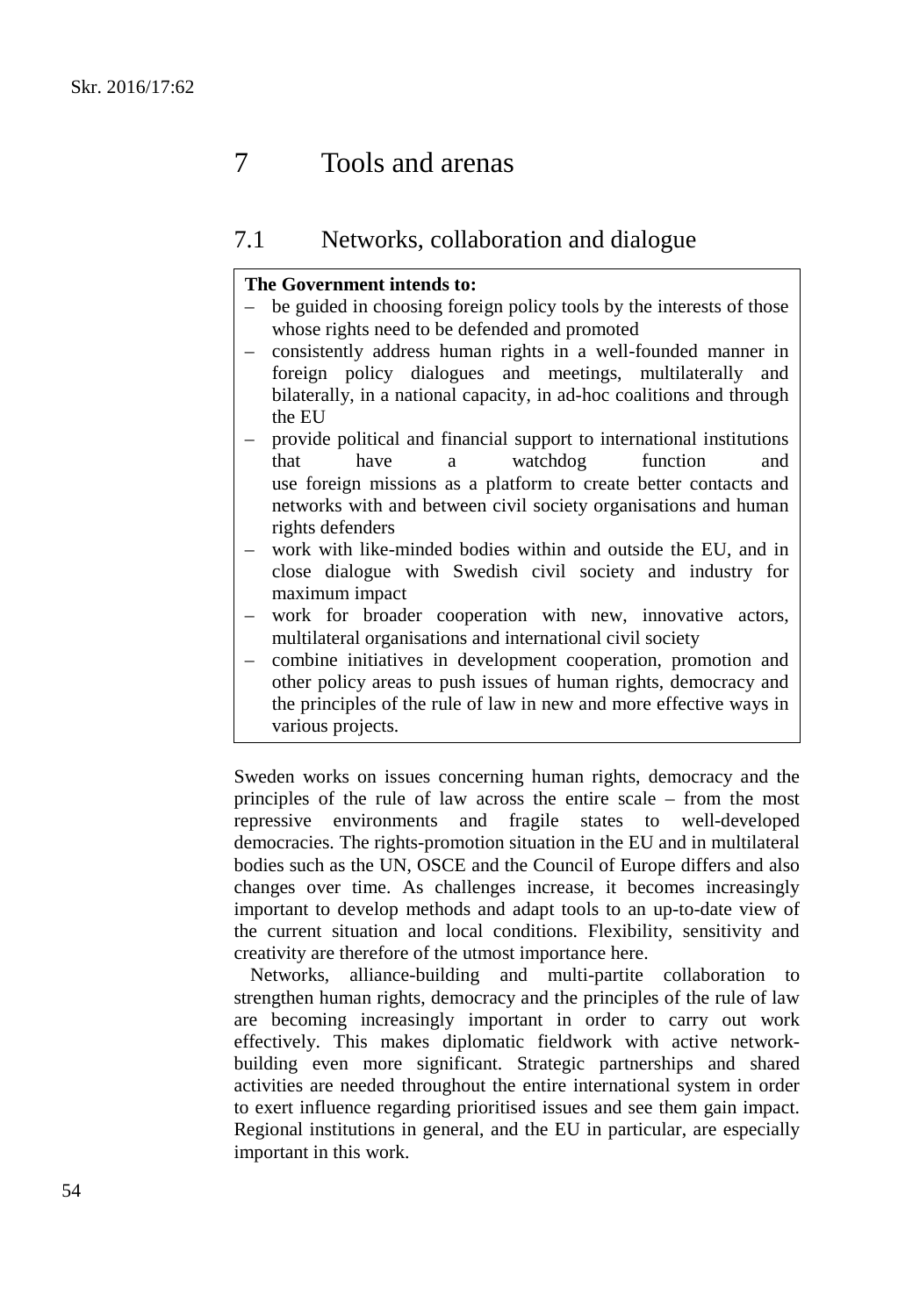Maintaining broad-based contact with and raising the profile of actors Skr. 2016/17:62 that promote rights in many different sectors of society is essential to Swedish work in this field. The rights perspective, in which cooperation and dialogue are central, is therefore also important in foreign policy. The role of Swedish foreign missions as a platform for dialogue and broad-based cooperation is a central tool for Sweden, as inviting activists and organisations to engage in dialogue and attend seminars and receptions legitimises their activity and reinforces their efforts. Ongoing contact with human rights defenders, e.g. through monitoring court trials, especially in rural areas, is an important area for Swedish diplomats in the field.

When human rights are infringed, public statements and criticism at the highest level are very effective tools in many cases and in other cases the purpose may best be served by a direct and straightforward dialogue with the country in question. In many cases, the tools need to be combined. Swedish action has to be adapted to each specific circumstance and the safety and interests of the individual are paramount. The ongoing valuesbased political dialogue is central to raising the visibility of and strengthening respect for norms and undertakings on human rights, while Swedish support for international institutions exercising a watchdog function is also important.

Existing dialogue opportunities, especially within the EU, exchanging political visits and international meetings must be used to pursue relevant issues with other states. Top-level political engagement with other countries is of the utmost importance in making effective headway. Official diplomacy opens up broader contact interfaces and new platforms for dialogue and thus constitutes one of the more important tools in conducting a rights-based dialogue on human rights, democracy and the principles of the rule of law.

Many foreign missions are encountering a growing number of counterarguments from the representatives of various regimes in multilateral fora and at country level. States that were previously prepared to give signs of fulfilling their international undertakings are now questioning the system as such and reinterpreting, relativising or diluting terms and established norms. This makes greater demands in terms of knowledge, rationality, underlying arguments and legal grounds for the statements and positions put forward.

Recounting the many positive effects that, in Swedish experience, follow on from an open and gender-equal society characterised by the principles of the rule of law and a democratic government is also of value.

Emphasising the importance that human rights, democracy and a functioning state based on the rule of law have had for Sweden's development – from a poor peasant society to one of the world's most innovative and gender-equal countries – can open new doors to dialogue and exchanging experiences, although the value of human rights in their own right must always be at the forefront. At the same time, it is important to assert this with humility and have no qualms about referring to the sometimes lively discussion on respect for human rights found in Sweden too.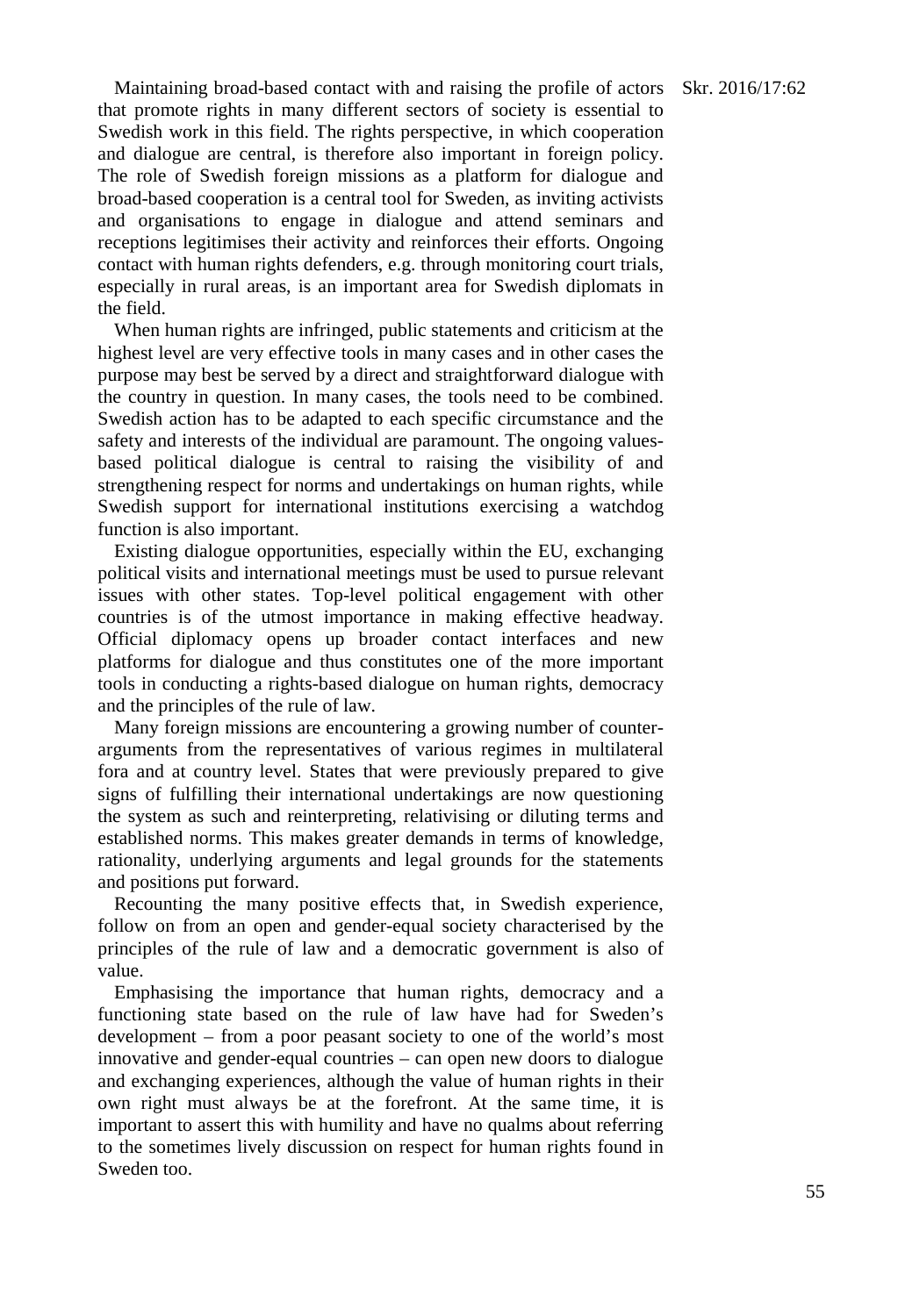## **The Government intends to:**

- conduct development cooperation that prioritises human rights, democracy and the principles of the rule of law as a goal and a means
- work for development cooperation in human rights, democracy and the principles of the rule of law that meets the challenges posed in terms of speed, analysis and flexibility
- work to ensure that the rights perspective permeates both Swedish development cooperation and the work run through multilateral actors and the EU
- work to ensure that a rights perspective permeates the implementation of the 17 Sustainable Development Goals in the 2030 Agenda.

In order to meet the global challenges, Sweden's development cooperation starts out from the perspective of poor people on development and a rights perspective. Democracy and human rights account for by far the majority of Swedish development cooperation.

Swedish development cooperation takes an integrated view of all the different dimensions of sustainability. Strengthening institutions must be an integrated part of development cooperation and contribute towards openness, capacity that is sustainable in the long term and stronger local ownership. It must also facilitate accountability. Functioning institutions are vital if states are to be able to meet their human rights obligations. Stable institutions help to ensure long-term sustainability and strengthen resilience, which in turn can reduce the impact of humanitarian crises. However, long-term institution-building efforts need to be supplemented by opportunities to work on rapid and flexible initiatives geared towards a wide range of actors. The Government is working towards greater flexibility in development cooperation.

It is important that support to civil society and human rights defenders who are under greater pressure is adapted and appropriate in terms of capacity and quantitative results, for example. Support to new actors and informal networks may need to be adapted if administrative capacity is limited.

There needs to be a greater focus on network-building and supporting popular movements and local groups, and on more effective platforms for better cooperation between different actors. Support for cross-border networks between civil society actors and support for regional and local civil society actors, including different types of exchanges, is important. Close dialogue with civil society organisations on the part of the Government can also be highlighted in this context.

Work on pursuing human rights, democracy and rule of law issues in tough environments may demand new ways of working. Long-term work to build up democratic institutions under the rule of law is important to consolidate and fortify ground gained on democracy. Greater use of innovative approaches, both within EU cooperation and through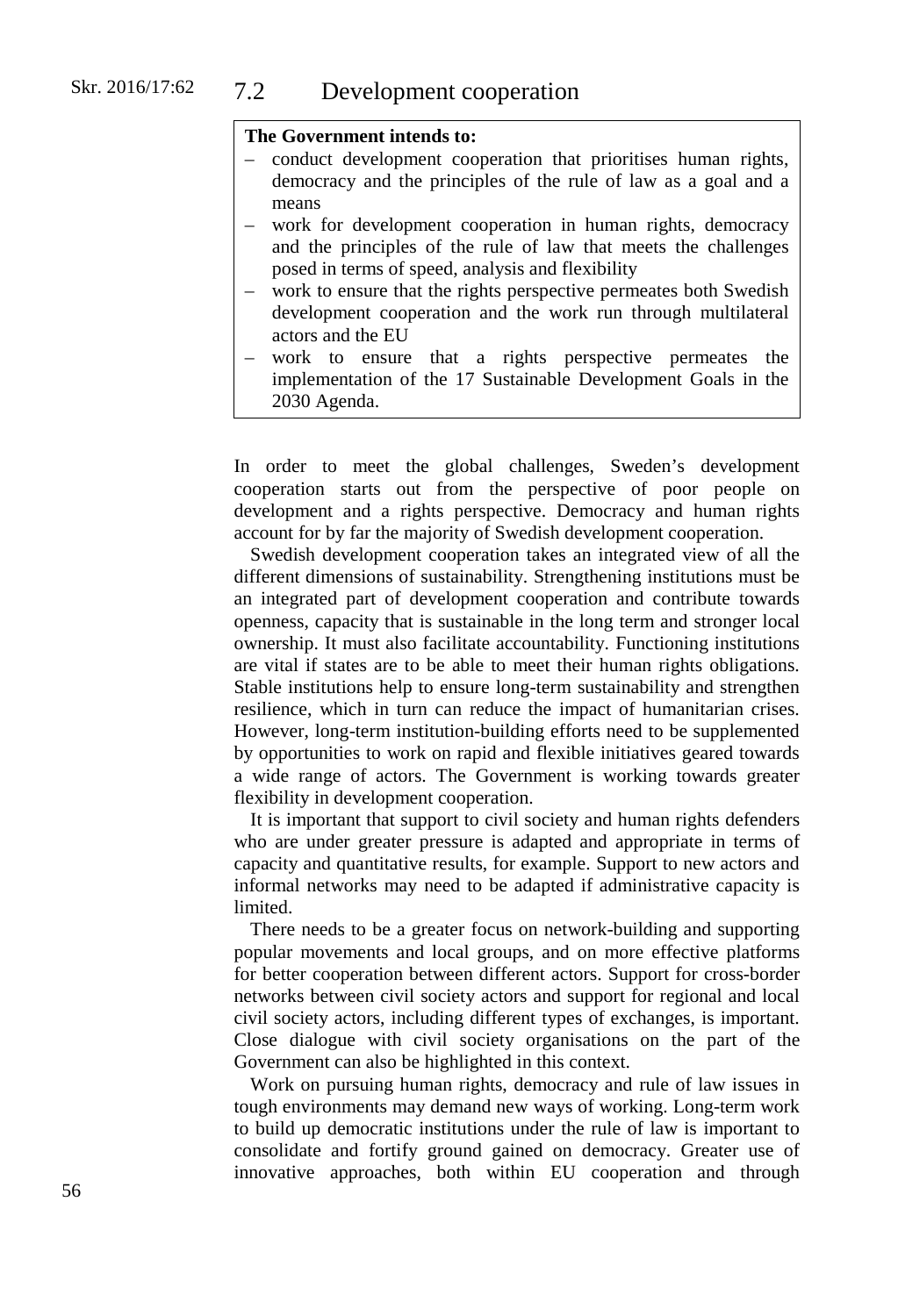partnership with multilateral and private actors, for example, can be part Skr. 2016/17:62 of this work. Development cooperation must be better adapted to the political context.

Human rights, democracy and the principles of the rule of law are essential to the implementation of the 2030 Agenda. All the Sustainable Development Goals of the Agenda seek to realise the human rights of all people. However, Swedish aims on human rights, democracy and the principles of the rule of law are considerably more ambitious than those agreed within the 2030 Agenda.

This Communication guides Sweden's work overall on human rights, democracy and the principles of the rule of law across the whole area of foreign policy, including development cooperation. The overall direction of the whole of development cooperation is steered by the policy framework for Swedish development cooperation, which is then made concrete in budgets and through instructions, strategies and appropriation directions.

# 7.3 Work at country level

## **The Government intends to:**

- work long term through political dialogue with governments and civil society in other countries, in regional and international fora and in development cooperation
- use, strengthen and influence existing tools such as the UPR, the UN treaty bodies and special procedures to better tie in global processes on human rights at country level and to more clearly follow up countries' development
- publish reports on human rights which also address democracy and the principles of the rule of law
- work on country and/or region-specific planning for work to promote human rights, democracy and the principles of the rule of law
- improve support to foreign missions to enable them to work more effectively for human rights, developing democracy and promoting the principles of the rule of law.

The universal, normative framework for human rights is well developed and also covers support for democracy and the principles of the rule of law, but there are shortcomings in its implementation. The reasons vary but sometimes come down to political influence on the legal process, specific economic interests and a lack of resources and knowledge. Securing the access of poor people to justice is a particular challenge.

The state is always responsible for maintaining respect for human rights. This covers obligations to uphold the rights of the individual, which may demand that certain acts are criminalised with penalties imposed by national law, and ensuring that a functioning legal system is in place for bringing crimes to justice.

The international community can support states in this kind of work by working for access to justice for victims of violence and abuse, for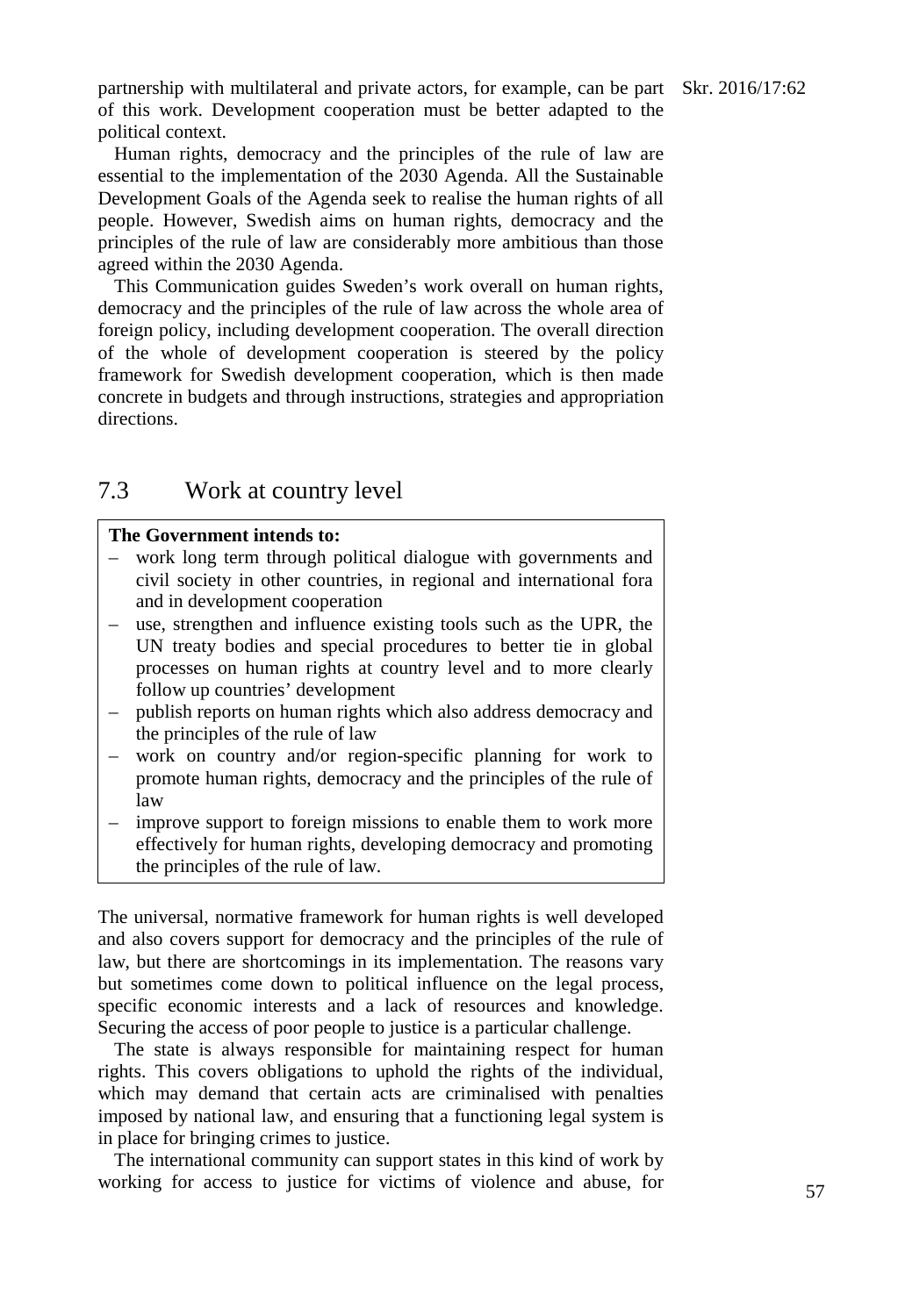instance. Sweden is to work for a systematic effort to implement respect for human rights, democracy and the principles of the rule of law at country level. Long-term planning and developing clear priorities at country level is essential, as is designing work so that it takes into account country-specific challenges and opportunities.

A constructive approach to promoting human rights, democracy and the principles of the rule of law at country level means applying a combination of initiatives and tools. This may involve issuing statements on individual human rights infringement cases, making statements in disasters, expressing support for vulnerable population groups and organisations and working to strengthen important institutions.

Depending on the situation, such messages may be conveyed, e.g. by representatives of Swedish foreign missions, and this should be done hand in hand with joint EU action. Long-term work, such as ongoing dialogues with countries' governments, strategic cooperation with a wide range of actors and development cooperation, is also involved. Depending on the context, official diplomacy and social media can be important channels for pursuing rights issues.

Global processes concerning human rights must be better linked to country level. Sweden wishes to use work within the Universal Periodic Review (UPR) along with reports by the UN Treaty Bodies and UN Special Rapporteurs as process-focused instruments for monitoring countries' development in affected areas, in dialogue with governments and civil society.

Attention should continue to be drawn to the judgments of the European Court of Human Rights and these should be followed up. It is essential to be well informed about countries. Sweden's country-specific reports on the human rights situation in the world's countries will be expanded to also place greater emphasis on democracy and the principles of the rule of law. These reports will also draw even clearer attention to the situation regarding women and girls' enjoyment of human rights.

Improved opportunities to flexibly carry out strategically important, short and rapid initiatives are important for opportunities to have a greater impact at country level. The link between development cooperation and the political dialogue (including the EU's) should be strengthened. It is also important that development cooperation is sufficiently flexible to enable short and rapid initiatives within the remit of a strategy that ties in with development on the ground.

Swedish foreign missions must firmly set out their work to promote human rights, democracy and the principles of the rule of law in their operational planning.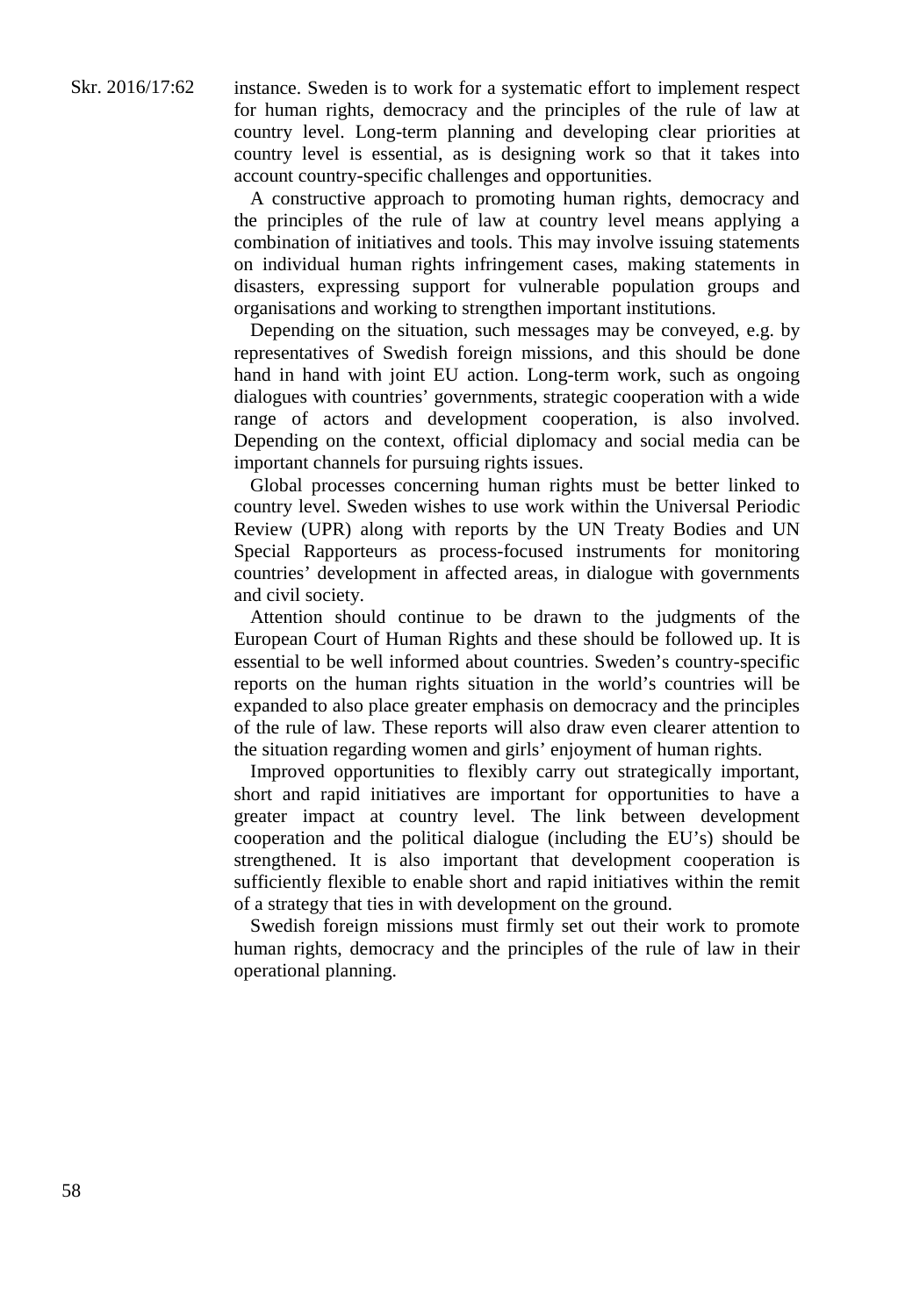## **The Government intends to:**

- work through the EU for cross-regional collaboration with states that share Sweden's and the EU's values and also counteract attempts to undermine, weaken and relativise human rights and their universality in partnership with civil society
- strengthen united action on the part of the EU's Member States and institutions
- work to ensure that human rights, democracy and the principles of the rule of law are protected and promoted in internal and external EU policy
- work within the EU to ensure that human rights and democracy issues, including promoting gender equality and women and girls enjoying human rights, occupy a central role in relations with third countries, including in the political dialogue in strategic steering documents and action plans
- work to uphold the Lisbon Treaty, including human rights, democracy and the principles of the rule of law internally within the EU
- actively help to ensure that human rights and democracy gain greater space and impact in individual policy areas
- actively work to ensure that the EU's external measures consolidate and support democracy, the rule of law, human rights and international law
- work to ensure a stronger rights perspective in the EU's development cooperation.

The European Union (EU) is a central platform for work to influence respect for human rights, democracy and the principles of the rule of law. Sweden is to work to ensure that the EU continues to be a strong actor for the general validity of human rights, for democracy and the principles of the rule of law. The Treaty of Lisbon states that the Union is founded on the values of respect for human dignity, freedom, democracy, equality, the rule of law and respect for human rights, including the rights of persons belonging to minorities. The EU is founded on promoting and protecting human rights, democracy and the principles of the rule of law, which are stated as cornerstones for lasting peace, development and prosperity. This commitment forms the basis of all internal and external politics in the EU and is legally binding in line with the Treaty of Lisbon and the Charter of Fundamental Rights of the European Union.

The EU's General Affairs Council has established an annual dialogue to improve common understanding of compliance with the principles of the rule of law in the EU. The dialogue is to be based on objectivity, nondiscrimination and equal treatment of all Member States, and be impartial and fact based. It is designed so as to supplement and benefit from the expertise of the EU institutions and international organisations, especially the Council of Europe. The dialogue is supplemented by thematic discussions.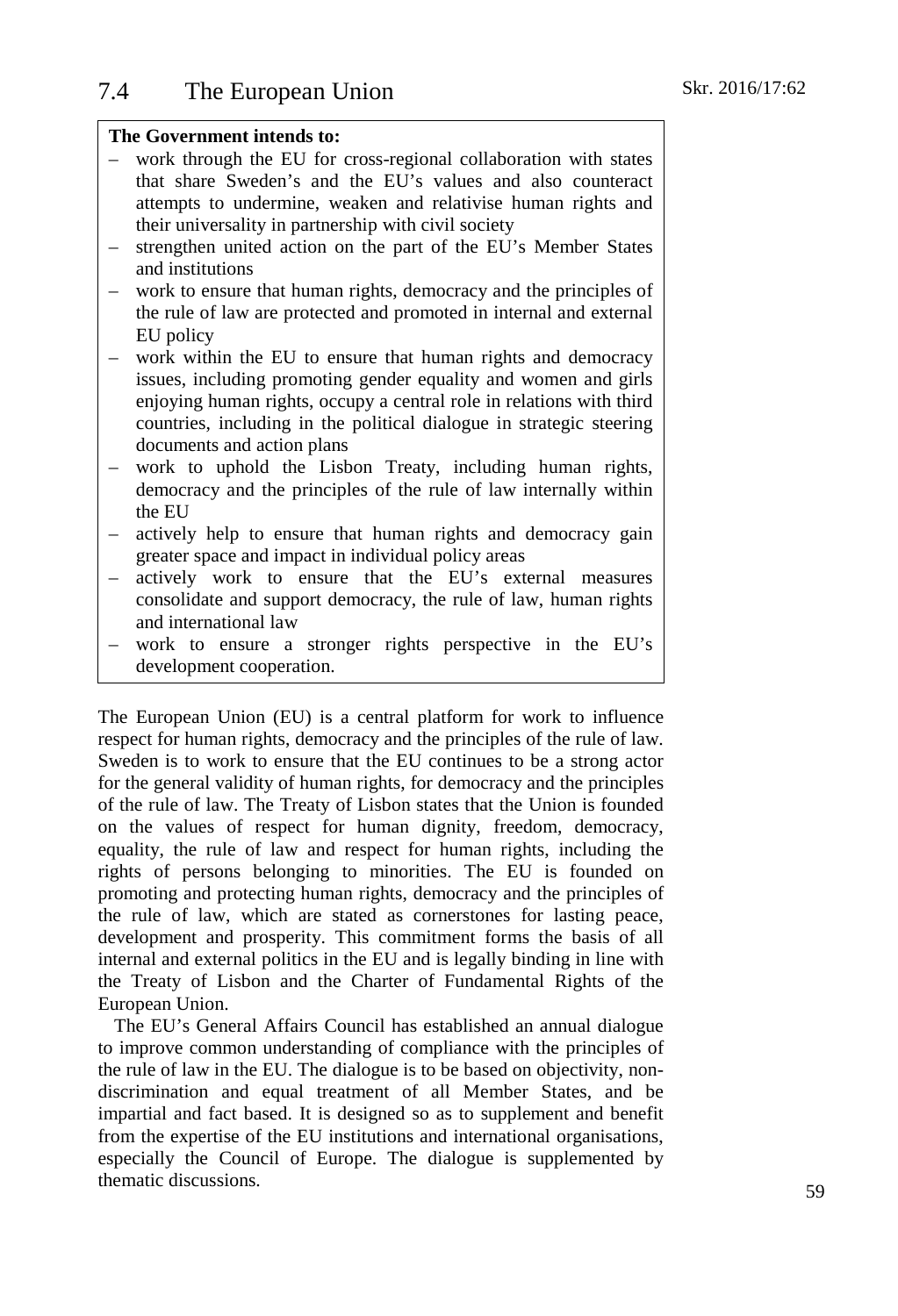Respect for the principles of the rule of law and the fundamental values of the EU are essential to European cooperation and mutual trust. Internal compliance with fundamental democratic principles is necessary to create trust in the EU's external actions. A new Framework was launched in 2014 to strengthen the principles of the rule of law in the EU. The Framework supplements the infringement procedures under Article 258 of the Treaty on the Functioning of the European Union (TFEU) and the mechanisms in Article 7 of the Treaty on European Union. The new Framework consists of a structured process in three steps: Commission assessment, Commission recommendation and a follow-up to the Commission's recommendation. A structured exchange of this type was initiated with Poland earlier this year.

One priority for this work should be tightening up on compliance with the principles of the rule of law and clearer peer review of how the EU's Member States are fulfilling their undertakings. It is necessary for the EU's credibility as an external actor in relation to third countries that the EU also has a clearer voice in terms of safeguarding human rights within the Union itself.

The European Union Agency for Fundamental Rights is tasked with gathering and analysing information and data, providing advice in the form of reports and statements, working with civil society and running information activities on the fundamental rights. Sweden has been actively involved in work on the framework programme for 2013–2017 which includes the thematic areas of racism, xenophobia, discrimination, the rights of the child and Roma integration.

Sweden sees the EU as a central actor in global work on human rights. The EU commands important tools in the form of partnership agreements, dialogue, integration of aspects involving human rights and democracy in all parts of the EU's external activities, engagement with other countries, financial support to initiatives and integrating a rights perspective. There are common guidelines in place for how the EU and the Member States are to work for and conduct dialogue on issues such as the death penalty, torture, rights of the child, human rights defenders, rights of LGBTI persons and freedom of religion or belief. The EU conducts formal dialogues on human rights with about 40 states.

In addition, strategies have been drawn up for work to promote human rights for a large number of countries. In 2012 the EU adopted an overarching long-term Strategic Framework on Human Rights and Democracy and in 2015 a second Action Plan was adopted to implement this framework. This extensive action plan runs to 2019. The above view of human rights and democracy is also reflected in the EU's global strategy.

The EU accession process continues to be an efficient tool for reform for countries in Europe's neighbouring area that are currently outside the Union but wish to become members, including in increasing respect for human rights, democracy and the principles of the rule of law. Each year the European Commission's progress reports by country assess the progress made by candidate countries towards meeting the EU's accession criteria. This acts as a road map for the countries' reform work. Sweden has long been one of the most influential Member States in the EU expansion process. Sweden's support is founded on the conviction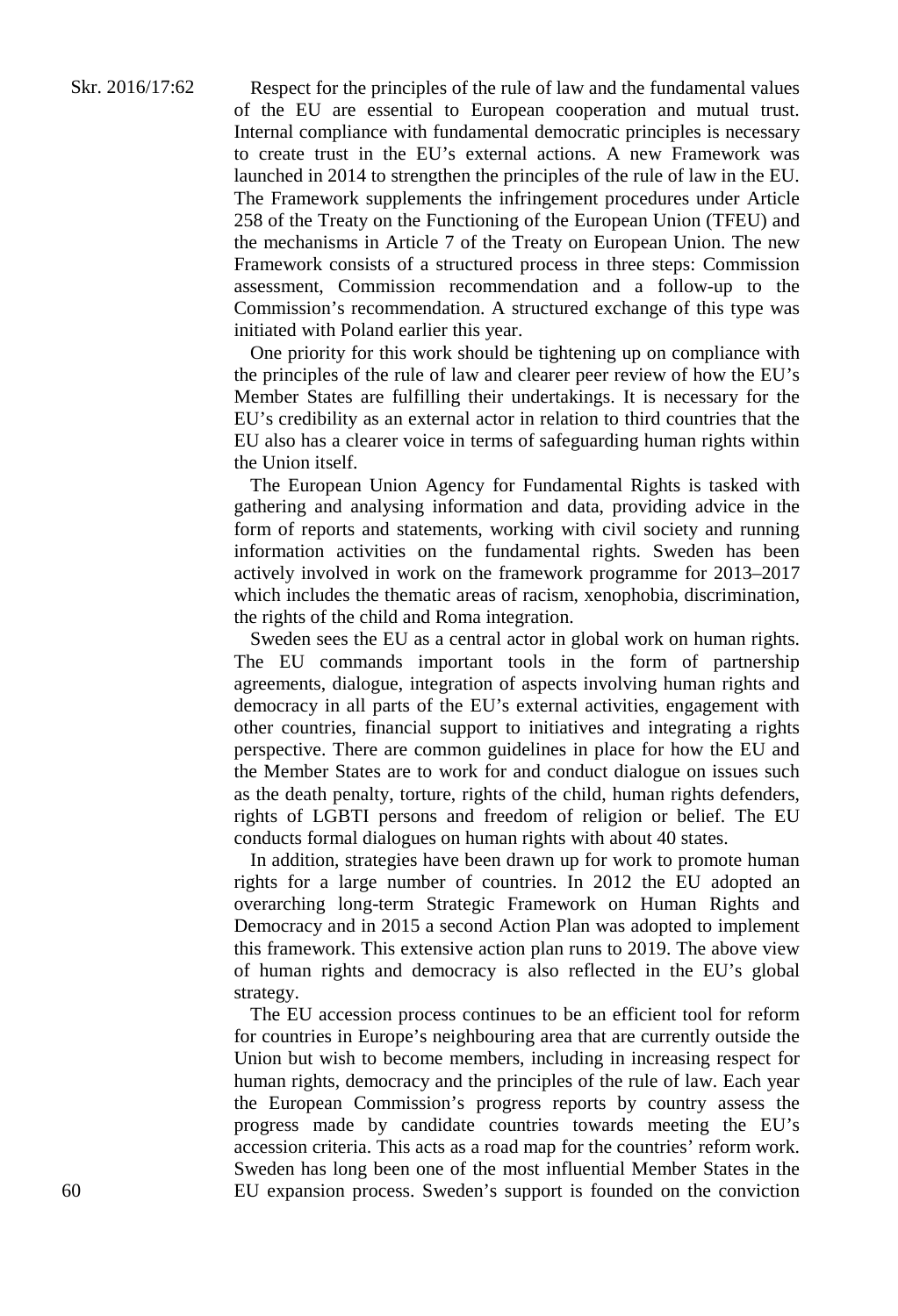that the EU accession process contributes towards stability, peace and Skr. 2016/17:62 development in Europe in the long term. Conditionality is fundamental for preserving the credibility of the enlargement process. Progress in the process of reform must be rewarded by progress towards EU accession.

The EU's country strategies with shared priorities for the EU's work at local level for human rights and democracy form part of the implementation of the action plans. The country strategies have resulted in more cooperation between EU delegations and the Member States' embassies on human rights and democracy. The Special Representative appointed in 2012 is a central actor in the EU's external human rights efforts. The Special Representative's mandate is to increase efficiency, coordination and visibility of human rights in the EU's foreign relations.

Sweden is to actively help to ensure that human rights, democracy and the principles of the rule of law gain even greater space and impact in individual policy areas. To this end, Sweden should seek to make more efficient use of the tools that the EU and its Member States have at their disposal to promote and defend human rights, democracy, the principles of the rule of law and international law in their concerted external action.

The EU should develop innovative and flexible methods to meet the growing need for support to individuals and organisations campaigning for freedom, democracy and human rights in repressive states. One such example is the European Endowment for Democracy (EED) that over a brief timespan has established itself as an important actor in the EU's democracy support in its Southern and Eastern neighbourhood. The existing programmes within the EU's democracy support, such as the European Instrument for Democracy and Human Rights (EIDHR), should be adapted in order to be used more flexibly. One example of this is the Human Rights Crises Facility mechanism geared towards vulnerable human rights defenders and the Commission's initiative for a global platform for relocation and providing temporary shelter for human rights defenders at risk.

The EU's Common Trade Policy is a central aspect of the EU's role as a global actor and seeks to strengthen conditions for trade, growth and employment. Human rights clauses are included in all trade and partnership agreements negotiated by the EU, and some agreements also integrate rights established in the ILO's core conventions.

Sweden works for free trade, greater openness and sustainable business and against protectionism, and works to ensure that the EU includes references to sustainable business, including the UN Guiding Principles on Business and Human Rights, in the sustainability chapters of its bilateral and regional trade agreements, investment agreements and partnership and collaboration agreements. Sweden places great emphasis on the way this section of the agreements is drawn up, with the aim of supporting sustainable economic, social and environmental development.

The EU's instruments include Aid for Trade, in other words traderelated economic support that seeks to strengthen opportunities for lowincome countries to participate in and benefit from international trade, and can for example help to create institutional conditions for reducing poverty and boosting women's economic empowerment and employee rights. The EU's Generalised Scheme of Preferences (GSP) allows developing countries to pay less or no duties on their exports to the EU.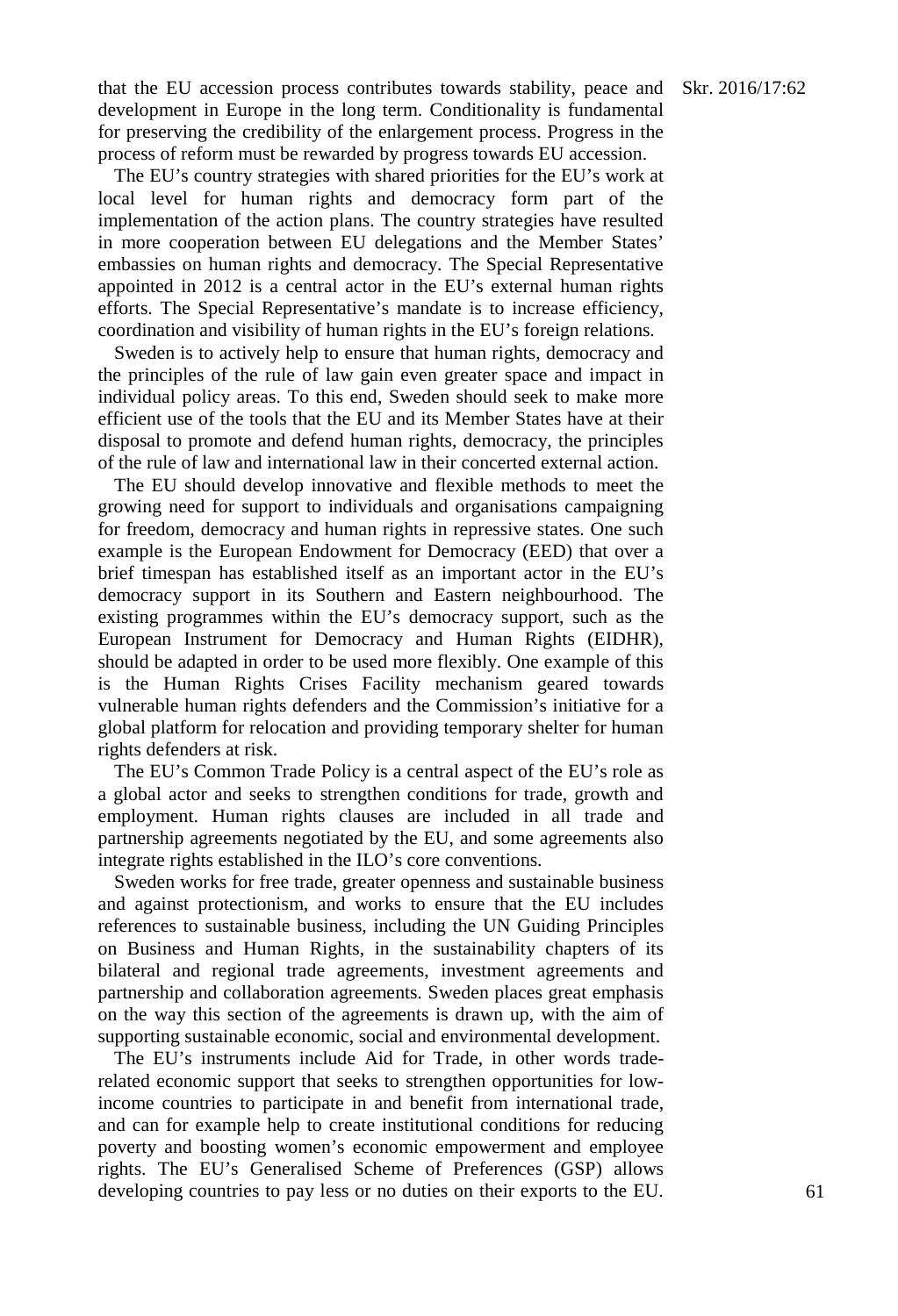Skr. 2016/17:62 Countries in the south that have ratified and effectively fulfilled their undertakings under certain international conventions, mainly in the areas of labour law and human rights, can be offered full removal of tariffs through the GSP+ enhanced preferences system.

# 7.5 The United Nations

## **The Government intends to:**

- strengthen the UN's role as a global arena for developing norms and monitoring human rights
- help to ensure that, within the remit of its conflict-prevention and peace-building work, the Security Council works to integrate human rights protection and the principles of the rule of law to a greater extent
- emphasise the links between security, development, human rights and the principles of the rule of law
- work forcefully for women and girls' enjoyment of human rights in the United Nations Human Rights Council, and maintain and strengthen the opportunity of civil society to participate in the work of the Council
- actively participate and engage in the UN's Universal Periodic Review and highlight the human rights infringements taking place across the globe
- continue to be constructively involved in the reviews carried out within the scope of the UN's convention committees.

Sweden works within the UN to strengthen the protection of human rights and support decisions that intend to improve the fulfilment of existing obligations. The UN is the only worldwide intergovernmental forum for developing norms and conducting supervision on compliance with human rights. Sweden's work in the UN reflects Sweden's general ambition to increase the role of the organisation and reinforce international human rights initiatives.

The UN Security Council is a strong norm builder whose work is increasingly characterised by the importance of human rights. For example, this applies in conflict-prevention work but also in thematic discussions, such as on the protection of civilians, children in armed conflict or the role of women in conflict. Where possible, Sweden usually co-sponsors proposed Security Council resolutions on these themes. Sweden has also recently signed up to the Kigali Principles on the Protection of Civilians in UN peacekeeping operations. The Security Council has also become involved in supporting democracy and election processes in a number of countries, including through decisions to conduct election monitoring. The United Nations Secretariat's Department of Political Affairs (DPA) whose operations Sweden contributes towards, coordinates the UN's support for elections and electoral processes.

Human rights have come to play an increasingly central role in conflict prevention and peacebuilding work. The obligation to protect has been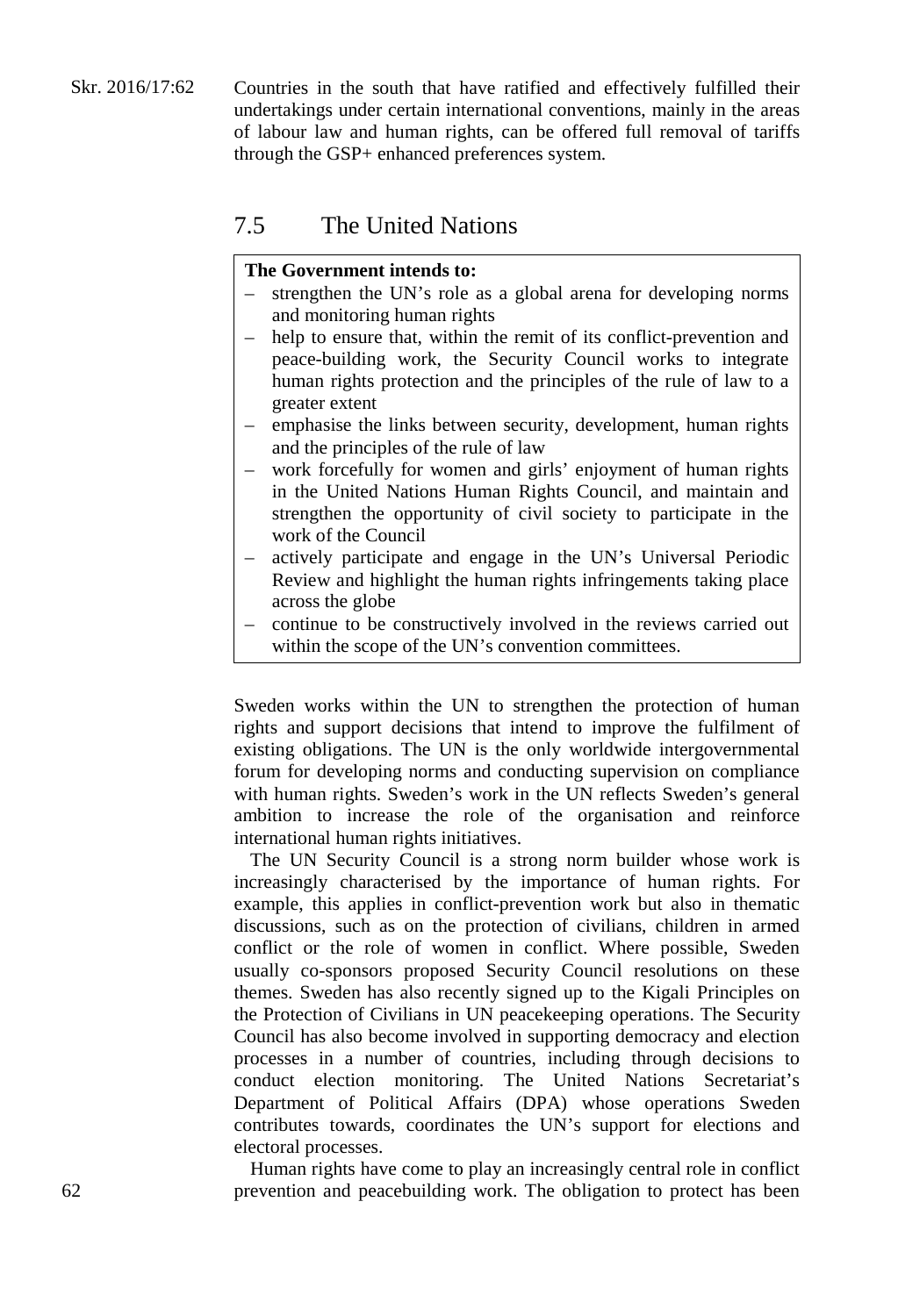adopted by the Security Council in a number of resolutions. The Skr. 2016/17:62 Secretary-General's Human Rights Up Front initiative has strengthened the UN system's measures to prevent large-scale human rights crimes.

The United Nations Human Rights Council was established in 2006 to replace the former Commission on Human Rights. The main task of the Council is to promote and protect human rights. The Human Rights Council comprises 47 member states, elected for three years. The UN's other member states participate in the Human Rights Council as observers, without the right to vote. The Human Rights Council is the foremost norm-building body on human rights. Sweden will continue to prioritise work within the Council and work to ensure that Sweden remains a clear voice in the Council for compliance with and strengthening of human rights.

Sweden works actively, within the EU and with other states, to counteract attempts to water down, weaken and relativise human rights and their universality. Sweden considers that civil society plays an important role in global work for human rights. The involvement of civil society organisations and their opportunity to influence the work of the Human Rights Council is challenged on a regular basis. Consequently, Sweden works to ensure that civil society's opportunity to participate in the work of the Human Rights Council is upheld and strengthened.

The Council faces a number of challenges, including a growing workload, which means a broad agenda that is difficult to manage. The imbalance between thematic and country-specific initiatives also poses a challenge.

The Council also suffers from political polarisation, which makes it harder to reach agreement on clear and feasible decisions. Nevertheless, the Council remains an important tool in the battle to draw attention to serious human rights violations and protect and strengthen human rights in that it has succeeded on many occasions in shifting positions in normative work thanks to its many Special Rapporteurs, working groups and independent experts who take responsibility for thematic or countryspecific questions. Illustrative examples of important progress in the Human Rights Council include the creation of Commissions of Inquiry on North Korea and Syria and Special Rapporteurs for Iran and Belarus.

Through several resolutions the UN Human Rights Council has also highlighted LGBTI persons' need for protection from violence and discrimination in order to attain full enjoyment of human rights. The special procedures of the Human Rights Council have a central role to play in monitoring work in different areas. Sweden will continue to work to see these tools preserved and strengthened. Sweden will also continue to counter attempts to limit the independence of the special procedures and opportunities to act.

The Human Rights Council's best-established instrument in work to promote human rights, democratisation and the principles of the rule of law is Universal Periodic Review (UPR). The review mechanism is used to examine the human rights situation in all the UN's member states. All member states are able to participate in reviewing other countries. Fortyeight countries are reviewed each year, which means that each state undergoes a review every four years. Sweden was first reviewed in 2010 and was reviewed for the second time in January 2015.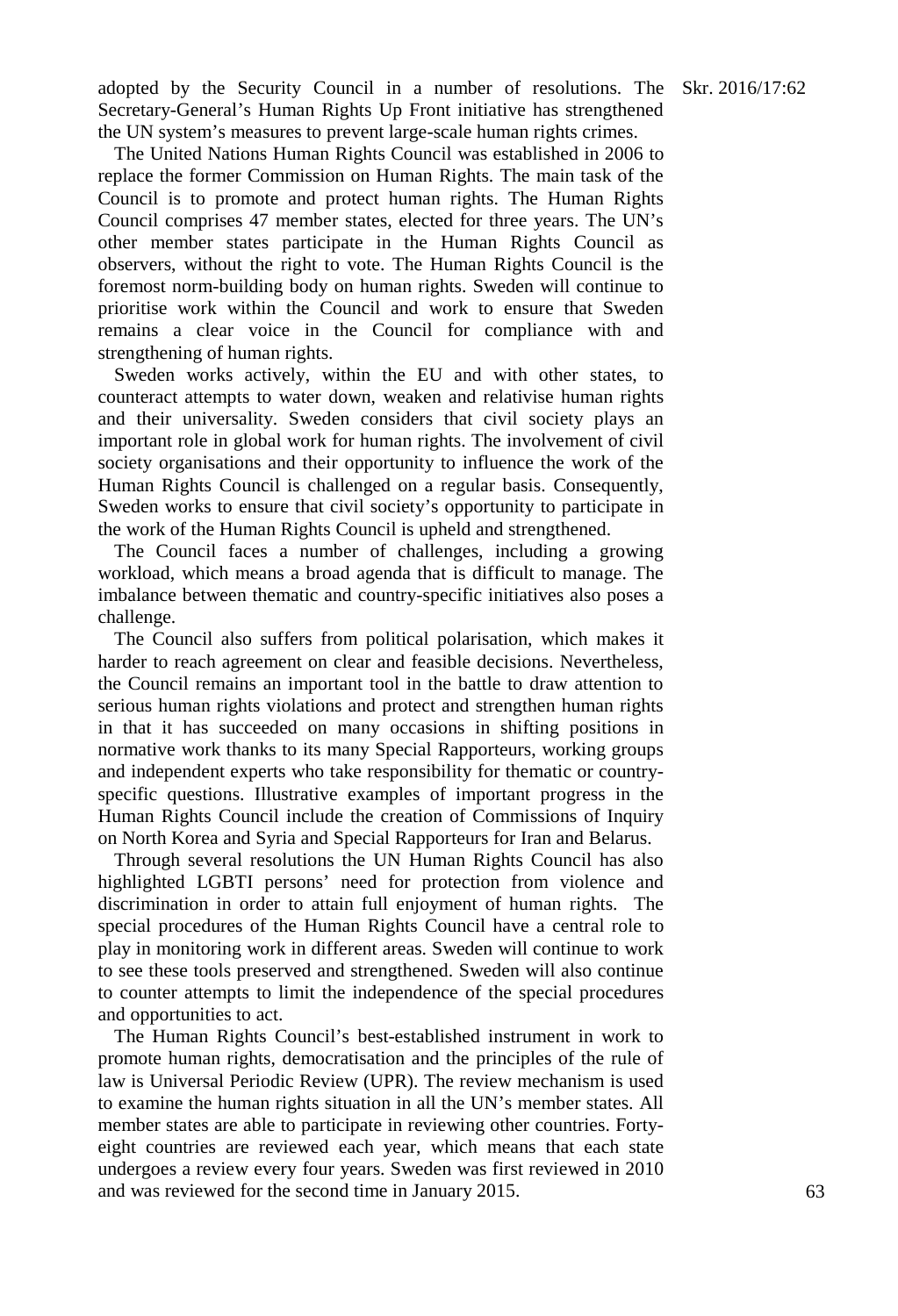The UPR process has created a good basis for comparison and for monitoring countries' development on fulfilling human rights over time. The mechanism allows the Human Rights Council to shed light on the human rights situation in countries that sought to avoid review. Sweden is to work towards greater transparency on the human rights situation through constructive dialogue and in close partnership with civil society through UPR. This applies both to like-minded countries and to countries that demonstrate significant shortcomings in respect for human rights.

The convention committees that monitor states' undertakings under the UN's human rights conventions are another aspect of the UN's human rights review system.

The review system also incorporates an opportunity for individuals to bring individual complaints of human rights violations before the convention committees. Sweden has signed up to the complaints procedures linked to five of the core conventions (ICCPR, CEDAW, CAT, CRPD and CERD).

The Third Committee of the General Assembly has a clear link to the United Nations Human Rights Council. In all essentials the themes of the large number of resolutions negotiated and adopted by the Third Committee and by the Human Rights Council overlap.

# 7.6 The UN's specialised agencies, funds and programmes

## **The Government intends to:**

- consistently defend a rights-based approach and promote the responsibility of UN bodies to call attention to crimes against human rights
- forcefully protect the UNDP's mandate to strengthen the rule of law and democratic government of countries
- work for reform that strengthens the UN system and increases unanimity within the system and with the international financial institutions.

The United Nations Development Programme, UNDP, supports election monitoring in about fifty countries every year and builds institutional capacity in many developing countries to strengthen the rule of law and promote democratic government. Because the UN is unable to overrule the will of host governments, the work is largely founded on cooperation, with the restrictions inherent in such an approach. The United Nations Children's Fund, UNICEF, helps to strengthen the rights of the child in line with the Convention on the Rights of the Child. The work includes combating discrimination and safeguarding education, health and freedom. UNICEF carries out wide-ranging humanitarian work and operates in areas of conflict to give children security despite difficult conditions.

Since its launch in 2010, UN Women, the UN's agency for women and gender equality, has been working to strengthen the position of women and safeguard equal rights for men and women. The work of the United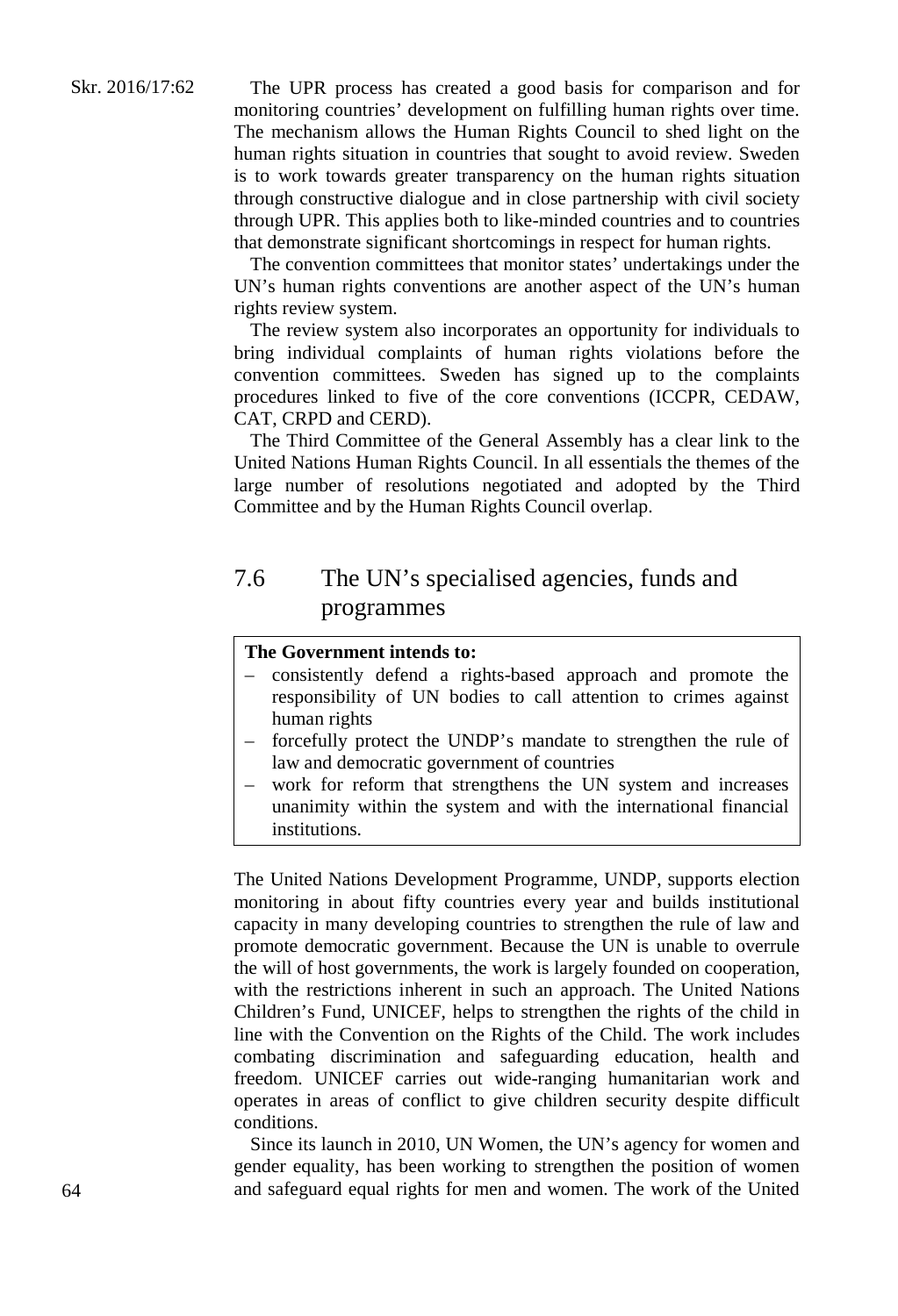Nations Population Fund, UNFPA, includes improving sexual and Skr. 2016/17:62 reproductive health and rights.

Since its founding in 1972, the United Nations Environment Programme, UNEP, has been a norm-giving actor in international environmental and climate work and works with UNDP, OHCHR and the UN Special Rapporteur on human rights and the environment to strengthen human rights through environmental and climate improvements and vice versa.

Sweden is one of the largest donors to the UN's funds and programmes and an active participant in steering operations. In addition to Sweden's core support, the Swedish International Development Cooperation Agency, Sida, contributes towards thematic programme operations, which place great emphasis on democracy and human rights. Sweden conducts dialogue with the UN agencies in boards and through Swedish embassies to compare impressions and assure itself that the UN will put pressure on governments where necessary.

One important trend is that the UN at country level increasingly speaks with one voice and operates concerted programme operations to carry out the global SDGs of the 2030 Agenda. Here, good governance and partnership with civil society must be fundamental elements.

UNESCO, the United Nations Educational, Scientific and Cultural Organization, has a mandate to work on issues concerning freedom of the press and freedom of expression, media development and the safety of journalists in traditional and digital media the world over. Sweden has made a name for itself in UNESCO as one of the countries that has most actively raised the question of freedom of expression and the safety of journalists. A Swedish resolution was adopted at the General Conference in 2011 that formed the basis for the first UN report of its kind – World Trends in Freedom of Expression and Media Development. In 2015 Sweden submitted a resolution on increased protection for journalists, which was adopted in consensus by UNESCO's board.

# 7.7 International financial institutions

## **The Government intends to:**

- work with like-minded countries to incorporate human rights in the work of the development banks in various ways
- work to ensure that the development banks continue to prioritise support to strengthen the principles of the rule of law.

Sweden is pushing to ensure that the multilateral development banks work on the basis of a clear rights perspective and is working to urge the banks to take a broader approach to anti-discrimination and also include sexual and reproductive health and rights. With like-minded countries, Sweden is also attempting to incorporate human rights in the work of the development banks in various ways.

The development banks' environmental and social standards for investment projects are one example of Sweden pursuing the question of human rights. The Nordic Trust Fund is a tool set up by Sweden and the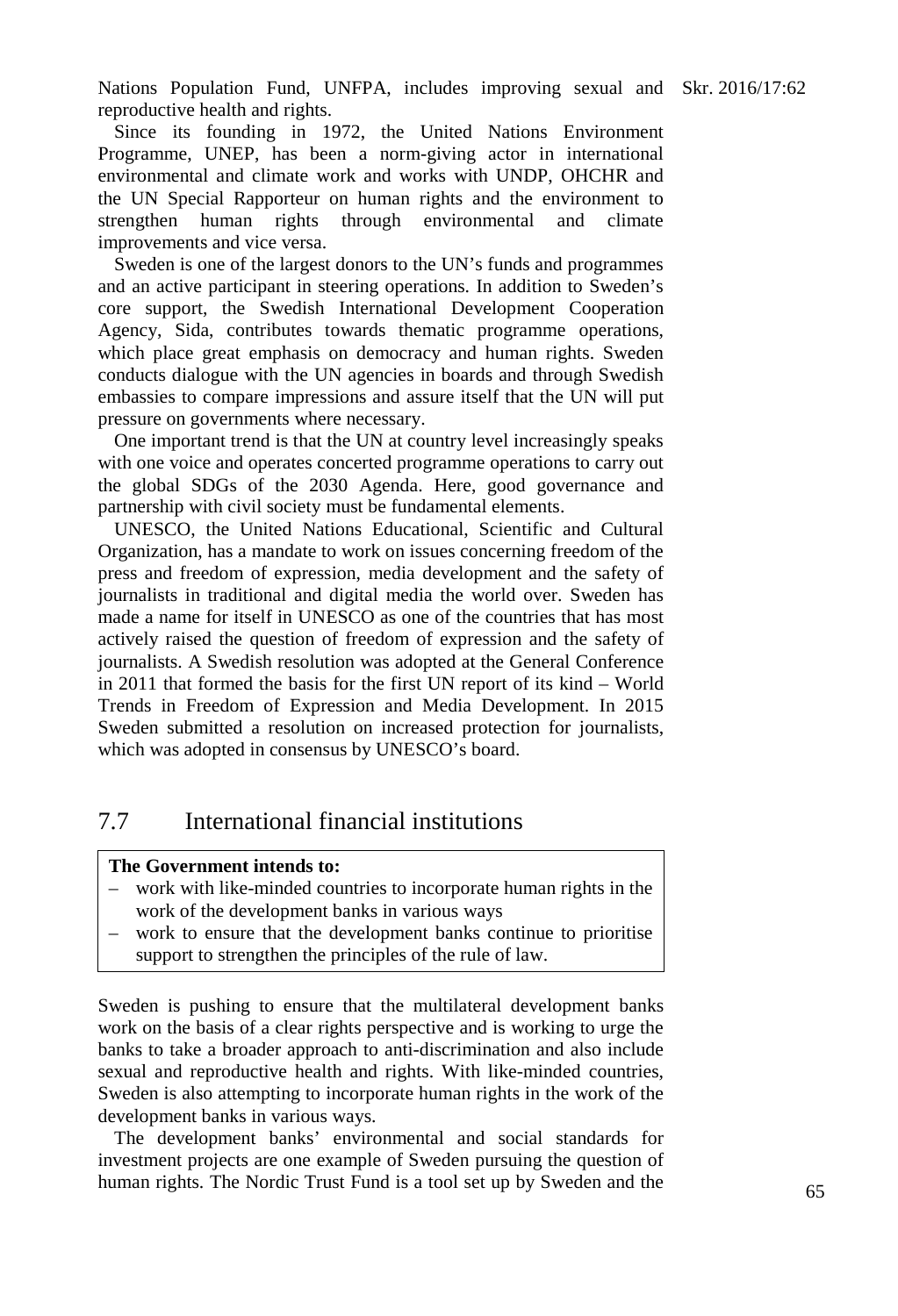The World Bank's Articles of Agreement specifically prohibit the Bank and its officers from interfering in the political affairs of any member or being influenced in their decisions by the political character of the member concerned. Only economic considerations shall be relevant to their decisions.

Human rights are a sensitive issue on the Board of the World Bank as several of the bank's member countries actively oppose the Bank addressing this topic at all. In practice, however, the Bank has long worked on issues that contribute to democracy and the enjoyment of human rights through work in areas such as health, gender equality, education, the environment and climate and institutional reforms to strengthen the principles of the rule of law. Furthermore, the environmental and social standards that the Bank applies to its lending help to ensure that the principles of the rule of law are upheld.

The World Bank launched a review of its environmental and social standards for investment projects in 2012. Having a set of standards with ambitious criteria is one of the World Bank's comparative advantages – this is what makes the Bank's investments socially, environmentally and economically sustainable. In discussing the review of the standards, Sweden has lobbied for a number of issues such as human rights, climate, biodiversity, gender equality and rights for indigenous peoples.

As with the World Bank, the charters of both the Asian Development Bank (AsDB) and the African Development Bank (AfDB) expressly forbid these banks interfering in the political affairs of member countries. However, in practice, just as with the World Bank, AsDB and AfDB contribute towards the enjoyment of human rights through work in different areas, not least in the initiatives carried out to strengthen public institutions. Their social and environmental standards also help to ensure that the principles of the rule of law are complied with and an independent ombudsman function is available to which individuals or groups can turn with complaints.

In conjunction with a review of the steering document for the social and environmental standards in AfDB, a general reference to the importance of respect for human rights was entered, partly following pressure from Sweden.

# 7.8 The International Criminal Court

## **The Government intends to:**

- continue to help to work to end impunity for the gravest international crimes, including through support to a strong, autonomous and independent ICC
- be a strong voice for the rights of victims of crime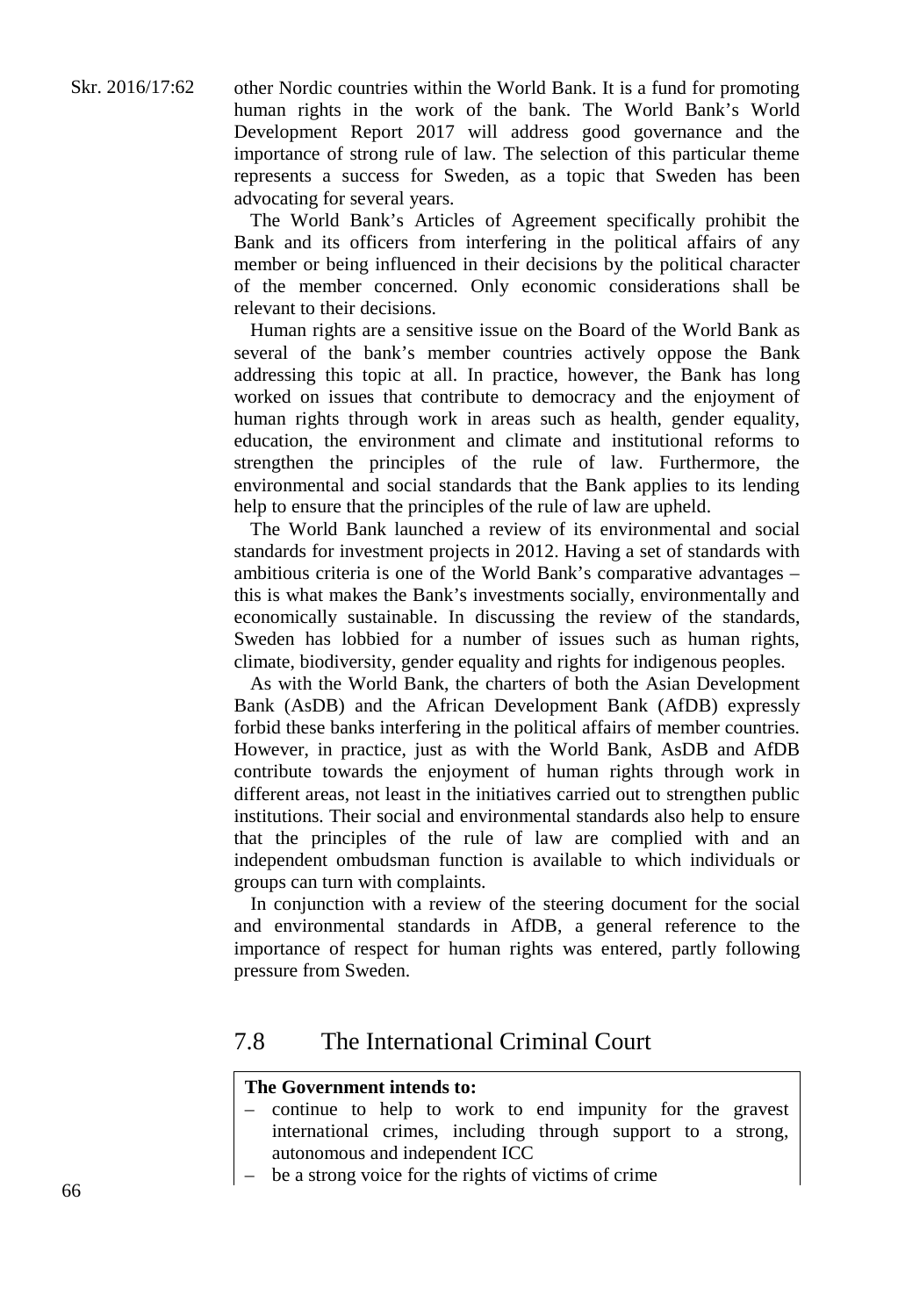- continue to work for greater international cooperation for support  $\Big|$  Skr. 2016/17:62 to victims of sexual and gender-based violence that may involve crimes against the ICC's Statute and to lower barriers to them enjoying effective legal remedies to obtain restitution
- work for stronger cooperation between the UN and the ICC, partly by ensuring that mandates for peacekeeping initiatives include cooperation with the ICC
- support the implementation of the EU's guidelines on the ICC
- continue to work to ensure that as many states as possible sign up to the Court.

Some acts are so serious that they are always criminal, no matter where they are committed and no matter how the state on whose territory the acts are committed views the acts. Although all states have the right to prosecute and convict perpetrators of the gravest international crimes, historically the people responsible for such crimes have often avoided being brought to justice and victims of crime have not been granted justice.

The task of the International Criminal Court (ICC) is to examine prosecutions against individuals for the gravest international crimes.

The Court currently has the right to judge genocide, crimes against humanity and war crimes. By ending the impunity of individuals for international crime, and working for the right of victims of crimes to restitution, the ICC promotes fostering and respect for international humanitarian law and the universality of human rights.

The Court is able to bring to justice crimes committed by citizens of a State Party or crimes committed on the territory of a State Party. The Court can also have the right to pass judgment on others, if the UN Security Council refers a situation to the Court, as in the cases of Darfur and Libya. The Court can only try crimes committed after the entry into force of the Rome Statute in 2002.

124 states have ratified the Rome Statute at the present time. The Court's workload has increased in recent years and its operations span the globe. It is currently conducting nine preliminary examinations and has ten situations under investigation. Trials are in progress in seven cases, three of which are in the preliminary phase, and four are at the pretrial stage.

Sweden actively contributes to the ICC's work, partly through political support in international contexts and partly through financial support. In addition to an annual grant, Sweden contributes, for example, through support to the ICC's Trust Fund for Victims and is a member of the ICC's Assembly of States Parties involved in particular issues. Sweden is working to see as many states as possible signed up to the Court.

The International Criminal Court's operations are founded on it being a complement to national courts and only taking over when national legal systems lack the will or the capacity to carry out an investigation and bring perpetrators to justice. The grave international crimes over which the International Criminal Court has jurisdiction are often complex and difficult to investigate. It is therefore important that states have adequate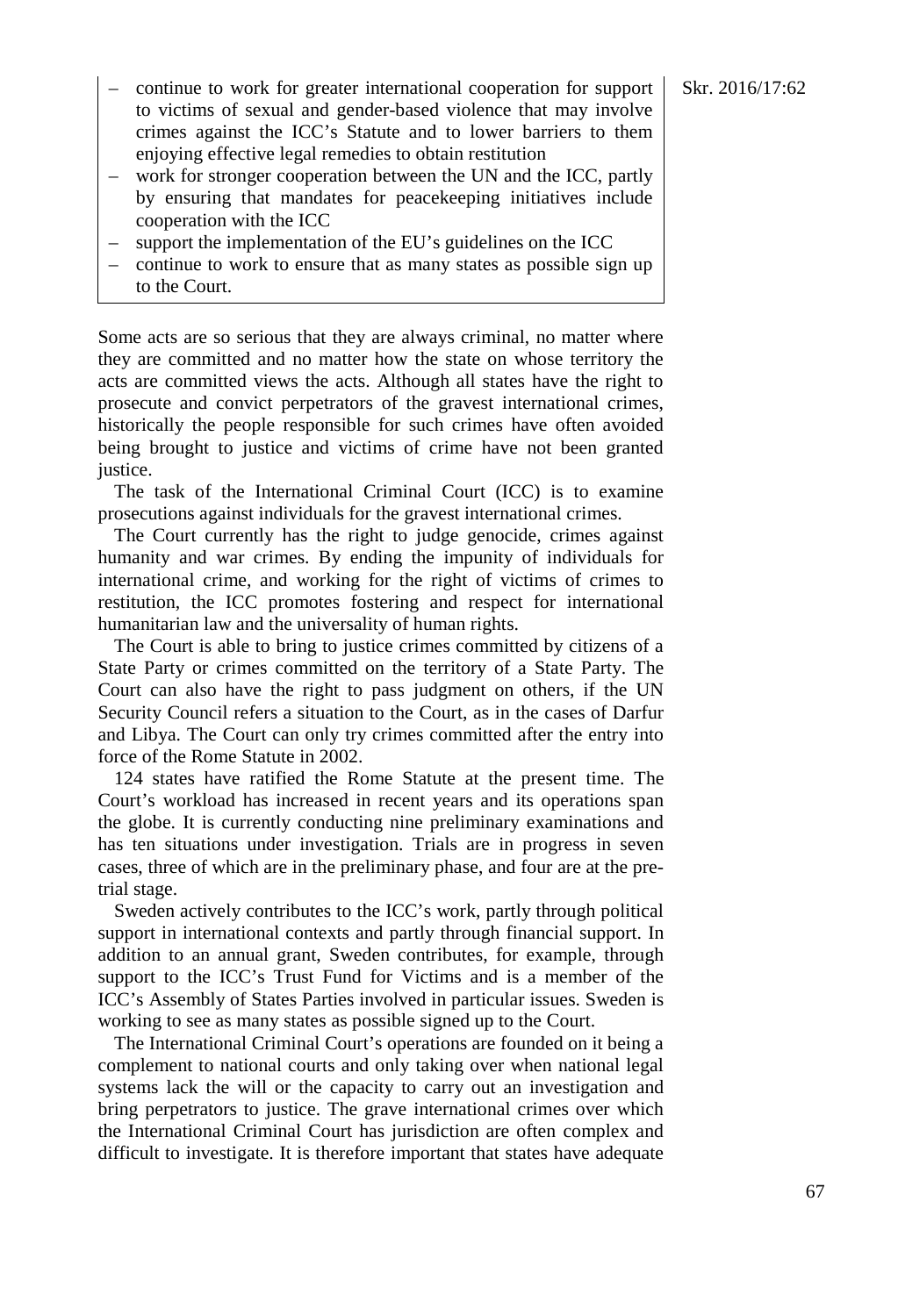legislation and capacity to carry out investigations and bring perpetrators to justice.

Sweden works for greater international cooperation on this issue and has particularly focused on exchanging experiences on strategic measures at national level to strengthen victims of sexual and genderbased violence. The rights of crime victims continue to be in focus.

Sweden continues to actively work to ensure that states and international organisations fully comply with the ICC so that the Court is able to fulfil its mandate and end impunity for perpetrators and provide restitution to victims.

The work of the Court is sometimes challenged, and certain states whose leading holders of power have been prosecuted have been particularly vocal in their criticism.

Sweden is to continue to work for the principles of combating impunity for grave international crimes and equality before the law no matter where the crime was committed or by whom. These principles are fundamental in the dialogue with the African Union and ICC-critical African governments. Sweden and the EU should continue to carefully consider in this dialogue how and by whom messages are put across and how support for civil society and actors for justice can be designed to promote relations with the ICC. Sweden will continue to work to safeguard the integrity and independence of the court.

# 7.9 OSCE, the Council of Europe and the Nordic Council of Ministers

## **The Government intends to:**

- continue to strengthen and support the independent institutions within the Organisation for Security and Cooperation in Europe (OSCE) and the mandates of the Representative on Freedom of the Media and the High Commissioner for National Minorities
- continue to be an important actor in OSCE, particularly in questions of freedom of expression and freedom of the media
- have a strong presence in the Council of Europe and its various institutions and actively encourage efforts for the organisation's core values
- act as a driving force ensuring that member states implement judgements of the European Court of Human Rights
- use the Nordic platform to supplement work in the EU
- support free and independent media, with a particular focus on Russian media.

*OSCE's* unique added value lies in the fact that the organisation clearly asserts that respect for human rights, democracy and the principles of the rule of law are fundamental criteria for lasting, sustainable peace and security in Europe. All 57 of OSCE's participating states have made politically binding commitments to comply with fundamental freedoms and rights, uphold the principles of the rule of law, build and preserve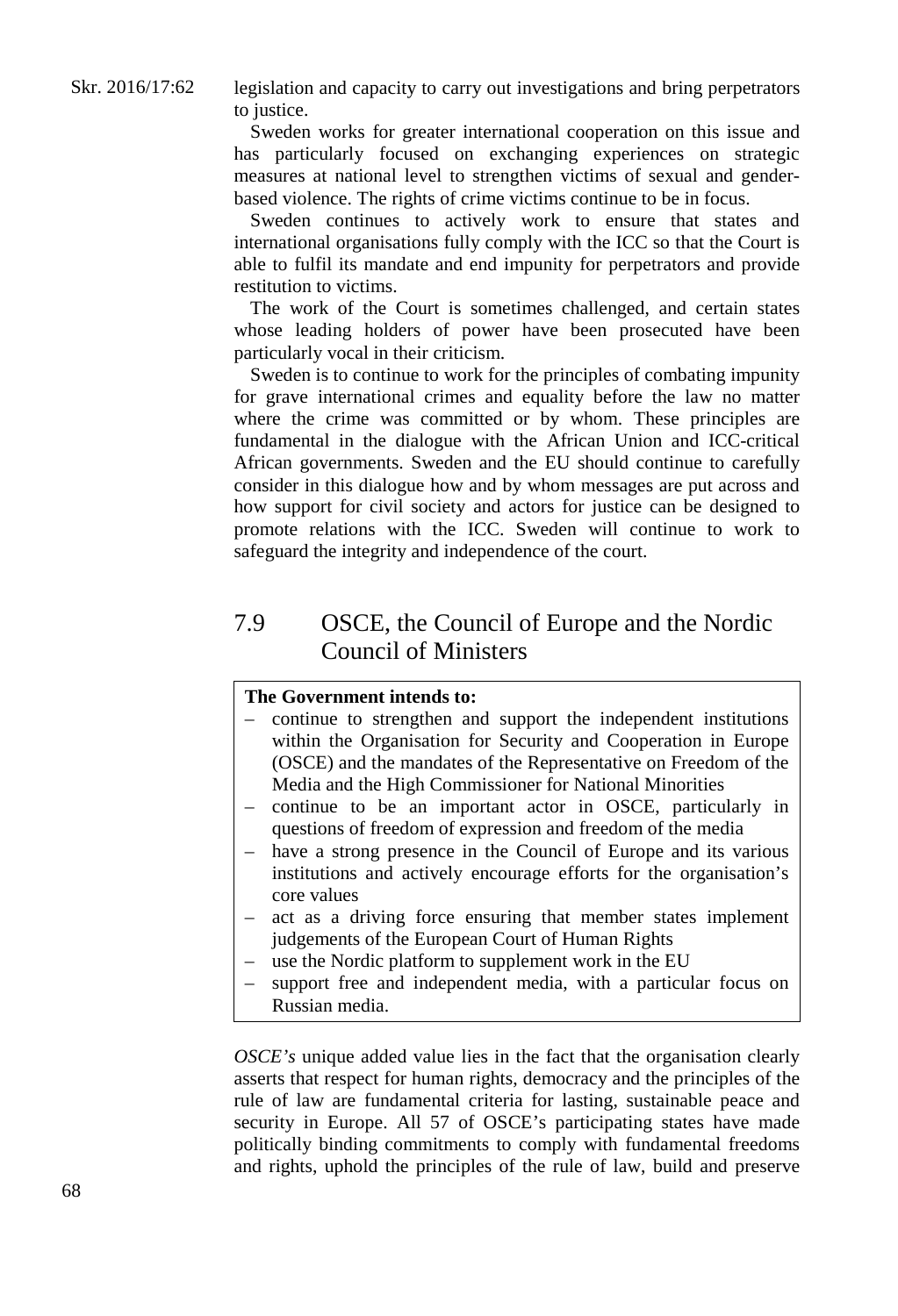democratic institutions and end racism and similar forms of hostility and Skr. 2016/17:62 discrimination.

Political accountability is exerted on an ongoing basis within OSCE's Permanent Council, at the annual Human Dimension Review Conference, at a number of thematic supplementary meetings and at regular meetings of the Human Dimension Committee, and forms part of Sweden's and the EU's values-based dialogue with the countries in the region.

OSCE's three independent institutions are particularly important instruments in this respect – the Office for Democratic Institutions and Human Rights (ODIHR), the Representative on Freedom of the Media (RFoM) and the High Commissioner on National Minorities (HCNM) all have an important mission in helping OSCE's participating states to fulfil their commitments.

The institutions also have a particular role to play as conflictprevention instruments. This is particularly true of HCNM, whose main task is to identify and counteract ethnic tension that could jeopardise peace, stability or relations between OSCE's participating states at an early stage. OSCE's operational presence in the field is of major importance, seeking as it does to support democratic development and strengthen human rights in Eastern Europe, the South Caucasus, Central Asia and the Western Balkans.

Sweden supports, politically and financially, both OSCE's institutions and its operations in the field. Support to the institutions is particularly relevant in the light of deliberate attempts from certain participating states to weaken and hinder the work of the institutions. This is especially an issue for RFoM's mandate and ODIHR's election monitoring work. Election observation initiatives are an important part of Swedish support for democracy and their aim is to support the implementation of free, fair and transparent elections. ODIHR's election monitoring methodology is internationally recognised and helps to ensure that election processes have legitimacy, live up to democratic standards and provide an opportunity to document injustices and electoral fraud.

Support for RFoM is particularly relevant in the light of the worrying trend seen in several OSCE countries towards restrictions on freedom of speech and freedom of expression. The focus of RFoM's work is issues concerning the safety of journalists, including the specific threats faced by female journalists online, freedom of the press, internet freedom and questions concerning media freedom in conflict. RFoM's work is also an important tool in countering propaganda, persecution of dissidents and legislation that encourages self-censorship and impunity for attacks on independent journalists and opinion formers.

In its capacity as the EU's coordinator for freedom of expression and media freedom issues at OSCE in Vienna, Sweden is also working actively to move questions concerning freedom of expression, media freedom, freedom of association and freedom of assembly further up the OSCE agenda. Sweden is also a driving force in strengthening civil society involvement in OSCE work. This work is run taking into particular account the tougher repression in parts of the OSCE region in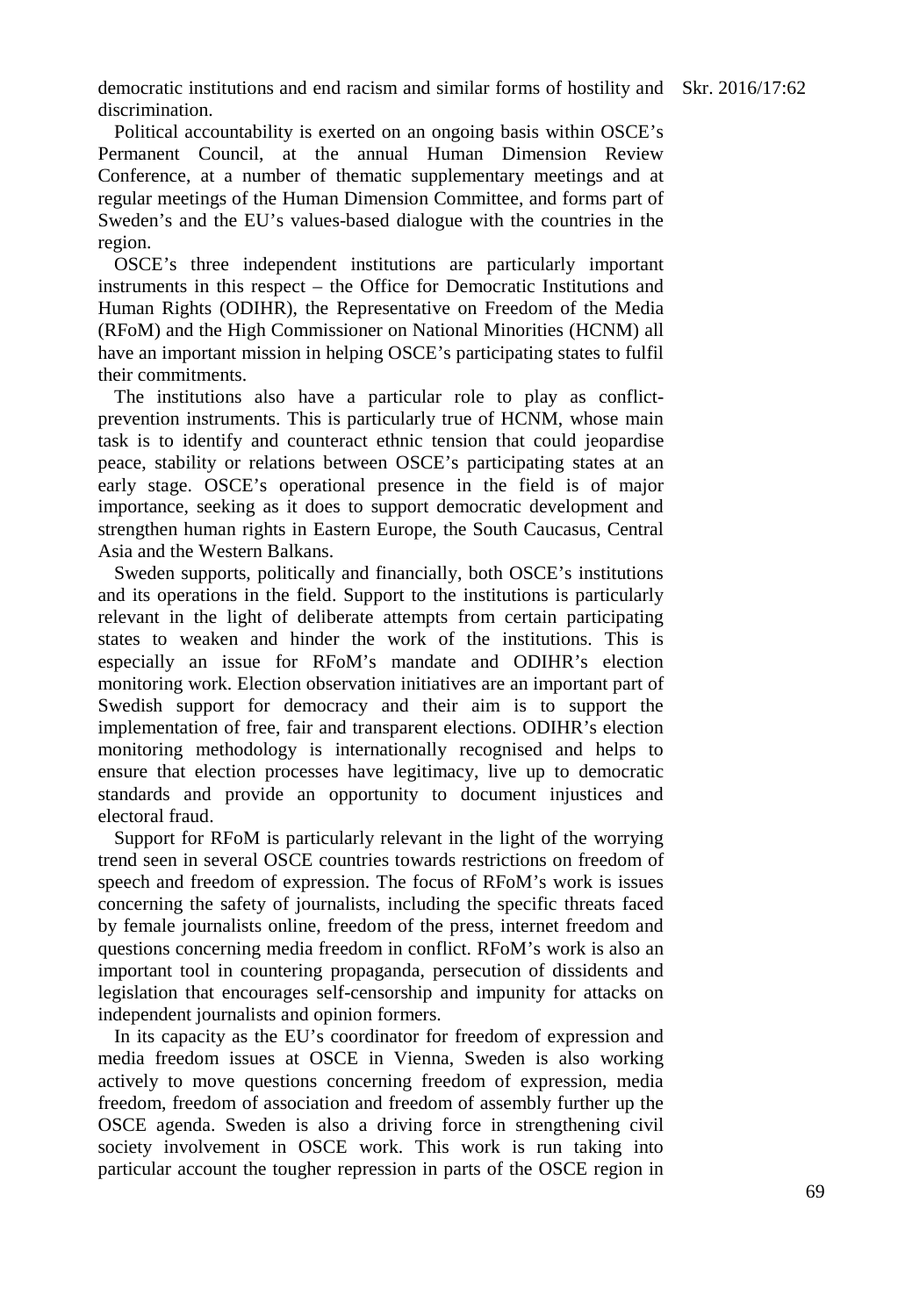which some states are acting so as to restrict the opportunities of civil society to operate freely.

The main task of the *Council of Europe* is the same as when the organisation was founded in 1949: by protecting the rights of the individual, the organisation is to contribute towards peace, stability and security in Europe. Today all European states are members with the exception of Belarus, i.e. a total of 47 countries. The focus is on three core areas: promoting human rights, democratic government and the principles of the rule of law. The European Convention on Human Rights is a clear shared set of values and provides a normative basis for cooperation within the organisation.

On top of this there is the unique role played by the European Court of Human Rights in monitoring that the member states fulfil their commitments under the Convention and its authorisation to issue legally binding judgments. The Committee of Ministers also has an important task in monitoring that the states affected take the measures that are necessary to implement judgements issued.

Under the Convention, the Court is expressly authorised to order that damages are paid to individuals. In some cases, a state may need to introduce wide-ranging reforms in order to abolish and prevent continued human rights violations. All in all, this produces one of the most effective regional systems for protecting human rights in the world, and the importance of the court for positive developments in the field of human rights in Europe can hardly be overestimated.

However, the system is not without its problems. The workload of the Court was problematic for many years but fortunately the situation looks considerably brighter today. Nevertheless, there continues to be reason for Sweden to work actively to strengthen both the Court and respect for its decisions in Member States, which is wavering in some places. This is vital to the credibility of the monitoring system in both the short and the long term.

The Council of Europe and the EU share fundamental values and since signing a Memorandum of Understanding in 2007, cooperation between the two organisations has intensified, in terms of quality as well as quantity.

Contributing factors in this regard are firstly the more in-depth EU human rights agenda, which was accentuated by the Treaty of Lisbon, and work to bring about the EU signing up to the European Convention on Human Rights. Meetings and cooperation on human rights issues also take place between the Council of Europe, OSCE and the UN.

The European Commission for Democracy through Law (the Venice Commission) is an important instrument in strengthening respect for the core values of the Council of Europe, and is also known and respected beyond Europe. The Commission offers assistance and scrutiny of ongoing legislative processes in member states, mainly in the field of constitutional amendments. It has played a significant role through its scrutiny of controversial processes in Hungary and Poland and of legislative reform in Ukraine. Here, it is also worth mentioning the Council of Europe's extensive programme operations in countries in need of support to develop administration and a legal system, where the EU is a vital financial donor.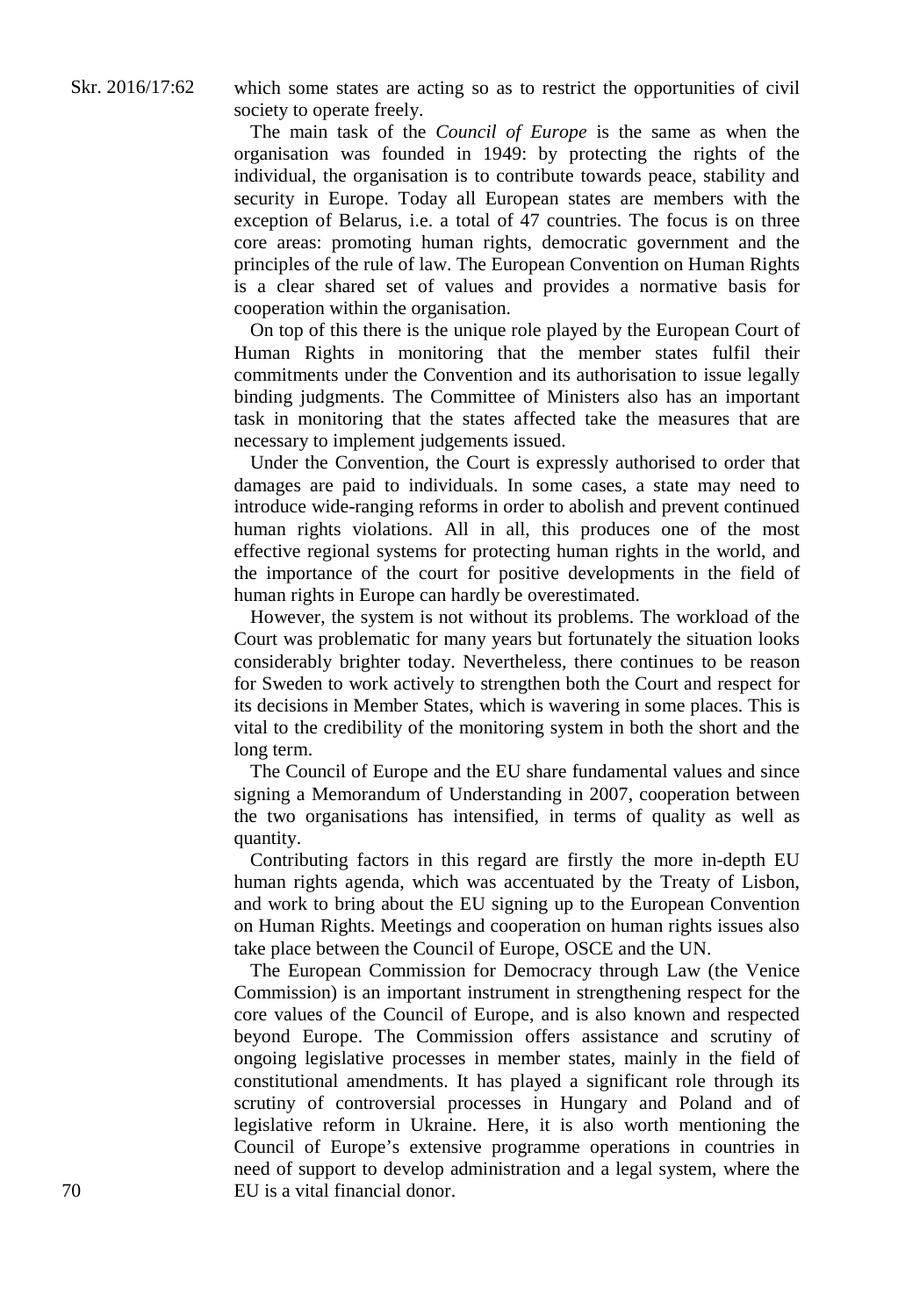The Commissioner for Human Rights at the Council of Europe Skr. 2016/17:62 performs another important function in promoting and protecting human rights. The Commissioner's mandate includes regularly paying visits and drawing attention to human rights concerns in member states. Reports are published following the visits, drawing conclusions and making recommendations. In such cases, the Commissioner has focused on the enforcement of the rulings of the European Court of Human Rights. The Commissioner has also exercised the authority to enter as a third party in cases before the European Court of Human Rights.

The areas in focus have included anti-Roma discrimination, LGBTI persons' rights and protecting the rights of asylum seekers. The focus of the Council of Europe's work on human rights includes gender equality and the rights of LGBTI persons, matching Swedish priorities. There is a multi-annual gender-equality strategy and a Committee charged with tasks such as promoting the implementation of the strategy. More and more states are ratifying the Council of Europe Convention on preventing and combating violence against women and domestic violence (the Istanbul Convention) which Sweden ratified on 1 November 2014 and which is monitored by GREVIO.

A new strategy on the rights of the child for 2016–2021 has been adopted and is now supported by an implementing committee. Within the Council of Europe there is also an ongoing ambition regarding employees' rights and social rights, and a strengthening of the European Social Charter that Sweden has adopted. Here, too, there is a monitoring mechanism in the form of the European Economic and Social Committee.

The continued work of the Council of Europe on behalf of national minorities and regional or minority languages continues. This constant process is fundamental to a Europe enriched by cultural and linguistic diversity. The monitoring mechanisms that safeguard compliance with the Council of Europe's Framework Convention for the Protection of National Minorities and the European Charter for Regional or Minority Languages help to protect the rights of national minorities across Europe.

Sweden is an active member of the *Nordic Council of Ministers,* which works on human rights and democracy in its local area. The Council has offices in all the Baltic countries and since 1995 has carried out operations to strengthen democracy and human rights via its offices in North-West Russia.

A considerable part of this support has gone towards exchanges, building networks and transferring knowledge. Activities at the offices in North-West Russia were halted in 2015 due to the Russian Ministry of Justice's decision to register the office on the list of non-governmental organisations that act as "foreign agents". In addition, the Nordic Council of Ministers has launched a new Russia Programme continuing the operations previously carried out in North-West Russia.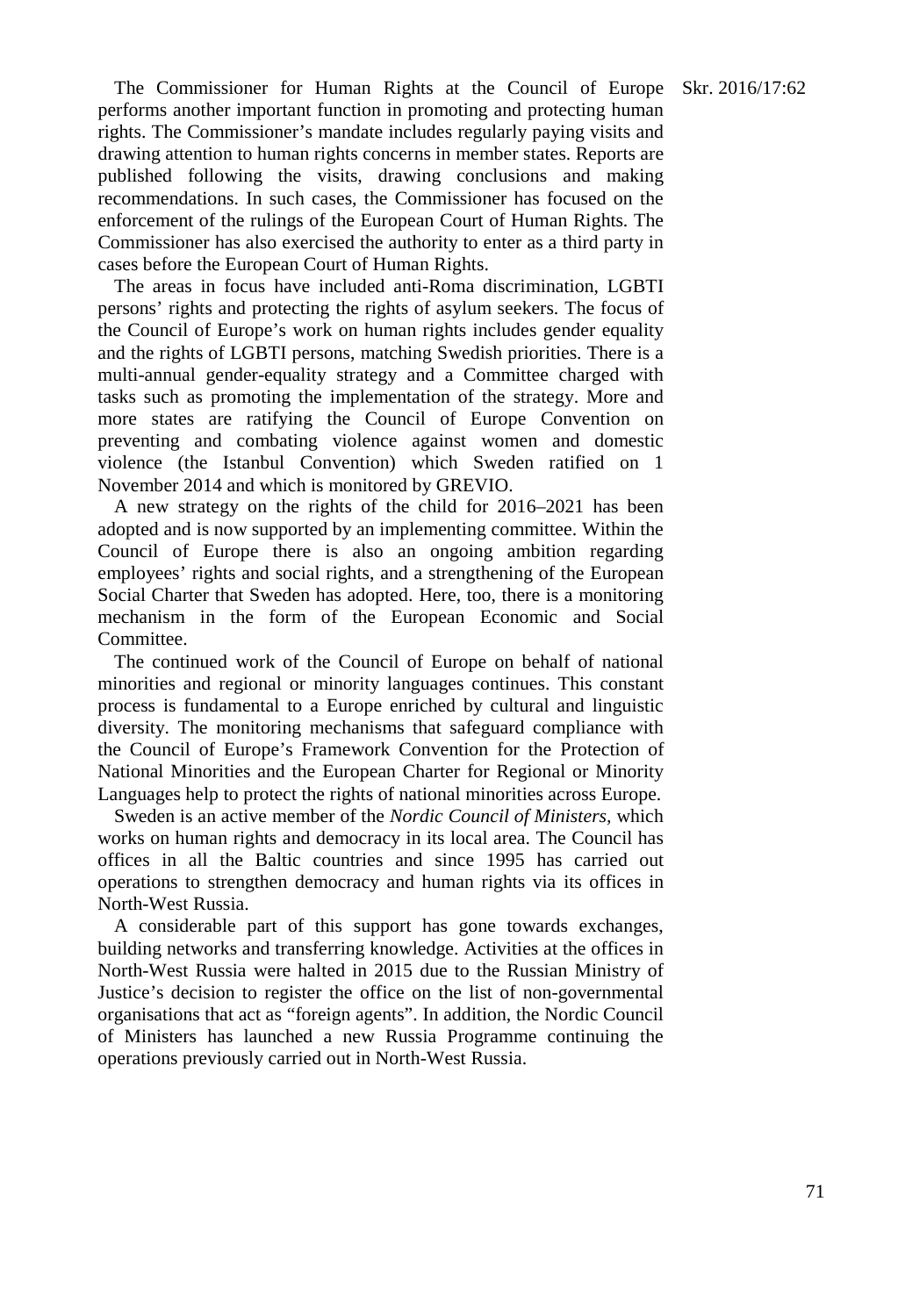#### Skr. 2016/17:62 7.10 Regional institutions

Sweden is to draw attention to and support regional organisations that are working, on the basis of their own regulations, to strengthen human rights, democracy and the principles of the rule of law.

## **7.10.1 Sub-Saharan Africa**

#### **The Government intends to:**

- work to strengthen the African governance structure through greater capacity support and strengthen relations with the African peace and security structure
- highlight support for implementing Security Council Resolution 1325 and follow-up resolutions on Women, Peace and Security, women's mediation in conflict, and women and civil society's influence and meaningful participation in peace processes
- emphasise the importance of normative instruments being ratified by the AU's member states and work to strengthen cooperation between the AU Commission and the AU's member states
- draw attention to the issue of sustainable business within the remit of promotion in Africa.

Africa currently has a relatively well-developed structure of regional norms and institutions for human rights, democracy and the principles of the rule of law.

Several important agreements on democratic governance and human rights have been adopted by the African Union (AU). At the summit in 2011 these agreements were gathered together in the African Governance Architecture (AGA). AGA is an important structure for linking together existing instruments, institutions and initiatives within the AU. Its purpose is to improve the efficiency of issues concerning democracy, governance and human rights in Africa. Promoting democratic governance and human rights is a central aspect of the EU-Africa partnership and one of five prioritised areas.

Sweden and the EU are working towards all African Union member countries ratifying and carrying out existing undertakings and agreements, particularly the African Charter on Democracy, Elections and Governance. These are guiding documents in protecting human rights, democracy and the principles of the rule of law in Africa. The work is also supported by important mechanisms such as the African Commission on Human and Peoples' Rights, the African Court on Human and Peoples' Rights, the Economic, Social and Cultural Council and the African Peer Review Mechanism.

In Africa there are also a number of strong civil society actors, including networks of women and men human rights defenders, advocates, etc. working to uphold respect for human rights, democracy and the principles of the rule of law. The work can be focused on assisting and protecting victims of human rights violations and tackling gender-based and other discrimination that often underlies violence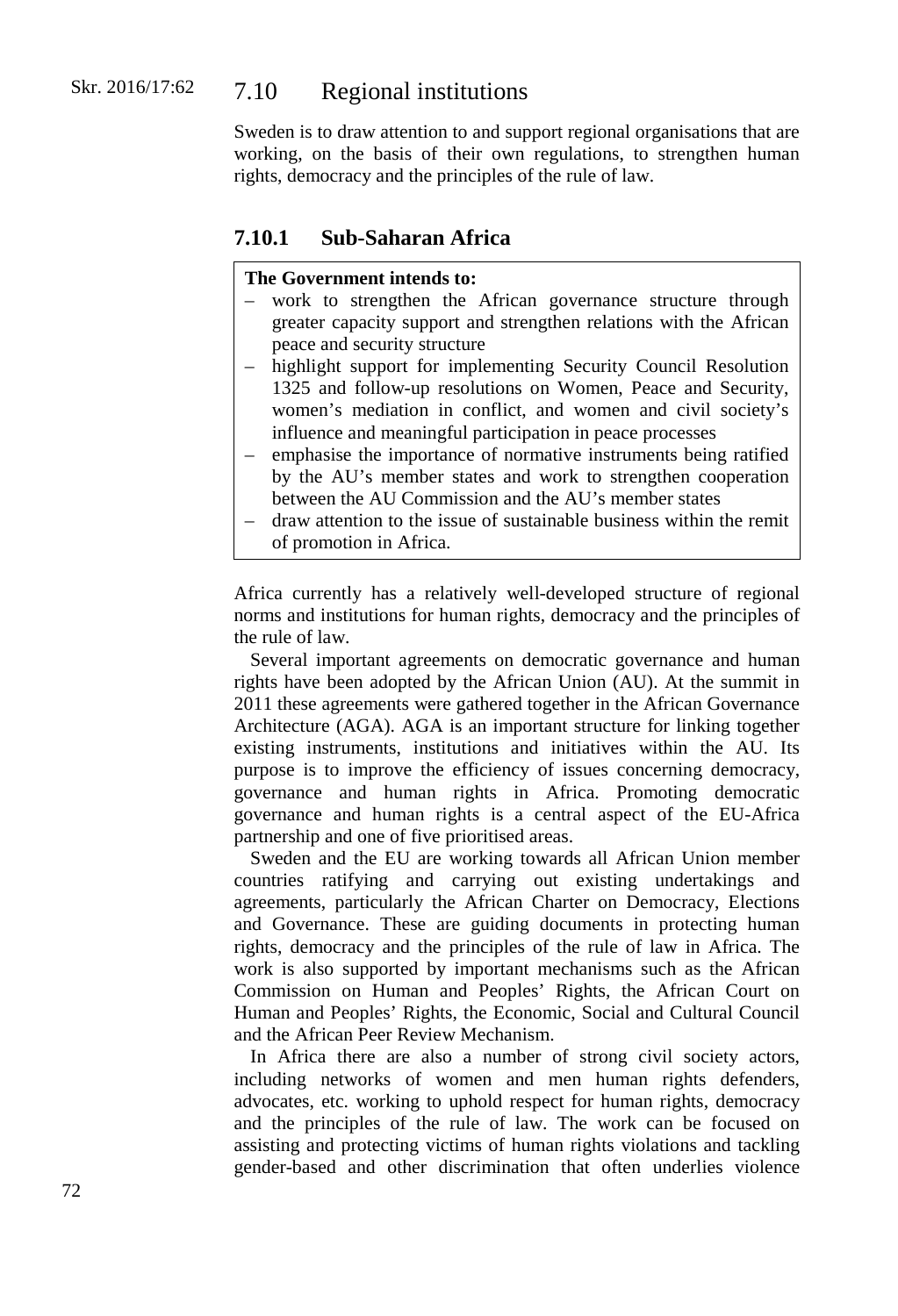against women and girls, but also against LGBTI persons, or violence Skr. 2016/17:62 based on ethnicity or religion.

A close and trusting dialogue with the African Union and other regional organisations drawing on the regulatory structure of these organisations themselves is key to pursuing issues such as human rights, democracy and the principles of the rule of law in Africa. The role of the region in putting pressure on non-democratic leaders can be significant.

### **7.10.2 Asia and Oceania**

#### **The Government intends to:**

- work to encourage regional mechanisms for accountability and access to justice that live up to international norms for human rights, in Asia
- work to abolish the death penalty, end torture and impunity and promote the principles of the rule of law
- support and protect human rights defenders and other agents of change in Asia to strengthen democracy and human rights, including freedom of speech
- work to increase awareness of the link between human rights and environmental and climate change
- be a driving force for the EU playing an active role in ASEAN
- promoting the implementation of the UN Guiding Principles on Business and Human Rights in relation to sustainable business within the remit of promotion in Asia, including within the remit of the MoU with China on CSR.

Asian regional collaboration looks different in different parts of the region. Strong regional institutions are lacking, complicating collaboration. There is also a lack of regional instruments to protect human rights.

The UN's international mechanisms therefore play a particularly important role in Asia. This is seen firstly in the national human rights institutions that exist in the countries and the networks that these institutions form between themselves and civil society, and secondly through the UN's Universal Peer Review (UPR) mechanism that is a key platform for highlighting difficult issues on human rights regionally and globally. The UN High Commissioner for Human Rights' regional offices play an important normative, protective and supervisory role for human rights and is important in protecting civil society actors. One example of a sub-regional institution which has potential to exert influence, were it to be strengthened, is the ASEAN Intergovernmental Commission on Human Rights (AICHR), established under ASEAN 2009 to advocate for human rights in line with international standards. The Commission has drawn up a Human Rights Declaration that entered into force in 2012. Another example is the Asia Pacific Forum (APF) of National Human Rights Institutions, which is an independent regional forum comprising 22 national human rights institutions. APF seeks to strengthen the capacity of members to investigate and report human rights violations and their capacity to hold governments accountable for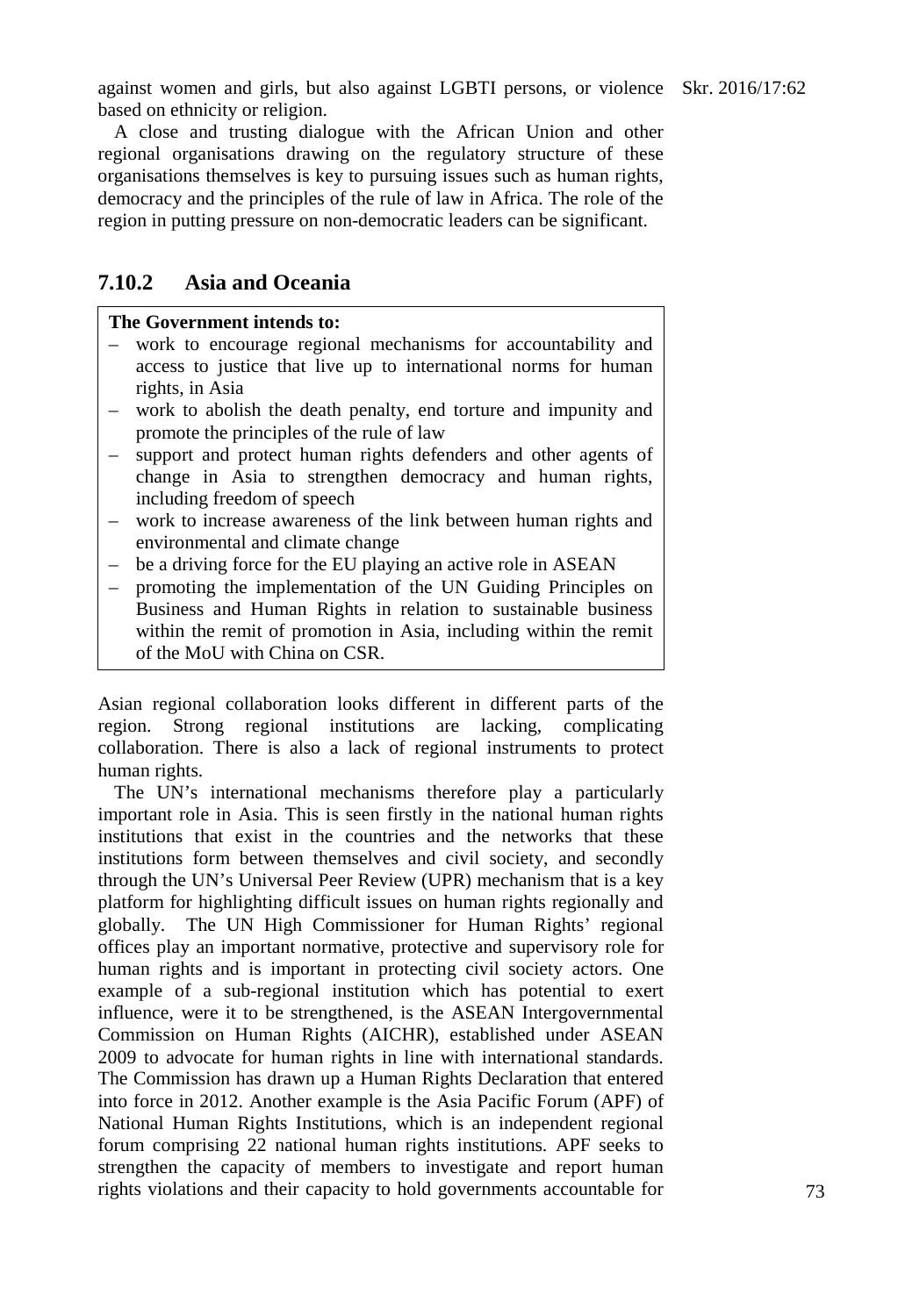Skr. 2016/17:62 all violations. Regional civil society organisations play a central role. One example is the regional organisation Forum Asia, which, albeit with limited capacity, lobbies both ASEAN and individual states. They also provide support for activists under tough pressure, providing breathing space and competence-building networks. Another example is the International Commission of Jurists (ICJ), which monitors compliance with international norms and helps to strengthen the competence of the legal system. Yet another important actor in the region is the panregional civil society organisation the Asia Pacific Forum on Women, Law and Development (APWLD), which is considered to be an important platform for support initiatives specifically directed towards women and girls and for lobbying work nationally and within the UN. UN Women has a normative role in work to strengthen gender equality

> Private industry and operations by international investors exert considerable influence on human rights in parts of the region. Dialogue and influence for greater social, environmental and economic accountability can have direct impacts on the conditions under which people live and respect for human rights.

in the dialogue with governments and regional intergovernmental actors.

The Asian Development Bank (ADB) is an important change actor in Asia that, although it lacks a mandate to work on human rights, has major opportunities to influence development in a positive direction. It can do this partly by strengthening institutions for democratic administration under the rule of law and free from corruption but also through compliance with environmental and social standards in investment projects, where these standards include a reference to the importance of respecting human rights, including the ILO's core conventions and the UN Guiding Principles on Business and Human Rights. The new Asian Infrastructure Investment Bank (AIIB) will potentially also be able to exert influence once it is up and running.

The momentum in the region on implementing the 2030 Agenda and the Paris Agreement on climate change can be used to increase the focus on human rights, democracy and the principles of the rule of law as important conditions for attaining the goals.

### **7.10.3 Europe and its surrounding area**

#### **The Government intends to:**

- continue to support national and regional organisations working to promote human rights and helping to boost the capacity of agents of change and civil society
- continue initiatives to strengthen human rights, democracy and the principle of the rule of law in the region, partly through support to civil society, free media, journalists and grant operations
- work for continued strong EU engagement in the Eastern Partnership and emphasise the central role of values in the countries' reform work, including giving greater priority to gender-equality questions
- highlight the importance of initiatives on freedom of the media and freedom of expression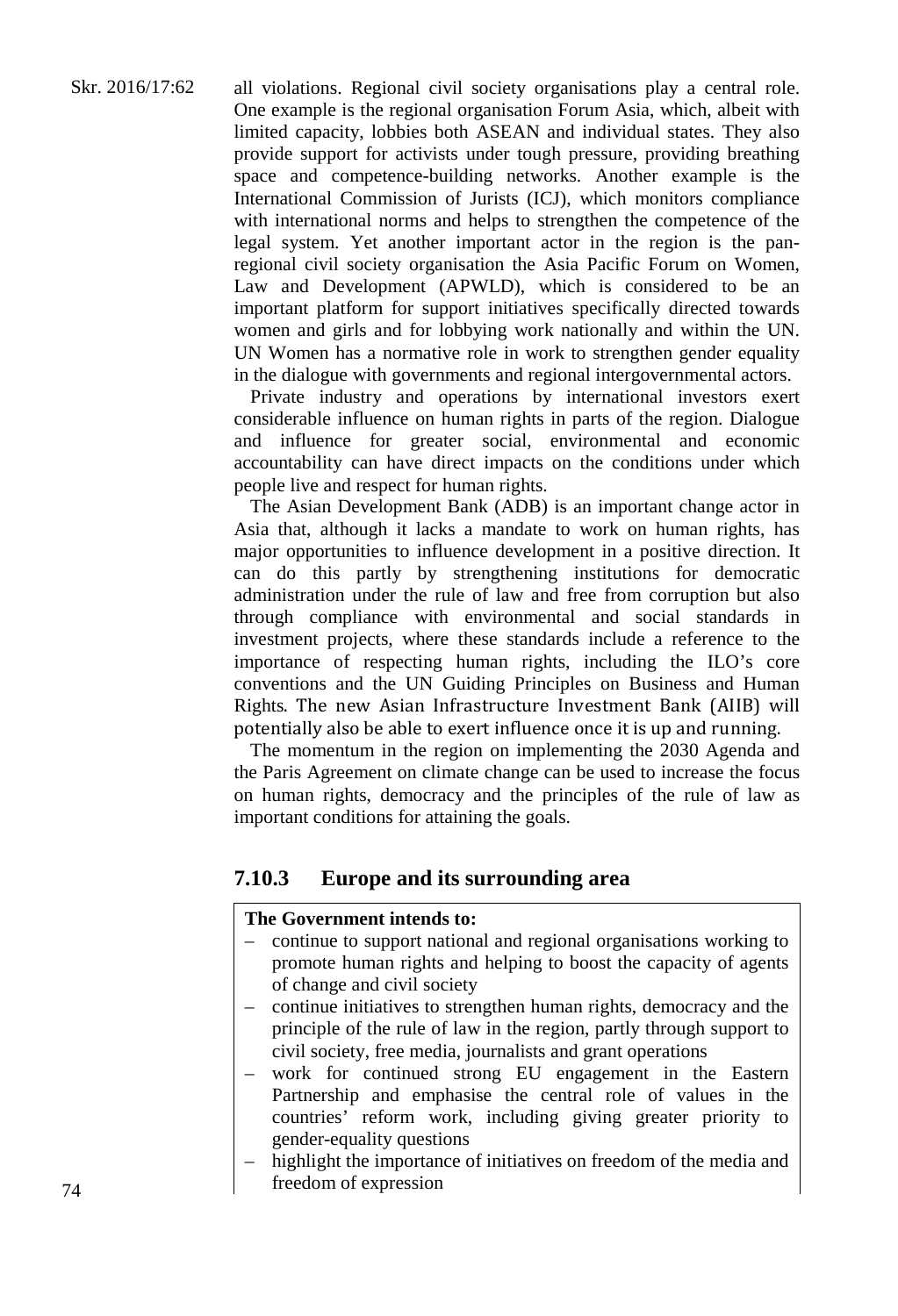draw attention to the issue of sustainable business in promoting Skr. 2016/17:62 Swedish business in Europe and its surrounding area.

Sweden provides extensive support to democratic development in the region, including strengthening the principles of the rule of law and human rights. Civil society has an important role in developing democracy and Sweden, including through Sida, has contributed support for initiatives that seek to strengthen civil society in the region. Reduced corruption and citizens' stronger trust in agencies, especially within the legal system, are other key areas. In the region, support is provided, for example for training journalists, but also to gender equality projects and initiatives related to LGBTI persons, while grants are awarded to encourage youth exchanges.

The European Neighbourhood Policy (ENP) is a central tool for the EU in the region and Sweden is working for continued strong EU engagement in the Eastern Partnership. The EU's relations with these countries depend on progress on reforms. Values issues such as human rights, democracy and the principles of the rule of law, plus gender equality, are central to attaining sustainable results for reform work and continue to be a priority.

The Organisation for Security and Cooperation in Europe (OSCE) has important field presence in the region in terms of support for democratic development and strengthening human rights. The Representative of Freedom of the Media (RFoM) also plays a central role. Initiatives to support free media and journalists are important elements in promoting democratic development. Free and independent media are the best tool against propaganda and disinformation.

The Council of the Baltic Sea States (CBSS) is an important forum for cooperation with the countries in its neighbouring area, especially on protecting children against violence and sexual exploitation.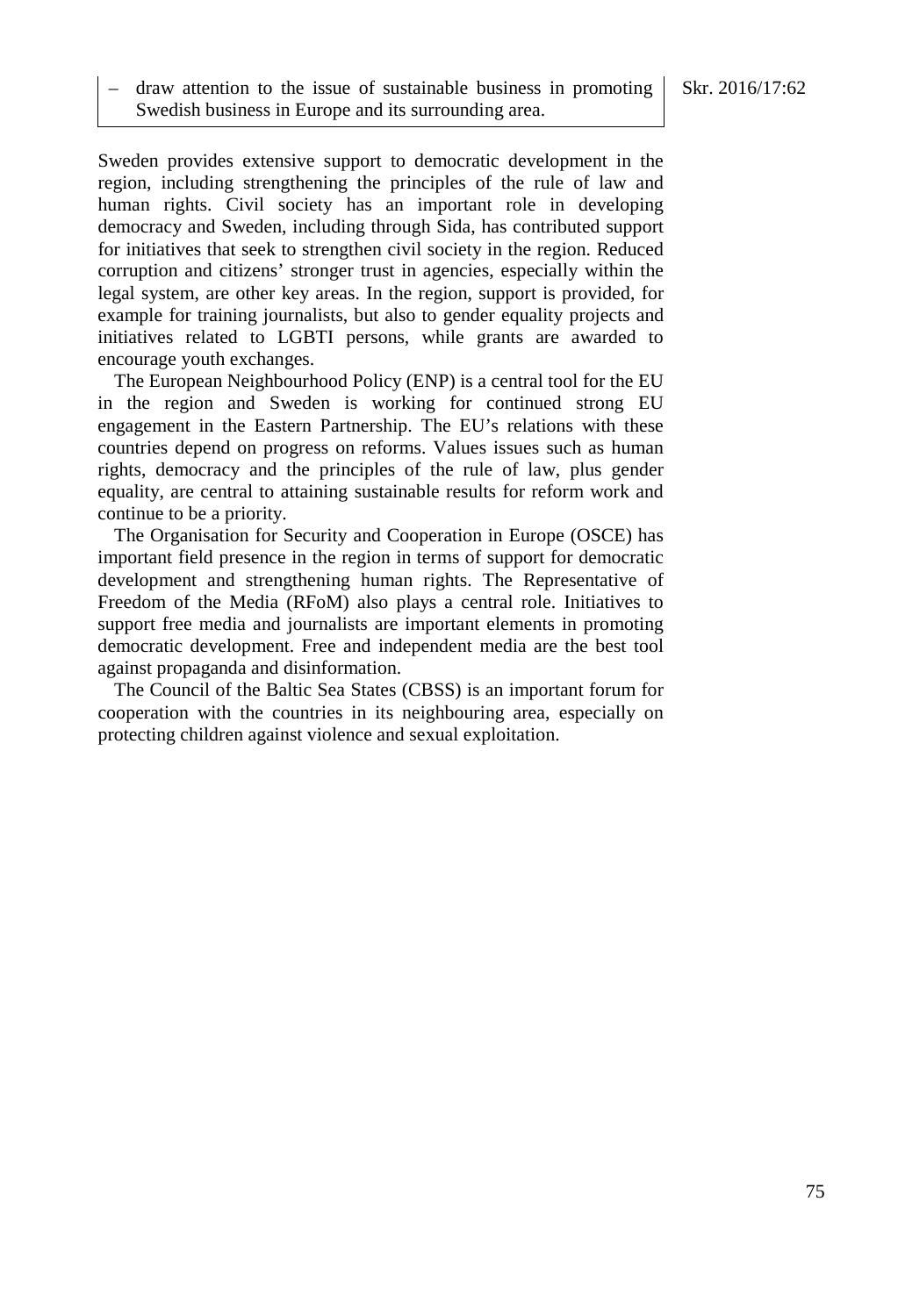#### Skr. 2016/17:62 **7.10.4 Middle East and North Africa**

#### **The Government intends to:**

- constantly emphasise that the EU's interests in the MENA region include promoting human rights, democracy and the principles of the rule of law
- continue to support national and regional organisations that work to promote human rights
- continue to support capacity building initiatives to strengthen the institutions of the rule of law and transitional justice
- highlight support for implementing Security Council Resolution 1325 and follow-up resolutions on Women, Peace and Security, women and civil society's influence and meaningful participation in peace processes, especially in Syria
- work for continued and expanded exchanges between the OIC and the EU, who jointly signed a Memorandum of Understanding in 2015
- continue to defend the principle of deepening relations further with the countries in the region that have higher ambitions and are making the greatest progress on reform
- draw attention to the issue of sustainable business within the remit of promotion in the MENA region.

There are important partner organisations in the region. The Arab League, a culturally uniform association comprising 22 member states, issued a joint declaration on the importance of human rights – political and civil rights as well as economic, social and cultural rights – in 2014. The declaration also distances itself from extremism and agitation. In its capacity of a joint Muslim body with 57 member states and 3 observers, the Organisation of Islamic Cooperation (OIC) is a politically relevant discussion partner for trust-inspiring dialogues with the Muslim world.

Relevant regional mechanisms include the European Neighbourhood Policy (ENP), which is a central tool for the EU. An updated ENP with a stronger focus on economic interests and stability should not mean a lesser focus on promoting the EU's values, including human rights, democracy and the principles of the rule of law. A high degree of integration and beneficial association agreements or allocations within the European Neighbourhood Instrument (ENI) mean high demands in terms of respect for international law including human rights, and for democracy and the rule of law. The Union for the Mediterranean (UfM) is a regional mechanism for questions of common interest, including on development and stability in the area, and cross-border issues concerning human rights, conditions for women and enterprise.

Another interesting initiative in the region, which includes Sweden among its ten largest donors, is the United Nations Alliance of Civilisations (UNAOC). UNAOC is a dialogue initiative that seeks to build bridges and interfaces between different cultures, civilisations and religions. There is a particular focus on dialogue between the Islamic world and the West. In practical terms, UNAOC carries out projects with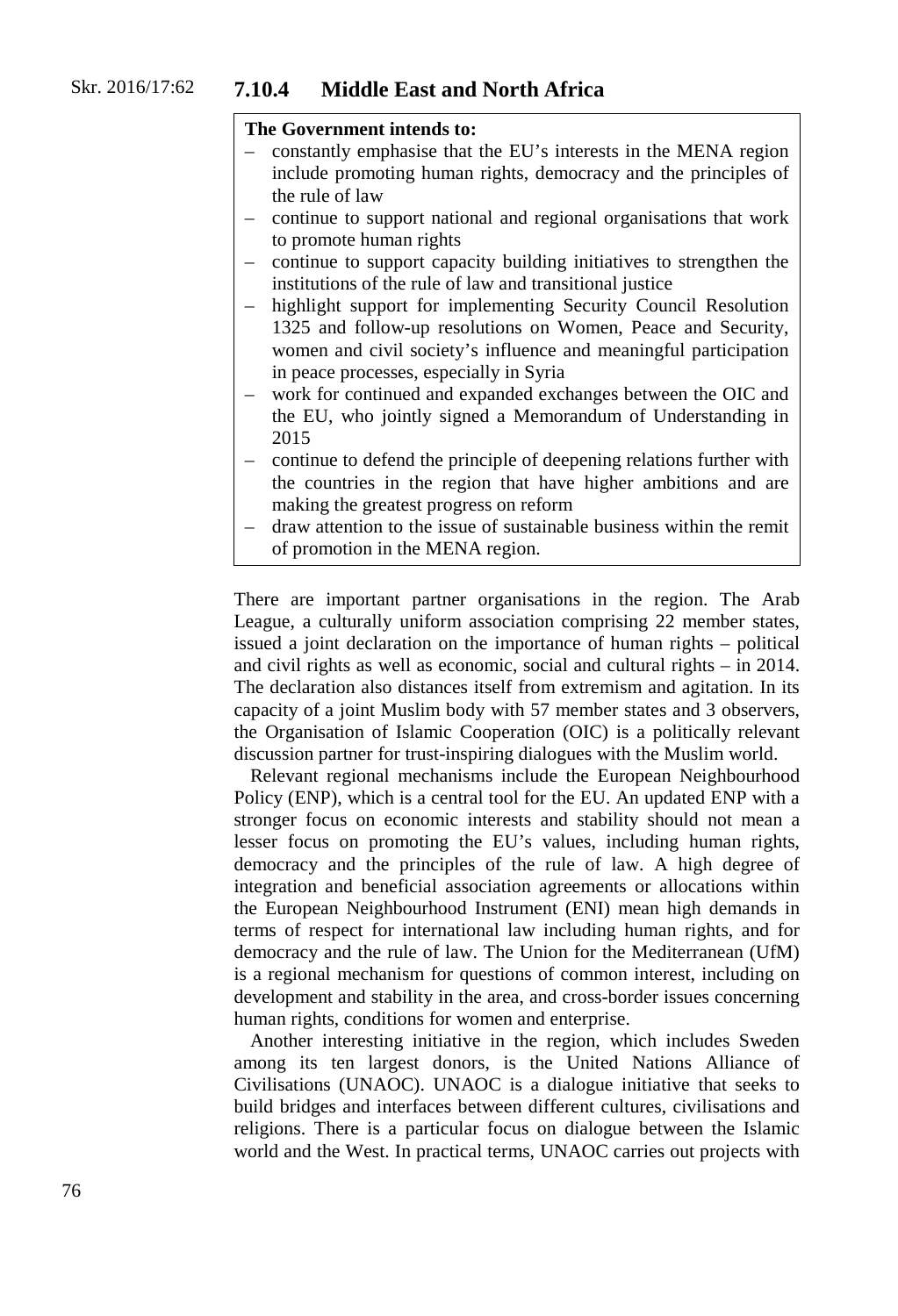a focus on development in the interface between the media, young Skr. 2016/17:62 people, education, and migration and integration.

### **7.10.5 North America, Latin America and the Caribbean**

### **The Government intends to:**

- continue to support the strengthening of democracy, the rule of law and protection for human rights in Latin America, partly through support for civil society, the UN and the OAS system for human rights
- continue to support government initiatives, national and regional civil society organisations working to promote human rights
- include new actors, including industry, to draw attention to these issues and sustainable business in Latin America.

Through its regional human rights system, the regional Organization of American States (OAS) has played a particularly relevant role in terms of democracy, human rights and transitional justice in Latin America. OAS' inter-American system for human rights is a well-established and important regional human rights system that monitors that OAS' 35 member states meet the obligations laid down in the American Convention on Human Rights. OAS consists of a Commission and a Court and carries out country visits, issues orders on security measures for threatened human rights defenders, submits thematic and countrybased reports, conducts public inquiries and gives advice to OAS' political bodies.

Through Sida Sweden has contributed financially to the Commission's Rapporteur for Freedom of Expression. Swedish civil society organisations have supported the human rights organisation, Center for Justice and International Law (CEJIL) that helps national organisations to present cases to the Commission.

The UN has made and continues to make important contributions to peace, human rights and the rule of law in many countries in Latin America.

The in many areas strong and vital civil society has also played a vital role in strengthening democracy and protecting human rights in the region. It continues to have an important role to play, especially where shortcomings have been demonstrated or respect for human rights is under threat. Sweden also provides support for protection for human rights defenders and sexual and reproductive health and rights. The Government has also adopted a new, ambitious sustainable business policy. One example of this is Sweden and Chile's current Memorandum of Understanding on sustainable business signed in 2012. Since it was signed, a number of activities in the area have been carried out, including a seminar on gender equality.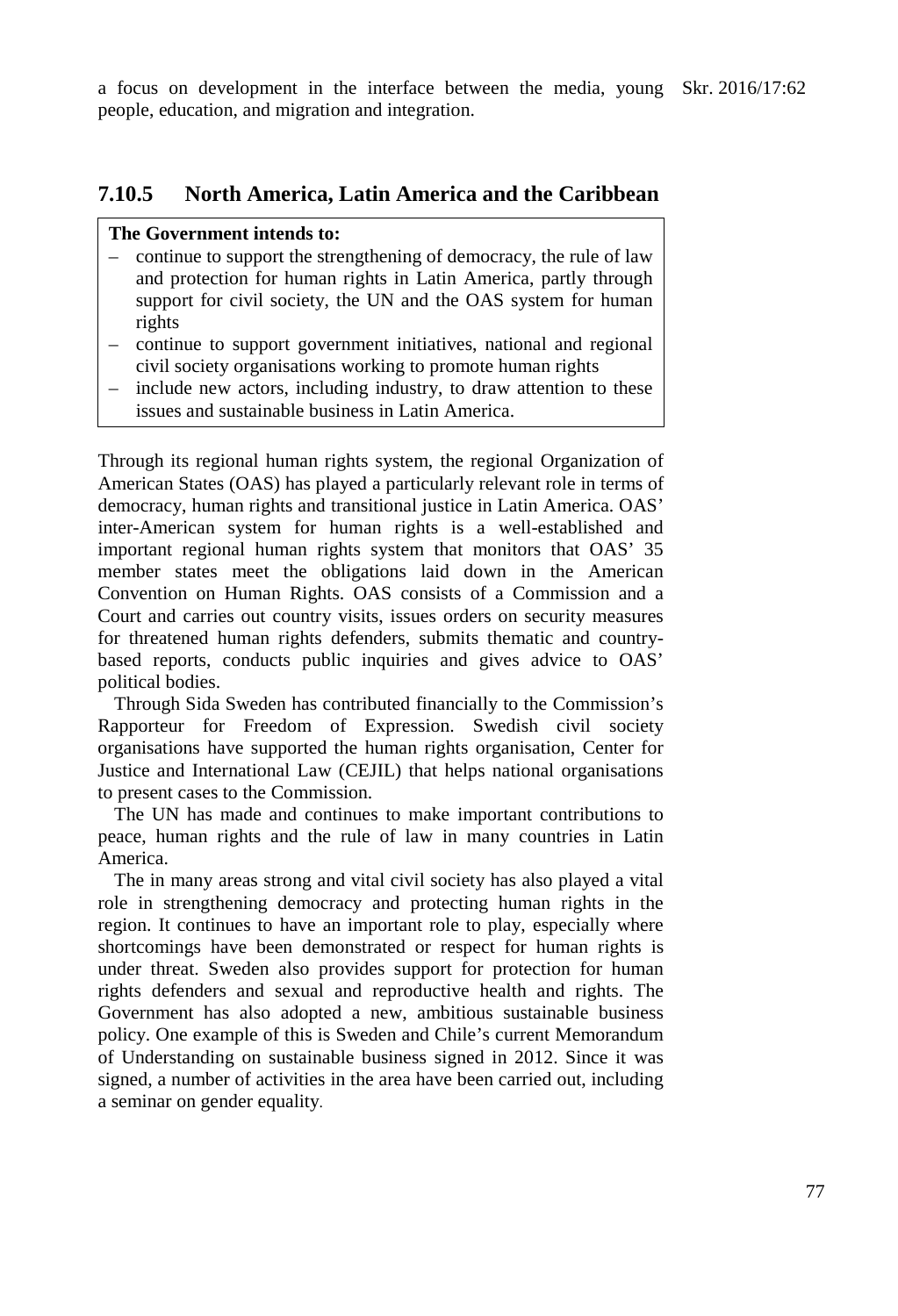### **The Government intends to:**

- work to ensure that IDEA remains a central and relevant actor on democracy issues by exploiting its unique skills and experiences to meet global democracy challenges
- continue to be involved in the Freedom Online Coalition and work to ensure that the coalition is used as an effective instrument for coordinating political positions in multilateral fora
- actively participate in cooperation within Community of Democracies with the aim of advancing the democracy agenda and building up a broad base for pursuing democracy issues.

### **7.11.1 International IDEA**

The International Institute for Democracy and Electoral Assistance (IDEA) is an independent intergovernmental organisation founded following a Swedish initiative in 1995 as a resource and knowledge centre for democracy issues in general and electoral processes in particular. IDEA remains the only international organisation whose operations solely focus on contributing towards sustainable democratic development globally by spreading comparative knowledge and experience of democracy.

Its operations are an important complement to the work on democracy that Sweden carries out bilaterally and multilaterally and as a host country of IDEA, Sweden is well placed to exploit synergies with other forms of democracy support and help to strengthen IDEA's position as a global actor on democracy issues. IDEA is a strategic partner for Sweden that carries out relevant activities in relation to both Swedish priorities and local contexts, has a valuable network and has major international credibility and legitimacy. IDEA's work to support deeper democracy is particularly important in the light of the fact that the advantages of democracy as a form of government have started to be questioned in many countries.

### **7.11.2 Freedom Online Coalition**

Founded in 2011, the Freedom Online Coalition (FOC) is a coalition of countries that seeks to improve cooperation against human rights violations online, improve coordination and dialogue in international fora, support bloggers and others in repressive environments and strengthen dialogue with business on the responsibility of corporations for respecting freedom online. The initiative behind the coalition came from the Dutch government. Sweden was one of the 14 founding members.

The countries in the alliance coordinate positions ahead of meetings in a UN context and issue joint statements. A number of informal coordination meetings are held every year, within bodies including OSCE, UNESCO, the UN General Assembly and the International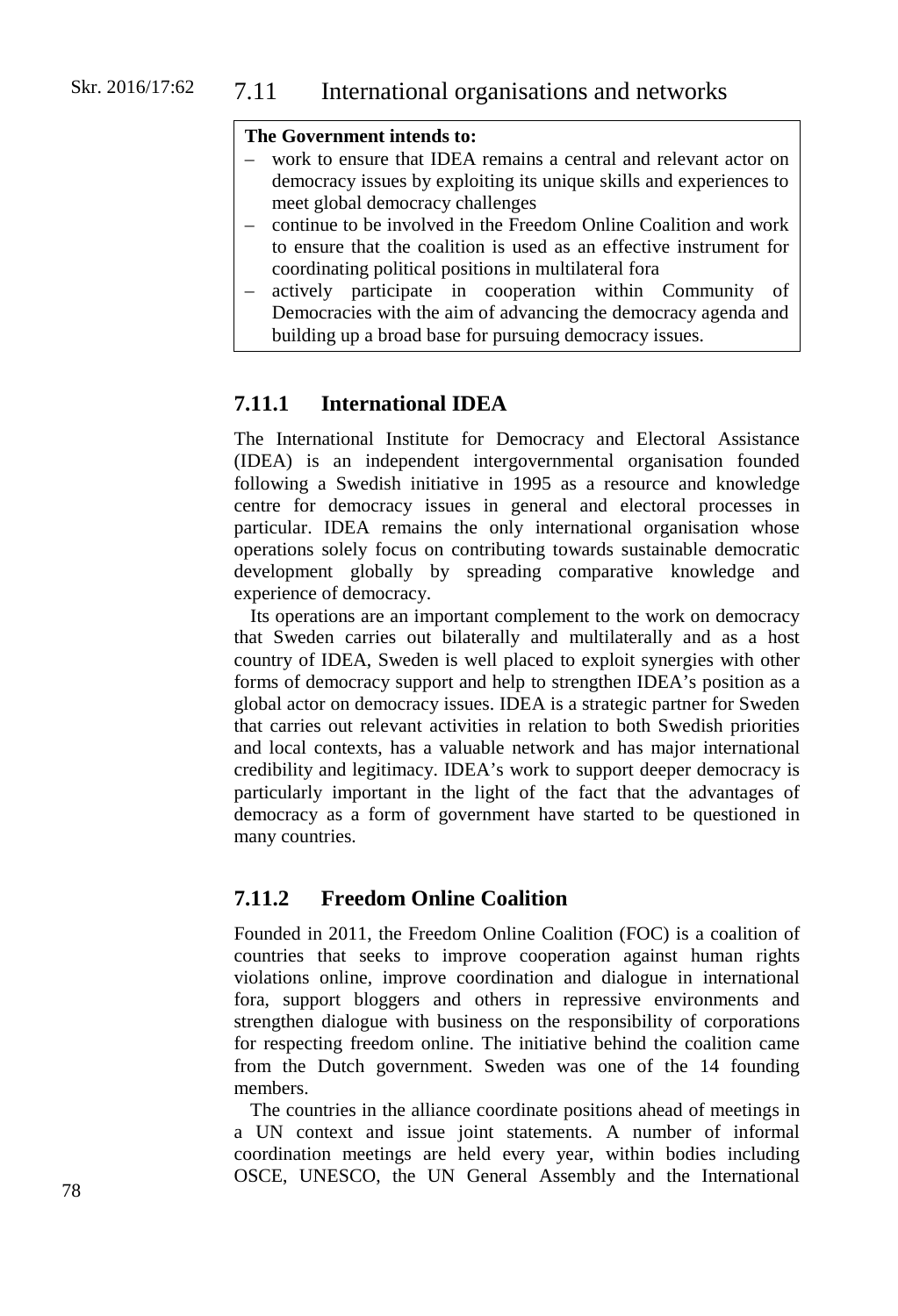Telecommunication Union (ITU). Sweden has found it particularly Skr. 2016/17:62 valuable to coordinate and work with others to embed positions on rights and new technology in various international fora.

## **7.11.3 Community of Democracies**

Community of Democracies (CoD) is an intergovernmental network formed in 2000 between foreign ministries in democratic countries with the aim of bringing together governments, civil society and the private sector on the shared goal of promoting democracy and strengthening democratic norms and institutions worldwide.

CoD is an important platform for initiatives that promote democracy among like-minded countries, while the organisation is also inclusive and strives to break up the locked positions that often arise in the democracy debate by positively engaging countries that do not normally drive democracy issues. CoD is also an important instrument in Sweden's work to strengthen the role of the democracy agenda in general within foreign policy, both bilaterally and multilaterally. Civil society organisations play an active role in the work of the organisation, giving it a broad and unique base.